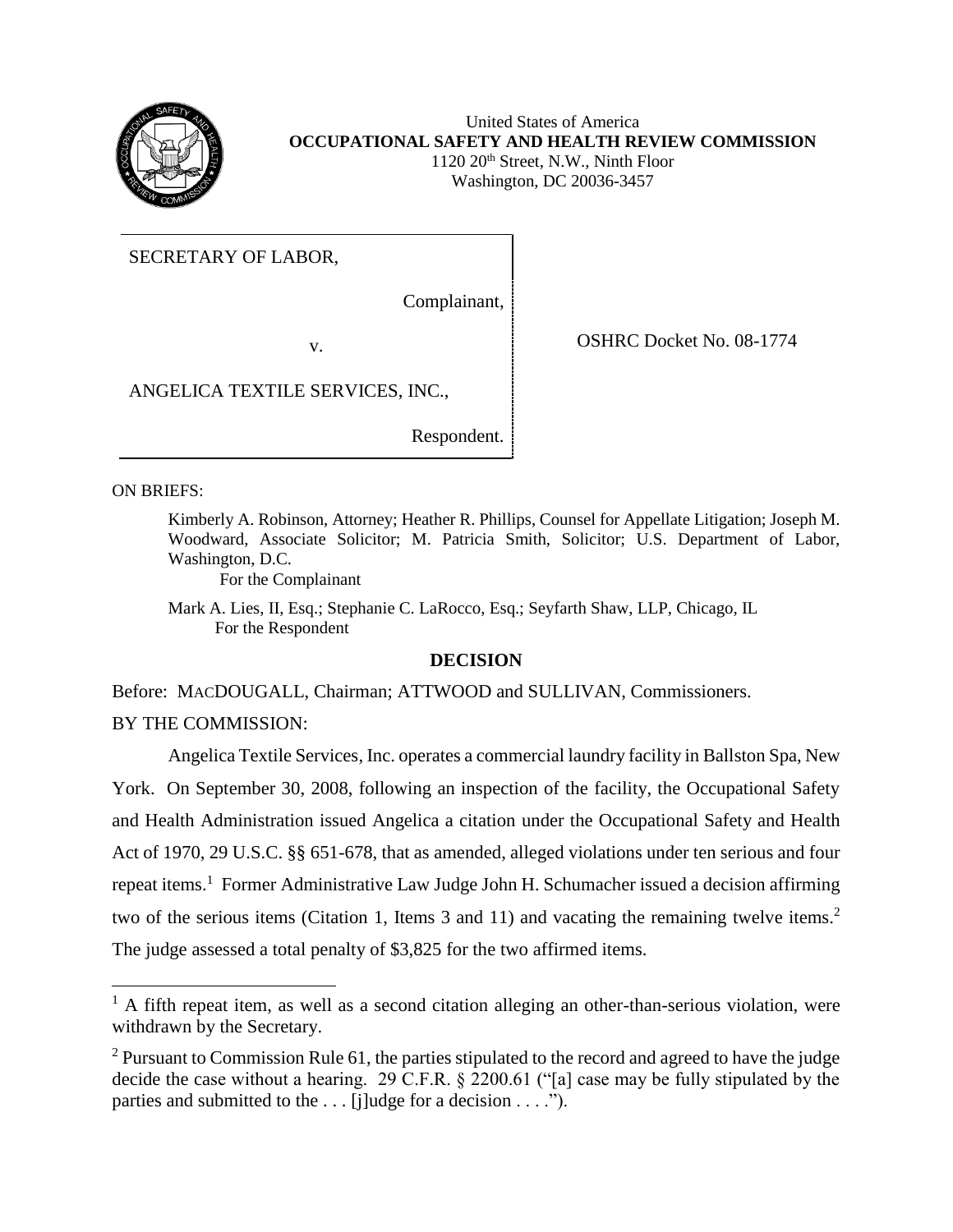On review are two of the vacated citation items: Instances (b) and (c) of Item 2b, which allege repeat violations under 29 C.F.R. § 1910.146(d)(3) concerning the adequacy of isolation and verification procedures for a permit required confined space (PRCS); and Item 8, which alleges a repeat violation under 29 C.F.R. § 1910.147(c)(4)(ii) concerning the specificity of lockout/tagout (LOTO) procedures. For the reasons that follow, we affirm both citation items, characterize them as serious, and assess a single grouped penalty of \$7,000.

# **I. Background**

 $\overline{a}$ 

Angelica employees clean linens by operating a series of interconnected machines in an area of the Ballston Spa facility called the "wash alley." The largest of these machines, the combined batch washer (CBW), consists of a long, cylindrical tunnel with eight washer modules. There are two CBWs at the facility. One of the CBWs discharges washed linens into a "press." The press squeezes water out of the wet linens and forms them into a compressed clump known as a "cake." These linen cakes are then sent by conveyor to the "cake shuttle," which travels along a track to deliver the cakes to one of five dryers in the wash alley.

The other CBW discharges washed linens into the "co-bucket," which is a large hopper mounted on a shuttle that also travels back and forth along a track. The co-bucket then deposits wet linens into an "extractor," which expels water from the linens and dumps them onto a conveyor. The conveyor moves the linens onto the "loose goods shuttle," which travels along another track. These linens are either loaded directly into one of two dryers in the wash alley or deposited into a cart and loaded manually into other dryers.

### **II. Citation 1, Item 8 — LOTO Procedures**

The LOTO standard "covers the servicing and maintenance of machines and equipment in which the *unexpected* energization or start up of the machines or equipment, or release of stored energy could cause injury to employees."<sup>3</sup> 29 C.F.R. § 1910.147(a)(1)(i) (emphasis in original). Section 1910.147(c)(4)(i) requires that "[p]rocedures . . . be developed, documented and utilized for the control of potentially hazardous energy when employees are engaged in the activities covered by this section." The provision cited in Item 8, § 1910.147(c)(4)(ii), requires that LOTO procedures "*clearly and specifically* outline the scope, purpose, authorization, rules, and techniques to be utilized for the control of hazardous energy and the means to enforce compliance";

 $3$  Angelica does not dispute that its employees engage in servicing and/or maintenance activities on the machines at its facility.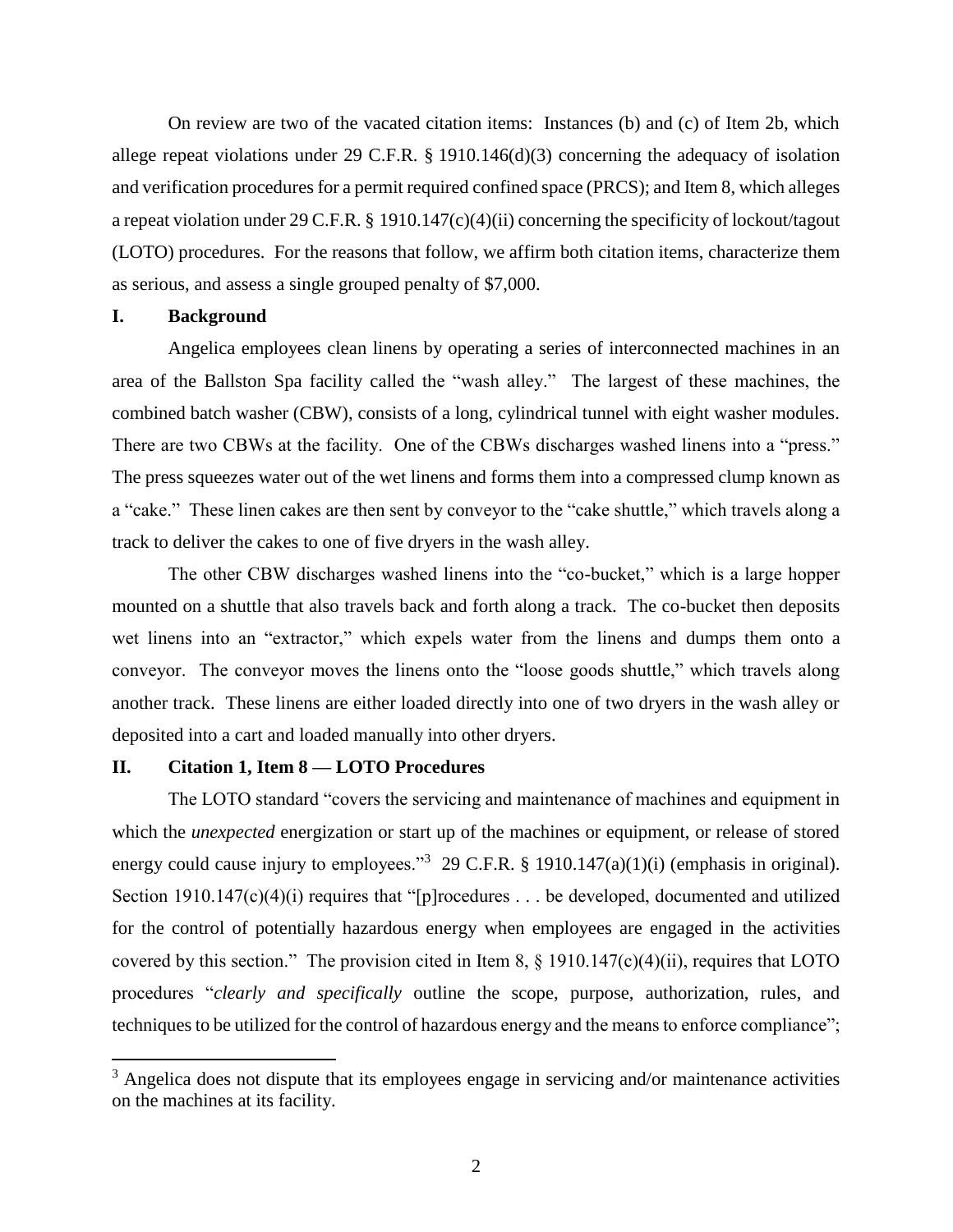as relevant here, this includes procedures for locking out a machine and verifying the effectiveness of that lockout. (Emphasis added.)

To be compliant with this provision, the procedures must "inform the employee of the specific procedural steps to shut down and lock out a machine." *Gen. Motors Corp*. ("*GM*"), 22 BNA OSHC 1019, 1027 (No. 91-2834E, 2007) (consolidated); *Dayton Tire*, 23 BNA OSHC 1247, 1257-58 (No. 94-1374, 2010) (reviewing preamble's discussion of "specific"), *aff'd in relevant part*, 671 F.3d 1249 (D.C. Cir. 2012). The purpose of these procedures "is to guide an employee through the lockout process . . ." *Drexel Chem. Co.*, 17 BNA OSHC 1908, 1913 (No. 94-1460, 1997). Determining whether a LOTO procedure is sufficient is a fact-specific inquiry that focuses on " 'the complexity of the equipment and the control measures to be utilized.' " *GM*, 22 BNA OSHC at 1026 (citing Control of Hazardous Energy Sources (Lockout/Tagout), 54 Fed. Reg. 36,644, 36,670 (Sept. 1, 1989) (final rule)); *see* 29 C.F.R. § 1910.147, App. A—Typical Minimal Lockout Procedure ("For more complex systems, more comprehensive procedures may need to be developed, documented and utilized.").

The parties here have stipulated that Angelica's written LOTO procedures for the machines at the Ballston Spa facility consist of several documents, including a section in its general safety manual, a general LOTO program, and machine-specific "surveys." According to the Secretary, Angelica violated § 1910.147 $(c)(4)(ii)$  because these procedures "fail [] to clearly identify all of the specific steps to be followed by employees . . . to control hazardous energy." The judge disagreed, concluding that the record does not show that the complexity of the machines at issue both CBWs, seven dryers, the press, and three types of shuttles—require anything more detailed than what is already included in the company's procedures.

On review, the Secretary argues that Angelica's LOTO procedures for the cited machines are deficient in two respects: (1) they do not clearly identify all of the specific steps to be followed by employees to control hazardous energy, including the operation and location of lockout controls, and thus fail to guide the employees through the lockout process; and (2) they lack specific procedures for verifying deenergization.<sup>4</sup> In response, Angelica argues that the Secretary

<sup>&</sup>lt;sup>4</sup> The Secretary does not dispute that the LOTO surveys for the machines at issue are the type of machine-specific documents that, when used with general LOTO procedures, could satisfy the specificity requirements of § 1910.147(c)(4)(ii). OSHA Interpretation Letter, from Edwin G. Foulke, Jr. to E.C. Palmer, Jr. (July 12, 2006, corrected Oct. 17, 2007) (stating that "supplemental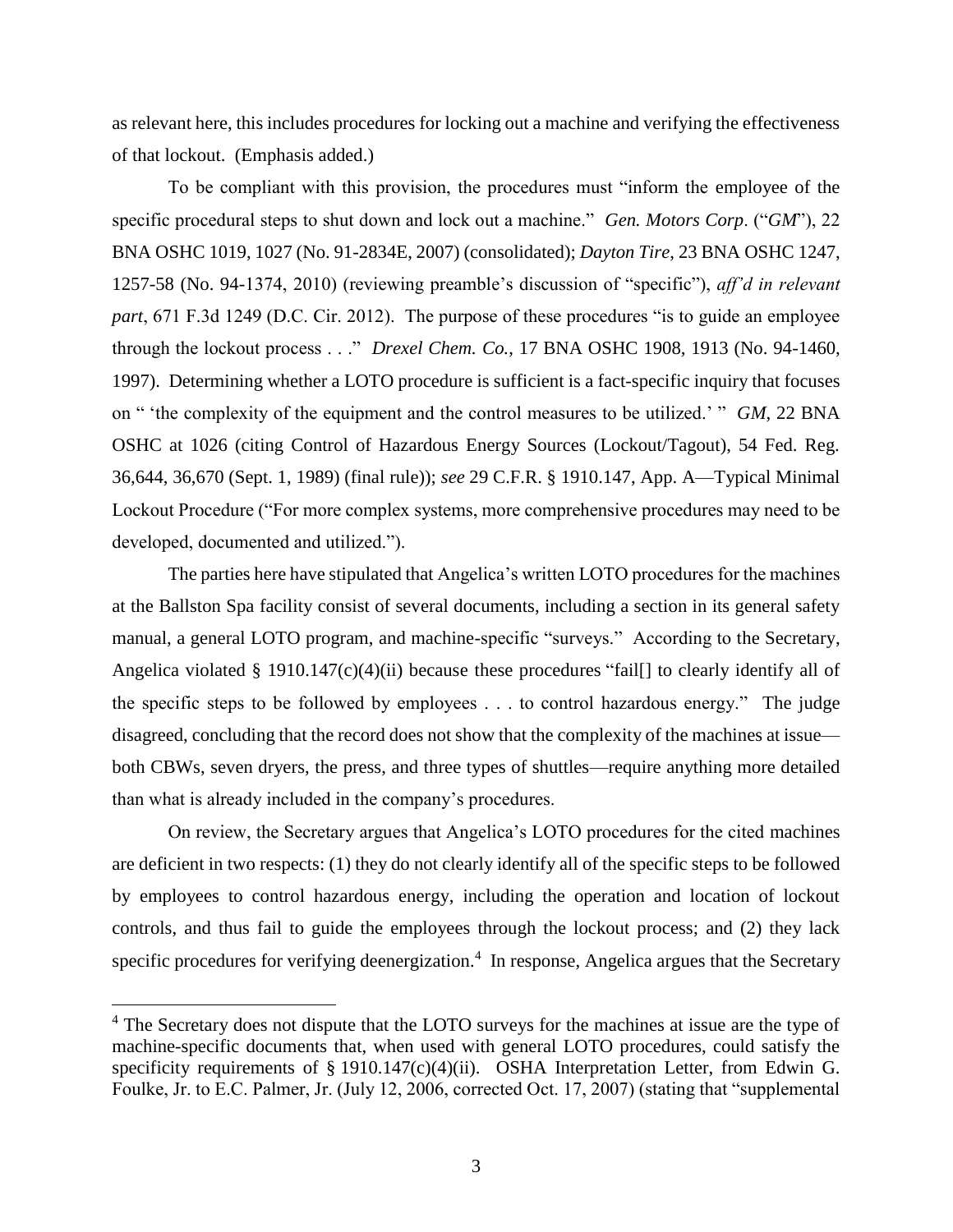failed to put forth any evidence that its procedures are not sufficient under  $\S 1910.147(c)(4)(ii)$ . We affirm the violation but on narrower grounds than argued by the Secretary.

## **Specificity of Lockout Procedures**

An employer's LOTO procedures must include, among other things, "[s]pecific procedural steps for shutting down, isolating, blocking and securing machines or equipment to control hazardous energy," and "for the placement ... of lockout devices." 29 C.F.R. § 1910.147(c)(4)(ii)(B), (C). Angelica's general safety manual states that " '[a]ll energy control devices that are needed to control energy to the machine or equipment will be physically located and operated in such a manner as to isolate the machine or equipment from the energy source.' " Although the manual provides some general information on how to operate controls and locks, none of this information is machine-specific and the location of controls on the machines at issue is not specifically identified. The manual does require, however, that a machine-specific "lockouttagout survey" be conducted "to locate and identify all energy sources to verify which switches or valves supply energy to machinery and equipment." Angelica conducted surveys for all the machines at issue.

The question, therefore, is whether these machine-specific surveys, when read in tandem with the other documents that make up Angelica's LOTO procedures, inform the employee of the "[s]pecific procedural steps" necessary to perform the lockout process for a cited machine. *Drexel Chem. Co.*, 17 BNA OSHC at 1913. The Secretary maintains that Angelica's procedures are not specific enough because they neither list "the location of the energy sources" nor explain "the steps the employee is required to take" to lock them out. We agree, but only with respect to certain aspects of the LOTO procedures as they relate to the CBWs and dryers.

As to the CBWs, each machine's cylindrical tunnel has an auger-like device that turns during the laundering process, spinning water and linens through the CBW's eight washer modules. The tunnel itself is turned by a chain and sprocket driven by an electric motor, and "delivered steam" is controlled by compressed air-operated (pneumatic) valves. To protect against a release of thermal energy, Angelica's procedures require employees to "lock out all valves . . . including steam [and] water." The LOTO surveys (one for each CBW) include certain descriptive information about the CBWs' valves—the valve size for "steam and water" lockout

 $\overline{a}$ 

means" such as "checklists, placards, a work order system, or work authorization permit system" may be "used in conjunction with a generic energy control procedure").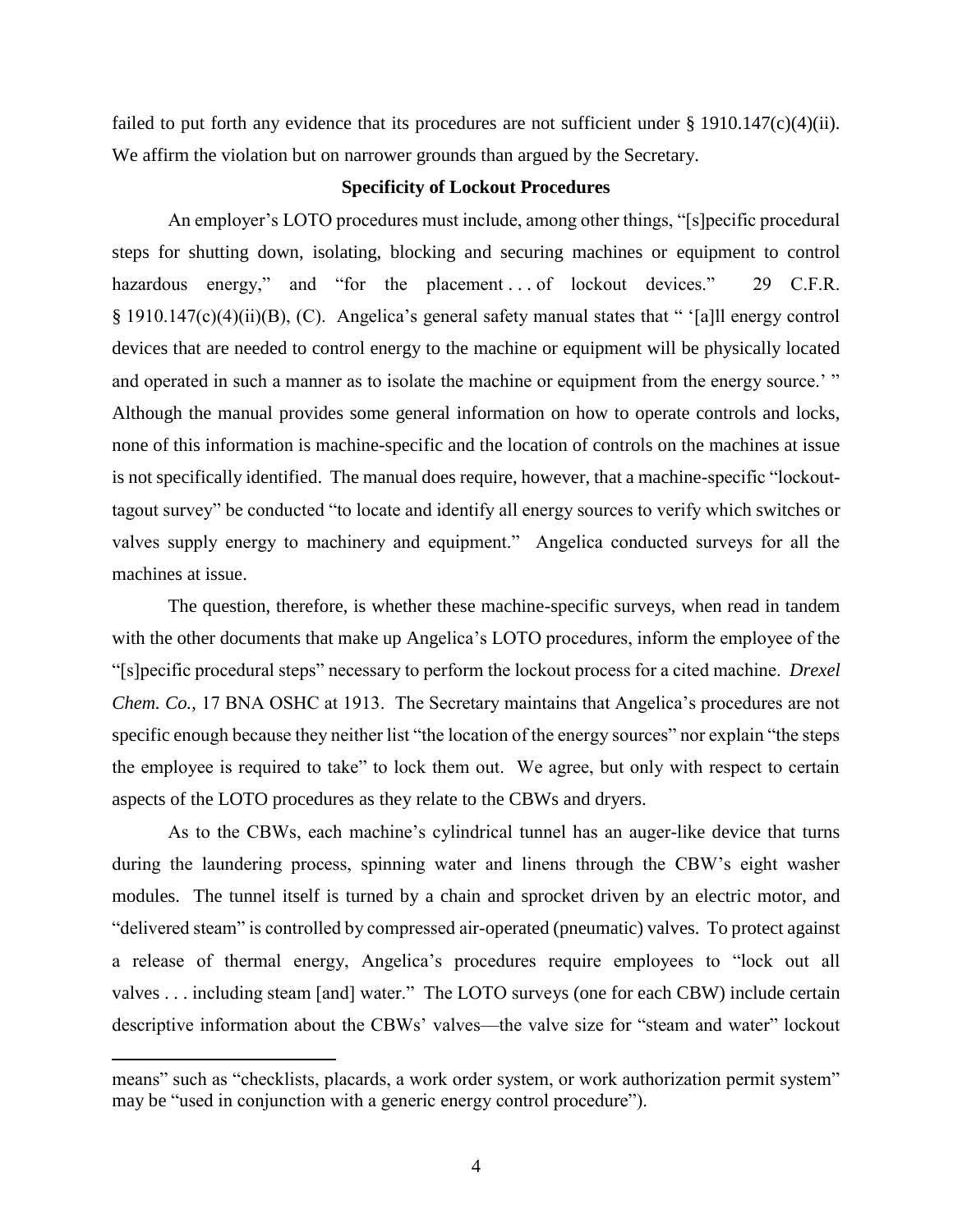and the pipe size for the pneumatic lockout. The number of valves and their location on the CBWs, however, are not specified in the surveys or in any other document that is part of Angelica's LOTO procedures. Indeed, although the "pneumatic energy" part of each CBW survey has a line for "Location" (such a line is not included for any other valve type), this line was left blank on both surveys.

Whether the absence of this information renders the LOTO procedures deficient depends on the complexity of the CBWs. *GM*, 22 BNA OSHC at 1026. We find that the record establishes such complexity. Feeding the CBWs are a main steam line, four steam sublines, and a hot water line. There are also numerous valves—a manually-actuated main steam valve, a pneumaticallyactuated main steam valve, valves for each steam subline, a hot water valve, and valves for dispensing chemical wash during the laundering process. The environmental safety and health manager ("safety manager") for the Ballston Spa facility conceded that none of the valves on the CBWs were labeled. In short, each machine—which is large enough to allow a person, depending on stature, to stand upright inside each of the eight modules—has numerous unlabeled valves incorporated into its extensive piping system with varied energy sources. Given these circumstances, we find that Angelica's LOTO procedures for the CBWs are deficient based on the procedures' failure to specify the number and locations of the valves that employees are required to lock out. *See id.* at 1027 (noting inadequacy of LOTO procedures for "the plant's more complex equipment").

As to the dryers, each one is equipped with a rotating drum, which poses a mechanical hazard if the electricity energizing the drum's motor is not locked out. The air surrounding the dryer drum is heated by gas-fired flames. The safety manager testified that both electrical energy and natural gas are involved in creating a dryer's thermal hazard; this means that both energy sources must be locked out. The LOTO survey for each dryer requires lockout or tagout of an electrical disconnect switch and pneumatic and gas valves. For the natural gas used to heat the dryers, the safety manager testified that the gas valve is located on the back of each dryer and that it is locked out by engaging a "keyway," closing the valve, and then applying a chain. Each dryer LOTO survey identifies the size of the gas valve but not its location on the dryer. Based on the relatively small size of the dryers—the drum for each measures about four feet in diameter—and the few valves located on these machines, we conclude that the Secretary has not shown that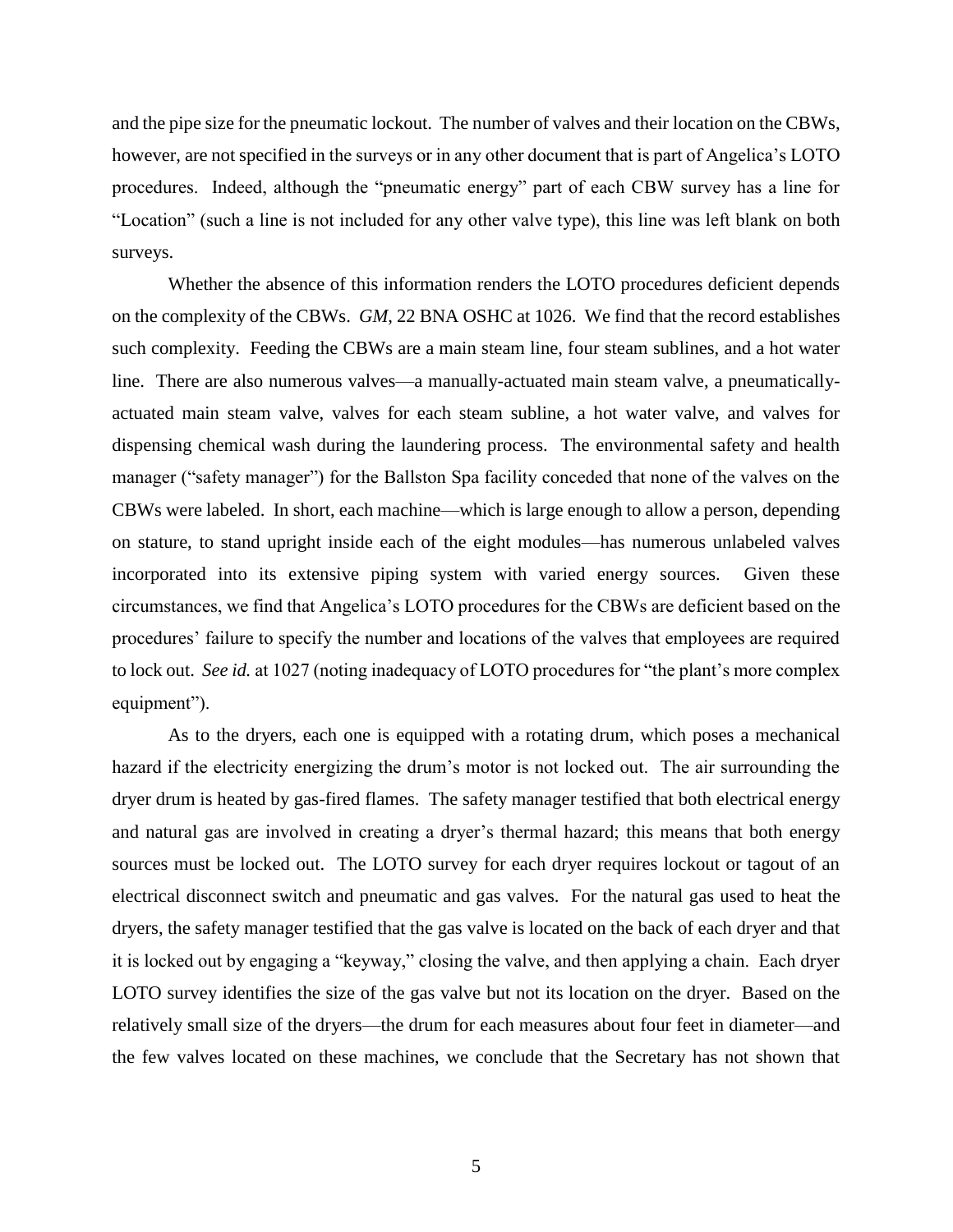employees would be unable to locate these valves using the information provided in the procedures.

The same cannot be said, however, for the LOTO procedures concerning operation of the gas valve's keyway. The surveys for four of the cited dryers state that use of a 9-inch chain is required for lockout, but these surveys (and all other LOTO documents) fail to specify which energy sources' lockout devices require use of a chain. In addition, the LOTO procedures do not explain how to use the keyway and apply the chain. Under these circumstances, including the apparent complexity of the keyway used on the gas valves, we find that the procedures concerning operation of these devices are insufficient under the cited standard.

Finally, as to other controls on the CBWs and the dryers, as well as the various controls on the press and the three types of shuttles, the procedures in several instances do not specify the location of the valves and electrical disconnect switches or the operation of the locking devices used to isolate the machines' various energy sources. We find that in these instances, however, the record does not show that the circumstances require inclusion of additional details in the procedures. The electrical disconnect switches on some of the machines, for example, are conspicuous—large, red buttons—and labeled. Additionally, the evidence does not show that employees would have difficulty locating the machines' different valves (in contrast to the valves on the CBWs) or need further instruction, beyond that provided in the LOTO procedures, to operate the various locking devices (in contrast to the keyway for the dryers' gas valves).

#### **Specificity of Verification Procedures**

An employer's LOTO procedures must also include "[s]pecific requirements for testing a machine or equipment to determine and verify the effectiveness of lockout devices, tagout devices, and other energy control measures." 29 C.F.R. § 1910.147(c)(4)(ii)(D). Before "starting work on machines or equipment that have been locked or tagged out," authorized employees use these procedures to "verify that isolation and deenergization of the machine or equipment have been accomplished."<sup>5</sup> 29 C.F.R. § 1910.147(d)(6).

 $<sup>5</sup>$  Also, "[i]f there is a possibility of reaccumulation of stored energy to a hazardous level," there</sup> would have to be procedures that allow for the continuing "verification of isolation . . . until the servicing or maintenance is completed, or until the possibility of such accumulation no longer exists." 29 C.F.R. § 1910.147(c)(4)(ii)(D), (d)(5)(ii). It is not clear whether such a possibility exists as to any of the machines at issue. Accordingly, the Secretary has not established a violation on this basis.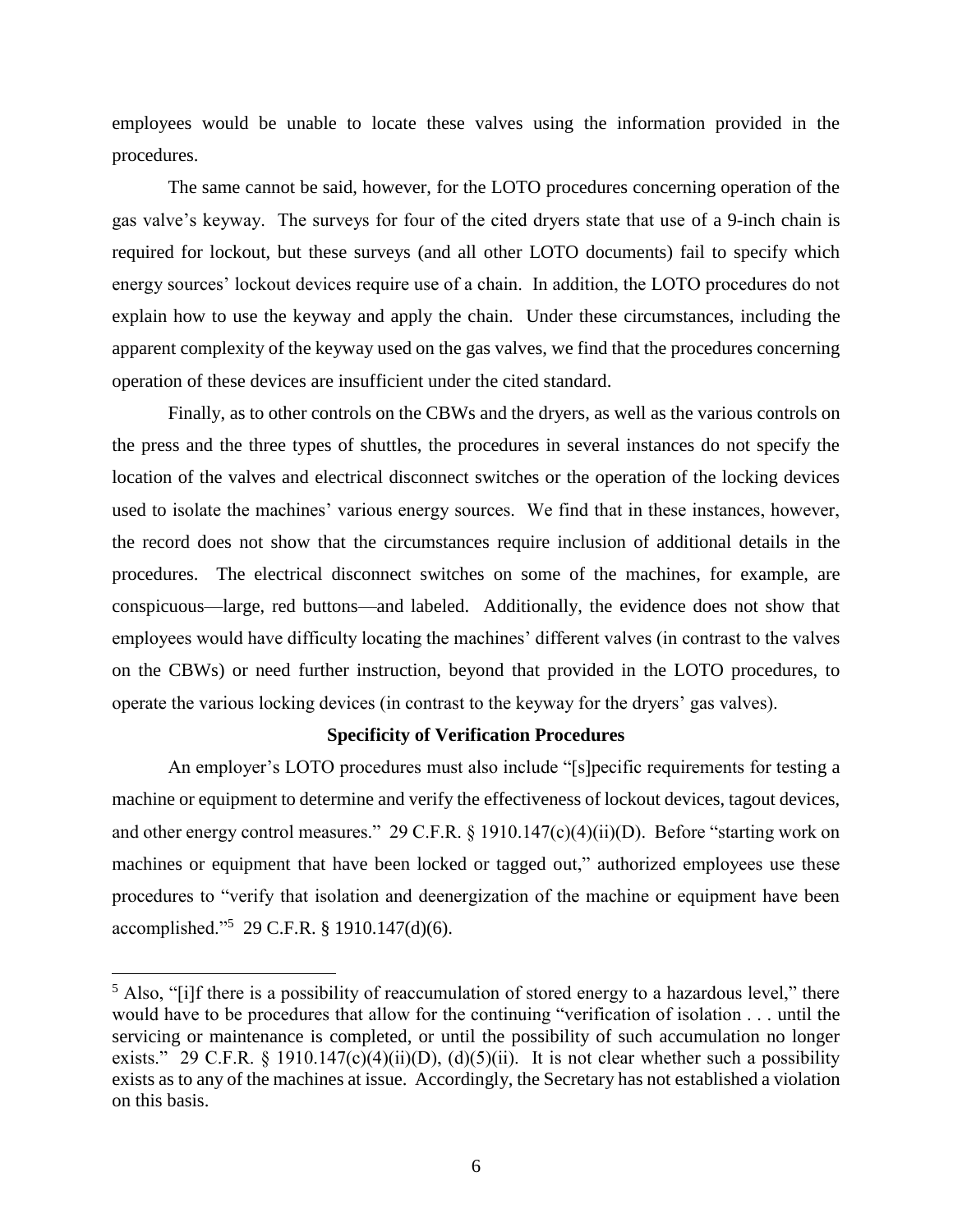Angelica's general LOTO program directs employees to "attempt[] to reenergize the machine or equipment with all potential energy sources to verify that [it] is free from all potentially hazardous energy sources." Similarly, in its general safety manual, Angelica instructs that after locking or tagging out machinery or equipment, employees must "verify that isolation or deenergization of the machine or equipment has been accomplished . . . by following the normal start up procedures (depress 'Start' button, etc.)." In addition to Angelica's general verification procedures, the company's PRCS procedures specific to the CBW apply prior to entry "to either clear a jam (rope) or conduct maintenance," and require that entrants "verify that the power to all related equipment has been successfully locked out."

While the safety manager testified that specific instructions for a restart attempt on the CBW are relayed through job training,  $\S$  1910.147(c)(4) requires that LOTO procedures be "documented."<sup>6</sup> There are no documented instructions, however, specifying how such an attempt should be made to verify electrical lockout for the CBW. Indeed, the general safety manual instruction does not explain how to operate what the safety manager described as "the start series control buttons at the [CBW] control panel" or identify the codes that, according to the record, must be entered to verify that the machine will not start back up. We find, therefore, that Angelica's LOTO procedures are lacking the necessary specificity to enable an employee to verify that the CBW has been successfully locked out.<sup>7</sup>

 $\overline{a}$ 

<sup>&</sup>lt;sup>6</sup> The LOTO standard mandates that procedures be documented (except in narrow circumstances not present here) and include "[s]pecific procedural steps." 29 C.F.R. § 1910.147(c)(4)(i) ("Note"), (ii)(B), (ii)(C).

<sup>&</sup>lt;sup>7</sup> Commissioners Attwood and Sullivan also find that the verification procedure for ensuring that thermal energy within the CBW's washer modules is no longer at hazardous levels is lacking. Angelica's Confined Space Permit Entry Procedures require that employees check the temperature before entry into a module: "No one will be allowed to enter into a chamber that is over 120 degrees F. (Note, temperature does not need to be checked if entry is only made into the chute.)" According to the safety manager, the employee would use a thermometer with an infrared beam to measure the temperature of each module's interior before entry—if, for example, the second module required maintenance, thermal energy in the first module would be measured before entry and, once in the first module, thermal energy in the second one would be measured before entry. There is no written LOTO instruction, however, that identifies or details this (or any other) procedure for measuring a module's temperature before entry. Additionally, even though the Confined Space Permit Entry Procedures instruct employees to verify that all valves feeding the CBWs have been successfully locked out, no method of verification is identified. Chairman MacDougall departs with her colleagues on this determination, as she would find that the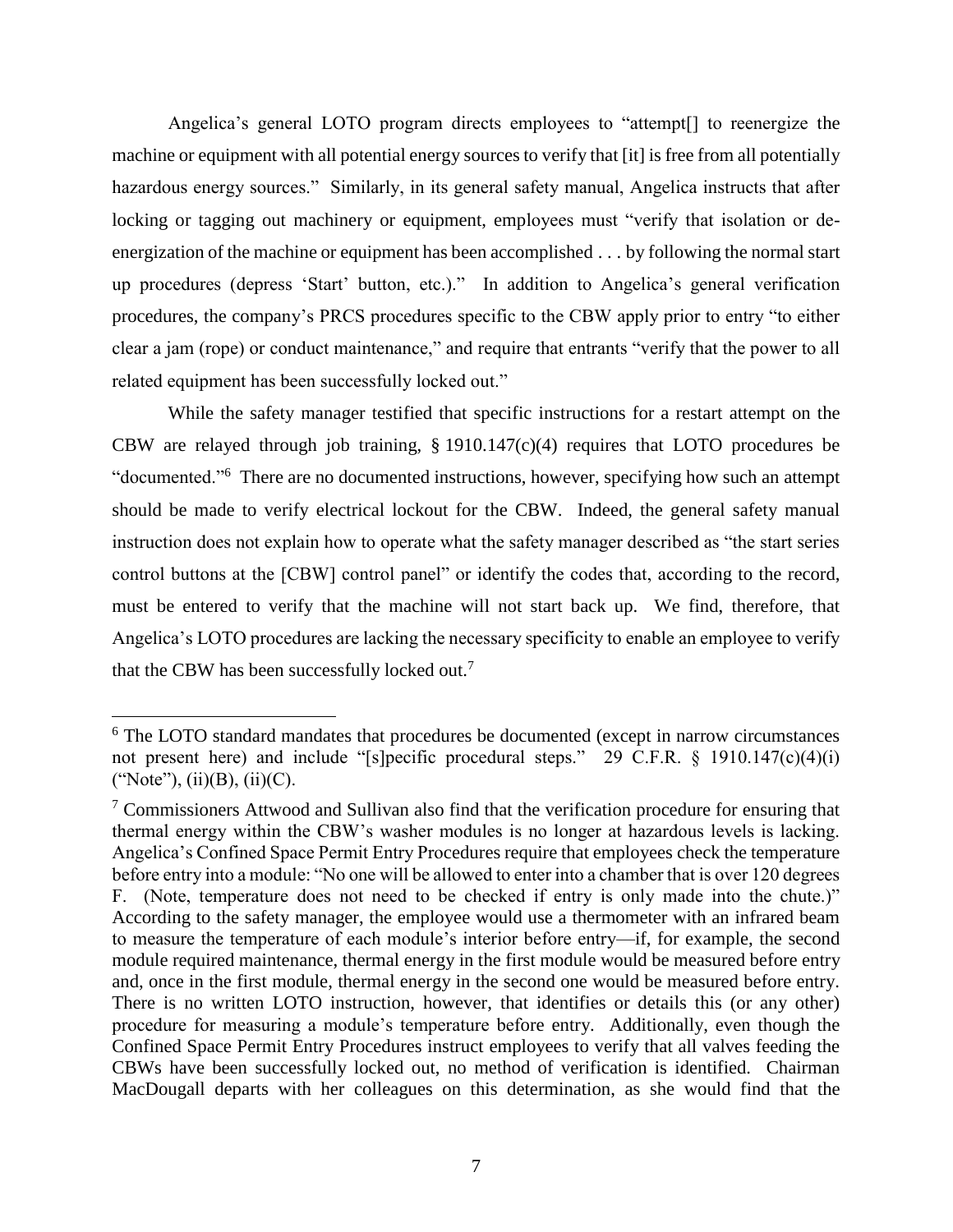For the three types of shuttles at issue, both the general LOTO program and the shuttle safety procedures direct employees to attempt a restart after turning the power off and applying a "lock and/or tag." These procedures contain no specific information on what controls to activate when attempting to reenergize the shuttles. The safety manager testified, however, that located on the co-bucket shuttle is a "series of switches" that include a large, red electrical disconnect switch and the control switch for energizing the equipment. There is nothing in the record to show that this "series" includes anything more than just these two switches on each shuttle.<sup>8</sup> Absent evidence that the electrical disconnect switch is inconspicuous or unlabeled, the Secretary has failed to show that the purpose of the other switch—to reenergize the shuttle—was not obvious to the employees attempting to utilize the verification procedure. Furthermore, in contrast to the CBWs, there is no evidence to show that attempting to reenergize each shuttle requires more than merely flipping a switch. The evidence also fails to show if this same series of switches is on the other two shuttles. Given these gaps in the record, we find that the Secretary has not established that the verification procedures are deficient as to the shuttles' electrical energy sources.<sup>9</sup>

With respect to the remaining machines, each dryer's LOTO survey requires lockout of valves for "main air" and natural gas and of an electrical disconnect switch; the press' LOTO survey requires lockout of "main air" valves, use of mechanical blocks to prevent a "bell" (a heavy component) from falling, and lockout of an electrical disconnect switch. These surveys, like those for the CBWs, do not address verification. The Secretary, however, has presented no evidence to show that locating and engaging the start button on each machine, to attempt a restart for

l

verification procedure for the CBW is sufficiently specific, seeing that commonsense dictates that an employee would understand the written instruction—"No one will be allowed to enter into *a* chamber that is over 120 degrees F"—applies to *each* chamber's interior and a thermometer is needed to verify temperature.

<sup>&</sup>lt;sup>8</sup> There is a directional switch that allows each shuttle to move from manual to automatic mode, and vice versa, but it is not clear whether this is a third switch on the shuttle or simply the aforementioned control switch that energizes the shuttle.

<sup>&</sup>lt;sup>9</sup> The Secretary has also failed to prove that the verification procedure as to the loose goods shuttle's mechanical energy source is deficient. The mechanical energy is, according to this shuttle's LOTO survey, blocked using safety pins, but the Secretary has not identified what specifically is being blocked and how the apparatus creating the mechanical energy is powered during normal operations. Consequently, the Secretary has not shown that Angelica's general instruction to attempt a restart is insufficient to verify that both mechanical and electrical energy sources on the loose goods shuttle are adequately isolated.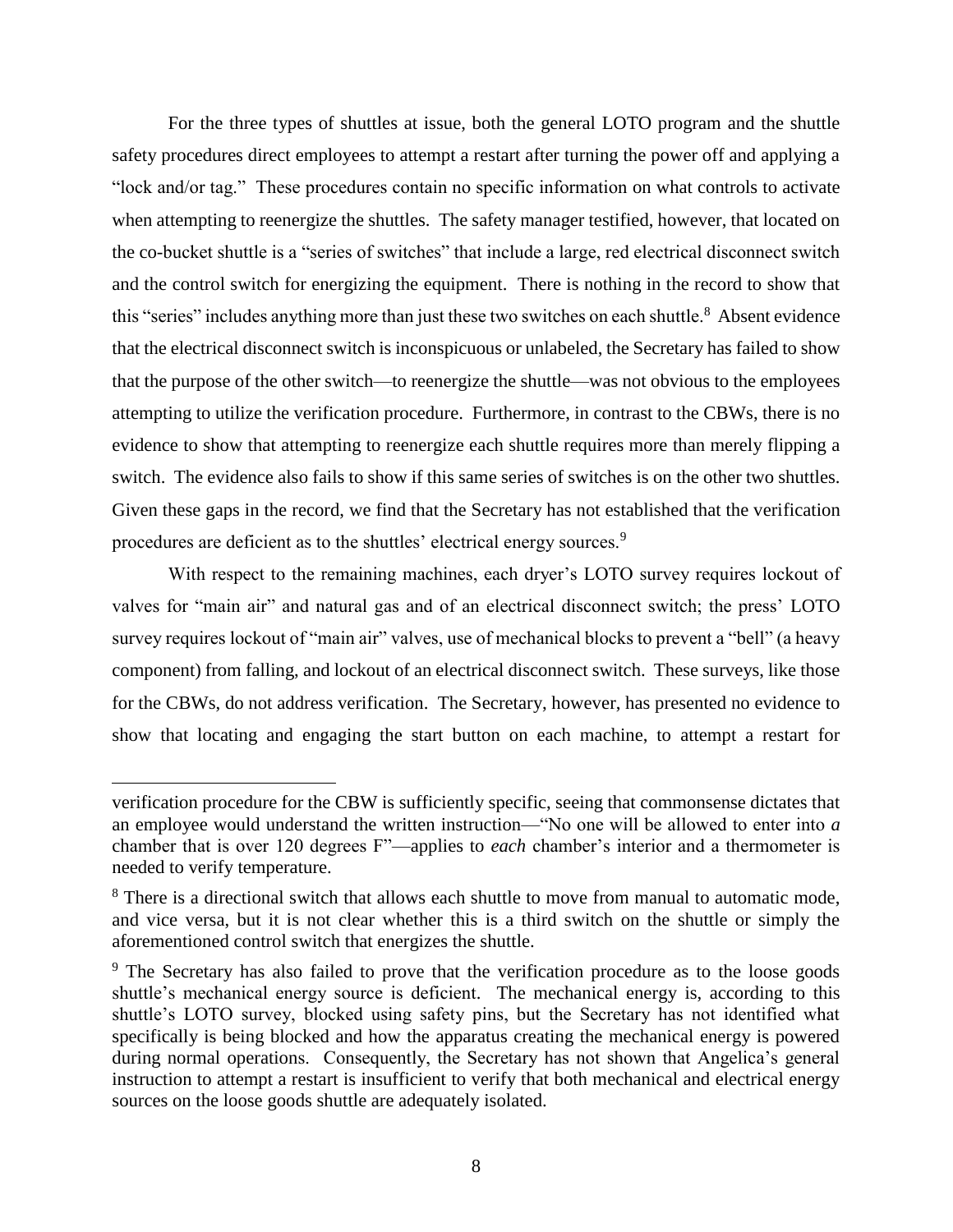verification purposes, requires more specific instruction than that found in Angelica's general LOTO program and its general safety manual.

While engaging the start button might be sufficient to verify that the electrical energy is locked out, it is not sufficient to verify that other sources of energy for the dryer and press are also locked out. With respect to each dryer, during normal operations when the dryer is idle—in other words, when the electrical components of the dryer are not energized—the natural gas valve is not closed and gas continues to feed the dryer's pilot light. During lockout, therefore, pushing the start button for verification purposes would not verify that the flow of gas to the dryers has been adequately blocked. Further, with respect to the press, the page of the operating manual attached to the press' LOTO survey specifically states that the bell, which poses a crushing hazard, could descend even if the power is off. Here, too, attempting to restart the machine would not verify that the bell on the press has been properly blocked. Accordingly, we find that the procedures for verifying lockout of energy sources associated with each dryer's natural gas valve and the press' bell are deficient.

Based on these deficiencies in the specificity of Angelica's LOTO procedures for lockout and verification of lockout, we conclude that the company's procedures do not comply with  $§$  1910.147(c)(4)(ii). We therefore affirm Item 8.

# **III. Citation 1, Item 2b — PRCS Procedures**

 $\overline{a}$ 

There is no dispute that the CBWs' washer modules are PRCSs that employees sometimes enter. In recognition of this fact, Angelica developed and implemented a written permit space program, as required by 29 C.F.R. § 1910.146(c)(4). Such programs must comply with the PRCS standard's requirements, which as relevant here, mandate that the employer develop and implement "the means, procedures, and practices necessary for safe permit space entry operations," including those for "[v]erifying that conditions in the permit space are acceptable for entry throughout the duration of an authorized entry," and for "[i]solating the permit space." 29 C.F.R. § 1910.146(c)(4), (d)(3)(iii), (d)(3)(vi). The Secretary's allegations in Instances (b) (Verification) and (c) (Isolation) of Item 2b concern the sufficiency of Angelica's procedures for the CBWs. $^{10}$ 

<sup>&</sup>lt;sup>10</sup> Only Instances (b) and (c) of Item 2b are before us on review. Instances (a), (d), and (e) were either vacated by the judge and not pursued on review or withdrawn by the Secretary.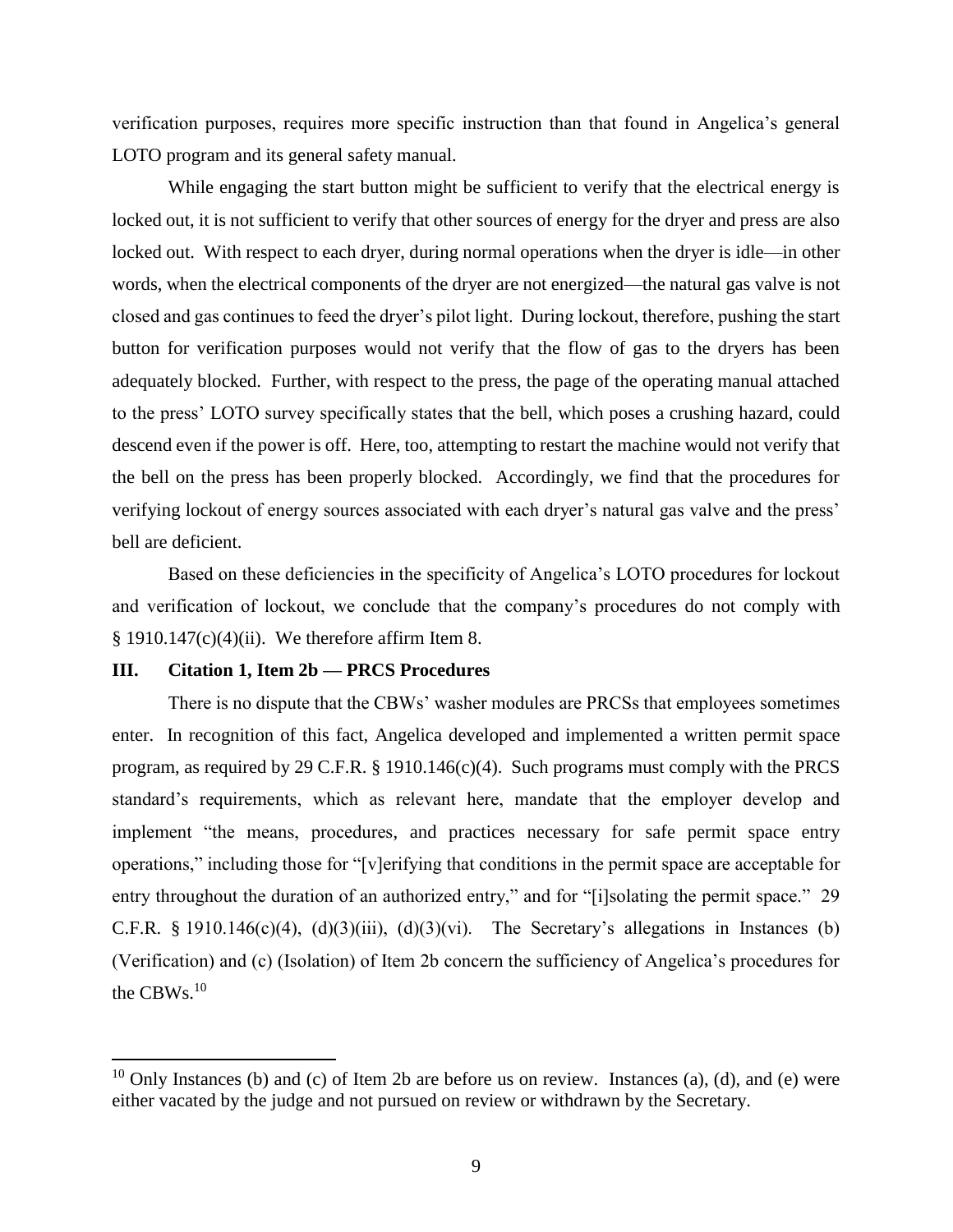## **Instance (b) (electrical energy verification)**

The Secretary alleges that Angelica violated  $\S$  1910.146(d)(3)(vi) because the company's PRCS procedures do not include step-by-step, written instructions on how to verify that electrical energy sources to the CBW have been shut off. The judge vacated this instance, rejecting the Secretary's argument that the PRCS standard requires such detailed procedures. On review, the Secretary asserts that the cited PRCS provision requires instructions to be clear and specific and to provide as much specificity as the procedures required by the LOTO standard.<sup>11</sup> He argues that his reading of the cited provision " 'sensibly conforms to the purpose and wording' of § 1910.146(d)(3)," because "the LOTO standard prescribes the minimum level of protection . . . against the energization hazard" and the PRCS program, when implemented cannot "effectively 'isolate the space' " unless it provides at least the same level of protection. The Secretary claims, therefore, that the cited standard's meaning is plain, but, "[t]o the extent . . . the complexity of the PRCS standard renders some terms and requirements ambiguous," his interpretation is reasonable and should be given deference.

We conclude that the PRCS standard is ambiguous with regard to the degree of specificity the required verification instructions must include. Although the standard has criteria that specify the *type* of information that must be included in the "means, procedures, and practices necessary for safe permit space entry operations"—"verifying that conditions in the permit space are acceptable for entry," among other categories of information—it is ambiguous as to the degree of specificity required. 29 C.F.R. § 1910.146(d)(3)(i)-(vi); *see Martin v. OSHRC* ("*CF&I*"), 499 U.S. 144, 150-51 (1991) ("[i]n situations in which the meaning of regulatory language is not free from doubt," provision is considered ambiguous (internal quotation marks and brackets omitted)); *Micron Tech., Inc. v. United States*, 117 F.3d 1386, 1394 (Fed. Cir. 1997) (finding the term "verification" to be "latently ambiguous" and applying deference under *Chevron, Inc. v. Natural Res. Def. Council, Inc.*, 467 U.S. 837 (1984)). We must therefore consider the reasonableness of

 $\overline{a}$ 

<sup>&</sup>lt;sup>11</sup> Section 1910.147(c)(4)(ii), as discussed above, requires that LOTO procedures "clearly and specifically outline . . . [s]pecific requirements for testing a machine . . . to determine and verify the effectiveness of lockout devices, tagout devices, and other energy control measures." The Secretary does not dispute that it is permissible for an employer's confined space and LOTO programs to reference the same written LOTO procedures, as long as the LOTO procedures comply with the LOTO standard. Angelica's PRCS procedures incorporate by reference its LOTO procedures.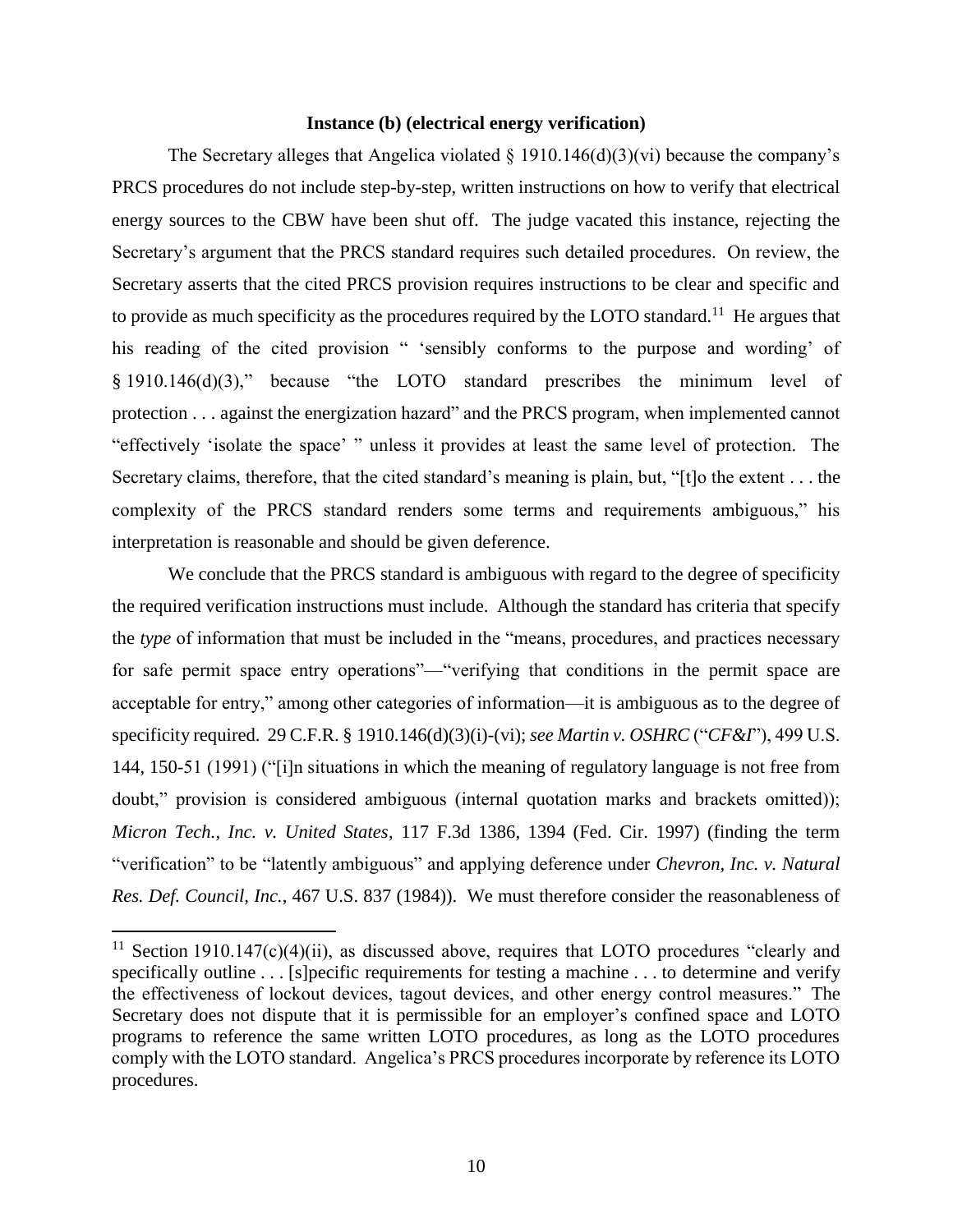the Secretary's interpretation that the standard requires the PRCS verification instructions to have the same degree of specificity required by the LOTO standard.<sup>12</sup>

In the PRCS standard's preamble, OSHA addresses the standard's requirement to isolate the permit space before entry, stating: "The permit space must be isolated from serious hazards. For example, . . . [m]echanical equipment posing a hazard within the space must be locked out or tagged *in accordance with § 1910.147*, . . . ." Permit-Required Confined Spaces, 58 Fed. Reg. 4462, 4497 (Jan. 14, 1993) (final rule) (emphasis added). In addition, in discussing what information must be included in a PRCS permit, OSHA explains that it is sufficient for such permits to simply refer to the § 1910.146(d)(3) procedures, rather than to include the procedures' details in the permit itself, because OSHA contemplated that "*detailed* procedures for making the permit space safe for entry"—which some commenters referred to as "*highly specific* in nature"— "are required to be established[] under paragraph (d)(3)." *Id.* at 4508 (emphasis added; internal citations omitted). In light of these statements, we find that the PRCS standard's history supports the Secretary's position that the procedures mandated by  $\S$  1910.146(d)(3), including those for verification, must contain the type of step-by-step details that the Secretary asserts are required here. *See Am. Sterilizer Co*., 15 BNA OSHC 1476, 1478 (No. 86-1179, 1992) (standard's preamble can be " 'best and most authoritative statement of the Secretary's legislative intent' " (citation omitted)); *see also Tops Markets Inc*., 17 BNA OSHC 1935, 1936 (No. 94-2527) (relying on LOTO preamble to interpret ambiguous provision), *aff'd*, 132 F.3d 1482 (D.C. Cir. 1997) (unpublished table case).

 $12$  Before the judge, the Secretary did not argue that the cited provision in Instance (b) was ambiguous, and he did not expressly invoke the deference principle. Angelica argues that this principle is therefore not before us here. Although the Commission will not normally consider issues that a party failed to raise below, we have discretion to reach such issues. 29 C.F.R. § 2200.92(c); *see, e.g.*, *S. Pan Serv. Co.*, 25 BNA OSHC 1081, 1088 n.10 (No. 08-0866, 2014) (considering respondent's preemption argument though not raised below); *Westvaco Corp.*, 16 BNA OSHC 1374, 1380 n. 14 (No. 90-1341, 1993) (addressing infeasibility issue though not raised in answer below). We exercise that discretion here because the ambiguity and deference issues are "intertwined" with an issue raised before the judge—what an employer's obligations are under § 1910.146(d)(3)(vi)—that cannot be resolved without first determining the cited provision's meaning. *See, e.g.*, *Kolstad v. Am. Dental Ass'n,* 527 U.S. 526, 540 (1999) ("On a number of occasions, this Court has considered issues waived by the parties below and in the petition for certiorari because the issues were so integral to decision of the case that they could be considered fairly subsumed by the actual questions presented." (internal citation and quotation marks omitted)).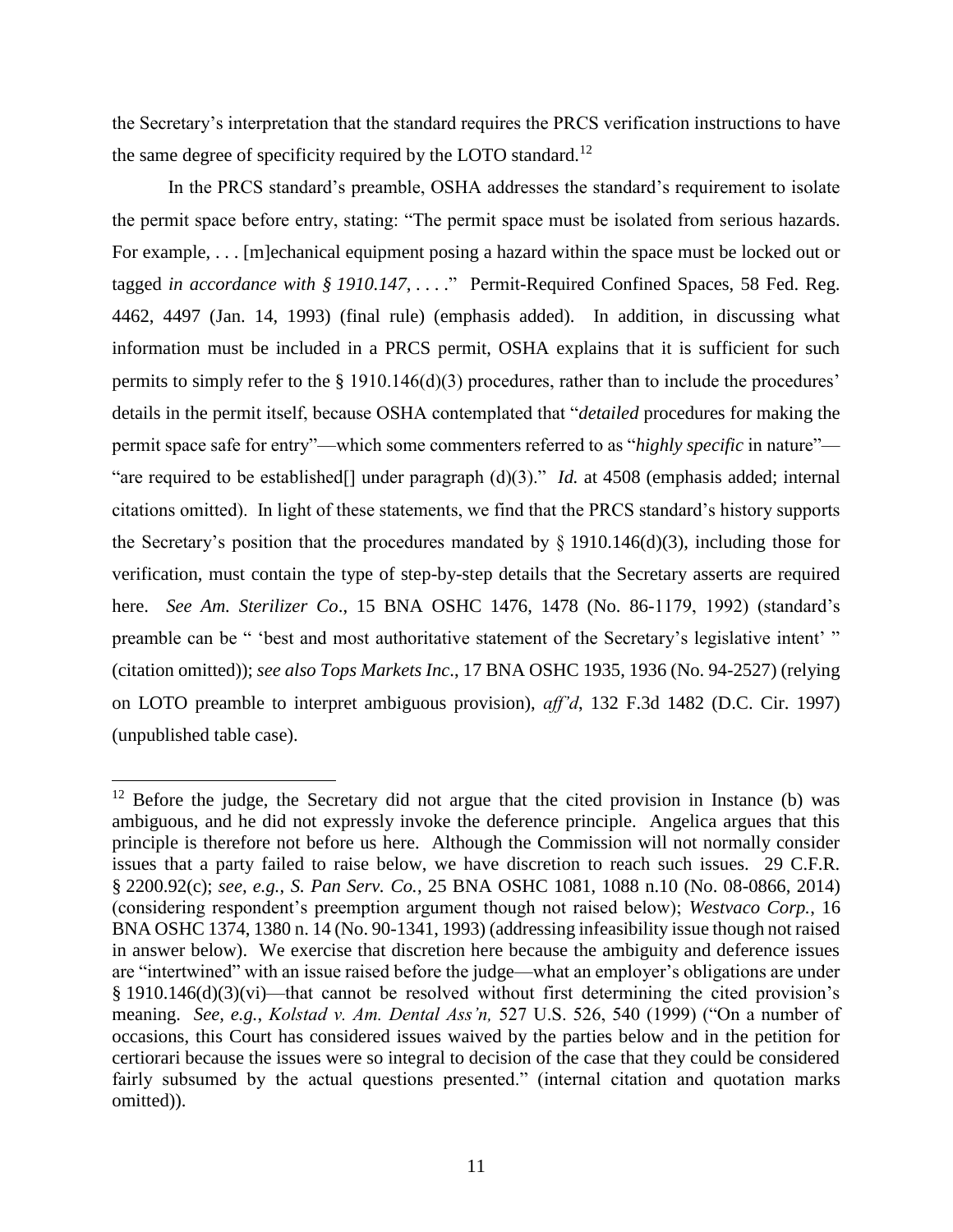Angelica emphasizes that the PRCS standard's text neither references nor incorporates the LOTO standard, and it instead "contains its own express requirements for a written program"; it argues that, under the Secretary's position, these requirements would be "nulliffied] and render[ed] . . . superfluous." This argument is unavailing. The PRCS standard requires procedures to be applied at different times and in different circumstances than the LOTO standard. Specifically, the PRCS standard generally requires that procedures be utilized before an employee enters a confined space, irrespective of that entry's purpose, whereas the LOTO standard requires that procedures be utilized before a servicing or maintenance activity begins, regardless of whether an employee must enter a confined space. *Compare* 29 C.F.R. § 1910.146(c)(5)(ii)(C),  $(c)(5)(ii)(H)$ ,  $(d)(2)$ ,  $(d)(5)(i)$ ,  $(e)(1)$ ,  $(f)(8)$  (detailing measures that must be completed before entry into PRCS), *with* 29 C.F.R. § 1910.147(c)(1) (stating that purpose of energy control program is "to ensure that before any employee performs any servicing or maintenance on a machine or equipment where the unexpected energizing, start up or release of stored energy could occur and cause injury, the machine or equipment shall be isolated from the energy source, and rendered inoperative").

Additionally, the PRCS procedures are intended to "protect[] against the release of energy *and material* into the [confined] space," 29 C.F.R. § 1910.146(b) (definition of "[i]solation"), (d)(3)(iii); they are also directed at other safety concerns unique to a confined space, such as close proximity and restricted means of egress, 29 C.F.R. § 1910.146(b) (definition of "[c]onfined space"). In contrast, LOTO procedures are focused on protecting employees from injuries that could result from "the *unexpected* energization or start up of the machines or equipment, or release of stored energy," 29 C.F.R. § 1910.147(a)(1)(i) (emphasis in original). Given these differences, compliance with LOTO requirements is not sufficient to comply with the PRCS standard—such LOTO procedures must be incorporated into the written confined space program so that employees will implement them as part of the confined space entry protocol and in the correct sequence.

Accordingly, we conclude that the Secretary's interpretation of the PRCS standard's requirement for verification procedures is reasonable and, thus, entitled to deference.<sup>13</sup>  *See CF&I*,

<sup>&</sup>lt;sup>13</sup> Angelica argues that the Secretary's reading of  $\S$  1910.146(d)(3)(vi) conflicts with the standard's language and is tantamount to rulemaking. Given our conclusion that the Secretary's interpretation of the cited provision is reasonable, rulemaking is not required. *See Nooter Constr. Co.*, 16 BNA OSHC 1572, 1574 (No. 91-237, 1994) (Commission determined provision requiring "suitable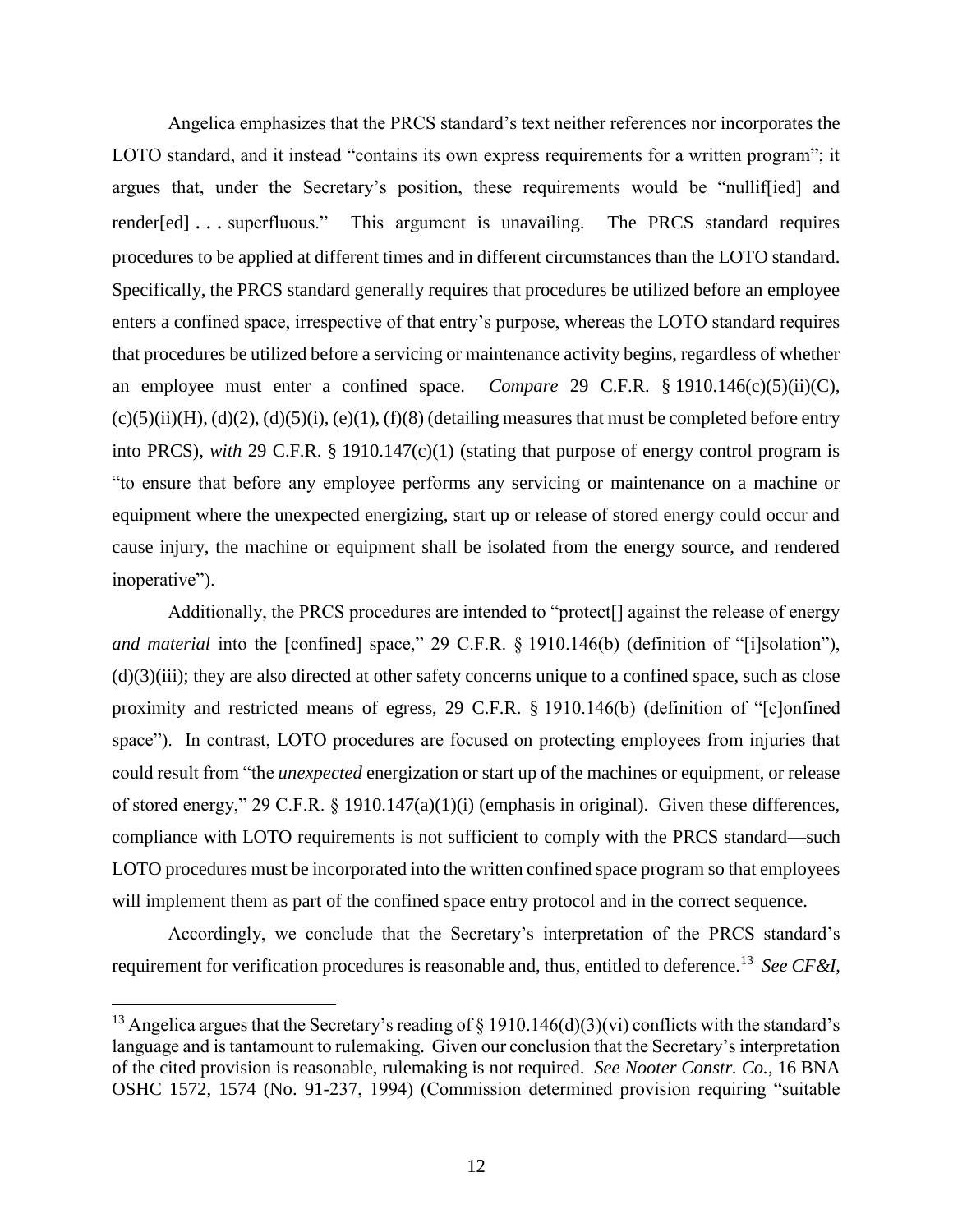499 U.S. at 150-51. As we have already found, Angelica's LOTO procedures for verifying the lockout of the CBWs' electrical energy sources lack the specificity required under § 1910.147(c)(4)(ii). Thus, we find that Angelica's PRCS procedures, which incorporate its LOTO procedures, are similarly deficient.<sup>14</sup>

# **Instance (c) (isolation of water, steam, liquid chemicals, and compressed air)**

The Secretary alleges that Angelica violated § 1910.146(d)(3)(iii) by failing to "[d]evelop and implement the means, procedures, and practices" for "[i]solating the [CBW as a] permit space" from water, steam, liquid chemicals, and compressed air. According to the Secretary, Angelica's procedures are deficient because they require *only* that the CBWs' valves be closed and locked out and that this fails to constitute "isolation" from materials. The judge vacated this instance, rejecting the Secretary's argument that LOTO alone is insufficient here; the judge noted that LOTO is explicitly included as a means of "isolation" in the PRCS standard's definition of the term.

On review, the Secretary argues that LOTO may only be used as a means of isolation from a release of *energy*, while other means—such as blanking or blinding—must be used when (as here) it is necessary to protect against a release of *material*. We conclude that the Secretary's reading of the PRCS standard is supported by its plain language. *Joel Yandell*, 18 BNA OSHC 1623, 1626 (No. 94-3080, 1999) (noting that plainness or ambiguity of statutory language is determined by reference to " 'the language itself, the specific context in which that language is

cylinder truck, chain or other steadying device" was ambiguous and found Secretary's interpretation that cylinder truck must have chain or strap across truck's open end to be "suitable" was not unreasonable and did not require rulemaking).

 $<sup>14</sup>$  As with its LOTO procedures, Angelica suggests that experience or training may compensate</sup> for a lack of written specificity under the PRCS standard. Like the LOTO standard, the PRCS standard requires procedures to be written—specifically, an employer's "*written* . . . permit space program" must include certain "means, procedures, and practices ...," 29 C.F.R. § 1910.146(c)(4), (d) (emphasis added). To the extent Angelica's employees may have understood these means, procedures, and practices through on-the-job training, the PRCS standard's regulatory history shows that training was not intended to serve as a substitute for written procedures; the proposed rule had training requirements but no requirement for a written program, whereas in the final rule, OSHA retained the training requirements and added the requirement that the program be written. Permit-Required Confined Spaces, 58 Fed. Reg. at 4479, 4484, 4510-15; Permit-Required Confined Spaces, 54 Fed. Reg. 24,080, 24, 086, 24,091-94 (June 5, 1989) (notice of proposed rulemaking).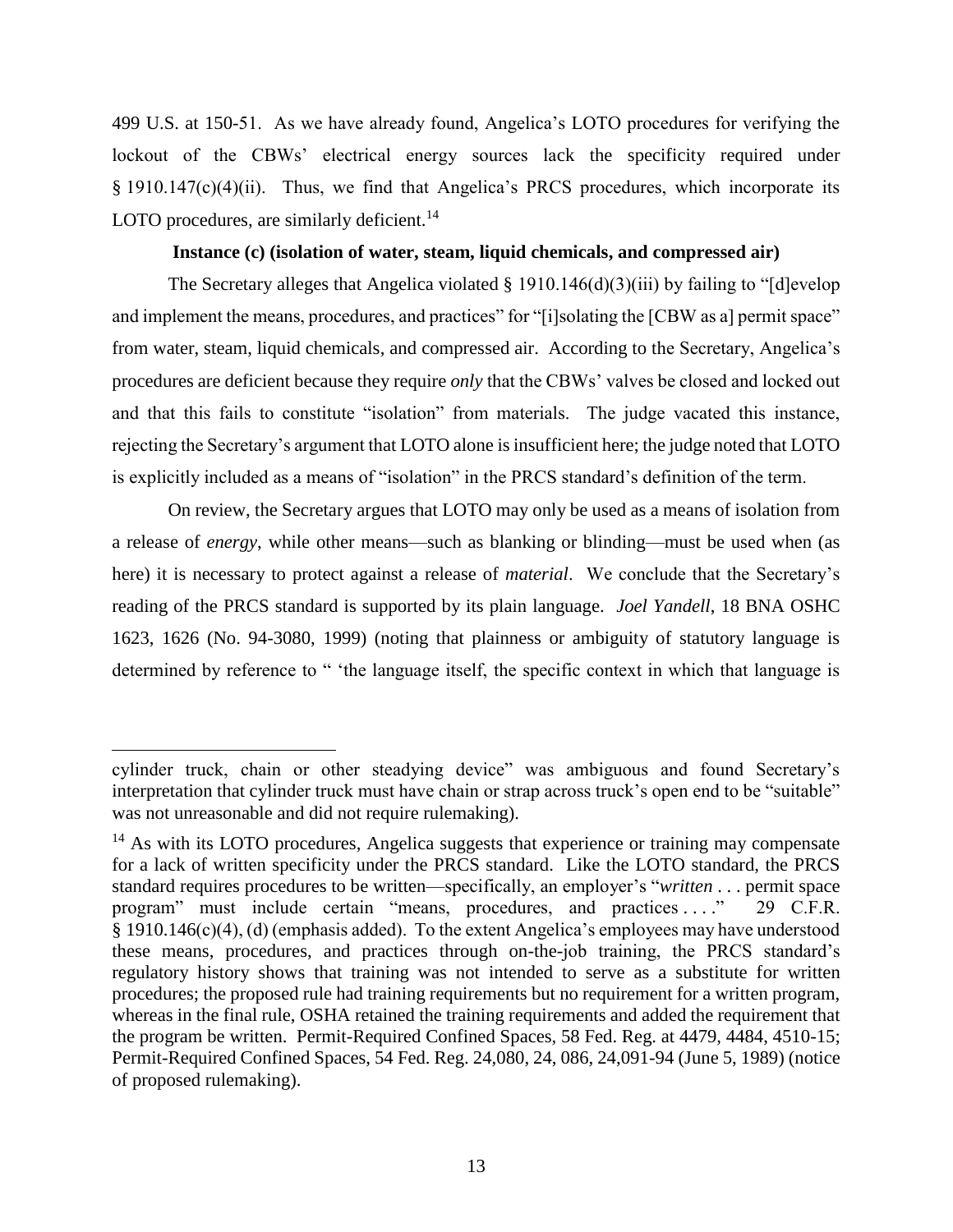used, and the broader context of the statute as a whole' " (cited case omitted)). As the judge pointed out, "lockout or tagout" is indeed included in the standard's definition of "isolation":

[T]he process by which a permit space is removed from service and completely protected against the release of energy and material into the space by such means as: blanking or blinding; misaligning or removing sections of lines, pipes, or ducts; a double block and bleed system; lockout or tagout of all sources of energy; or blocking or disconnecting all mechanical linkages.

29 C.F.R. § 1910.146(b). According to Angelica, this shows that LOTO, alone, may be used as an isolation procedure to comply with  $\S$  1910.146(d)(3)(iii). The definition, however, ties LOTO only to "all sources of *energy*," while the space as a whole must be "completely protected against the release of energy *and material.*" 29 C.F.R. § 1910.146(b) (emphasis added). None of the other means of isolation included as examples in the definition are modified by the phrase "sources of energy"; it is, therefore, these other means—not "lockout or tagout"—that may be used for protecting against "the release . . . of material." 29 C.F.R.  $\S$  1910.146(b).<sup>15</sup> The standard's text thus plainly shows that LOTO is appropriate only for isolating *energy*. *Field & Assocs., Inc.*, 19 BNA OSHC 1379, 1380 (No. 97-1585, 2001) (applying principle *expressio unius est exclusio alterius* to find that Secretary did not intend to limit scope of cited fall protection standard to employees engaged in roofing work where such limitation was not included in standard).

Angelica concedes that it does not use any method other than LOTO to isolate the valves that feed chemicals, compressed air, hot water, and steam into the CBWs' washer modules spaces Angelica has designated as PRCSs. Given that the plain language of the PRCS standard lists "lockout or tagout" as a means for isolating only energy, we conclude that Angelica's procedures are deficient in that they provide no other means for protecting "against the release

l

<sup>15</sup> We note that this distinction between the means required to isolate *energy* and those required to isolate *materials* is echoed in the PRCS standard's preamble:

The permit space must be isolated from serious hazards. For example, if energized parts of electric equipment are exposed, the circuit parts must be deenergized and locked out . . . . Chemical or gas lines that are open within the permit space must be isolated by such means as blanking or blinding, misaligning or removing sections of lines, pipes, or ducts, or a double block and bleed system.

Permit-Required Confined Spaces, 58 Fed Reg. at 4497.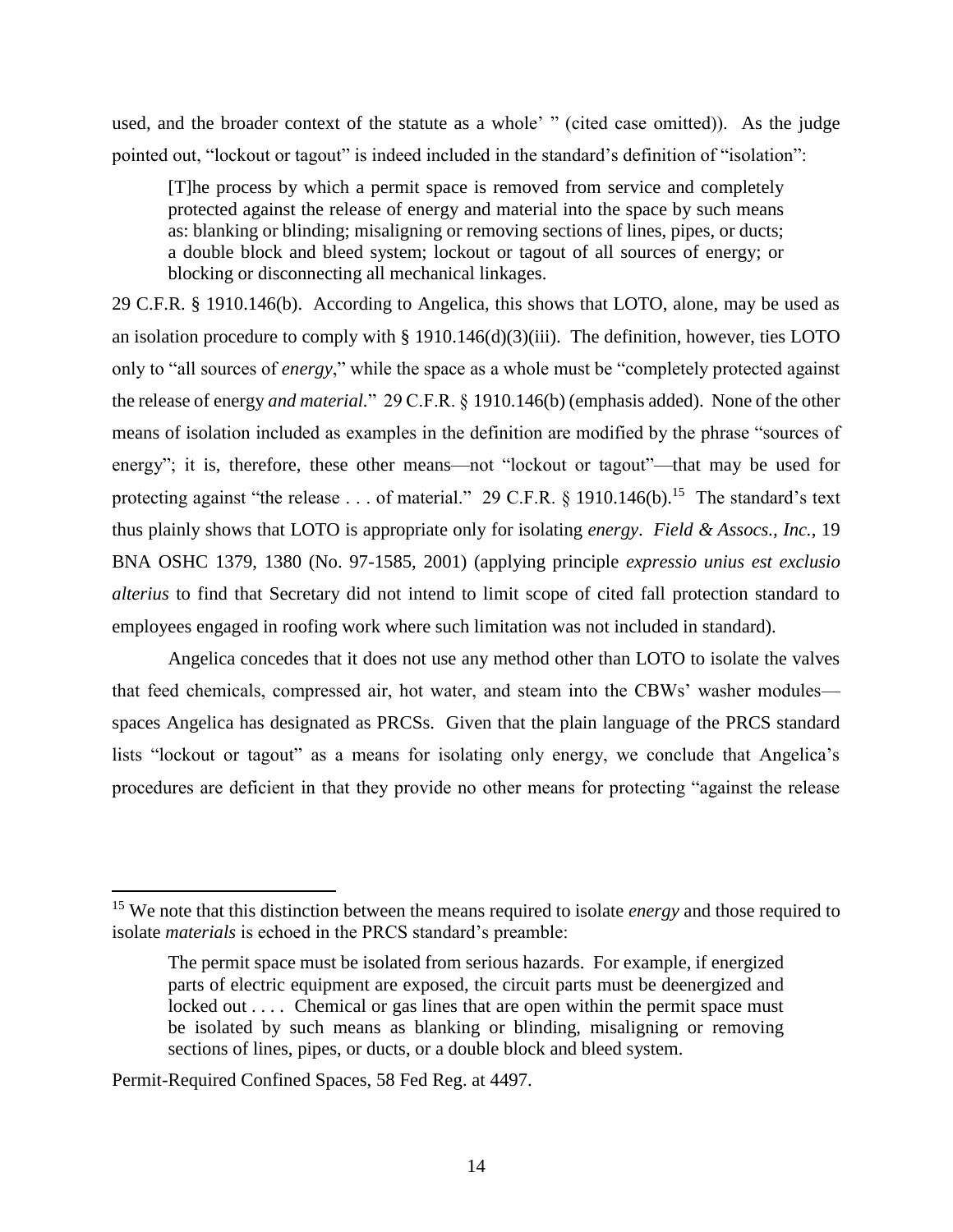of ... material" into the CBWs' modules.<sup>16</sup> We therefore affirm both Instances (b) and (c) of Item 2b.

# **IV. Characterization**

The Secretary alleges that the violations at issue under Items 2b and 8 should be characterized as repeat. A violation is properly characterized as repeat under section 17(a) of the Act, [29 U.S.C. §](https://a.next.westlaw.com/Link/Document/FullText?findType=L&pubNum=1000546&cite=29USCAS666&originatingDoc=I16c1b3f64dba11da974abd26ac2a6030&refType=RB&originationContext=document&transitionType=DocumentItem&contextData=(sc.Search)#co_pp_8b3b0000958a4) 666(a), "if, at the time of the alleged repeated violation, there was a Commission final order against the same employer for a substantially similar violation." *Potlatch Corp.*, 7 BNA OSHC 1061, 1063 (No. 16183, 1979); *Lake Erie Constr. Co.*, 21 BNA OSHC 1285, 1289 (No. 02-0520, 2005). The Secretary establishes "a prima facie case of [substantial] similarity by showing that the prior and present violations are for failure to comply with the same standard." *Potlatch Corp.*, 7 BNA OSHC at 1063. Here, the prior citations on which the Secretary bases his repeat characterization became final orders of the Commission in 2005, just over three years before the instant citation was issued.<sup>17</sup> There is no dispute that two of Angelica's prior violations were

 $\overline{\phantom{a}}$ <sup>16</sup> Angelica argues that even if the Secretary's reading of the standard is valid, he must still show that Angelica's LOTO procedure is "*in fact* ineffective in this case to prove a violative condition . . . ," and the only evidence addressing this shows that its procedures are effective. It is well-established, however, that where a standard requires a specific means of compliance, the employer is not permitted to choose a different means of addressing the hazard, unless the employer can demonstrate either a greater hazard or infeasibility. *See Quinlan Enters.*, 17 BNA OSHC 1194, 1195-96 (No. 92-0756, 1995) (affirming violation where Secretary established prima facie case of noncompliance and employer failed to establish elements of either affirmative defense). Angelica has raised neither affirmative defense.

<sup>&</sup>lt;sup>17</sup> Angelica argues that the Secretary improperly relied on these prior citations because they fell outside of OSHA's look-back policy for alleging a repeat characterization, which was limited to three years at the time the current citation was issued. *See* Field Inspection Reference Manual (FIRM), CPL 02-00-103 ¶ III.c.2.f (Sept. 26, 1994; revised July 13, 1999). The Commission, however, has held that the " 'time between violations does not bear on whether a violation is repeated,' " concluding that the FIRM's instructions "are only a guide for OSHA personnel to promote efficiency and uniformity, are not binding on OSHA or the Commission, and do not create any substantive rights for employers." *Hackensack Steel Corp*., 20 BNA OSHC 1387, 1392 (No. 97-0755, 2003) (citing *Jersey Steel Erectors*, 16 BNA OSHC 1162, 1168 (No. 90-1307, 1993), *aff'd without published opinion*, 19 F.3d 643 (3d Cir. 1994)); *Sharon & Walter Constr., Inc.*, 23 BNA OSHC 1286, 1296 n.18 (No. 00-1402, 2010) (rejecting argument that Secretary must follow FIRM's look-back policy, and citing to *Hackensack*); *Triumph Constr. Corp. v. Sec'y of Labor*, 885 F.3d 95, 98-100 (2d Cir. 2018) (rejecting employer's argument—based on OSHA's look-back policy in effect at the time citation was issued—that Commission should not have relied on previous violations more than three years old to affirm violation as repeat; recognizing that "[n]either the Act nor OSHA's implementing regulations prescribe any temporal limits for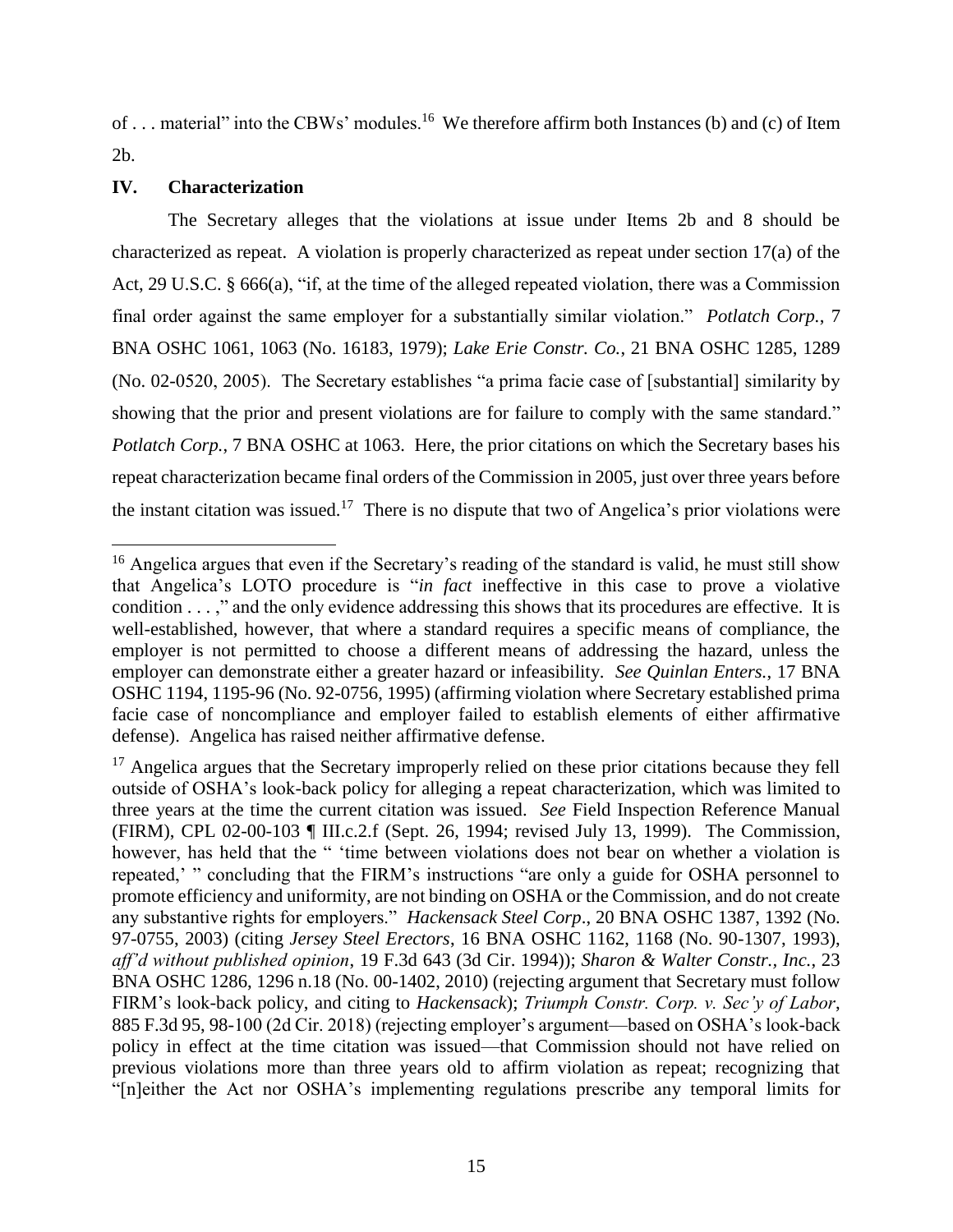cited under the same standards as the violations presently at issue.<sup>18</sup> This prima facie showing of substantial similarity may be rebutted "by evidence of the disparate conditions and hazards associated with these violations of the same standard." *Id.* Although the "principle factor" in assessing repeat liability "is whether the two violations resulted in substantially similar *hazards*," *Lake Erie Constr. Co.*, 21 BNA OSHC at 1289 (emphasis added), this assessment may also take into consideration other factors that bear on the similarity of the two violations.

The Commission is the ultimate fact-finder, and as such, Chairman MacDougall and Commissioner Sullivan find that the violations at Angelica's Ballston Spa facility were not "substantially similar" to those at Angelica's Edison facility.<sup>19</sup> In thoroughly examining the issue

determining whether a violation is repeated," and citing to *Hackensack* for proposition that OSHA's Field Operation Manual, including its look-back policy, is not binding on Commission and creates no substantive rights for employers). Furthermore, the FIRM in effect at the time the current citation was issued stated that "[a] citation will be issued as a repeated violation if: . . . [t]he citation is issued within three years of the final order of the previous citation, *or* . . . [t]he citation is issued within three years of the final abatement date of that citation, *whichever is later*." FIRM at ¶ III.c.2.f(3) (emphasis added). The current citation was issued on September 30, 2008. The final abatement date of the prior citation referenced in Item 2b was September 14, 2006—thus, using the "later abatement date, Item 2b was issued less than three years after the final abatement of the earlier citation. The prior citation referenced in Item 8, however, was abated at the time of the prior inspection and, thus, Item 8 was neither "issued within three years of the final order of the previous citation" nor "within three years of the final abatement date."

<sup>&</sup>lt;sup>18</sup> The prior violations occurred at an Angelica facility located in Edison, New Jersey and involved CBWs. The prior violation serving as the basis for Item 2b's repeat characterization was initially alleged as a single willful violation (Citation 2, Item 1, Inspection No. 306739475) cited under § 1910.146(c)(4). In the settlement agreement that followed, this citation was broken down into six separate renumbered items, the second of which was a violation of § 1910.146(d)(3). The prior violation serving as the basis for Item 8's repeat characterization was cited under § 1910.147(c)(4)(ii) (Citation 1, Item 1, Inspection No. 306739459), and that violation was unaltered by the settlement agreement.

<sup>19</sup> Our dissenting colleague submits that under *Chevron*, 467 U.S. at 842-45, and *CF&I*, 499 U.S. at 154-57, the Secretary is entitled to deference in his interpretation of section 17(a)'s term "repeatedly," a term she finds ambiguous. 29 U.S.C. § 666(a). While she attempts to bootstrap her dissenting opinion into the safe harbor of *Chevron* deference, she concedes that it rests on her own findings of fact as set forth in her dissent: "I find that the current violations are substantially similar to the previous violations"; "I also find that Angelica has failed to rebut the Secretary's prima facie case." Section 10(a) of the Act states that "*[t]he Commission* shall . . . issue an order, *based on findings of fact*, affirming, modifying, or vacating the Secretary's citation or proposed penalty . . . ."; and section 11(a) of the Act states that "*[t]he findings of the Commission with respect to questions of fact*, if supported by substantial evidence on the record considered as a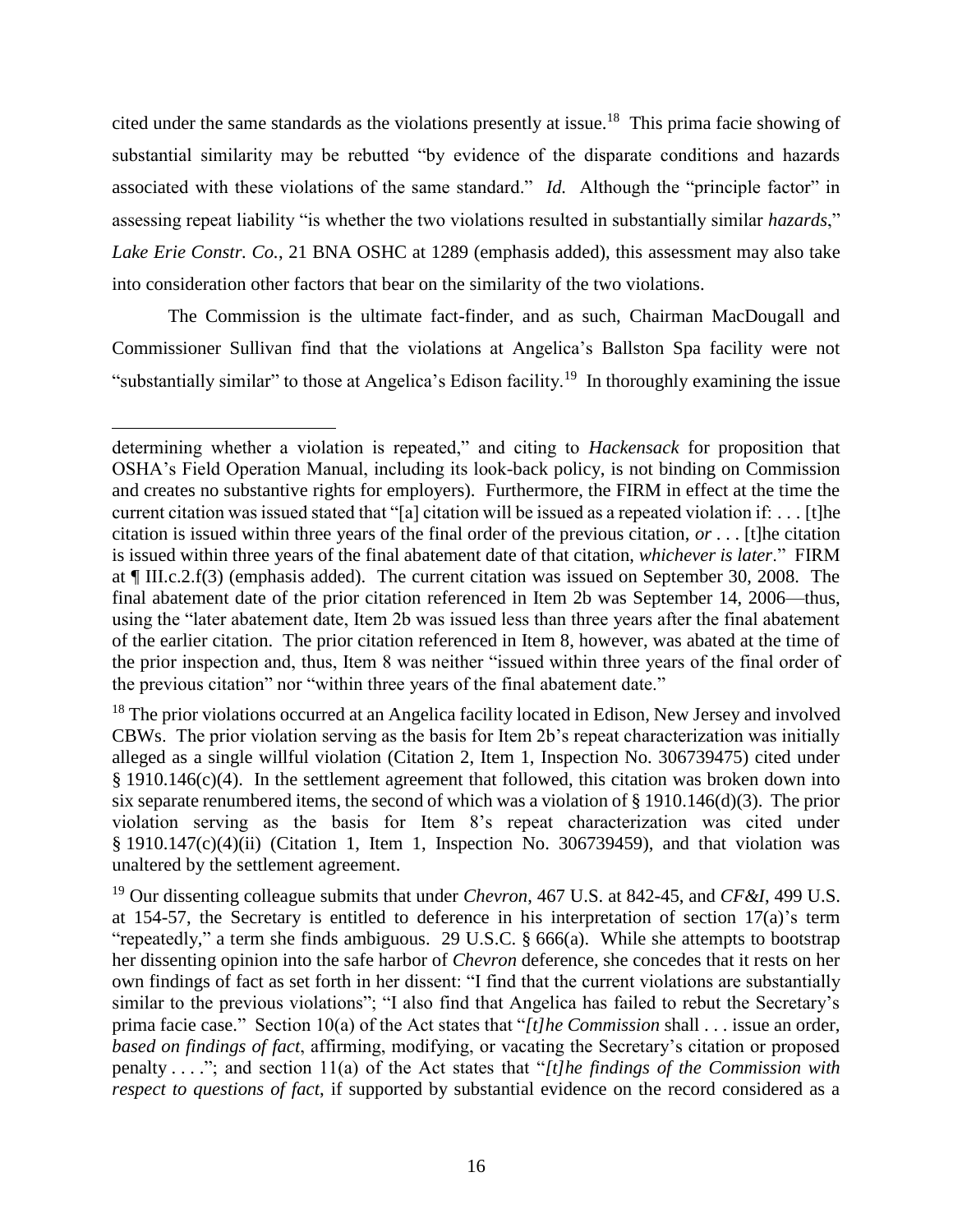of whether these are repeat violations on the record before us, we decline a mechanical application of the test for establishing a repeat characterization. *See George Hyman Constr. Co., v. OSHRC*, 582 F.2d 834, 841 (4th Cir. 1978) ("deliberately avoid[ing] setting forth an all-inclusive and rigid definition of 'repeatedly' under the Act" and noting that "overall policy of providing employers with incentive to comply with the safety requirements of the Act".

Taking into account here the factors regarding similarity, there is sufficient evidence of disparity to rebut the Secretary's prima facie showing. The prior violations serving as the basis for the repeat characterization of the current violations alleged deficiencies in Angelica's PRCS and LOTO procedures that were significant enough to render those procedures substantially ineffective. Specifically, in the prior PRCS citation, the Secretary identified the following "critical deficiencies" in Angelica's PRCS program regarding entry into the Edison CBWs' confined spaces:

1) failure to test the atmosphere of the space(s) for air contaminant and specify acceptable entry conditions,

2) failure to isolate the space(s) from thermal and mechanical energy sources,

3) failure to control entry through use of written authorization permits,

4) failure to provide training to all employee(s) who enter confined spaces, or act as attendants, and

5) failure to provide for means of rescue/retrieval in event of emergency.

 $\overline{\phantom{a}}$ 

Absent these key elements, the company lacked the means necessary to address confined space hazards in the CBWs and protect employees entering these spaces.<sup>20</sup>

whole, shall be conclusive." 29 U.S.C. §§ 659(a), 660(a) (emphases added). A factual finding that the violations are not the same or "substantially similar" (and thus not repeated) does not conflict with the Secretary's interpretation of section 17(a)—he too uses the "substantially similar" test. As such, the principles of *Chevron* deference do not apply here, and the finding as to lack of substantial similarity, which is supported by the record, is conclusive. In sum, Congress has specifically authorized the Commission, through the exercise of its adjudicatory powers, to conclude that the violations at issue here are not substantially similar.

<sup>&</sup>lt;sup>20</sup> The breadth of the PRCS violations at the Edison facility is shown by the wide-ranging deficiencies noted by the renumbered items in the settlement agreement. *See* footnote 19, *supra*. In addition to a general failure to comply with paragraph  $(d)(3)$  of the PRCS standard, these items address failures to (1) implement the measures necessary to prevent unauthorized entry, § 1910.146(d)(3); (2) evaluate permit space conditions when entry operations are conducted, § 1910.146(d)(5); (3) develop and implement certain rescues and emergency services procedures, § 1910.146(d )(9); (4) review the permit space program, § 1910.146(d)(14); (4) document, before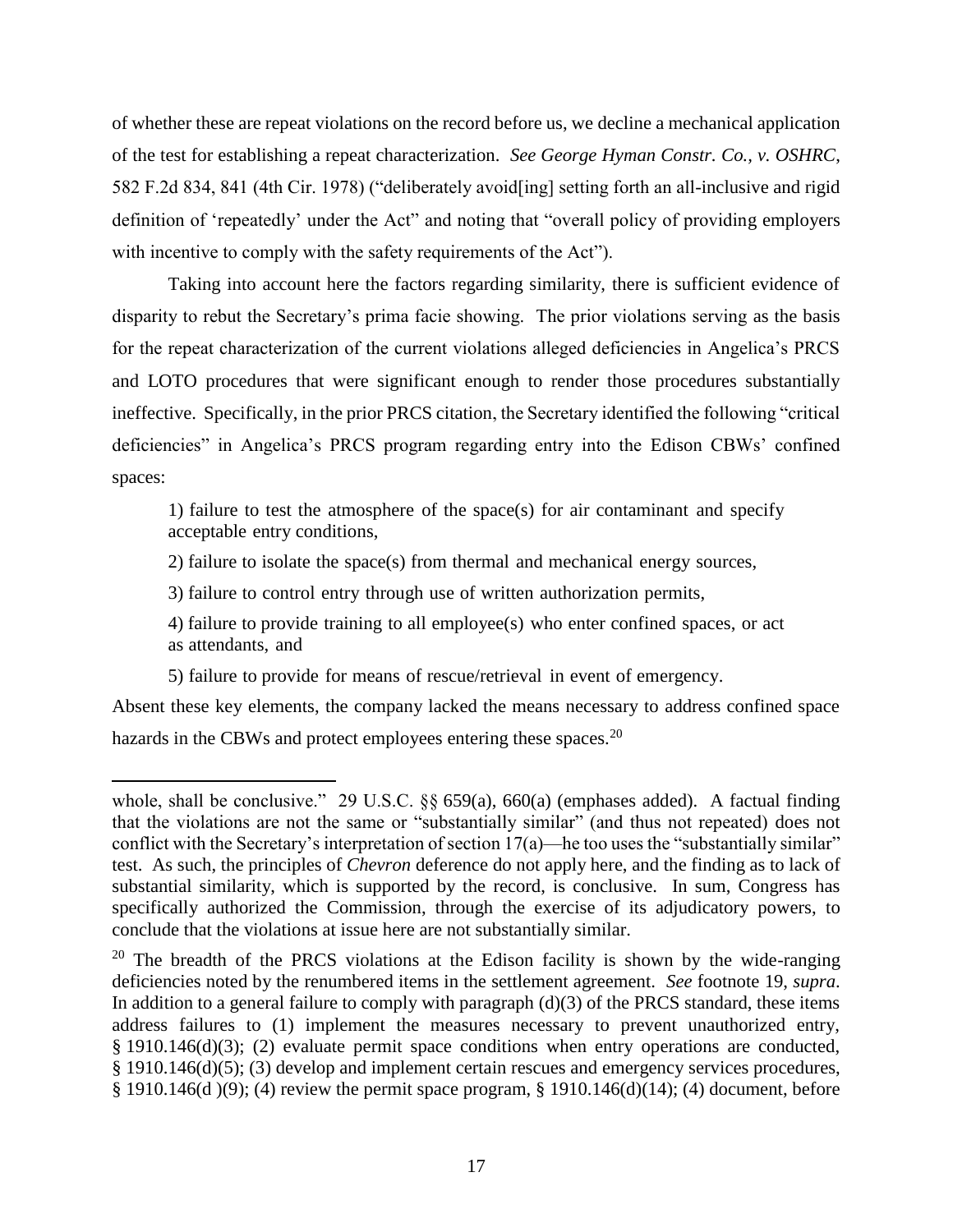In response to the prior citation, Angelica actively sought out and eliminated similar hazards, including developing a PRCS program specific to its CBWs "to eliminate or control hazards in [its] permit-required confined spaces." *See* Permit-Required Confined Spaces, 58 Fed. Reg. at 4486. As the record establishes, the program included a comprehensive procedure for employee entry into the washer modules. Not surprisingly, given Angelica's compliance efforts, the number of deficiencies in its PRCS program affirmed here—a failure to include sufficiently specific procedures for verifying lockout of electrical energy sources on the CBW and procedures that include LOTO but need to go further to constitute "isolation"—have been meaningfully reduced.

Likewise, the deficiencies previously found and cited at Angelica's Edison facility demonstrated a comprehensive failure to comply with its LOTO responsibilities. The prior citation stated:

a) Production area. Written procedures for lockout/tagout were not site specific. Procedures shall include at a minimum:

 $\overline{\phantom{a}}$ 

Angelica's abatement notification indicates the qualitative and quantitative measures Angelica had to implement to demonstrate compliance. Specifically, the Edison facility:

(1) Purchased a gas monitor to test the atmosphere of the CBWs; developed standard operating procedures that explained how to use the gas monitor; trained employees on use of the gas monitor; added monitoring results to the PRCS entry form; prohibited entries unless levels are in acceptable ranges; and required retention of cancelled permits.

(2) Developed and implemented LOTO procedures relating to the CBWs, which identify all energy sources—electrical, mechanical, pneumatic, gravitational, thermal and chemical; and trained all employees on using these procedures.

(3) Developed a customized entry permit, specific to the types of CBW entries, and required retention of cancelled permits for at least one year.

(4) Trained all employees involved in confined space entry in LOTO and confined space, and provided training specific to the employees' roles (as an entrant, attendant, or supervisor, for example).

(5) Modified the entry permit to require verification that the Edison Fire Department has been notified before each confined space entry.

By comparison, the only violations being affirmed at Angelica's Ballston Spa facility pertain to discrete deficiencies in verification and isolation procedures under § 1910.146(d)(3)(iii) and  $(d)(3)(vi)$ , respectively.

entry is authorized, the completion of measures required by paragraph (d)(3), § 1910.146(e)(1); and (5) provide PRCS training to affected employees,  $\S$  1910.146(g)(1).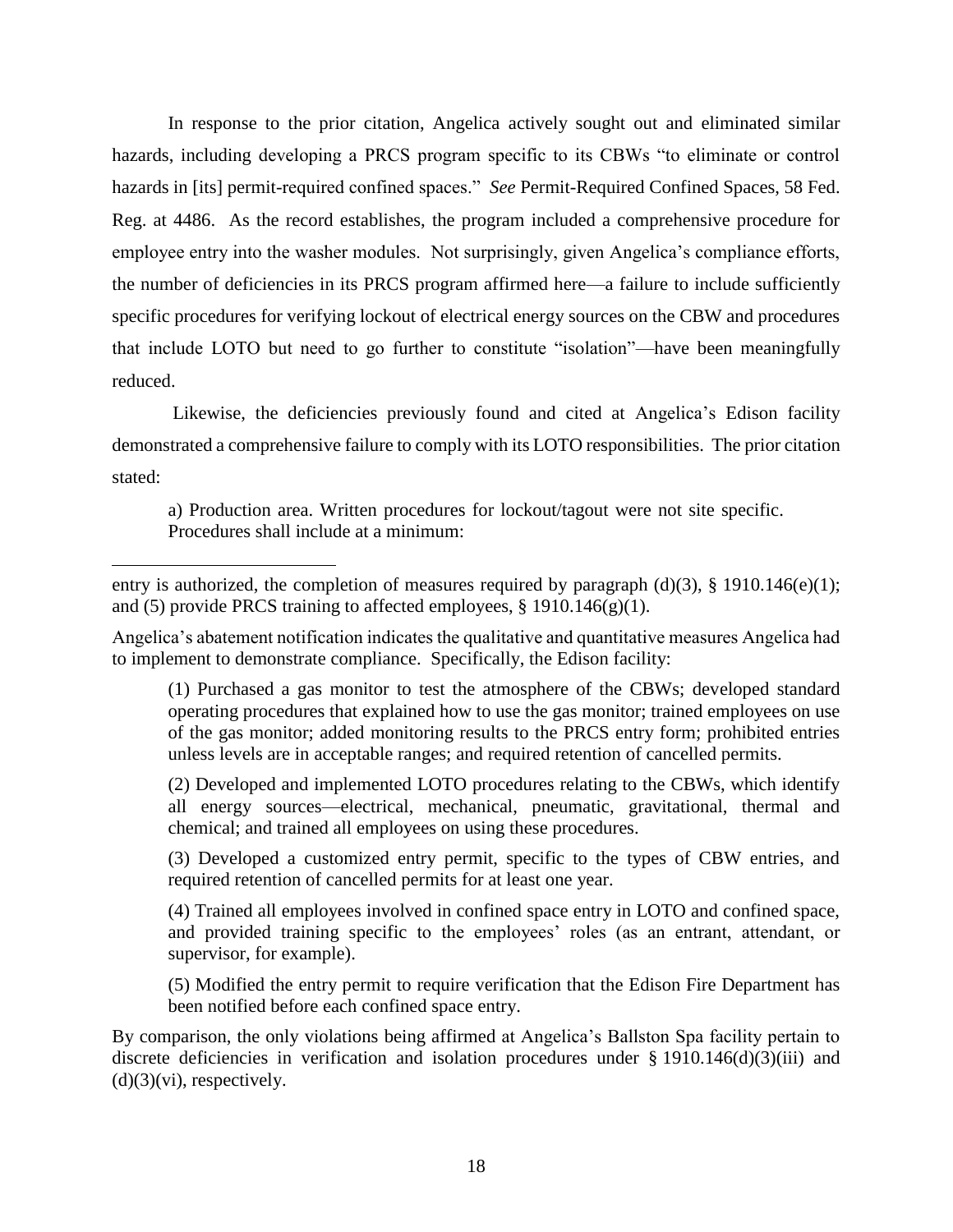Types of machines requiring maintenance/service Types of energy sources for those machines Location of those energy sources Means for isolating specific energy sources

 $\overline{a}$ 

Employees are exposed while performing maintenance/servicing including clearing jams on machinery such as but not limited to tunnel washers.

Thus, the prior citation involved a failure to have machine-specific and site-specific LOTO procedures.<sup>21</sup> In the present case, however, there is no dispute Angelica has established procedures specific to the machines in its Ballston Spa facility. The Secretary, in fact, concedes that by the time of the inspection leading to the current citation, a separate LOTO survey was completed for every machine at issue. Again, rather than lacking comprehensive procedures, the LOTO violation affirmed here establishes only two types of discrete deficiencies in the company's machinespecific procedures.

Both cited provisions are performance-oriented, which means that employers have flexibility in meeting their requirements. Permit-Required Confined Spaces, 58 Fed. Reg. at 4486, 4496-97 ("The basic performance-oriented nature of OSHA's permit space standard forces employers to develop whatever procedures are necessary to eliminate or control hazards in permitrequired confined spaces"; noting that paragraph (d)(3) includes performance-oriented requirements); Control of Hazardous Energy Sources (Lockout/Tagout), 54 Fed. Reg. at 36,656

 $21$  The record shows that Angelica abated the prior LOTO citation at the time of the earlier inspection. Given the Secretary's acceptance of the abatement method, there is no basis here to conclude that Angelica knew its safety precautions and corrective actions were inadequate and that Angelica, therefore, "require[d] a greater than normal incentive to comply with the Act." *George Hyman Constr.*, 582 F.2d at 841; *see also id*. at 840 ("We believe the most reasonable inference to be drawn from the subsequent addition of 'repeatedly' is that Congress intended to provide for enhanced penalties when an employer committed recurrent violations that did not necessarily rise to the level of willfulness." (citing H.R. 16785, 91st Cong., 2d Sess. 67-68 (1970), *reprinted in* Legislative History at 959-60, and comparing it with Legislative History at 1103)); *Todd Shipyards Corp. v. Sec'y of Labor*, 586 F.2d 683, 685 (9th Cir. 1978) (discussing that in establishing the greater penalties of section 17(a), Congress indicated that the repetition of a violation after a citation and small sanction demonstrated that greater penalties were necessary to gain that employer's compliance with OSHA standards (citing S. Rep. No. 91-1282, 91st Cong., 2d Sess. (1970), *reprinted in* Legislative History at 141, and Conf. Rep. No. 91-1765, 91st Cong., 2d Sess. 41-42 (1970), *reprinted in* Legislative History at 1194-95)); *Reich v. D.M. Sabia Co*., 90 F.3d 854, 857 n.8 (3rd Cir. 1996) ("The *Potlatch* test, for the most part, is derived from *George Hyman* and *Todd Shipyards*.").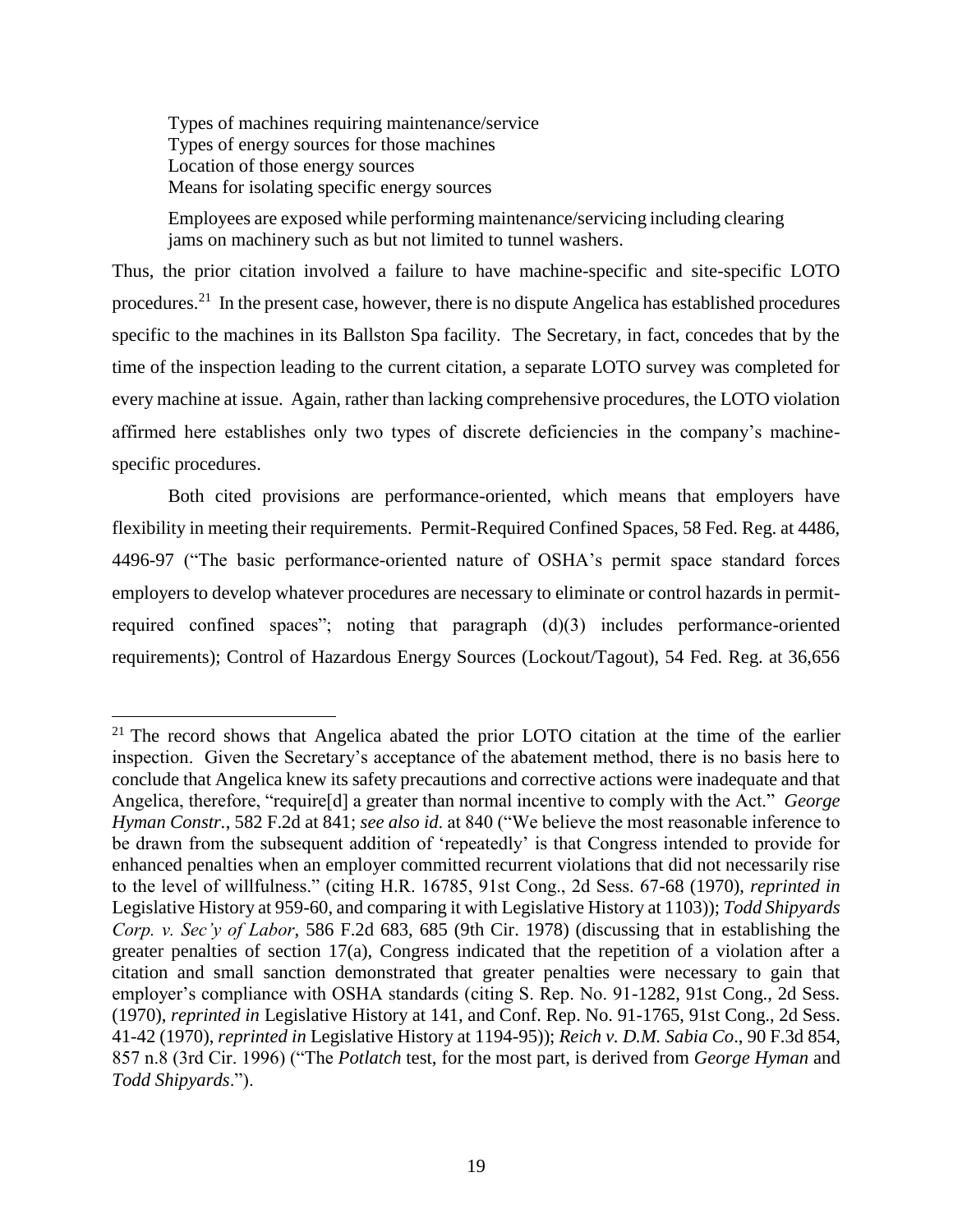("The standard is written in performance-oriented language, providing considerable flexibility for employers to tailor their energy control programs and procedures to their particular circumstances and working conditions."). In these circumstances, the record does not show that Angelica's prior violations, which reflect what had been a nearly complete failure to comply, are substantially similar to the current violations; rather, the evidence shows that the violations took place under disparate conditions. Indeed, the Secretary established only minimal deficiencies here, reflecting that after those prior violations, Angelica took affirmative steps to achieve compliance and avoid similar violations in the future.<sup>22</sup> Simply put, these facts do not "indicate a failure to learn from experience." *Caterpillar, Inc. v. Herman*, 154 F.3d 400, 403 (7th Cir. 1998) (explaining that "substantially similar" distinguishes between circumstances that do, and do not, "indicate a failure to learn from experience," and noting that phrase "must be defined sufficiently narrowly that the citation for the first violation placed the employer on notice of the need to take steps to prevent the second violation"); *see Wal-Mart Stores, Inc. v. Sec'y of Labor*, 406 F.3d 731, 737 (D.C. Cir. 2005) (relying on *Caterpillar*'s explanation of "substantially similar" to address repeat liability). In sum, materially different circumstances are present that do not warrant a finding of repeat violations by Angelica here, a finding that is plainly consistent with Commission precedent.<sup>23</sup>

While providing a treatise-worthy review of the Commission's precedent dealing with repeat violations, including *Potlatch* and its progeny, it is much ado about nothing since this decision is not overruling *Potlatch sub silentio* or creating new precedent, and our dissenting colleague's disagreement with this ruling—based on differing factual findings on whether there is substantial similarity between violations—does nothing to undermine the result of Commission

 $\overline{a}$ 

 $^{22}$  Our dissenting colleague mischaracterizes this sentence as requiring a heightened state of mind, or scienter, appropriate only to a determination of willfulness. The "affirmative steps to achieve compliance and avoid similar violations in the future" is a summary description of why the Ballston Spa facility violations are not "substantially similar" to those at the Edison facility. Further, notwithstanding our dissenting colleague's intent to characterize the majority's decision as based on finding "good faith" and a failure to find "actual knowledge," neither of these terms are used by the majority in the context of the characterization of the violations affirmed here.

<sup>&</sup>lt;sup>23</sup> Our dissenting colleague simply misreads our case law to the extent she is suggesting that a repeated violation under section 17(a) of the Act automatically occurs whenever there is a final order against the same employer for a failure to comply with the same standard. If that was our case law, the words "substantially similar" would never be relevant in a case involving a violation of the same standard.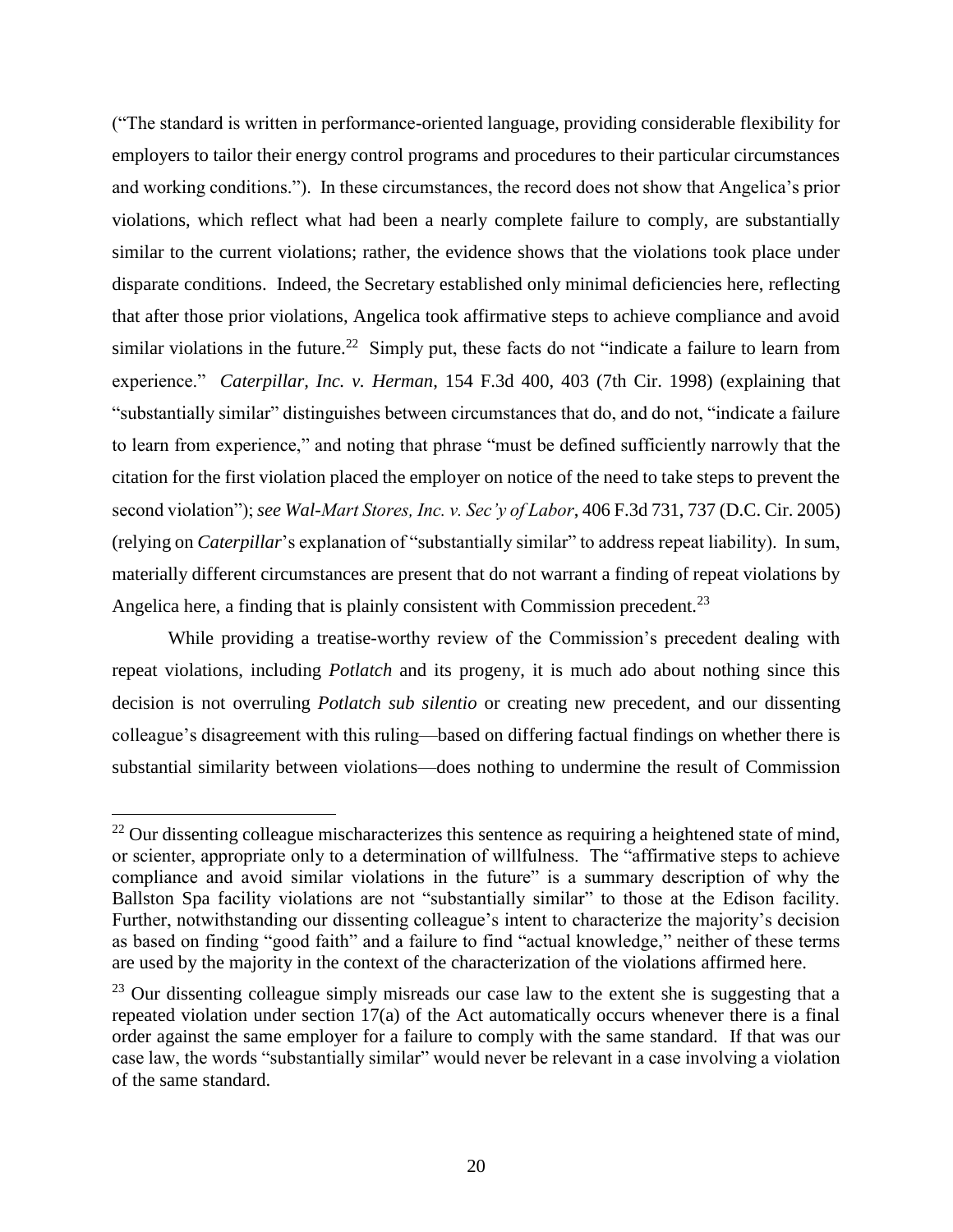fact-finding.<sup>24</sup> *See Accu-Namics, Inc. v. OSHRC*, 515 F.2d 828, 834 (5th Cir. 1975) (Commission is ultimate fact-finder), *cert. denied*, 425 U.S. 903 (1976); *see also Potlatch Corp.*,

In *Hall v. McLaughlin*, the D.C. Circuit explained that "[r]easoned decisionmaking requires treating like cases alike," and that "[d]ivergence from agency precedent demands an explanation." 864 F.2d 868, 872 (D.C. Cir. 1989). The court went on to explain, however, that "[w]here the reviewing court can ascertain that the agency has not in fact diverged from past decisions, the need for a comprehensive and explicit statement of its current rationale is less pressing.' " *Id.* Further, where "the circumstances of the prior cases were sufficiently different from those of the [present] case . . . the [agency] was justified in declining to follow them," and the court could accept even a "laconic explanation as an 'ample' articulation of its reasoning." *Id.* at 873 (citing *United Mun. Distribs. Group v. FERC*, 732 F.2d 202, 211 (D.C. Cir. 1984)). Here, the evidence shows that

 $\overline{\phantom{a}}$ <sup>24</sup> Despite our dissenting colleague's obvious attempt to set a basis for reversal of this decision, our conclusion accords with the mandate that agency decision-making be reasoned; we are compelled to take into consideration the differing circumstances that, in our view, require a determination that these violations are not repeated. *See* 5 U.S.C. § 706 ("The reviewing court shall  $\dots$  (2) hold unlawful and set aside agency action, findings, and conclusions found to be— (A) arbitrary, capricious, an abuse of discretion, or otherwise not in accordance with law[.]"); *Petroleum Communications, Inc. v. FCC*, 22 F.3d 1164, 1172 (D.C. Cir. 1994) (agency action is arbitrary and capricious "[w]here the agency has failed to provide a reasoned explanation"); *NTEU v. Horner*, 854 F.2d 490, 498 (D.C. Cir. 1988) ("Stated most simply, [a reviewing court's task under the arbitrary and capricious standard] is to determine whether the agency's decisionmaking was 'reasoned.' " (internal quotation marks omitted)). Here, as the Commission has done in the past, the majority has applied *Potlach* in the specific context of the facts of this case. *See, e.g., Suttles Truck Leasing, Inc.*, 20 BNA OSHC 1953, 1970 (No. 97-0545, 2004) (consolidated) (no repeated violation where, "[b]ecause the facts alleged in [previous] citation were very different from the allegation here, we find that the hazards posed by the violations were not substantially similar"); *see also Nat'l Cable & Telecomms. Ass'n v. FCC*, 567 F.3d 659, 669 (D.C. Cir. 2009) (FCC "used the evidence before it to make" reasonable judgment); *Am. Radio Relay League, Inc. v. FCC*, 524 F.3d 227, 234-35 (D.C. Cir. 2008) (in finding that level of interference with mobile communications caused by new broadcasting technology was not "harmful"—because interference would occur only over short distances and affected devices are mobile—FCC did not "abrogate its precedent" on definition of "harmful interference," as it was only applying "its longstanding definition" to "a new context"); *Sacramento Mun. Util. Dist. v. FERC*, 474 F.3d 797, 803 (D.C. Cir. 2007) (FERC did not depart from precedent but distinguished it); *Nuvio Corp. v. FCC*, 473 F.3d 302, 308 (D.C. Cir. 2006) ("[The reviewing court] may not disturb its determination where ... the [FCC] has considered relevant factors and has articulated a reasoned basis for its conclusion."); *West Coast Media, Inc., v. FCC*, 695 F.2d 617, 621 (D.C. Cir. 1982), *cert. denied*, 464 U.S. 816 (1983) (FCC engaged in "eminently reasonable" decisionmaking when it distinguished an asserted precedent by merely reciting the factual differences between the prior case and the one before it).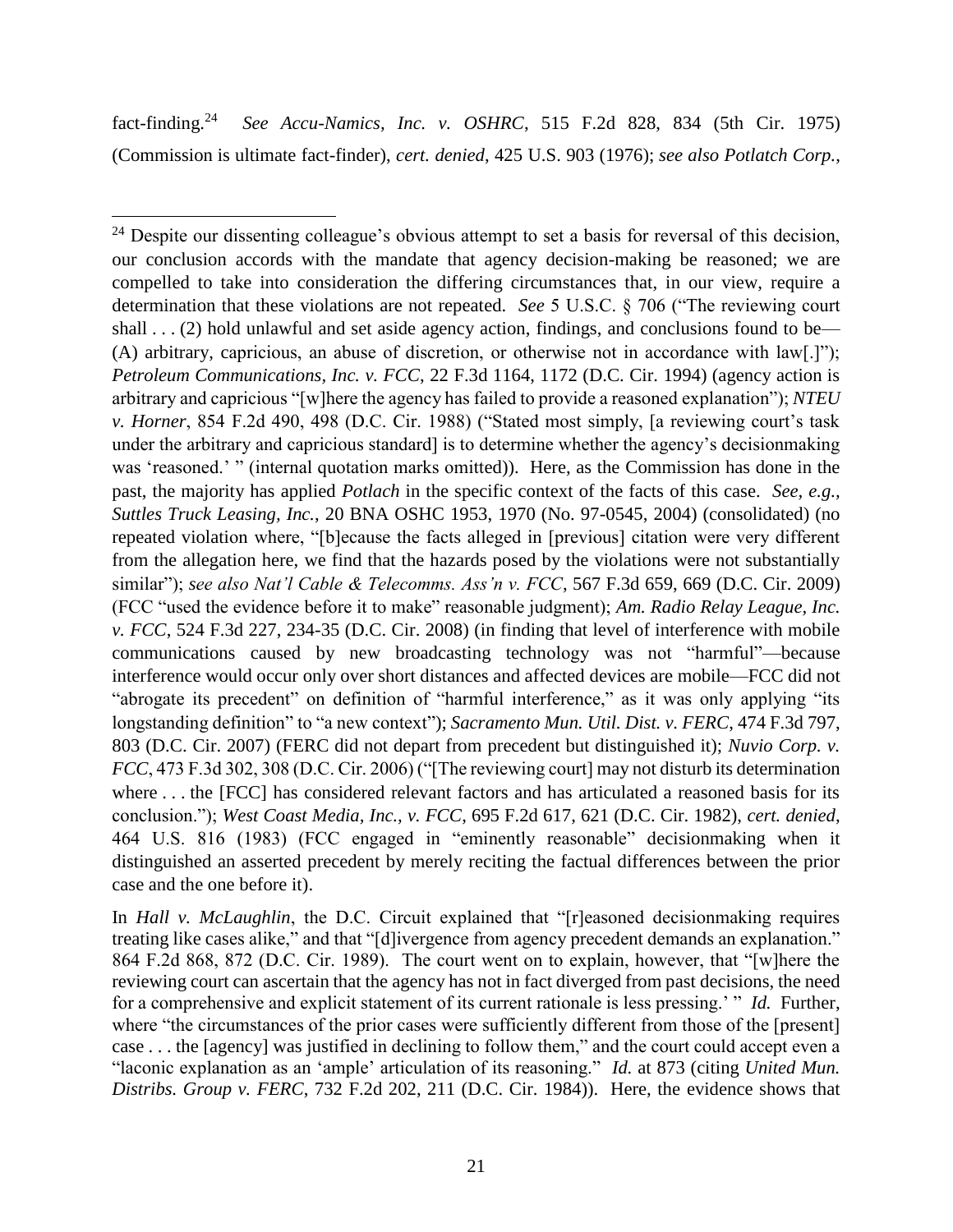7 BNA OSHC at 1063 ("prima facie showing of similarity would be rebutted by evidence of the disparate conditions and hazards associated with . . . violations of the same standard"); *id.* at 1067 (Barnako, Commissioner, concurring and dissenting in part) (agreeing that for violation to be repeated, it must be substantially similar to prior violation but noting that "[i]f the *facts*surrounding the subsequent violation are so different from those giving rise to the abatement order that it cannot be said that the employer had actual notice its safety precautions with respect to the subsequent violations were inadequate[,] then a repeated violation should not be found" (emphasis added)). Given the stark differences between the current and prior violations, the Secretary's repeat characterization of Items 2b and 8 is rejected and the violations under these items are affirmed as serious.

# **V. Penalty**

 $\overline{a}$ 

In assessing a penalty, the Act requires the Commission to give "due consideration to the appropriateness of the penalty with respect to the size of the business of the employer being charged, the gravity of the violation, the good faith of the employer, and the history of previous violations." 29 U.S.C. § 666(j). Here, given their alleged repeat characterization, the Secretary proposes a penalty of \$12,500 for Item 2b and \$10,000 for Item 8.

The violations, however, are not affirmed as repeated, though the record does support affirming them as serious. Moreover, in light of the overlapping factual circumstances of these violations, particularly as to the specificity required for Angelica's LOTO and PRCS procedures, it is appropriate to group them for penalty purposes and assess a single penalty. *L. E. Myers Co.*, 16 BNA OSHC 1037, 1048 (No. 90-945, 1993) ("The Commission has wide discretion in the assessment of penalties for distinct but overlapping violations and we have held that it is appropriate to assess a single penalty for such related violations."). Therefore, having considered

Angelica's current violations took place under disparate conditions from its previous ones, which render them not "substantially similar" and thus not repeated.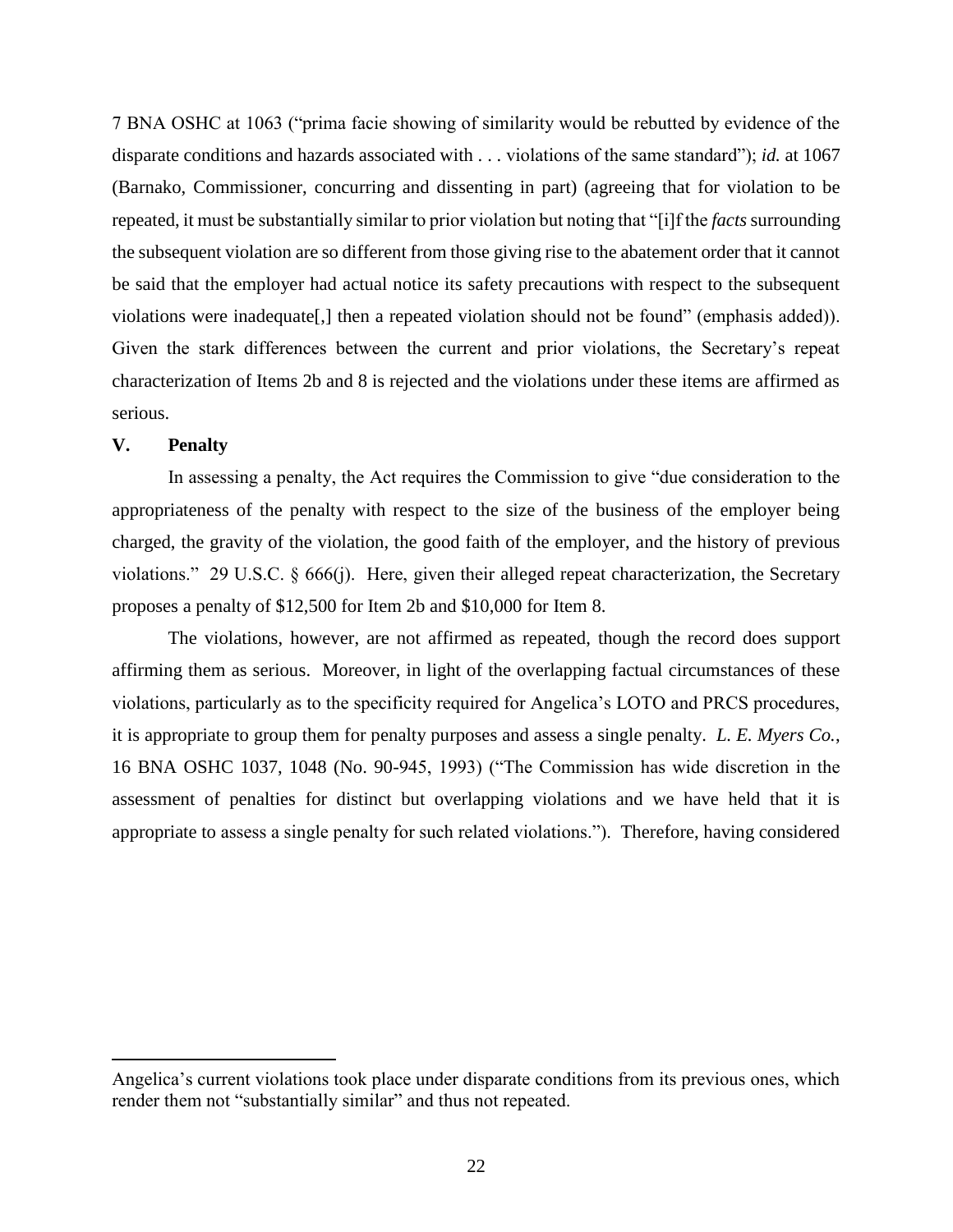the pertinent penalty factors, including the high-gravity nature of LOTO and PRCS violations, Items 2b and 8 are grouped for penalty purposes, and a single penalty of \$7,000 is assessed. SO ORDERED.

 $\sqrt{s/}$ 

Heather L. MacDougall Chairman

 $\sqrt{s/2}$ 

James J. Sullivan, Jr.

Dated: June 24,  $2018$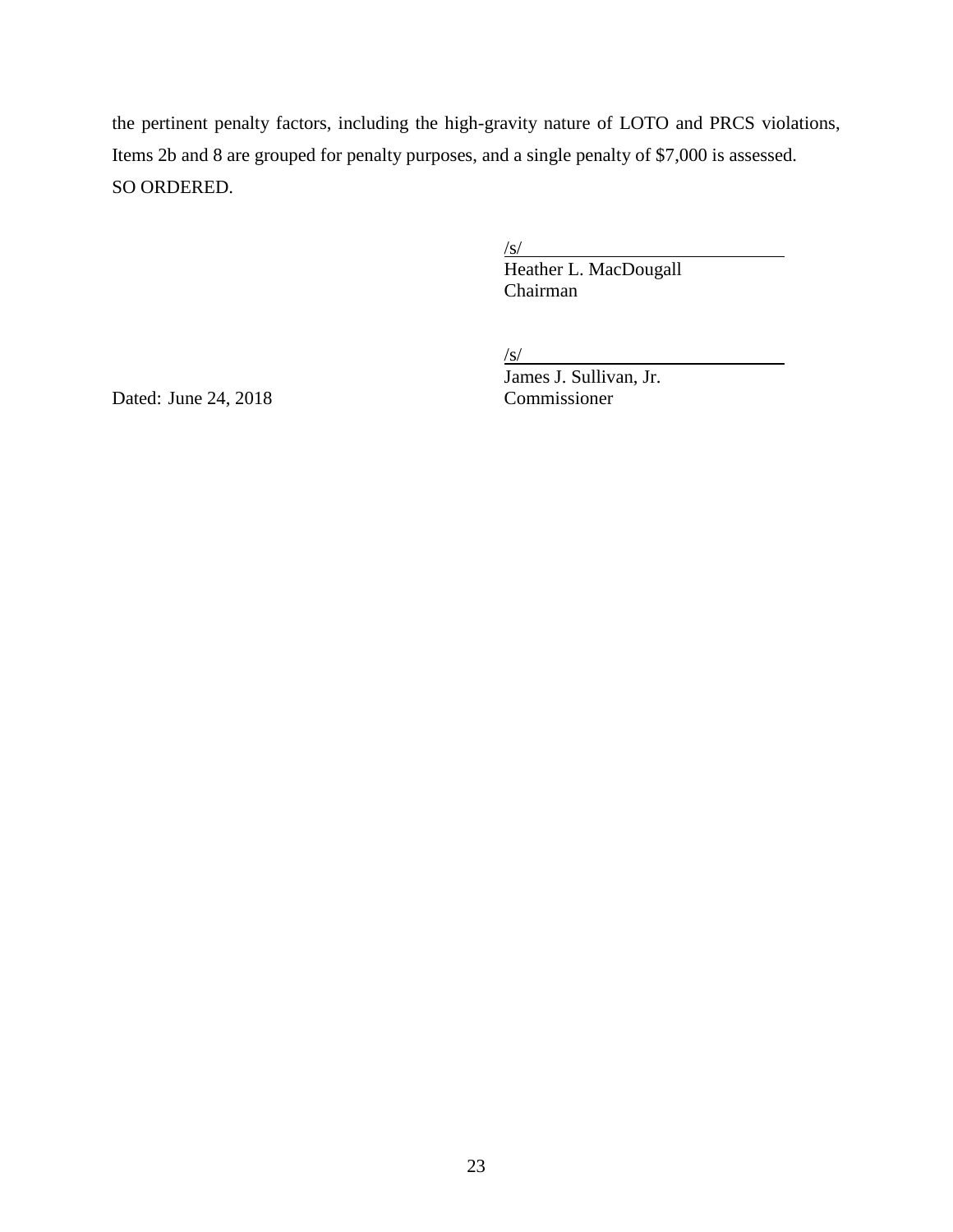ATTWOOD, Commissioner, concurring and dissenting in part:

I concur with my colleagues' reasoning and conclusions in Parts II and III of their opinion. However, I conclude that, under the Commission's well-established legal test for assessing whether a violation should be characterized as repeated, the Secretary has established that the affirmed violations are, in fact, repeat violations. Therefore, I dissent from Parts IV and V.

At the outset, I strongly disagree with my colleagues' attempt to frame this issue as a purely factual question so that they can avoid binding Supreme Court precedent. My disagreement in this case has nothing to do with my colleagues' factual findings but instead concerns the *types of facts* they rely upon to conclude that the employer did not "*repeatedly* violate[]," under section 17(a) of the Act, the cited provisions in this case. 29 U.S.C. § 666(a) (emphasis added).

Thus, in determining that the violations are not repeated, my colleagues commit two significant legal errors. First, they silently reject the Commission's long-settled and straightforward test set forth in our seminal case for determining whether a violation is properly characterized as repeated—*Potlatch Corp.*, 7 BNA OSHC 1061, 1062 (No. 16183, 1979)—and put forth a new test that relies on the types of facts the Commission and the circuit courts have long held are only relevant to a willful characterization. Second, in rewriting the repeat characterization test, they defy *Chevron* principles by failing to accord *any* deference to the Secretary's interpretation of the statutory term "repeatedly"—an interpretation that, of course, must be reasonable given that until today it was in perfect accord with the Commission's own longstanding precedent, as well as that of every court of appeals to consider the issue. *Chevron, U.S.A., Inc. v. Nat. Res. Def. Council, Inc.*, 467 U.S. 837, 842-45 (1984); *see also Martin v. OSHRC (CF&I)*, 499 U.S. 144, 154-57 (1991).

## **A. Commission Precedent and the Distinction Between Willful and Repeat**

Prior to 1979, no two Commissioners were able to agree on the meaning of "repeatedly," as used in section 17(a) of the Act, so the Commission did not enunciate a binding interpretation of that term.<sup>1</sup> See Potlatch, 7 BNA OSHC at 1062 ("Although several plausible suggestions [as

 $<sup>1</sup>$  Section 17(a) originally provided:</sup>

Any employer who willfully or repeatedly violates the requirements of section 5 of this Act, any standard, rule, or order promulgated pursuant to section 6 of this Act, or regulations prescribed pursuant to this Act, may be assessed a civil penalty of not more than \$10,000 for each violation.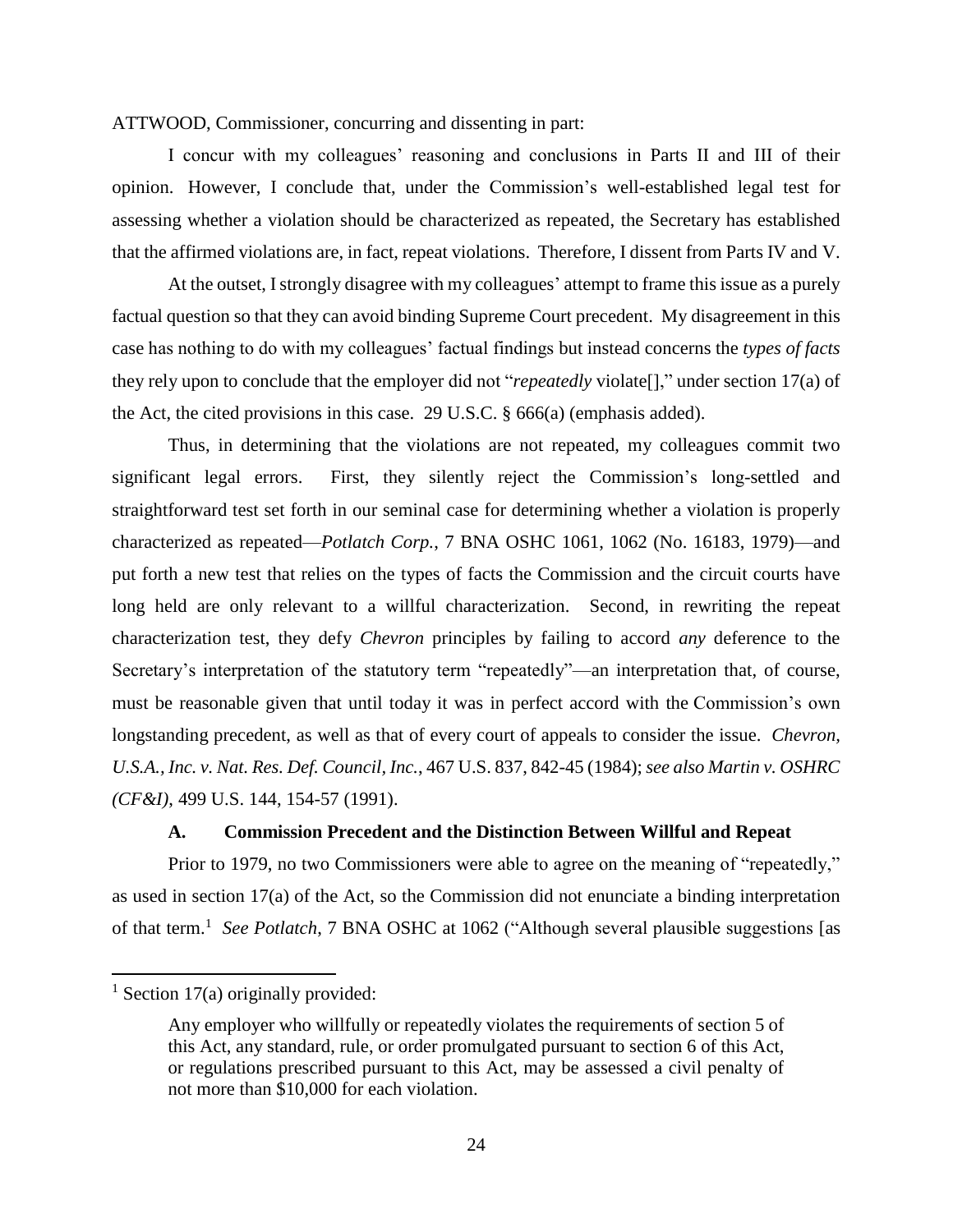to what constitutes a repeated violation] have been made by individual Commissioners and the courts, no consistent and authoritative answer has emerged."); *George Hyman Constr. Co., v. OSHRC*, 582 F.2d 834, 838 (4th Cir. 1978) ("There appears to be little agreement regarding the efficacy and acceptability of any one of the approaches."). That changed with the *Potlatch* decision—the Commission (with Commissioner Barnako concurring and dissenting in part) set forth the test to be used in determining whether a violation is repeated. *Potlatch* has since been cited with approval by several circuit courts and consistently affirmed and applied by the Commission. *See, e.g., Reich v. D.M. Sabia Co.*, 90 F.3d 854, 860 (3rd Cir. 1996) (adopting *Potlatch* test); *Bunge Corp. v. Sec'y of Labor*, 638 F.2d 831, 837-38 (5th Cir. 1981) (favorably citing *Potlatch*, but disagreeing on allocation of burden of proof); *J.L. Foti Constr. Co. v. OSHRC*, 687 F.2d 853, 857 (6th Cir. 1982) (*Potlatch*, both generally and in application to facts of case, represents reasonable interpretation of section 17(a)); *Dun-Par Engineered Form Co. v. Marshall*, 676 F.2d 1333, 1337 (10th Cir. 1982) (*Potlatch* in accord with literal wording and structure of Act); *D & S Grading Co. v. Sec'y of Labor*, 899 F.2d 1145, 1147 (11th Cir. 1990) (citing "[t]his Court['s]" holding in *Bunge*); *Manganas Painting Co.*, 273 F.3d 1131, 1135 (D.C. Cir. 2001); *FMC Corp.*, 7 BNA OSHC 1419, 1421-22 (No. 12311, 1979); *Automatic Sprinkler Corp. of Am.*, 8 BNA OSHC 1384, 1389 (No. 76-5089, 1980); *Edward Joy Co.*, 15 BNA OSHC 2091, 2092 (No. 91-1710, 1993); *Jersey Steel Erectors*, 16 BNA OSHC 1162, 1167-68 (No. 90-1307, 1993), *aff'd*, 19 F.3d 643 (3d Cir. 1994) (Table); *Monitor Constr. Co.*, 16 BNA OSHC 1589, 1594 (No. 91- 1807, 1994); *Midwest Masonry, Inc.*, 19 BNA OSHC 1540, 1542-44 (No. 00-0322, 2001); *Deep South Crane & Rigging Co.*, 23 BNA OSHC 2099, 2105 (No. 09-0240, 2012), *aff'd*, 535 Fed. App'x 386 (5th Cir. 2013).The *Potlatch* test is also in complete accord with the Secretary's interpretation of section 17(a) of the Act. *See, e.g., D.M. Sabia Co.*, 90 F.3d at 860 n.12 ("[S]ince *Bethlehem,* the Commission has acceded to the Secretary's interpretation of the term

 $\overline{a}$ 

Occupational Safety and Health Act of 1970, 84 Stat. 1590, 1606 (1970). In 1990, this provision was amended to read:

Any employer who willfully or repeatedly violates the requirements of [section 5](http://www.westlaw.com/Find/Default.wl?rs=dfa1.0&vr=2.0&DB=1000546&DocName=29USCAS654&FindType=L) of this Act, any standard, rule, or order promulgated pursuant to [section 6](http://www.westlaw.com/Find/Default.wl?rs=dfa1.0&vr=2.0&DB=1000546&DocName=29USCAS655&FindType=L) of this Act, or regulations prescribed pursuant to this Act, may be assessed a civil penalty of not more than \$70,000 for each violation, but not less than \$5,000 for each willful violation.

Omnibus Budget Reconciliation Act of 1990, Pub. L. No. 101-508, § 3101 (1990).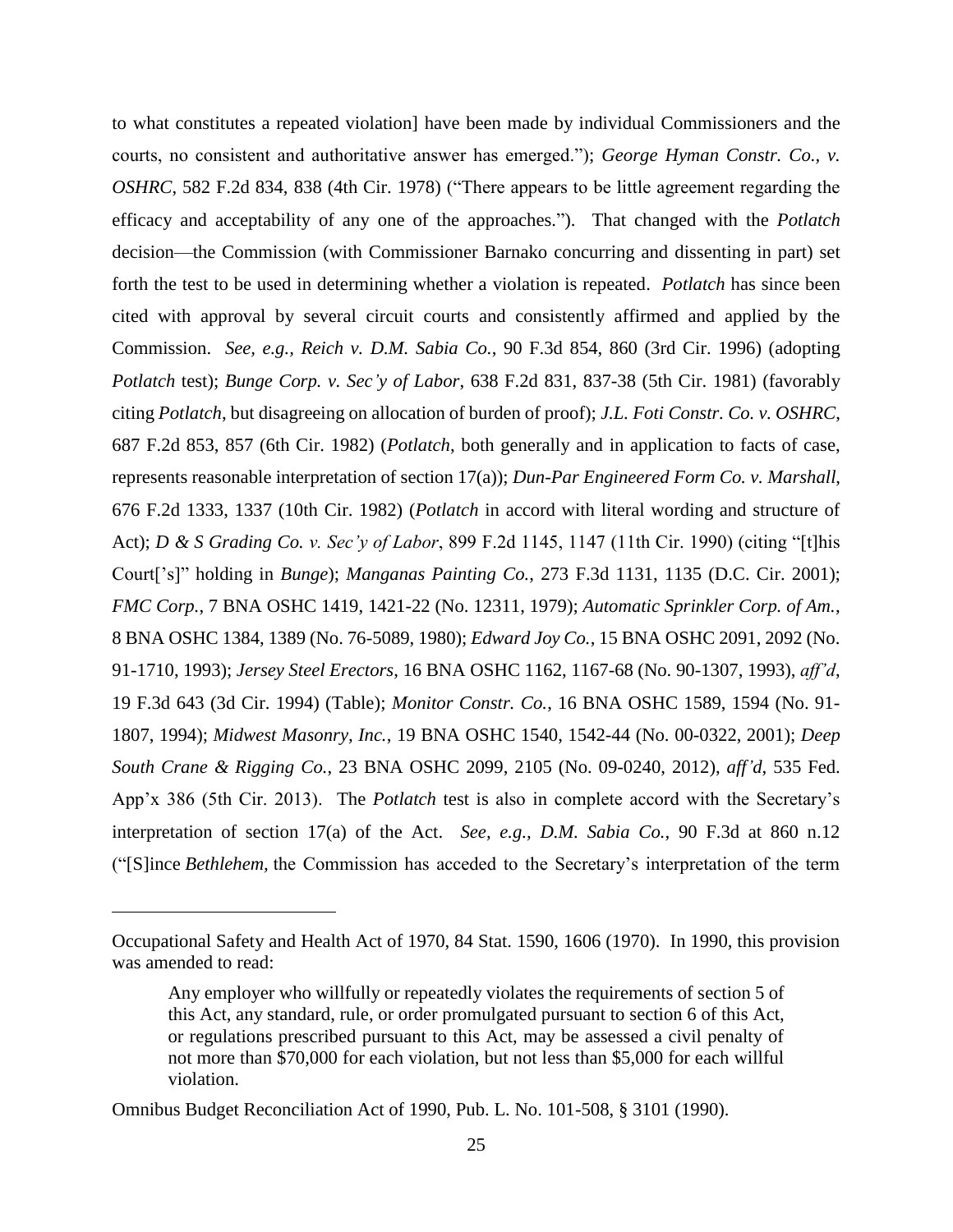'repeatedly' as used in section 666(a). Since *Potlatch,* the Commission and the Secretary have been in full accord as to the definition of the term 'repeatedly.' ").

The overarching principle of the *Potlatch* test is that "[a] violation is repeated under section 17(a) of the Act if, at the time of the alleged repeated violation, there was a Commission final order against the same employer for a substantially similar violation." *Potlatch*, 7 BNA OSHC at 1063. Furthermore, "[i]n cases arising under section  $5(a)(2)$  of the Act, ... the Secretary may establish a prima facie case of similarity by showing that the prior and present violations are for failure to comply with the same standard." *Id.* And, in cases such as this,

where the Secretary shows that the prior and present violations are for an employer's failure to comply with the same specific standard, it may be difficult for an employer to rebut the Secretary's prima facie showing of similarity. This is true simply because in many instances *the two violations must be substantially similar in nature* in order to be violations of the same standard.

Id. (emphasis added).

l

Although my colleagues pay lip service to the *Potlatch* test, they reformulate it and rely on two additional elements, i.e., types of facts, that are only relevant to a willful characterization. First, by explicitly requiring that the Secretary prove that "Angelica knew its safety precautions and corrective actions were inadequate" (*see* majority opinion at fn. 21), my colleagues insert an actual knowledge element into the inquiry—an element that has previously been limited to a willfulness characterization determination. *See, e.g.*, *Jim Boyd Constr., Inc.*, 26 BNA OSHC 1109, 1111 (No. 11-2559, 2016). In doing so, they rely on a pre-*Potlatch* decision, *George Hyman*, 582 F.2d 834, 2 and Commissioner Barnako's dissenting opinion in *Potlatch,* in which—citing *George* 

<sup>2</sup> *George Hyman* is a Fourth Circuit decision—a circuit court to which neither party could appeal in this case. *See* 29 U.S.C. § 660(a); *Kerns Bros. Tree Serv.*, 18 BNA OSHC 2064, 2067 (No. 96- 1719, 2000) (where it is probable that decision will be appealed to certain circuit, Commission generally applies law of that circuit). I therefore disagree with my colleagues' reliance on this decision, to the exclusion of all else.

In any event, my colleagues place undue significance on this decision by relying on the court's statement that "[w]e have deliberately avoided setting forth an all-inclusive and rigid definition of 'repeatedly' under the Act . . ." to support their rejection of "a mechanical application of the test for establishing a repeat characterization." *George Hyman*, 582 F.2d at 841. However, the following sentences of the court's opinion—which my colleagues fail to quote—explain *why* the court was so restrained in its holding: "We recognize the desirability of allowing the Commission flexibility in working out reasonable guidelines in enforcing the Act. We decide only that fundamental rules of common sense and fairness, applied in light of the enforcement scheme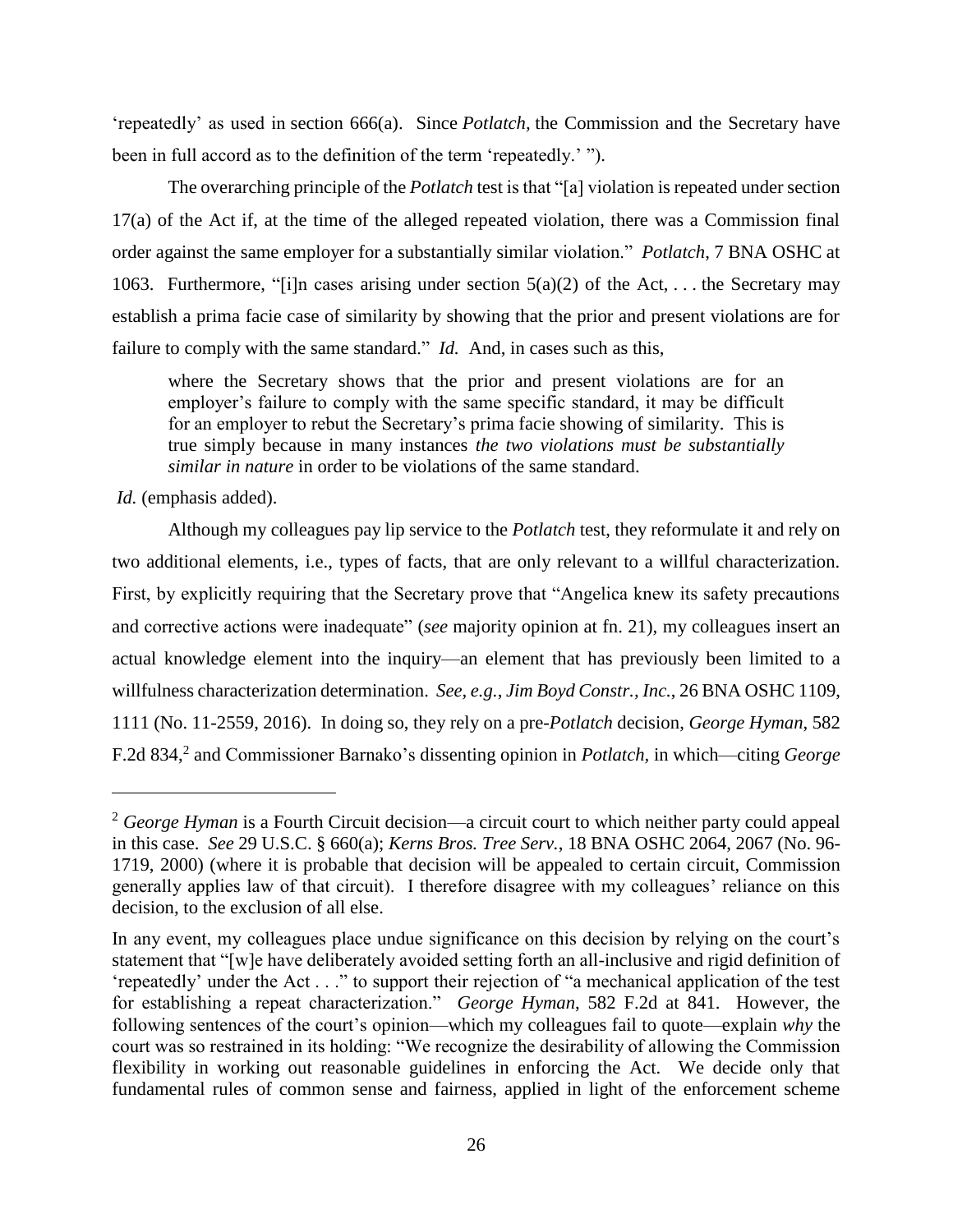*Hyman—*he argues that unless "the employer had *actual notice* its safety precautions with respect to the subsequent violation were inadequate, then a repeated violation should not be found." *Potlatch*, 7 BNA OSHC at 1067 (emphasis added). But Commissioner Barnako's dissent relies on a misreading of *George Hyman*<sup>3</sup>—that case holds nothing of the sort:

Intrinsic within the statutory scheme of enforcement is the overall policy of providing employers with incentive to comply with the safety requirements of the Act. The system of penalties contained in [section] 17 allows for increased fines when the need arises to provide an employer with added incentive. To effectuate this policy, before a repeated violation may be found *it is essential that the employer receive actual notice of the prior violation. For unless the employer has previously been made aware that his safety precautions are inadequate, there is no basis for concluding that a subsequent violation indicates the employer requires a greater than normal incentive to comply with the Act.* Similarly, a reasonable time should elapse from the receipt of the notice of the original citation in order that employers be enabled to take corrective action. The two criteria preclude a purely inadvertent recurrence of a violation from being the basis for a repeated violation citation and require a reasonable opportunity be provided to the employer to correct safety and health hazards.

582 F.2d at 841 (emphasis added). In a footnote, citing section 10 of the Act, the court added that "[i]n most cases the final order procedure for the initial violation is presumptively sufficient notice to the company's management that an initial violation has occurred." *Id*. at 841 n.13. Thus, it is apparent that, when the court refers to the employer previously being "made aware that his safety precautions are inadequate," it is referring to the "final order procedure for the initial violation"

contained in [section] 17, should control the meaning and enforcement of the Act." *Id.* In a footnote, the court quoted with favor a passage from its earlier decision in *Brennan v. Gilles & Cotting, Inc.*, 504 F.2d 1255, 1263-64 (4th Cir. 1974), which concluded: " 'We decline to freeze interpretation, for further enforcement experience may well demonstrate the wisdom of distinctions and exceptions, if not outright change.' " *George Hyman*, 582 F.2d at 841 n.12. The *Potlatch* decision's test for determining whether a violation should be characterized as repeated constitutes that "further enforcement experience." Thus, this portion of the *George Hyman*  decision is largely irrelevant.

Moreover, as noted in Part B below, the Commission's decision in *Potlatch* and the Fourth Circuit's decisions in *Gilles & Cotting* and *George Hyman* were issued long before the Supreme Court's decisions in *Chevron* and *CF&I*. Although the Fourth Circuit has yet to revisit the statutory deference question—the Commission decided *Potlatch* five months after *George Hyman*—neither the Commission's nor the Secretary's interpretation of "repeatedly" has varied since then.

<sup>&</sup>lt;sup>3</sup> My colleagues similarly misread *George Hyman*, asserting that "[g]iven the Secretary's acceptance of the abatement method [in the earlier LOTO citation], there is no basis here to conclude that Angelica knew its safety precautions and corrective actions were inadequate . . . ."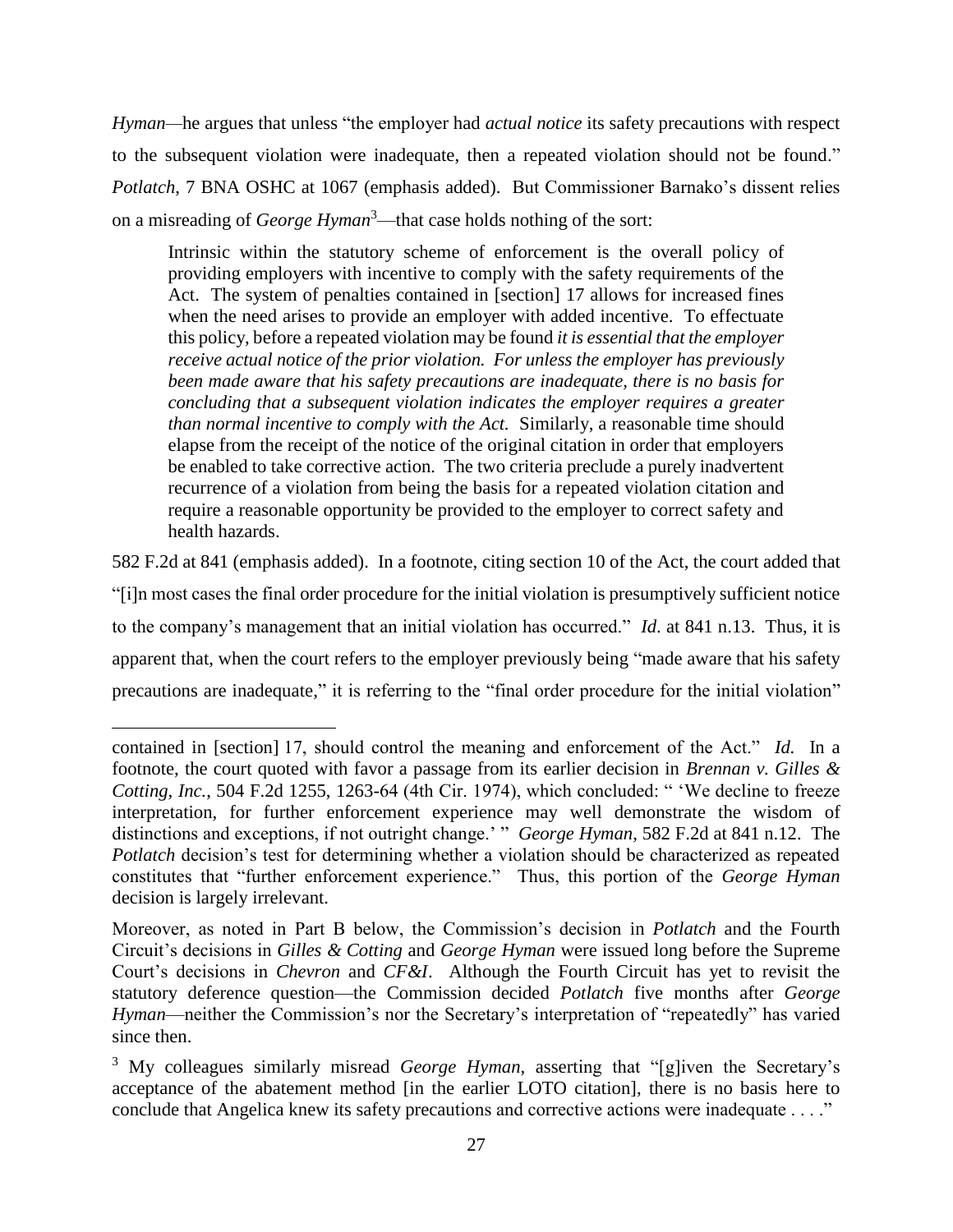and not to the subsequent violation of the same standard. *Id*. at 841 & n.13. Moreover, the majority opinion in *Potlatch* clearly rejects Commissioner Barnako's (and by extension my colleagues') reading of *George Hyman*:

The Secretary, in order to prove any violation to be repeated, must demonstrate that the earlier citation upon which he relies became a final order of the Commission prior to the date of the alleged repeated violation. As the Fourth Circuit pointed out in its *Hyman* decision[,] "Before a repeated violation may be found it is essential that the employer receive *actual notice of the prior violation*."

*Potlatch*, 7 BNA OSHC at 1064 (emphasis added). Likewise, in *Dun-Par Engineered Form Co.*, the Tenth Circuit explained:

Once an employer has been cited for an infraction under a standard, this tends to apprise the employer of the requirements of the standard and to alert him that special attention may be required to prevent future violations of that standard. Defining a repeated violation as the second violation of a particular standard is therefore in line with the general enforcement scheme of the Act which imposes a burden on employers to discover and correct potential hazards prior to an OSHA inspection, *and an even greater obligation to do so once alerted by a citation and final order*. Under this scheme, "the greater penalties for 'repeat' violations should come into play whenever an employer fails adequately to respond to a citation."

676 F.2d at 1337 (citations omitted) (emphasis added).

Numerous courts of appeals have also explicitly rejected interpretations of section 17 of the Act that sought to require a showing of actual knowledge to establish repeat characterization. The Third Circuit, in the first appellate decision to interpret the meaning of "repeatedly," equated this term with "willfully" and required the Secretary to prove that the employer "repeatedly violated [the general or specific duty clauses of the Act] in such a way as to demonstrate a flaunting [sic] disregard of the requirements of the Act." *Bethlehem Steel Corp. v OSHRC*, 540 F.2d 157, 162 (3d Cir. 1976). However, every court of appeals to subsequently rule on the issue rejected the "flaunting" standard of *Bethlehem Steel*. Thus, in *George Hyman*, the Fourth Circuit stated: "We believe the most reasonable inference to be drawn from the . . . addition of 'repeatedly' is that Congress intended to provide for enhanced penalties when an employer committed recurrent violations that did not necessarily rise to the level of willfulness." 582 F.2d at 840-41. The Fifth, Sixth, Ninth, Tenth, and Eleventh Circuits similarly have declined to require a "flaunting disregard" to establish a repeated violation. *Bunge Corp.*, 638 F.2d at 837-38; *J.L. Foti Constr. Co.*, 687 F.2d at 856; *Todd Shipyards Corp. v. Sec'y of Labor*, 586 F.2d 683, 686 (9th Cir. 1978); *Kent Nowlin Constr. Co. v. OSHRC*, 648 F.2d 1278, 1282 (10th Cir. 1981); *D & S Grading Co.*,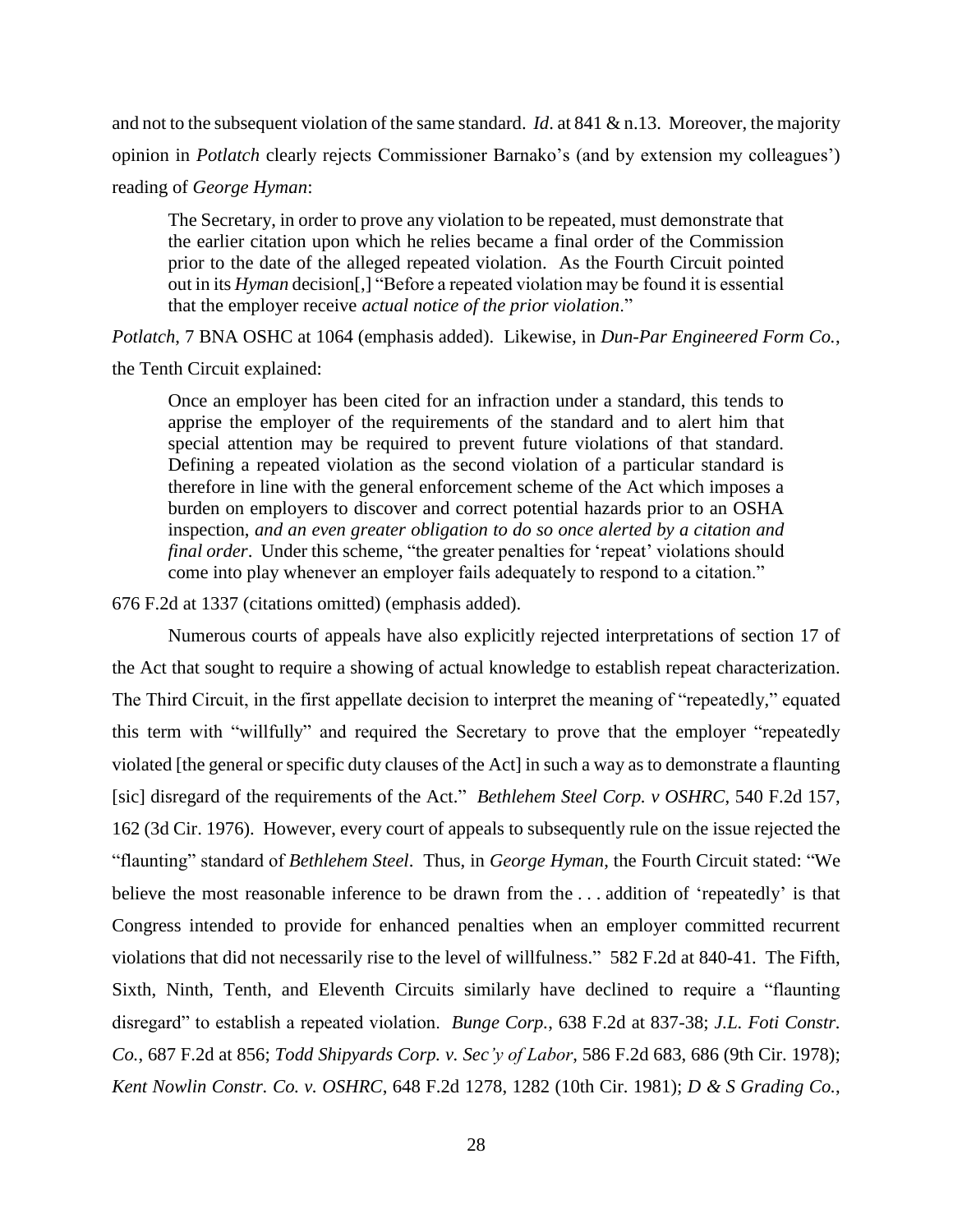899 F.2d at 1147-48. And in 1990, after the Act was amended to mandate a minimum penalty amount for willful, but not repeated, violations, the Third Circuit concluded that "the formula prescribed in *Bethlehem* for determining when a repeated violation occurs is no longer operative. A repeated violation requires no more than a second violation and does not require proof of 'flaunting.' " *D.M. Sabia Co.*, 90 F.3d at 860.

Here, it is undisputed that Angelica had actual notice of the prior violations, which were affirmed in settlement agreements. Thus, the only actual notice or knowledge requirement applicable to a repeat characterization determination has been met.

Second, my colleagues argue that "the record does not show that Angelica's prior violations, which reflect what had been a nearly complete failure to comply, are substantially similar to the current violations," which reflect "affirmative steps to achieve compliance and avoid similar violations in the future." This assertion, however, seeks to insert an element of good faith or state of mind into the determination of whether a violation is repeated and thus also blurs the statutory distinction between a willful and repeated violation. *See* 29 U.S.C. § 666(a) (differentiating between willful and repeated violations for purposes of minimum penalty that may be assessed); *Corley v. United States*, 556 U.S. 303, 314 (2009) (stating that " 'a statute should be construed so that effect is given to all its provisions, so that no part will be inoperative or superfluous, void or insignificant' " (quoting *Hibbs v. Winn*, 542 U.S. 88, 101 (2004))). Moreover, this argument has been squarely rejected by the Commission. In *Potlatch,* Commissioner Barnako advanced the very same position as my colleagues in his concurring and dissenting opinion:

I would . . . permit an employer, by way of defense, to show that it took good faith steps after the entry of a final order to prevent the occurrence of substantially similar violations . . . .

. . . I believe a defense should be available where the employer can show that it took reasonable, good faith steps after receiving the initial citation to eliminate substantially similar violations from its work-places. Upon such a showing, the employer would be entitled to a reduction in the characterization of the repeated violation.

The majority concludes that the steps taken by an employer to prevent repeated violations should be considered only in assessing the penalty. While I agree that such steps are relevant to any penalty assessment, I would not stop here but would consider them in determining whether the employer was properly charged with a repeated allegation instead of a lesser violation.

. . . .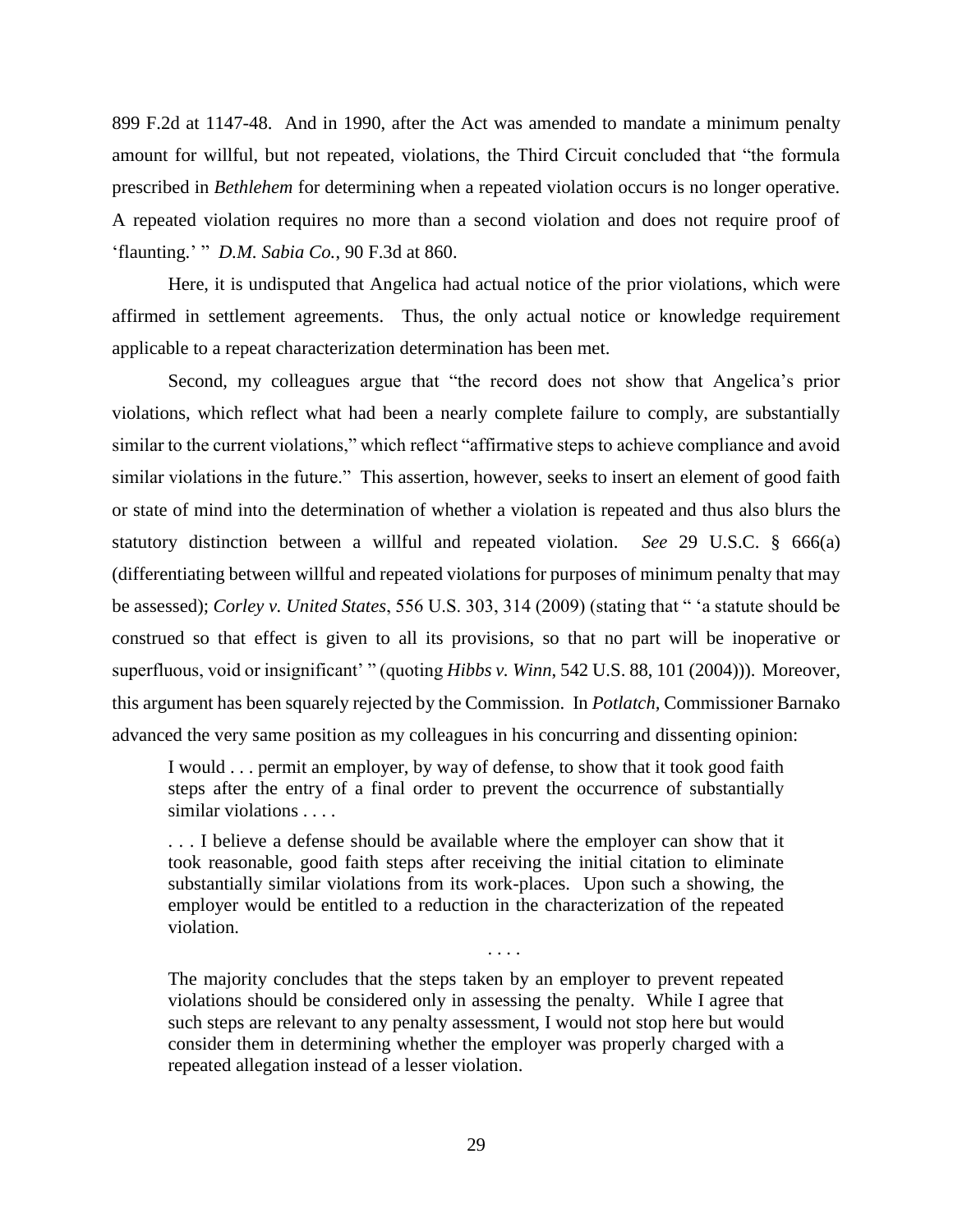*Potlatch*, 7 BNA OSHC at 1065, 1068. In response, the *Potlatch* majority made clear that in the context of repeat violations, an employer's good faith efforts or state of mind are only relevant in assessing an appropriate penalty:

Section 17(j) of the Act specifically provides that "the good faith of the employer" is to be given due consideration in determining an appropriate penalty. Accordingly, evidence as to aggravated conduct, disregard of the Act, or flouting is relevant *only* to the assessment of an appropriate penalty.

. . . .

. . . As with evidence of respondent's attitude, however, we believe that evidence regarding commonality of supervision and an employer's internal distribution of safety responsibility may be indicative of its good faith. Thus, such evidence would be cognizable in assessing an appropriate penalty. . . . .

. . . [T]he geographic proximity of past and present violations is indicative of the employer's good faith, and will be considered by the Commission in the assessment of a penalty.

[T]he length of time between the two violations is relevant only to the "good faith" criterion for penalty assessment.

. . . .

*Id.* at 1064 (emphasis added). Subsequent Commission decisions have reaffirmed that holding. Thus, in *FMC Corp.*, decided shortly after *Potlatch*, the Commission's two-member majority again rejected Commissioner Barnako's assertion that good faith should be considered in determining if a violation is repeated:

FMC asserts that it made good faith efforts to comply with the cited standard but that numerous factors made strict compliance difficult if not impossible and, therefore, its noncompliance does not represent a 'flaunting' of the housekeeping requirement. In *Potlatch Corp . . .* we rejected the contention that an employer's attitude is relevant to whether a violation is repeated . . . . Following *Potlatch*, we reject FMC's contention and conclude that FMC's violation of 29 C.F.R. § 1916.51(a) is 'repeated' as alleged in the citation. FMC's asserted good faith efforts to comply with the standard are entitled to consideration in assessing an appropriate penalty.

7 BNA OSHC at 1419 (citations and footnotes omitted).<sup>4</sup>

<sup>&</sup>lt;sup>4</sup> In his *FMC* dissent, Commissioner Barnako repeated his argument that good faith should be factored into a determination of whether a violation is repeated:

In my dissenting opinion in *Potlatch Corp . .* . I stated that a "defense should be available where the employer can show that it took reasonable, good faith steps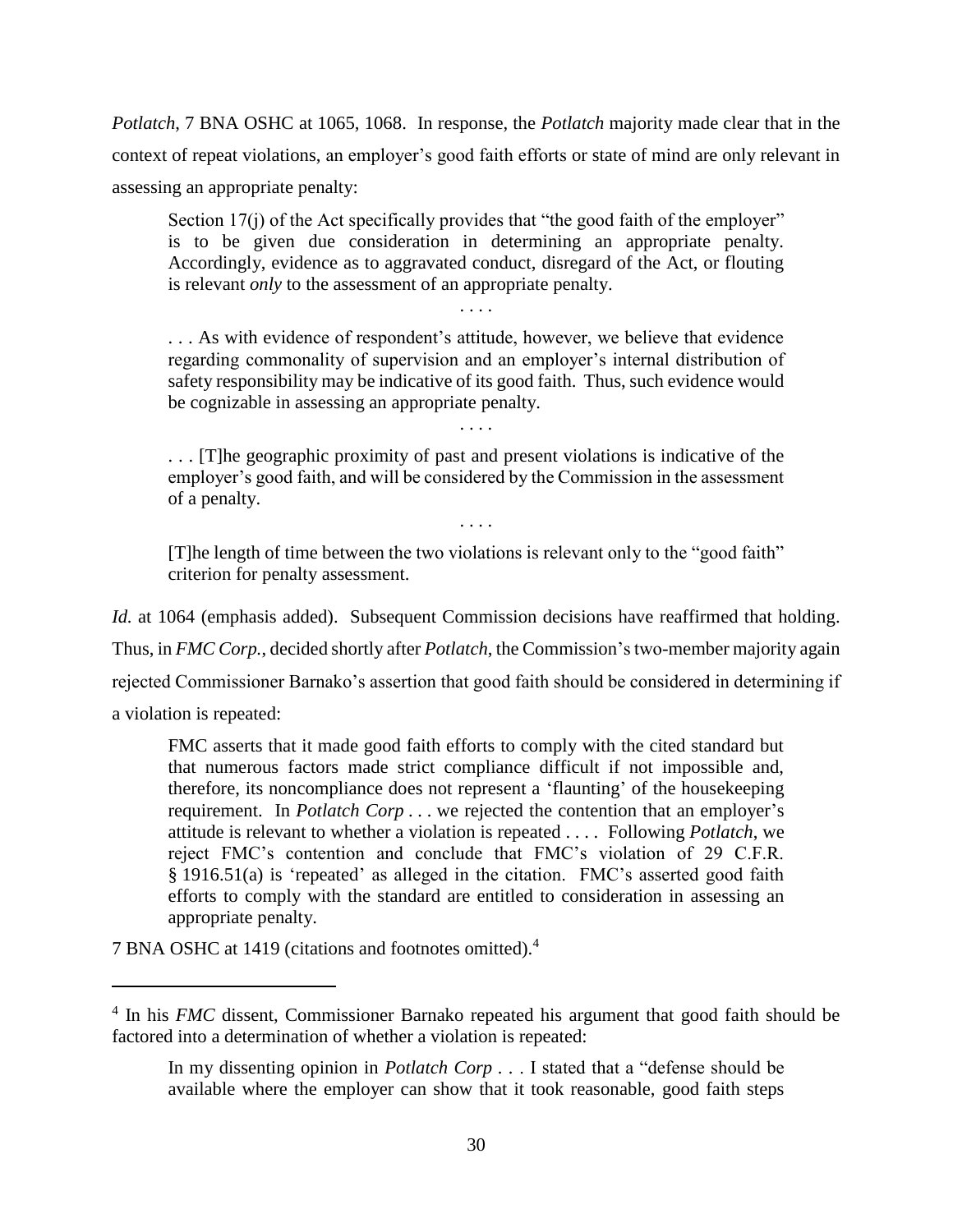More recently, in *Jersey Steel Erectors*, 16 BNA OSHC at 1168, the Commission unanimously concluded that "Jersey's inadequate attempts to comply with the standard might be relevant to a finding of willfulness, if it were in issue, and may have a bearing on the 'good faith' component of the penalty assessment. However, once the violation is established, evidence of an employer's inadequate efforts to comply are not relevant to whether the violation was repeated." *See Midwest Masonry, Inc.*, 19 BNA OSHC at 1544 (citing *Jersey Steel*, and concluding, "[o]nce the underlying violation is established, the employer's alleged good faith belief does not negate the classification of a violation as repeated").

The only facts that the Secretary, the Commission, and the courts have ever held to be relevant to the repeat characterization analysis have related to whether an employer previously violated a particular standard, whether the employer knew (generally through the issuance of a final order) that it had committed that previous violation, and whether the employer then committed another substantially similar violation—most often a violation of the same standard. The fact that Angelica had previously committed many other violations in addition to those cited here does not alter the fact that, in this case, Angelica "repeatedly" violated two of the very same standards. That Angelica largely cleaned up its act following the first set of violations cannot negate the fact that its subsequent violations of two of the same provisions require characterizing those violations as repeated.<sup>5</sup> My colleagues' attempt to shoehorn a good faith defense into the

*FMC Corp.*, 7 BNA OSHC at 1423 (citation omitted) (emphasis added).

 $\overline{a}$ 

after receiving the initial citation to eliminate substantially similar violations from its workplaces." *The majority only considers these good faith factors relevant in determining an appropriate penalty under [section] 17(j) of the Act.* Although I agree that these steps are also important for penalty assessment purposes, I would find them relevant to a consideration of whether a respondent was reasonably attempting to comply with its abatement responsibilities under the Act. I believe that good faith attempts at compliance justify a reduction in the characterization of the violation from repeated to serious or nonserious.

<sup>5</sup> Moreover, the majority's singular reliance on "the breadth" of the previous violations, as compared to the two violations at issue here, as justification for finding the current violations are not repeated, leads to an absurd result. An employer who previously committed only the same two discrete violations could be charged with a repeated violation whereas an employer, such as Angelica here, who previously committed so many violations that the PRCS and LOTO procedures were rendered—in the words of my colleagues—"substantially ineffective," could not. This stands the purpose of the repeat classification on its head. *See George Hyman*, 582 F.2d at 841 (section 17 "allows for increased fines when the need arises to provide an employer with added incentive" to comply with the Act).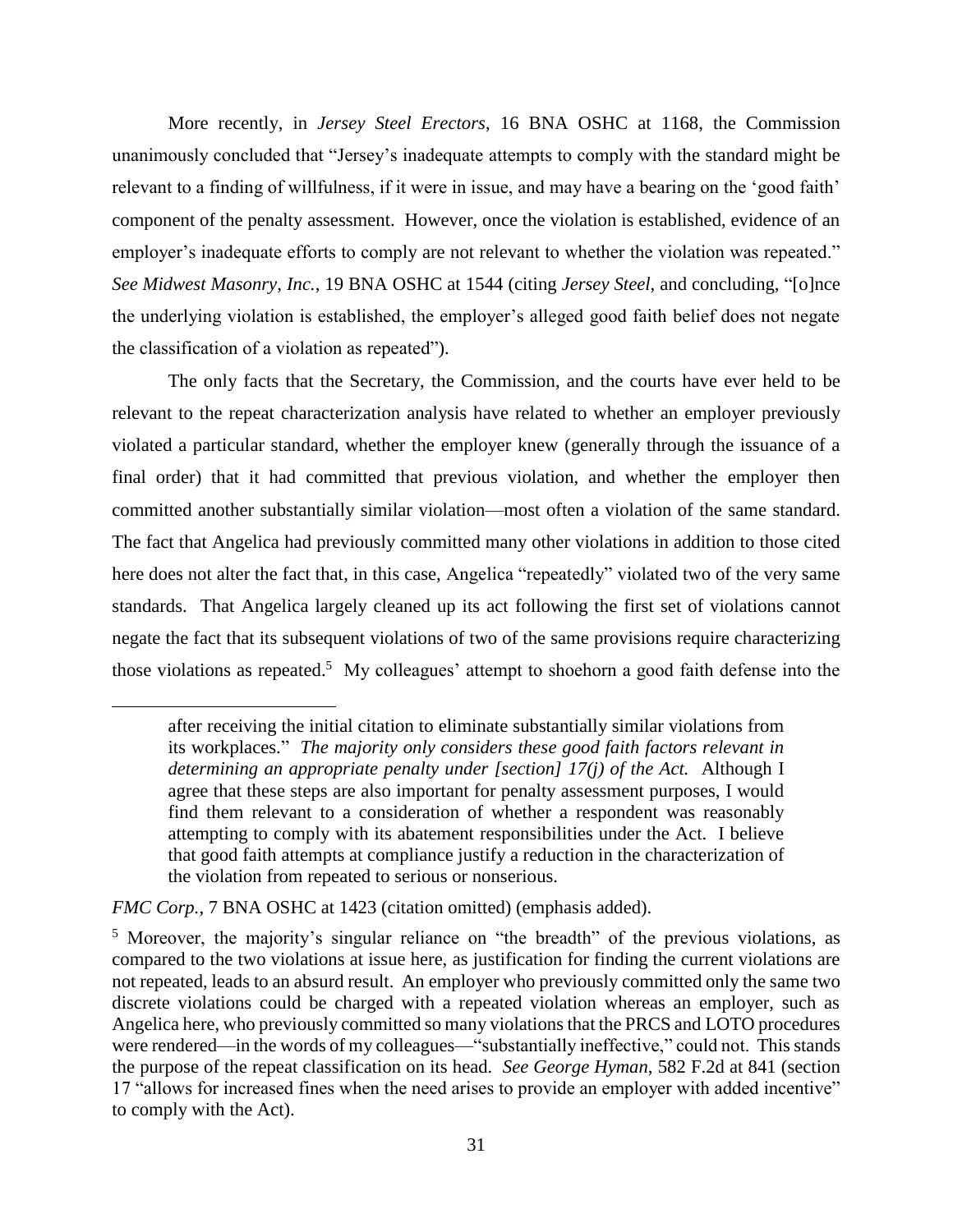test for assessing a repeat characterization—under the rubric "affirmative steps to achieve compliance and avoid similar violations in the future"—is, thus, contrary to well-established Commission precedent and nothing more than an attempt to resurrect Commissioner Barnako's dissenting view in *Potlatch*.

### **B. Chevron Deference**

The Commission's decision in *Potlatch* predates two significant changes in the legal landscape. In *Chevron*, 467 U.S. at 842-45, the Supreme Court established that a federal court must defer to a reasonable construction of a statute by the administrative agency charged with administering it. And, in *CF&I*, 499 U.S. at 154-57, a unanimous Supreme Court explicitly held that, under the OSH Act, the Secretary of Labor, not the Commission, is the administrative actor to whom such deference is owed. Today, however, in their abrupt departure from long-settled Commission precedent, my colleagues fail to give *any* consideration, let alone deference, to the Secretary's reasonable interpretation of the ambiguous term "repeatedly" as used in section 17(a) of the Act. *See D.M. Sabia Co.*, 90 F.3d at 860 (acknowledging that "[b]y employing a plenary standard of review and failing to defer to the Secretary's interpretation of section 666(a)," Third Circuit's previous decision in *Bethlehem* "offended the [*CF&I*] standard"). This failure is all the more troublesome given that the Secretary and the Commission have long been in agreement on the test for repeat characterization. *See, e.g., Caterpillar, Inc. v. Herman*, 154 F.3d 400, 403 (7th Cir. 1998) (OSHA's "Field Operations Manual takes a position similar to that of *Potlatch*"); *D.M. Sabia Co.*, 90 F.3d at 860 n.12.

As recently as December of last year, the Court of Appeals for the Second Circuit, a circuit to which either party could appeal this decision, 29 U.S.C. § 660(a), reminded the Commission that principles of deference apply to the Secretary of Labor's interpretation of ambiguous provisions of the OSH Act and the Mine Safety and Health Act. The court explained that where "the Secretary's interpretation of the Mine and OSH Acts [is] embodied in a series of citations for safety violations, it is entitled to the deference described in *Chevron*." *Sec'y of Labor v. Cranesville Aggregate Cos.*, 878 F.3d 25, 33 (2d Cir. 2017). The court then applied the "*Chevron* two-step framework," and found the statutory provision at issue to be ambiguous, and therefore gave the Secretary's reasonable interpretation of the provision "substantial deference." *Id.* at 33- 36. Significantly, the court found that "[i]n contravention of *Chevron*, the [judge] does not appear to have given the Secretary's interpretation of the Mine Act any deference at all, instead imposing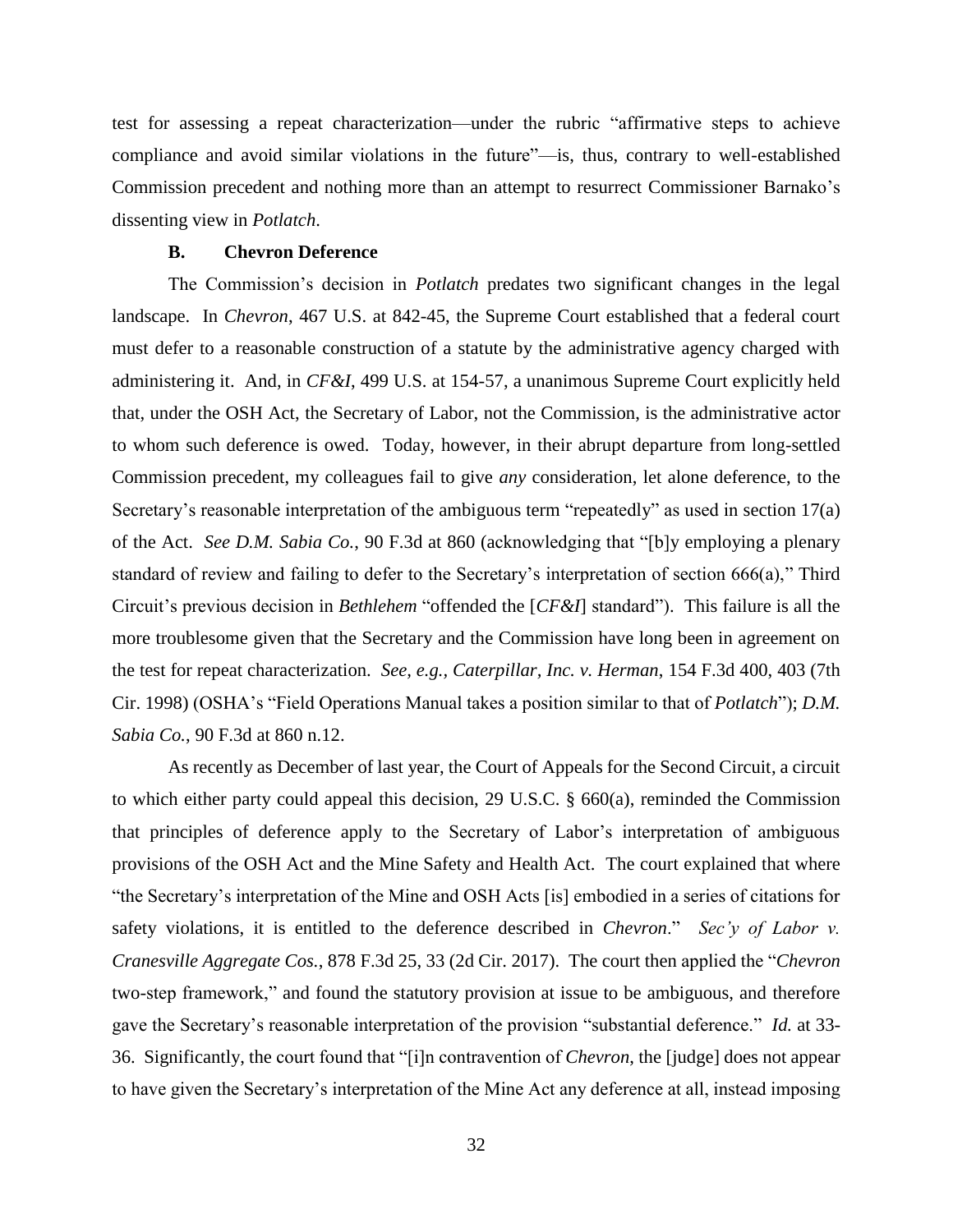his own view of what was reasonable. Because the Commission did not afford proper deference to the Secretary's reasonable determination, the Commission's ruling was not in accordance with the law."<sup>6</sup> *Id.* at 36.

Here, my colleagues commit the very same error. It is irrefutable that the term "repeatedly" in section 17(a) of the Act is ambiguous. That is, of course, what the years of litigation were all about. Thus, the *Chevron* analysis necessarily moves on to the second step: is the Secretary's interpretation of "repeatedly" reasonable? Since the Secretary's interpretation is embodied in a citation, identical to the test enunciated in *Potlatch* (which has been endorsed by every circuit court of appeals to rule on the issue), and based on decades of enforcement history applying that test, there can be no doubt the Secretary's interpretation is reasonable.<sup>7</sup> Moreover, the Secretary's argument on review hinges entirely on the *Potlatch* decision and its progeny. Yet, as discussed above, my colleagues take it upon themselves, without explanation or even acknowledgement that they are doing so, to reformulate the repeat characterization test by allowing evidence of Angelica's good faith attempts to comply with the lockout/tagout (LOTO) and permit required confined space (PRCS) standards to negate the proven repeat characterization of the affirmed violations, and by requiring that the employer have actual knowledge of the current violations.

<sup>6</sup> My colleagues seek shelter from the inevitable consequences of *Chevron* deference in this case by arguing that their contrary conclusion is merely based upon findings of fact and is, therefore, conclusive. My colleagues completely ignore that the foundation of my dissent has nothing to do with their findings of fact—in fact, my colleagues and I have no difference of opinion as to the facts in this case. Rather, as discussed above, my dissent rests on my colleagues' erroneous legal determination that certain facts—principally those relating to an employer's good faith effort to abate any previous violation and the employer's lack of actual knowledge of the later violation are cognizable in determining whether a violation is repeated. It is also, of course, this erroneous legal determination—not my colleagues' findings of fact—that radically shifts the legal test upon which the Secretary, the Commission, and the appellate courts have relied for almost 40 years. Put simply, the issue at hand is a legal one that turns entirely on the proper interpretation of the statutory term "repeatedly"—thus, *Chevron* is most certainly controlling. *Cranesville Aggregate Cos.*, 878 F.3d at 33 (applying *Chevron* deference to Secretary's interpretation of statute).

<sup>7</sup> The Secretary's consistent reliance on the *Potlatch* test for alleging repeated violations is also reflected in OSHA's current Field Operations Manual; it provides that "[a]n employer may be cited for a repeated violation if that employer has been cited previously for the same or a substantially similar condition or hazard and the citation has become a final order of the Occupational Safety and Health Review Commission . . . . Generally, similar workplace conditions or hazards can be demonstrated by showing that in both situations the identical standard was violated . . . ." CPL-02-00-160, ch. 4, ¶¶ VII.A, .B (Aug. 2, 2016).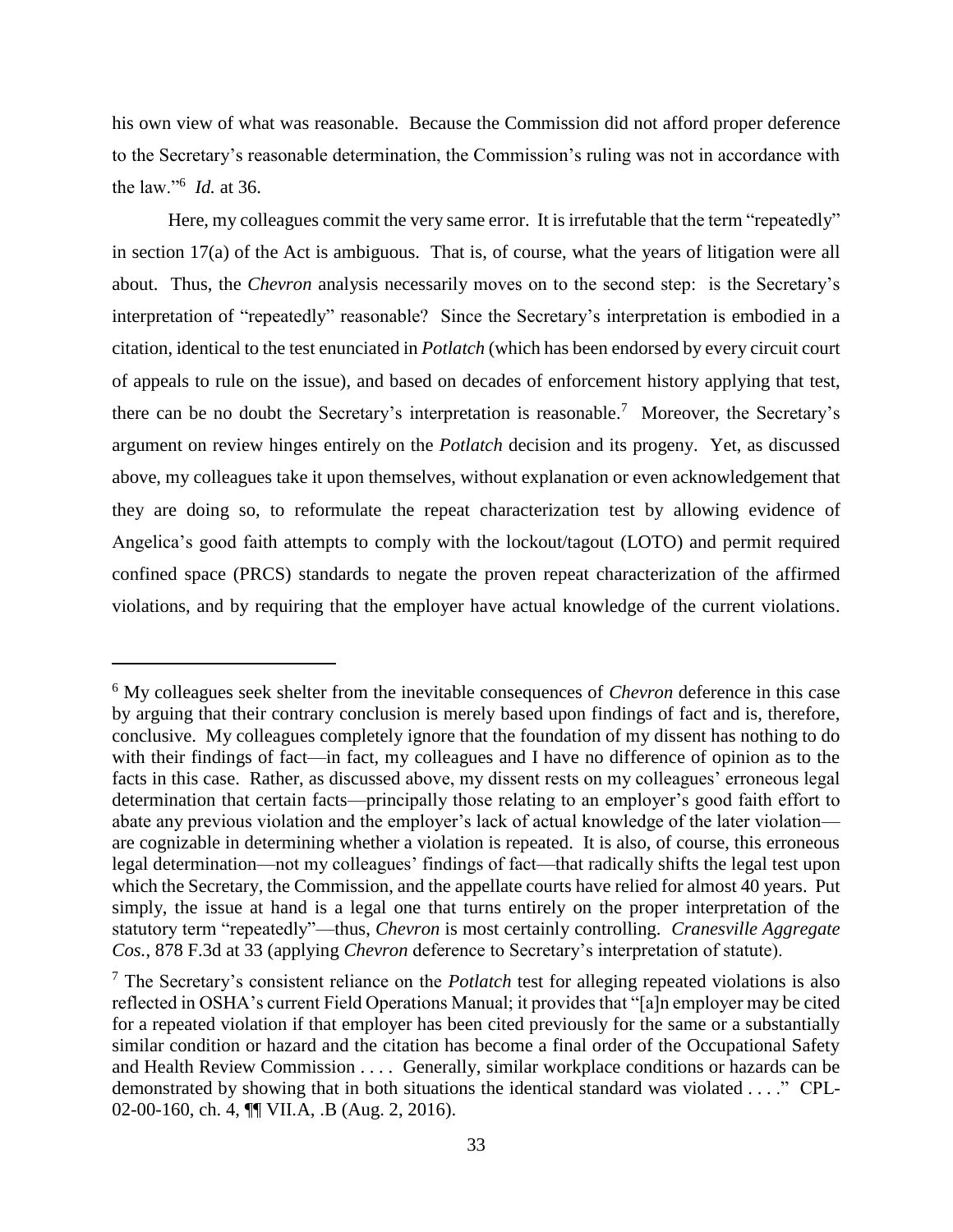Such departure "from established precedent without announcing a principled reason for such a reversal" is arbitrary and an abuse of discretion. *Donovan v. Adams Steel Erection, Inc.*, 766 F.2d 804, 807 (3rd Cir. 1985). And even if a "principled reason" had been provided, my colleagues' decision in this case—given their treatment of *Potlatch* and its progeny—does not "afford proper deference to the Secretary's reasonable determination" and, therefore, is "not in accordance with the law." *Cranesville Aggregate Cos.*, 878 F.3d at 36.

### **C. The Violations are Properly Characterized as Repeat**

As noted above, a violation is properly characterized as repeated under section 17(a) of the Act if, when it is committed, there is a Commission final order against the employer for a substantially similar violation. *Potlatch*, 7 BNA OSHC at 1063. As to the similarity of the citations, "[t]he Secretary may establish a prima facie case of substantial similarity by showing that a citation against the employer for violating the same standard has become a final order, and the burden then shifts to the employer to rebut that showing." *Lake Erie Constr. Co.*, 21 BNA OSHC 1285, 1289 (No. 02-0520, 2005). " '[T]he principle factor in determining whether a violation is repeated is whether the two violations resulted in substantially similar hazards.' " *Id.*  (citation omitted); *see Potlatch*, 7 BNA OSHC at 1063 (explaining that it may be difficult for employer to rebut evidence of repeated violation where Secretary shows prior and present violations are for "same specific standard"). Here, the citation was issued to Angelica on September 30, 2008. Just over three years earlier, citations issued to Angelica in 2004 for violations discovered at its Edison, New Jersey facility became final orders.

Angelica claims that the instant violations are not substantially similar to those affirmed in the previous citations. The Secretary responds that the violations alleged in the citation items currently on review and the prior violations arise from the same underlying standards and resulted in substantially similar hazards. Applying the test for substantial similarity as reasonably interpreted by both the Secretary and the Commission in numerous previous cases, I find that the current violations are substantially similar to the previous violations and therefore are properly characterized as repeated.<sup>8</sup>

 $\overline{a}$ 

<sup>&</sup>lt;sup>8</sup> Notably, the majority opinion lacks any assessment as to whether the specific violations at issue resulted in substantially similar hazards, which is what *Potlatch* requires.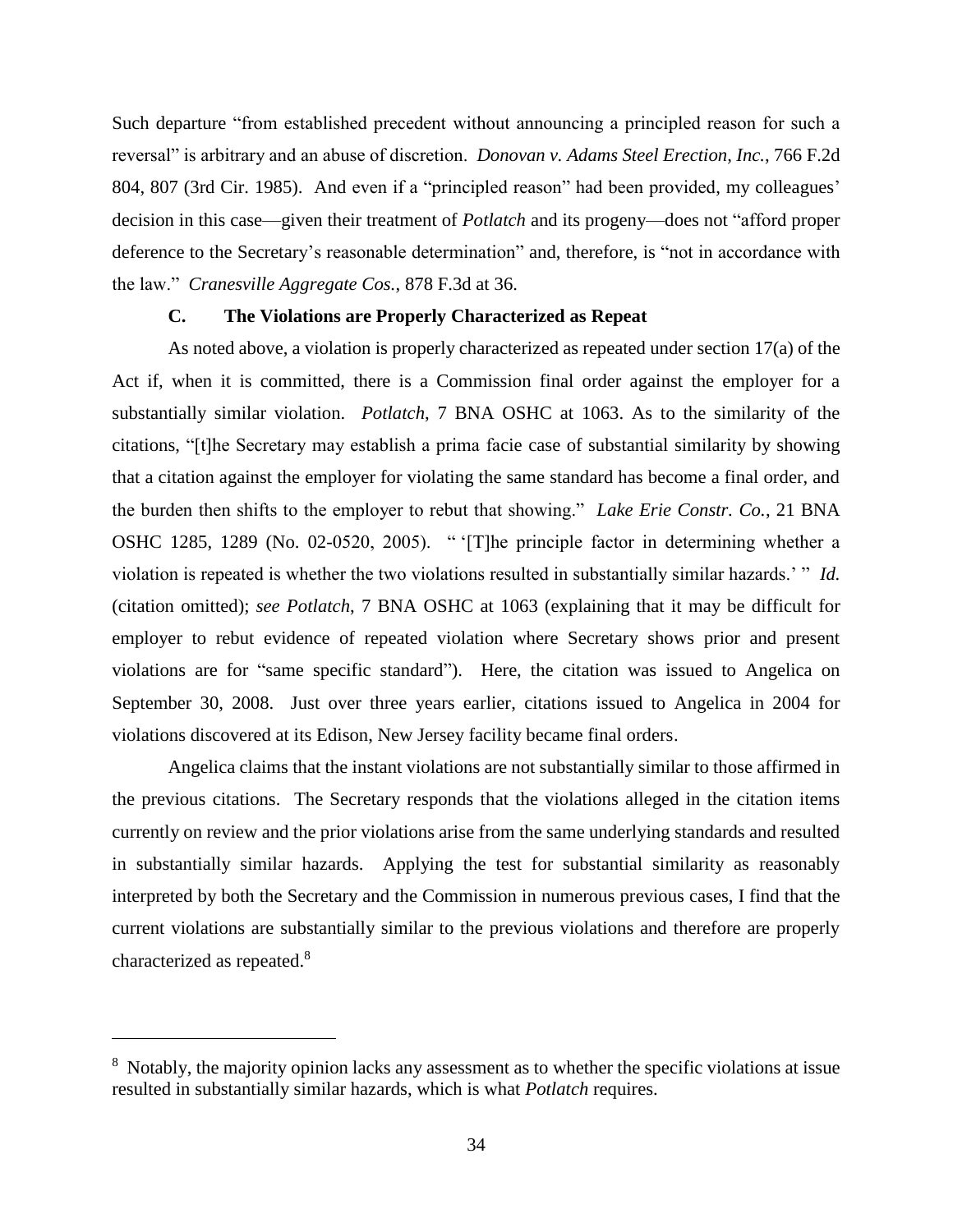There is no dispute that both of the standards at issue here—29 C.F.R.  $\S$  1910.146(d)(3) and 29 C.F.R. § 1910.147(c)(4)(ii)—were also at issue in the 2004 citations.<sup>9</sup> The Secretary, therefore, has established a prima facie case of substantial similarity with respect to the prior violations for both Items 2b and 8. *Lake Erie Constr. Co.*, 21 BNA OSHC at 1289. Indeed, my colleagues concede that requirement has been met. I also find that Angelica has failed to rebut the Secretary's prima facie case. As to Instance (c) of Item 2b, Angelica argues only that unlike Instance (b), the prior violation "did not concern an alleged deficiency with the verification of power shut down procedures." Although the relevant allegations underlying the 2004 violation did not specifically address electrical energy or mention verification, the prior violation did involve the same type of equipment at issue here under Item 2b (the CBWs) and both violations addressed essentially the same hazards—i.e., those hazards that could exist within the confined spaces of the CBWs.<sup>10</sup> *See, e.g.*, *Suttles Truck Leasing, Inc.*, 20 BNA OSHC 1953, 1967 (No. 97-0545, 2004) (identifying hazards as substantially similar where prior violation pertained to confined spaces not being tested for oxygen, flammable gases, and toxic air contaminants, and instant violations pertained to hazards in washed tanks not being evaluated and failing to test for toxic atmospheres before employees entered tanks); *Active Oil Serv., Inc.*, 21 BNA OSHC 1184, 1189 (No. 00-0553, 2005) (in general duty clause case, identifying hazards as substantially similar where prior

<sup>&</sup>lt;sup>9</sup> The prior violation serving as the basis for Item 2b's repeat characterization, as listed in the settlement agreement, alleged a violation of § 1910.146(d)(3), the same subsection of the LOTO standard as was cited in the current citation. The prior violation serving as the basis for Item 8's repeat characterization was cited under § 1910.147(c)(4)(ii), and that violation was unaltered by Angelica's subsequent settlement agreement.

 $10$  The allegations set forth in the relevant item from the 2004 citations were as follows:

The provisions of the employer's written confined space entry program were not being implemented for protection of employee(s) who enter tunnel washers to remove jammed/clogged laundry. Among the critical deficiencies noted were;

<sup>1)</sup> failure to test the atmosphere of the space(s) for air contaminant and specify acceptable entry conditions,

<sup>2)</sup> failure to isolate the space(s) from thermal and mechanical energy sources,

<sup>3)</sup> failure to control entry through use of written authorization permits,

<sup>4)</sup> failure to provide training to all employee(s) who enter confined spaces, or act as attendants, and

<sup>5)</sup> failure to provide for means of rescue/retrieval in event of emergency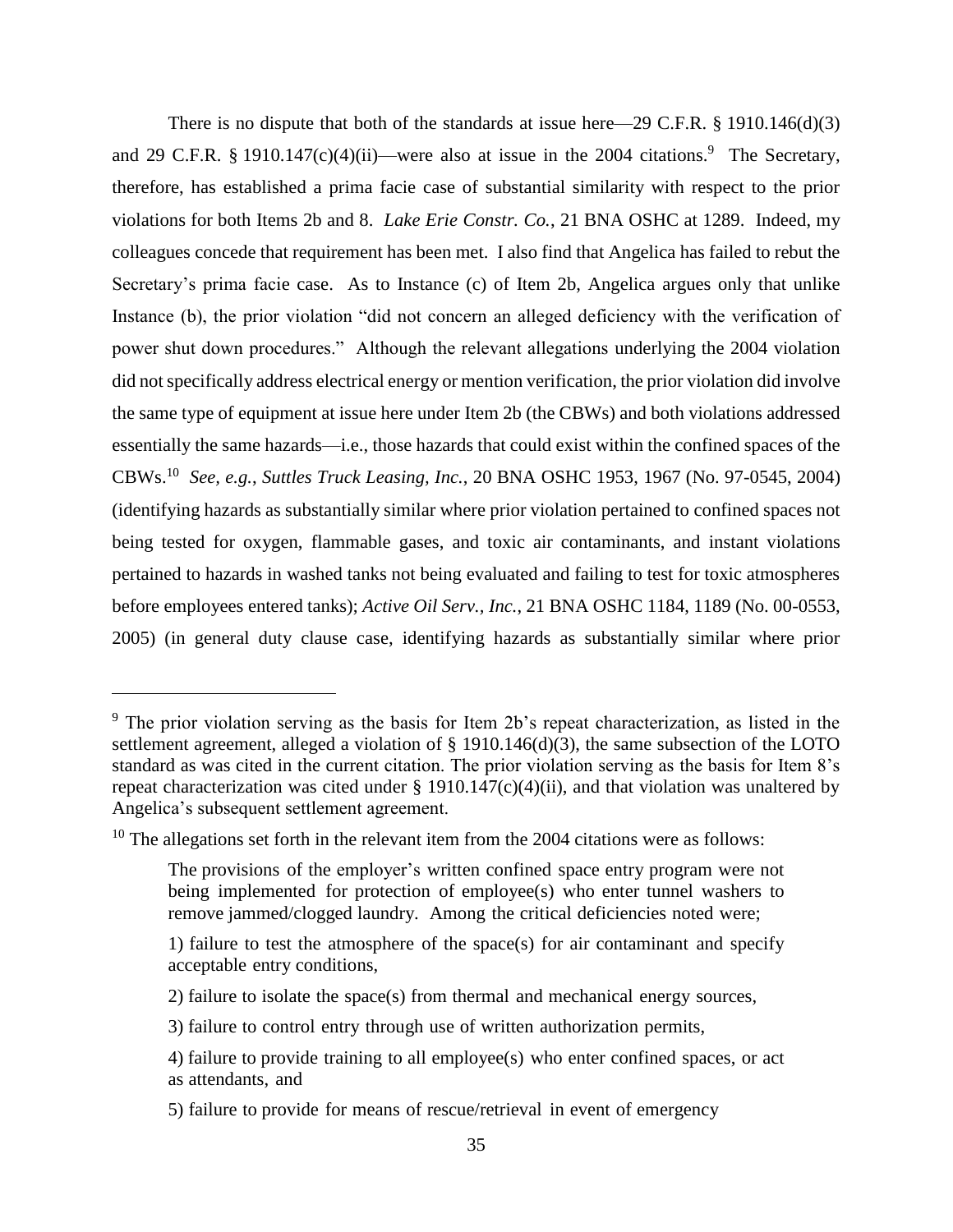violation involved employees entering "underground fuel tank to clean it, exposing them to the hazards of inhaling a toxic substance, asphyxiation, and fire or explosion," and instant violation involved employees entering PRCS "without those spaces having been evaluated and deemed safe for entry," exposing employees to "the hazard of asphyxiation from lack of oxygen or chemical hazards").

As to Item 8, Angelica argues that the current violation is not substantially similar to the prior violation because the procedures in question related to its Edison facility, which were different than the procedures at its Ballston Spa facility, so the proven deficiencies in the two sets of procedures were also likely different. However, "the fact that the violations occurred at different worksites is not relevant to a determination of a repeated characterization." *Potlach*, 7 BNA OSHC at 1064. Moreover, as with some of the procedures and deficiencies identified with respect to Item 8, the 2004 citation item specifically states that the servicing activities at issue included "clearing jams on machinery such as but not limited to [CBWs]," and that to be compliant, the procedures must include, among other things, "[l]ocation of [the] energy sources" and "[m]eans for isolating specific energy sources."<sup>11</sup> Thus, particularly with respect to Angelica's failure to provide specific LOTO procedures for the CBWs at both the Edison and Ballston Spa facilities, the hazards associated with those deficiencies—the unexpected energization of a CBW (or other equipment) while attempting to unjam it—are "substantially similar," if not exactly the same. *See, e.g.*, *Amerisig Se., Inc.*, 17 BNA OSHC 1659, 1661 (No. 93-1429, 1996) (prior and instant violations under guarding standard "presented substantially the same hazard of an employee's hand being caught in unguarded rotating machinery"). And not only are these violations substantially similar to the 2008 citations at the Edison facility, according to my colleagues they are violations of a

- Types of machines requiring maintenance/service
- Types of energy sources for those machines
- Location of those energy sources

l

- Means for isolating specific energy sources
- Employees are exposed while performing maintenance/servicing including clearing jams on machinery such as but not limited to tunnel washers.

 $11$  The allegations set forth in the relevant item from the 2004 citations were as follows:

a) Production area. Written procedures for lockout/tagout were not site specific. Procedures shall include at a minimum: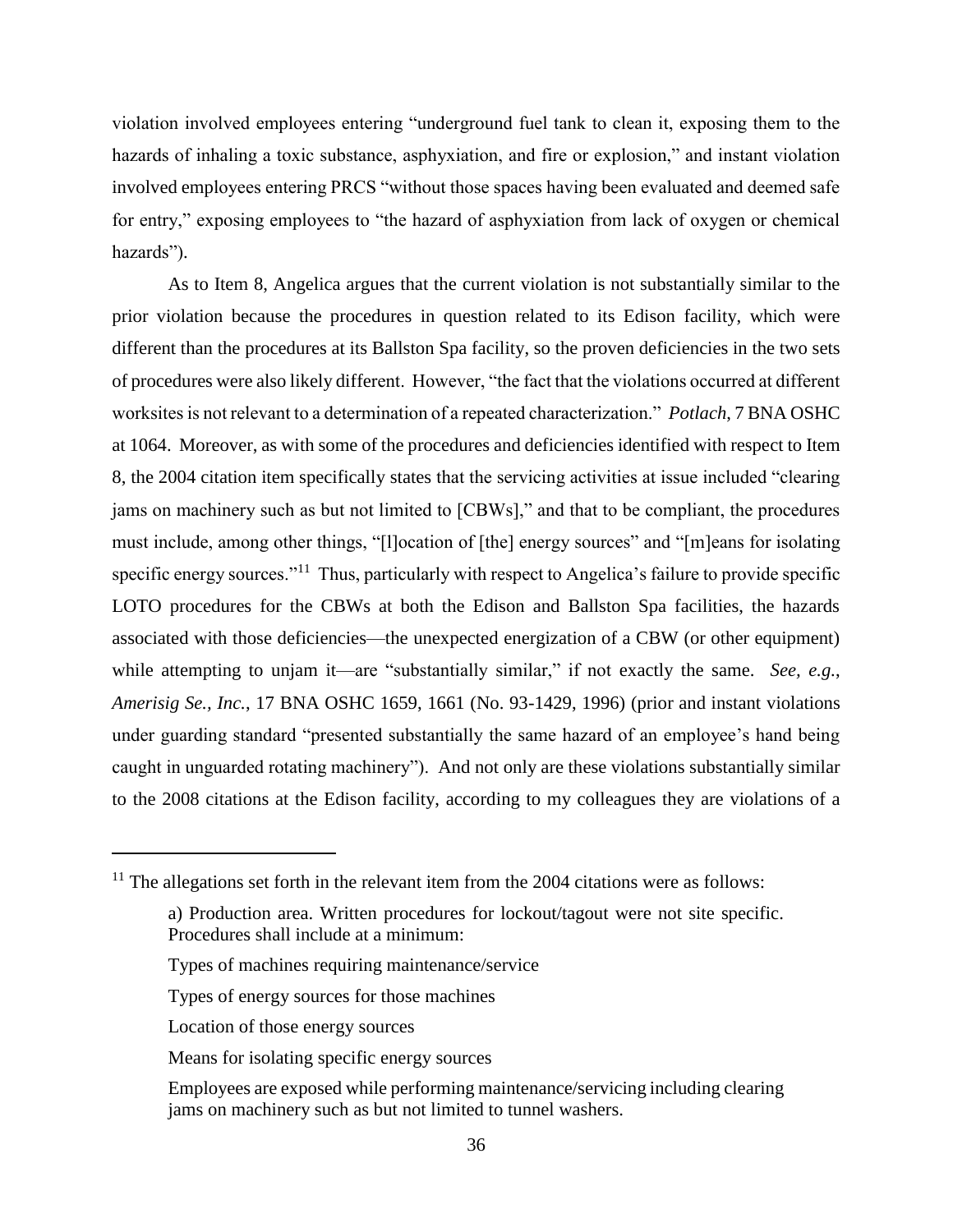"high-gravity nature." Thus, the seriousness of the violations still present at an Angelica workplace belies the majority's wishful conclusions that "the Secretary established only minimal deficiencies here" and that "these facts do not 'indicate a failure to learn from experience.' " (Citation omitted.)

Accordingly, I find that the violations affirmed under Item 2b (Instances (b) and (c)) and Item 8 are properly characterized as repeated. However, as the Commission in *Potlatch* and its progeny has indicated, it would be appropriate to take Angelica's assertions of good faith into account by determining an appropriate penalty reduction.

 $/$ s $/$ 

Dated: June  $24, 2018$ 

Cynthia L. Attwood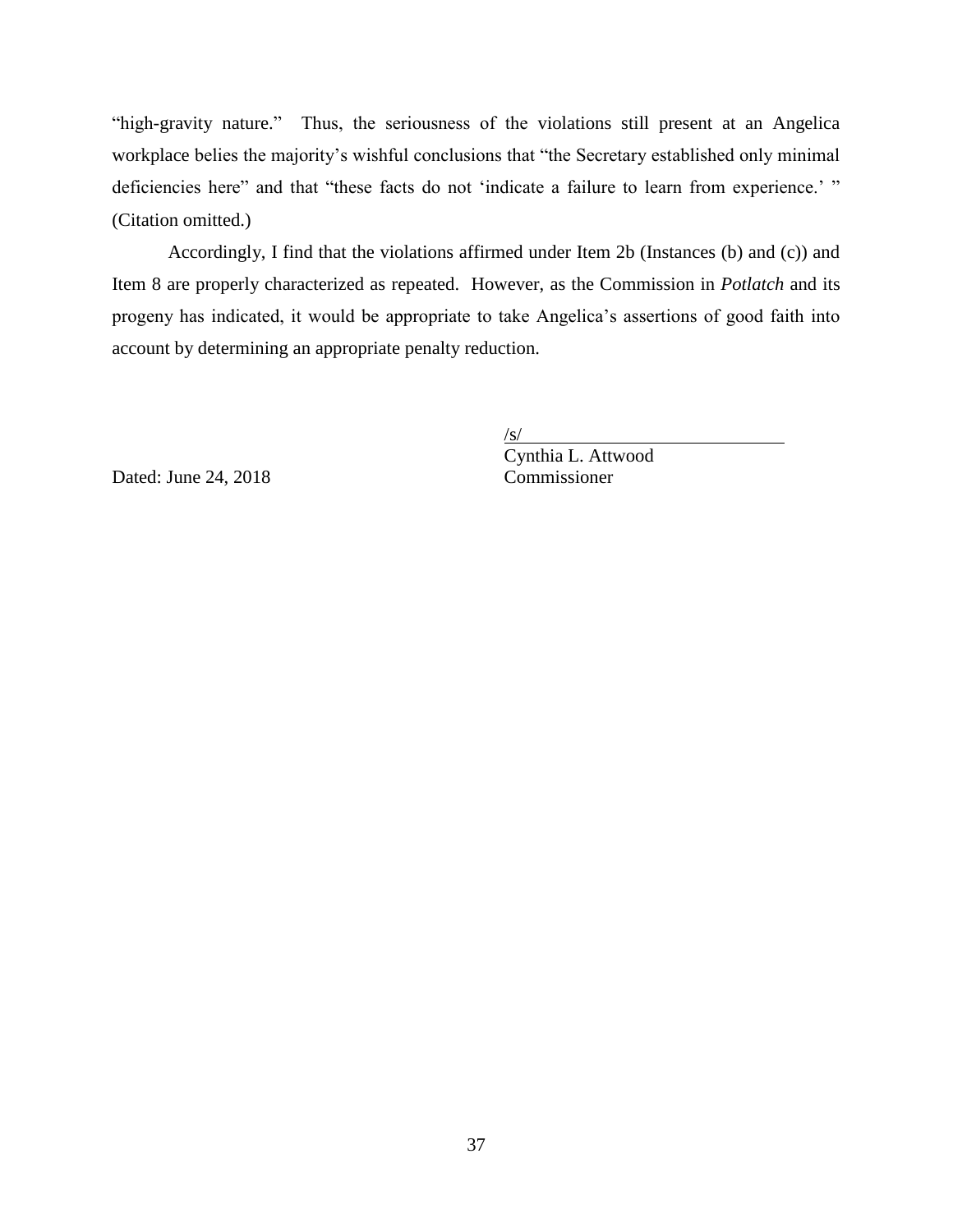

United States of America **OCCUPATIONAL SAFETY AND HEALTH REVIEW COMMISSION** U.S. Customs House, 721 19<sup>th</sup> Street, Room 407 Denver, Colorado 80202

SECRETARY OF LABOR,

Complainant,

v. COSHRC Docket No. 08-1774

ANGELICA TEXTILE SERVICES, INC.,

Respondent.

## APPEARANCES:

Suzanne Demitrio, Esquire, New York, New York Heather Filemyr, Esquire, New York, New York For the Secretary

Mark Lies II, Esquire, Chicago, Illinois Elizabeth Leifel Ash, Esquire, Chicago, Illinois For the Respondent

BEFORE: John H. Schumacher Administrative Law Judge

## *DECISION AND ORDER*

This proceeding is before the Occupational Safety and Health Review Commission ("the Commission") pursuant to section 10(c) of the Occupational Safety and Health Act of 1970, 29 U.S.C. § 659(c) ("the Act"). On June 5, 2008, the Occupational Safety and Health Administration ("OSHA") began an inspection of a facility of Angelica Textile Services, Inc. ("Respondent" or "Angelica"), located in Ballston Spa, New York. OSHA cited Angelica for ten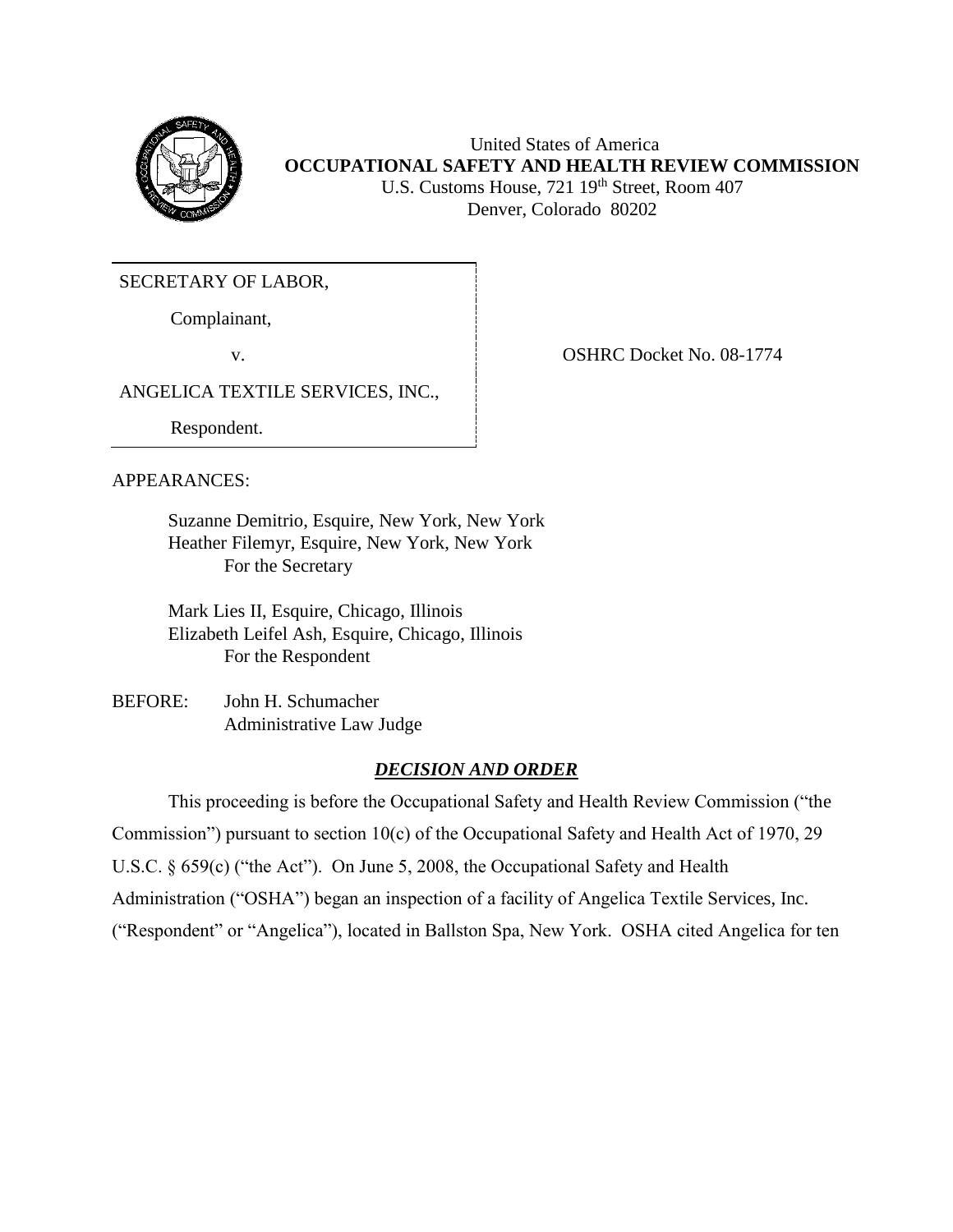serious and four repeat violations and proposed a total penalty of \$58, 525.<sup>36</sup> Angelica filed a timely notice of contest, bringing this matter before the Commission.<sup>37</sup>

### *Background*

The inspection was initiated on June 5, 2008, based on this facility appearing on a list of high-hazard industries.<sup>38</sup> (Rawson Dep. 33). Angelica has several facilities in addition to its Ballston Spa location. CO Rawson met with the following Angelica personnel on the first day of the inspection: Craig Andrews, Operations Manager; Ken Barnes, Maintenance Manager; and (via telephone) Tony Long, Corporate Safety Director. She later met with Kevin McDonough, who became the environmental safety and health manager for the facility on June 10, 2008. (McDonough Dep. 37).

## *Jurisdiction*

In its Answer, Respondent admits it was engaged in a business affecting commerce and was an employer within the meaning of sections 3(3) and 3(5) of the Act. The court concludes the Commission has jurisdiction over the parties and subject matter in this case.

# *Rule 61*

By request and upon agreement of the parties, and with the approval of the undersigned, this case has been decided on the stipulated record pursuant to Commission Rule 61, 29 C.F.R.

l

<sup>36</sup> The Citation and Notification of Penalty ("Citation") issued September 30, 2008, alleged fifteen serious violations and one other-than-serious violation, with a total proposed penalty of \$23,250. In her Complaint dated December 23, 2008, the Secretary amended four items to allege repeat violations and increased the penalty accordingly. She also withdrew two of the items, *i.e.*, Citation 1, Item 2a and Citation 2, Item 1. Angelica argues that it was prejudiced by the amended Citation. However, the Commission has held that amendments made long before the hearing will generally not result in prejudice. *See United Cotton Goods, Inc.,* 10 BNA OSHC 1389, 1390 n.5 (No. 77-1894, 1982). Here, the Secretary amended the Citation in her Complaint and Angelica has not demonstrated how it was prejudiced. Angelica's argument is rejected, and the Citation as amended is accepted.

 $37$  Angelica set forth the following defenses in its Answer: 1) the amendment to reclassify certain items as repeat deprives it of due process and 2) these items are time barred. Angelica has also alleged it is entitled to the legal fees and expenses it incurred in defending against the amended citation items. While most of the items in this case are being vacated, as set out below, I conclude Angelica is not entitled to an award for its fees and expenses.

<sup>&</sup>lt;sup>38</sup> OSHA's inspection began on June 5, 2008, and according to the Citation continued through September 19, 2008. CO Rawson's testimony shows she visited Angelica's facility on June 5, June 12, and July 8, 2008. (Rawson Dep. 68, 281-82).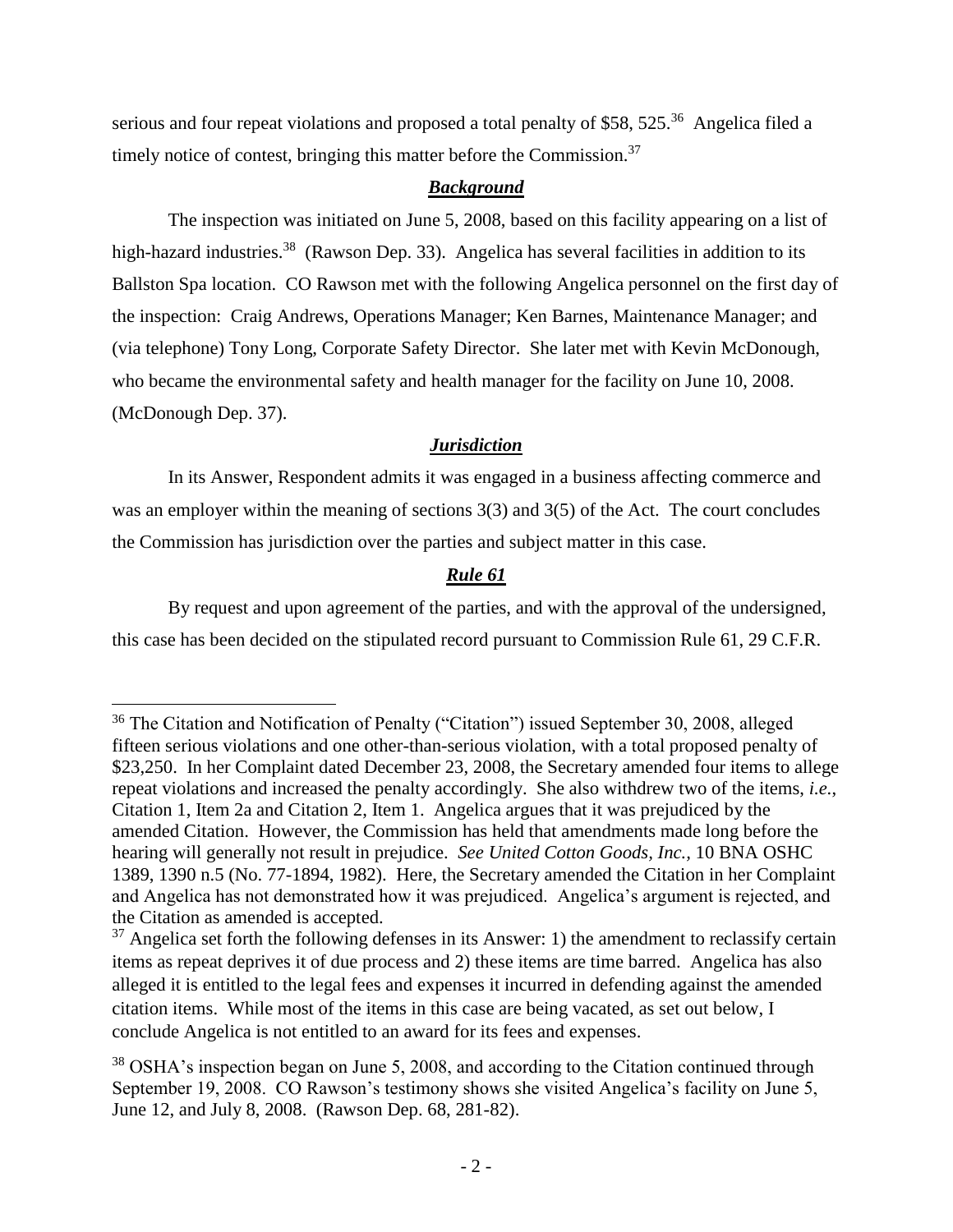2200.61 ("Rule 61"). The parties do not dispute the applicability of the cited standards. They do dispute whether Angelica violated the standards.

On September 23, 2011, the parties filed briefs for the disposition of this matter under Rule 61. Joint Exhibit 3 set out the contents of the stipulated record, as follows: (1) the depositions of Anthony Long, Margaret Rawson, Kevin McDonough, David Malter, and Edward Jerome; (2) Settlement Agreements for Docket Numbers 04-1318 and 04-1319; and (3) the revised expert report of David Malter, dated January 18, 2010. (*See* Joint Exh.1-4). On February 24, 2012, in accordance with Rule 61, the parties submitted a joint stipulation of the facts in this matter. Each party has submitted an initial brief and a reply brief.

I have reviewed the stipulated record and the parties' arguments in this matter. Any argument not specifically addressed in this decision has been duly considered, found to be unpersuasive, and rejected.

#### *Hearsay*

Angelica argues that the Secretary's case relies on inadmissible hearsay evidence. The CO's deposition testimony recounts information she gained from employee interviews and other third parties. Respondent asserts that this information should be disregarded as it is inadmissible hearsay. (R. Reply Br. 7).

The Commission has consistently held that statements by employees are not hearsay, under Rule 801(d)(2)(D) of the Federal Rules of Evidence ("FRE"). *E.g., Regina Constr. Co.*, 15 BNA OSHC 1044, 1047-48 (No. 87-1309, 1991) (citations omitted) (explaining that both foreman and employee statements are admissions of a party-opponent and not hearsay). The current version of FRE 801(d)(2)(D) states:

(d) Statements That Are Not Hearsay. A statement that meets the following conditions is not hearsay:

. . . .

(2) An Opposing Party's Statement.The statement is offered against an opposing party and: . . . (D) was made by the party's agent or employee on a matter within the scope of that relationship and while it existed.

In *Regina*, the Commission noted that admissibility must not be equated with reliability. It also noted that employee admissions are not "inherently reliable" and that the judge must thus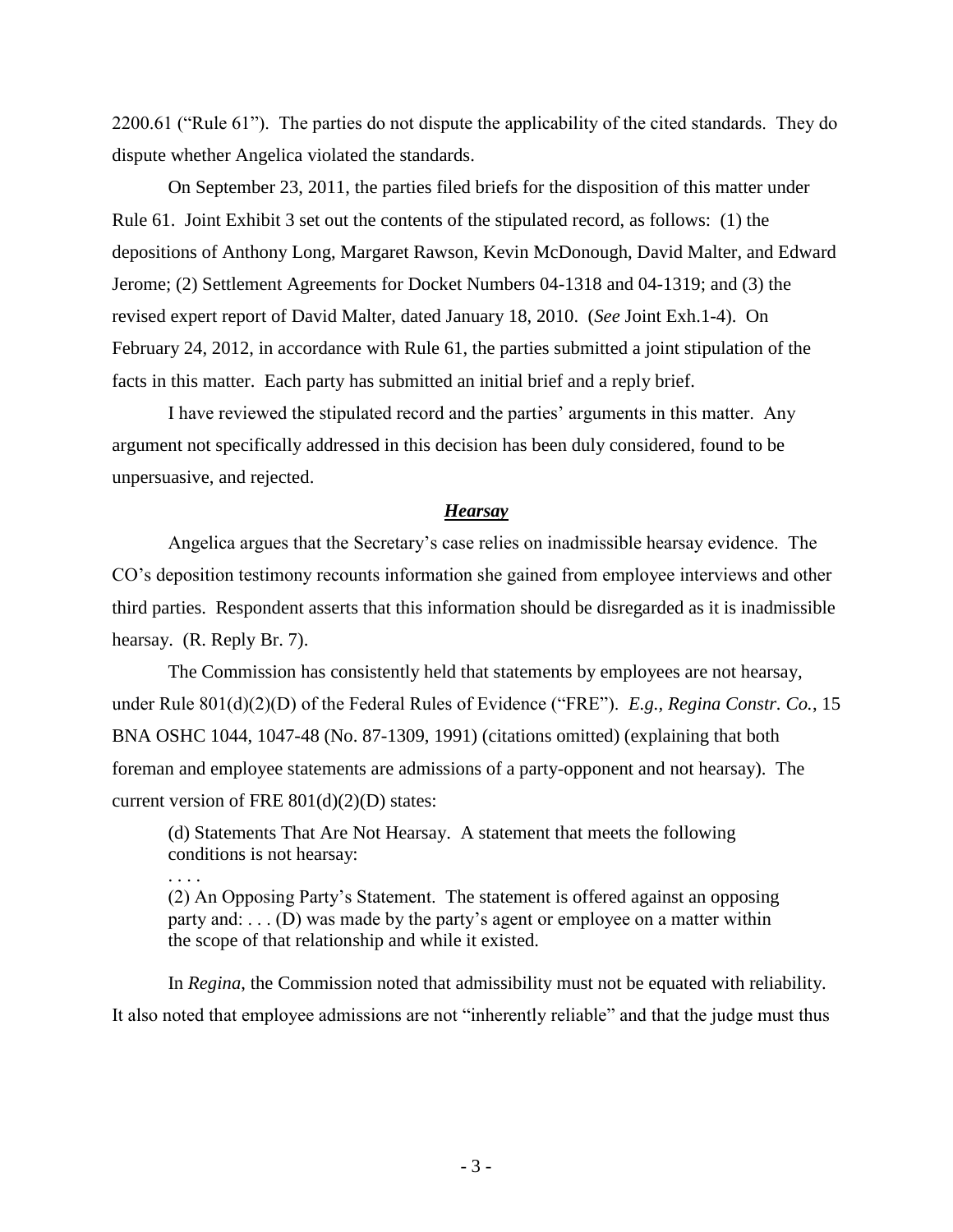consider several factors when assessing the credibility of such statements.<sup>39</sup> *Id.* at 1048. As the Commission explained, a judge has no opportunity to assess the credibility of an employee's outof-court statement.<sup>40</sup> *Id*. at 1049. This is especially relevant here, where the undersigned judge did not have the opportunity to assess the credibility of either the employee or the CO reporting the conversation. I conclude that all of the employee statements referred to by CO Rawson meet the exception provided for by FRE  $801(d)(2)(D)$ .

However, Respondent is correct that statements by non-employees to CO Rawson are hearsay and, as such, inadmissible. Any such evidence that was properly objected to as hearsay in this case will be found inadmissible and will not be considered.

#### *Estoppel*

Angelica raises an estoppel defense based on its contention that OSHA accepted its confined space and lockout-tagout ("LOTO") programs as a part of a prior settlement agreement from 2005.<sup>41</sup> (R. Br. 7). This argument fails for two reasons. First, it is well established that OSHA may issue a citation for a condition that may have been previously observed but was not cited as a violation. "OSHA is not precluded from issuing a . . . citation for previously observed or uncited violations." *Kaspar Wire Works, Inc*., 18 BNA OSHC 2178, 2183 n.13 (No. 90-2775, 2000), *aff'd*, 268 F.3d 1123 (D.C. Cir. 2001). Further, to establish an estoppel claim against the Government, the party must show that the Government "made a misrepresentation upon which the party reasonably and detrimentally relied and that the Government engaged in affirmative misconduct." *City of New York v. Shalala,* 34 F.3d 1161, 1168 (2d Cir. 1994) (citations omitted). OSHA's mere receipt of Angelica's above-noted programs as part of a settlement

 $39$  These factors are: "(1) the declarant does not have time to realize his own self-interest or feel pressure from the employer against whom the statement is made; (2) the statement involves a matter of the declarant's work about which it can be assumed the declarant is well-informed and not likely to speak carelessly; (3) the employer against whom the statement is made is expected to have access to evidence which explains or rebuts the matter asserted." *Regina* at 1048-49 (citation omitted).

<sup>40</sup> "The Commission stated in *Continental Electric Co.,* (citations omitted), '[a]s an out of court declaration, the employee's statement [to the Secretary's industrial hygienist] inherently has less probative value than would the employee's own testimony and is not necessarily entitled to dispositive weight.'" *Regina* at 1049.

<sup>&</sup>lt;sup>41</sup> As noted above, the two prior settlement agreements were included in the stipulated record.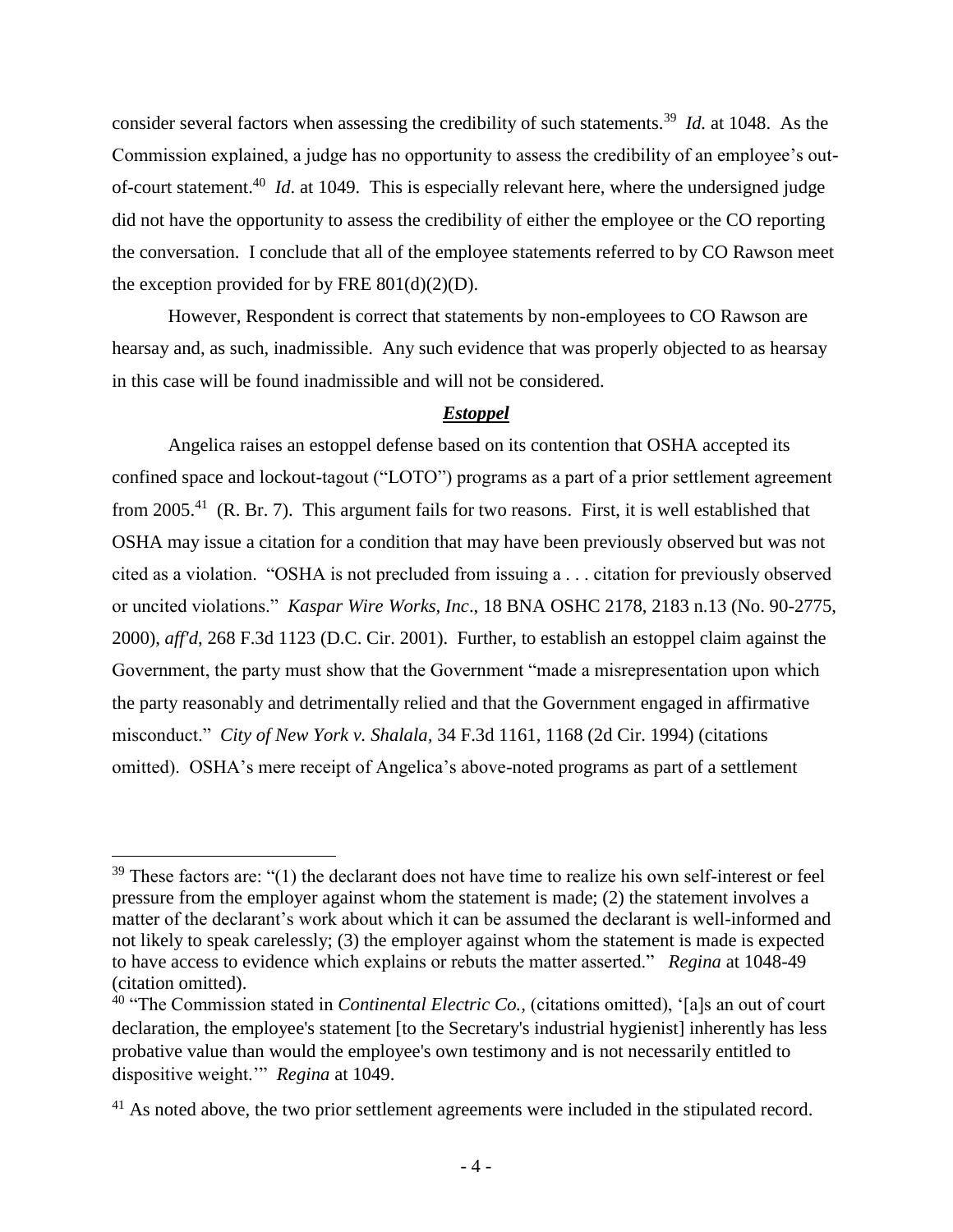agreement is not an affirmative action. In addition, Angelica has not shown any misconduct by OSHA or its own detrimental reliance. Its argument is rejected.

# *Stipulated Facts*

Pursuant to Commission Rule 61, the parties submitted the following stipulated facts.

1. Angelica's Ballston Spa facility was engaged in the business of renting textiles to "hospitals, clinics, nursing homes" and other similar clients. McDonough Dep. at 9-10.

2. As part of this rental agreement, Angelica processed and laundered soiled linens before returning those linens to its clients. *Id.*

3. The hazards Respondent's employees encountered throughout the laundering process are the subject of the citation items in this case.

4. Company-wide, Respondent had more than 250 employees. Rawson Dep. at 340.

5. At the time of OSHA's inspection, Respondent used a series of interconnected machines to launder the soiled medical linens in a "wash alley" at Respondent's worksite. *See* McDonough Dep. at 13; McDonough Ex. 2 (hand-drawn diagram of wash alley).

6. This area was surrounded by a chain-link perimeter fence. Rawson Dep. at 37-38; Long Dep. at 40.

7. Soiled linens entered the wash alley for laundering via one of two "fixed conveyor[s] with moveable belt[s]," which deposited the material into either of two continuous batch washers "CBWs" aka "Tunnels"), large screw-shaped industrial washing machines containing 8 separate modules. McDonough Dep at 14, 27-30, 44; Malter Dep. at 146.

8. A diagram depicting the layout of the CBWs is contained in the manufacturer's literature at McDonough Ex. 10, Fig. 3 at Angelica - 00195.

9. Linens were divided between CBW # 1 or 2 depending upon the type of material being laundered. McDonough Dep. at 28-29.

10. Those linens entering CBW # 1 were sent through the machine's wash cycle while being transported through the 8 modules of the tunnel. *Id*. at 29-30. After washing, the clean linen was discharged into the co-bucket, "a big hopper mounted on a . . . traveling shuttle." *Id*. at 30. The co-bucket traveled east and west along approximately 20-foot-long tracks to feed one of the two extractors servicing CBW # 1. *Id*. at 30-31. Then, the co-bucket discharged wet laundry into the extractor, which used centrifugal force to expel water from the linens. *Id*. at 31.

11. Next, the extractor dumped the linens onto the loose goods conveyor, which loaded the laundry onto another shuttle, called the "loose goods shuttle." *Id*. at 31-32.

12. After the linens were loaded into the loose goods shuttle, a dryer operator, an employee located outside the wash alley, determined into which of the industrial dryers the laundry was sent. *Id*. at 32, 42-43.

13. All of the dryers in the wash alley were Milnor dryers, with laundry being deposited in the front and removed through the back. *Id*. at 42-43.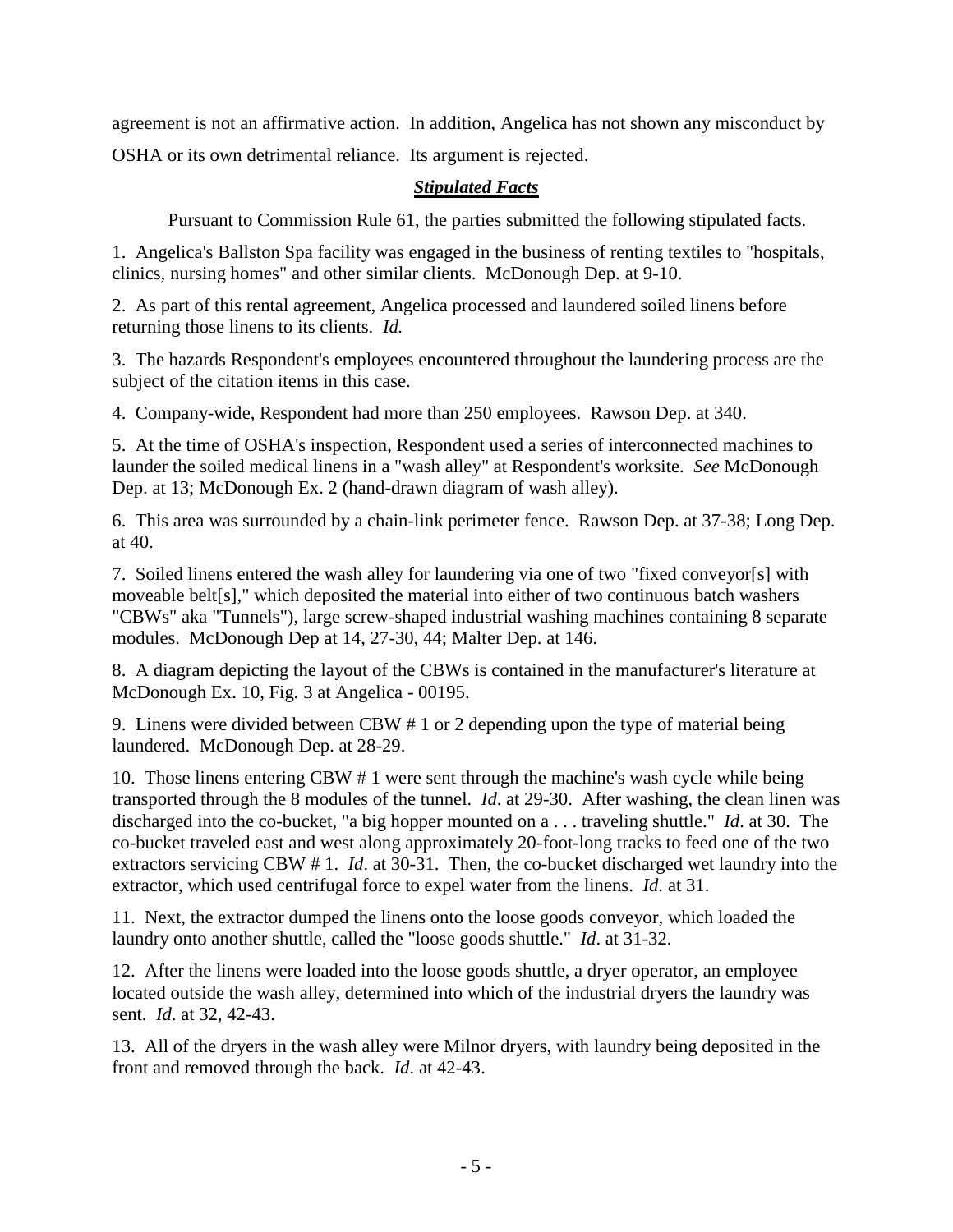14. Linens would either be delivered into Milnor dryer six or seven, fed directly by the loose goods shuttle, or sent to the loose goods shuttle opening, where the textiles dumped into a cart and manually loaded into a dryer. *Id*. at 32.

15. The dry linens were removed from the wash alley through the back side of the dryers, which expelled the linens onto another conveyor. *Id*. at 32-33.

16. Those linens entering CBW # 2 were discharged from the CBW after washing into a press, which "literally presse[d] the water out of the linen." *Id*. at 33.

17. The pressed linen formed a "cake" "four-foot in diameter and maybe six-inches in height and all compressed together." *Id*. at 16, 33.

18. The linen cakes were then sent via the "cake conveyor" to the cake shuttle, which delivered them to one of dryers one through five. *Id*. at 33-34.

19. After drying, the laundry was discharged through the back of the dryers and out of the wash alley as with the linens entering CBW # 1. *Id*. at 34.

20. As shown in the manufacturer's literature at McDonough Ex. 10, each CBW was comprised of 8 large inter-connected modules. Fig. 3 at Angelica-00195; see also McDonough Dep. at 29- 30.

21. Each CBW is a long tunnel with an "Archimedes screw," and the CBW turned during the laundering process, spinning water and linens through the 8 modules of the washer. McDonough Dep. at 29-30, 44.

22. As with the co-bucket, both the loose goods shuttle and the cake shuttle traveled along fixed tracks. McDonough Dep. at 16-18.

23. These tracks ran both above and below the shuttles, like a trolley. Malter Dep. at 152.

24. The CBW tunnel was turned by a chain-and-sprocket, driven by an electric motor, and delivered steam was controlled by compressed air-operated valves. McDonough Dep. at 45.

25. During the laundering process, wash chemicals such as detergent and an alkali were sent into the CBW to clean the linens. *Id*. at 46.

26. None of the valves feeding the CBWs were labeled. McDonough Dep. at 115, 119, 121- 122.

27. Respondent's written Confined Space Entry Program, Procedure SFY-1100, identified the "Tunnels" (aka the CBWs) as "permit required" confined spaces. See Rawson Ex. 5, § 1.3, p.1.

28. The CBWs were only to be entered in the event of a jam or other maintenance procedure. See McDonough Ex. 10 at Angelica-00192.

29. Respondent's corporate-level written permit-required confined space plan identified the dryers in its facility as permit-required confined spaces. See Rawson Ex. 5, § 1.3.

30. The Milnor dryers had "fire eyes" through which their pilot lights could be seen. Malter Dep. at 139.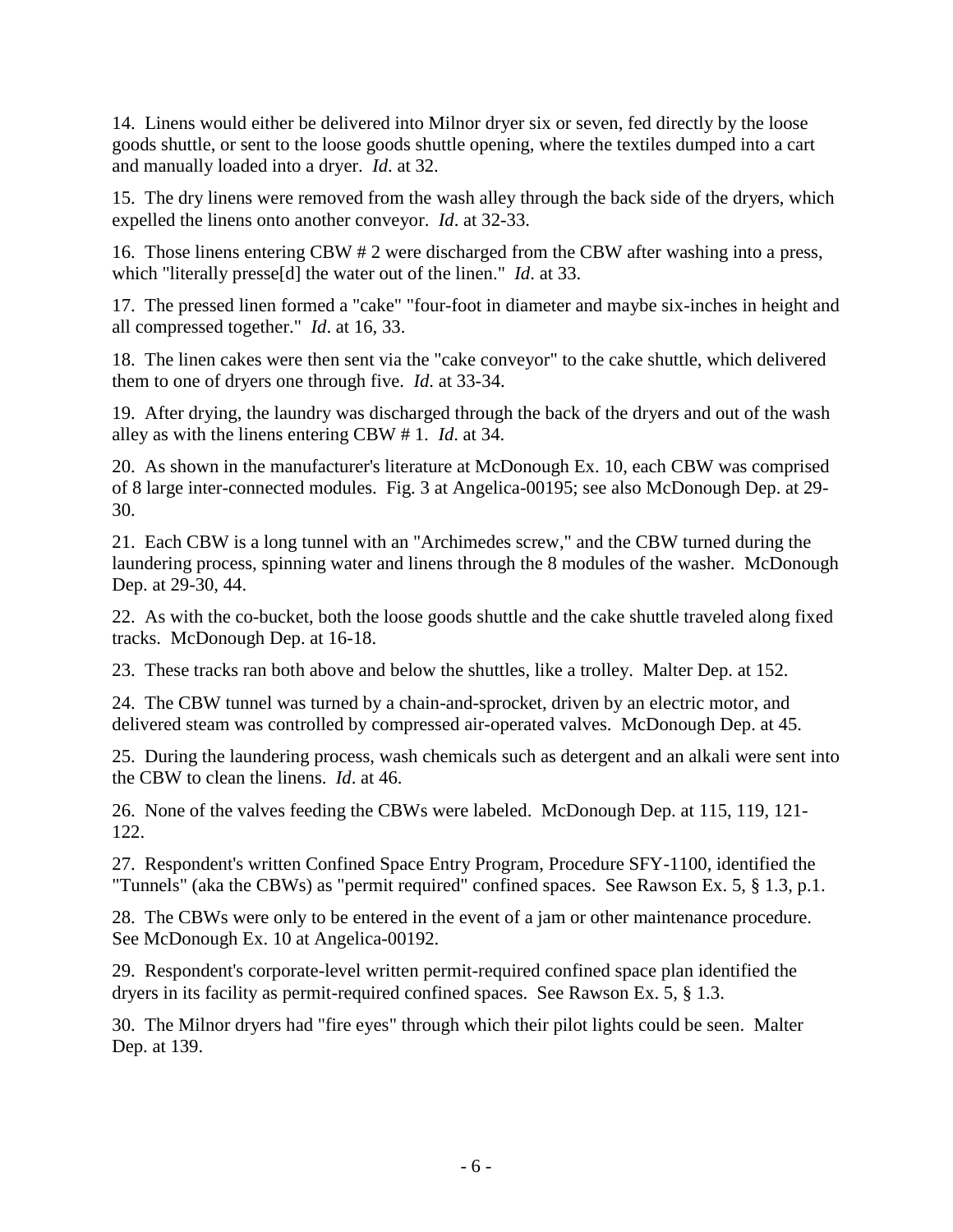31. These devices controlled the temperature in the dryer, and when one of the fire eyes was extinguished, employees needed to enter the wash alley area to reignite it. Rawson Dep. at 236- 37.

32. The shuttles were generally automatically operated by a computer control system that coordinated their movement based upon the needs of the dryers and washers. See Malter Dep. at 143.

33. Each of the shuttles had a "cow catcher" that would stop shuttle motion after contact with any obstruction, on either end. Rawson Dep. at 41-42; Malter Dep. at 153-54; McDonough Ex. 2.

34. The shuttle is also equipped with emergency stop buttons and emergency pull cables. McDonough Dep. at 223-25.

35. A control panel on the sides of the shuttles had a button that permitted the shuttles to be turned off. Malter Dep. at 153-55.

36. Respondent's written lockout/tagout plan originally called for all four gates providing access to the wash alley to be interlocked, de-energizing machinery before entry into the wash alley was permitted. Malter Ex. 6 § 1.1.3, p.1 (also McDonough Ex. 7).

37. Respondent later authorized deviation from this written plan, allowing gates one and two to be locked, but not interlocked. Long Dep. at 49-53; see McDonough Ex. 2 (showing the location of the gates to the wash alley).

38. The interlocked gates were designed to de-energize multiple machines in the wash alley nearest to the gate that was opened, but did not de-energize all machines in the wash alley. See Rawson Dep. at 47-48; McDonough Dep. at 168-69; Malter Dep. at 144.

39. At the time of the OSHA inspection, Respondent allowed all 6-8 of its non-managerial maintenance employees to enter the two gates (gates one and two on the diagram at McDonough Ex. 2), which were each locked with a single chain-and-lock padlock, and not interlocked. Long Dep. at 50, 54; Malter Dep. at 134-35; Rawson Dep. at 252.

40. Respondent's written policy governing entry into the wash alley, SFY-1060, Entering Shuttle Area Safely, did not require the shuttles to be de-energized or locked out if employees were servicing machinery in the wash alley and not working directly on the shuttle. McDonough Dep. at 178-80; McDonough Ex. 7.

41. This is because Respondent's policy distinguished between "Maintenance on the Shuttle" and "Work in the Shuttle Area on Non-Shuttle Equipment" and did not require lockout or deenergization of the moving shuttles for work in the wash alley other than maintenance on the shuttle itself. McDonough Dep. 178-80; McDonough Ex. 7 (also Malter Ex. 6).

42. Respondent's written procedures called for a "watch person" to be utilized for entry into the wash alley if interlocked gates were not used and employees were not performing tasks that Respondent designated "Maintenance on the Shuttle[s]" themselves. Malter Ex. 6, §§ 3.1-3.2 (also McDonough Ex. 7).

43. This policy required a dryer operator serving as a "watch person" to stand near the operator panel at the south end of the wash alley, and "observe and alert the person working on the inside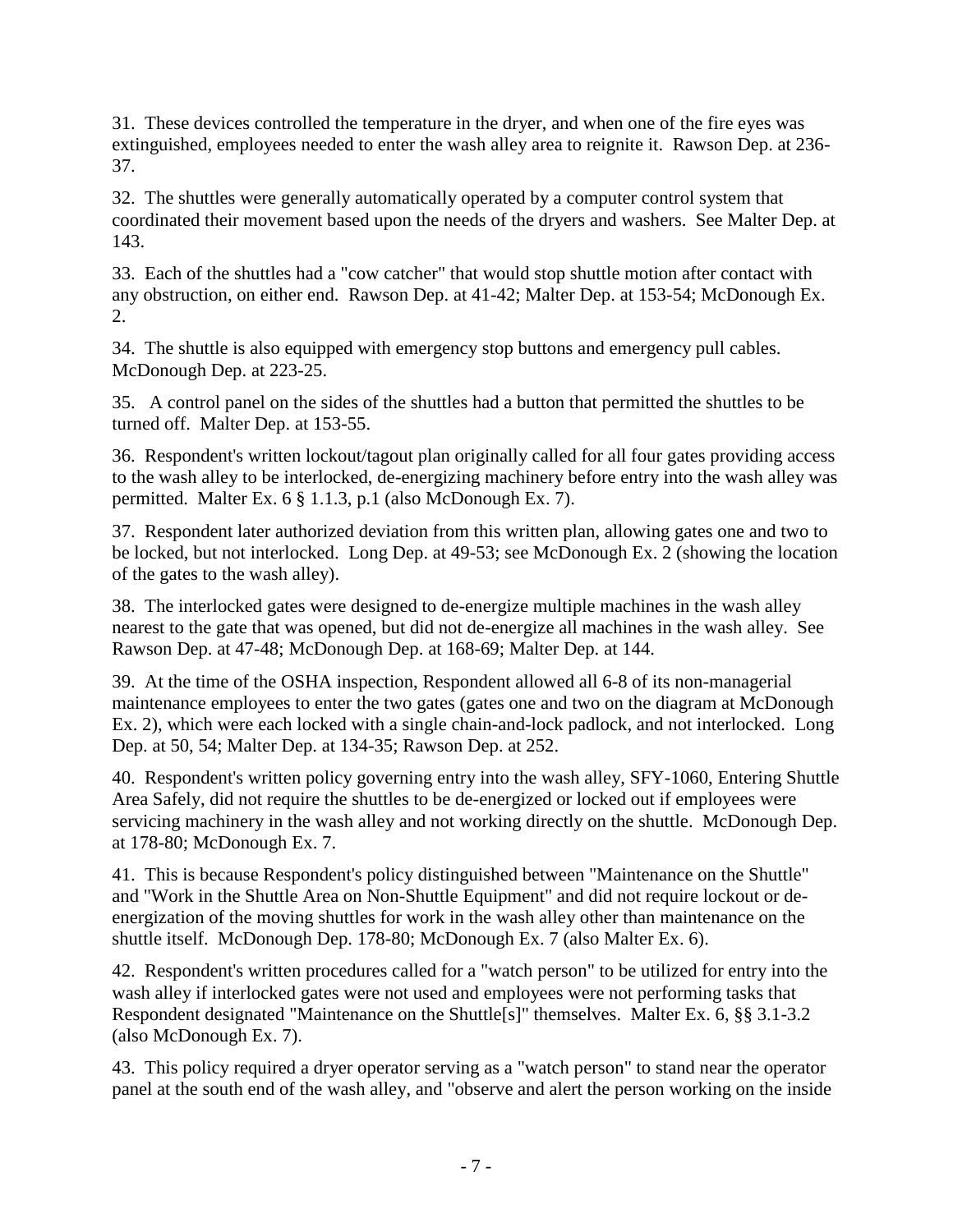of any possible hazards. [The policy] does not specify that they have to keep eye contact on the individual. They have to be aware of any hazards that may occur." McDonough Dep. at 189; see McDonough Ex. 2.

44. The watch person was required to be in the "general area" of dryer operator control panel. McDonough Dep. at 190-91.

45. Once the shuttle was switched from manual mode back into automatic mode from this directional switch, the shuttle could be re-activated.

46. An alarm would sound, and there would be approximately a one-minute delay before shuttle reactivation. Malter Dep. at 155-56; Rawson Dep. at 54, 245-46.

47. Respondent's confined space program for all machines consisted of McDonough Ex. 3 and 4, in addition to its complete lockout/tagout program at McDonough Ex. 5-9 and the CBW manufacturer's documents contained at McDonough Ex. 10. See McDonough Dep. at 47-54.

48. The process of isolating the hazards to the CBW required all of the following: (l) lock out of the main Miltron (*sic)* control panel, which was located at the end of the conveyor to each CBW outside the wash alley and supplied electrical energy to the CBW; (2) lock out of an additional electrical switch to the CBW located outside of the wash alley fence; (3) lock out of the chain drive which provided mechanical energy to the CBW; (4) isolation of the valves, including those providing thermal energy and compressed air to the CBW; and (5) lock out of other machinery servicing the CBW. McDonough Dep. at 44-45, 93-102.

49. Rawson Ex. 5 is a true and accurate copy of Respondent's Confined Space Entry Program, SFY 1100, which applied to the CBWs at all times relevant to the alleged violations.

50. McDonough Ex. 9 is a true and accurate copy of Respondent's Lockout/Tagout Surveys for the CBWs, which applied to the CBWs at all times relevant to the alleged violations. See McDonough Ex. 9; Rawson Dep. at 141; McDonough Dep. at 108-11.

51. Mr. McDonough testified that verification of electrical lockout to the CBW could be achieved by pressing a "start series" of buttons on the machine's control panel. McDonough Dep. at 108; Rawson Dep. at 140.

52. The main steam valve feeding the CBWs was locked out.

53. Respondent did not use "blanking or blinding; misaligning or removing sections of the lines, pipes or ducts; or a double block and bleed system." Rawson Dep. at 153-54; Malter Dep. at 98, 100-102; McDonough Dep. at 117; Malter Ex. 10, App. B, §§ 5.15,5.19 at Angelica-00243.

54. Instead, Respondent's procedures called for these valves to be "isolated" by "clos[ing] the valve . . . and then us[ing] some type of device to secure that handle in place so that it cannot be moved without a proper key or other device." Malter Dep. at 100; see also McDonough Ex. 3, App. B, p.13-14.

55. Respondent's written confined space program instructed: "The atmosphere within the space shall be periodically tested or continuously monitored as necessary to ensure that the continuous forced air ventilation is preventing the accumulation of a hazardous atmosphere." See Rawson Ex. 5, § 3.2.9, p. 4 and Appendix B § 5.23-5.25, p. 14 (also McDonough Ex. 3); Rawson Dep. at 161-62; Malter Dep. at 87.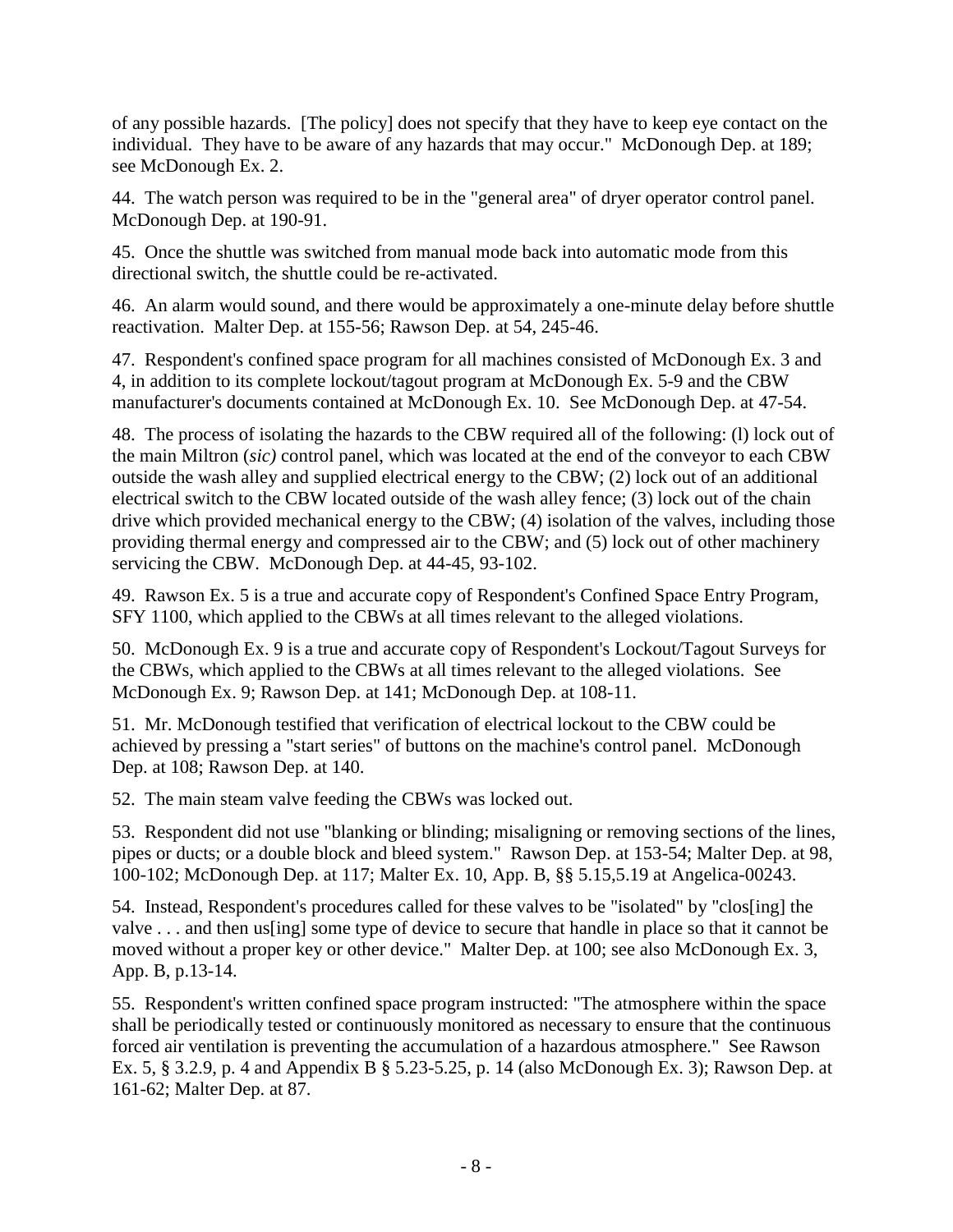56. Respondent used an atmospheric PHD monitor to test the CBW for hazardous atmosphere after lockout and ventilation of the space when entry was required. Rawson Dep. at 173; Malter Dep. at 120-21; McDonough Dep. at 85; see also Rawson Ex. 5, App. B, §§ 5.23- 5.25, p.14 (also McDonough Ex. 3).

57. The manufacturer of the meter used by Respondent recommended that the meter be calibrated no more than one month prior to use. Malter Dep. at 120-21.

58. To calibrate the meter, one would take the meter into a clear-air environment outside the facility where there was no known hazardous atmosphere and calibrate the meter using calibration gas (i.e. "a known quantity of gas contained in a cylinder that you introduce into the meter to determine the accuracy of the meter" used only for the purposes of calibration) as instructed by the manufacturer. McDonough Dep. at 85-86.

59. After calibration, the meter was used in the CBW to evaluate hazards of the space. *Id*. at 86.

60. The only calibration gas at Respondent's facility expired prior to 2007 (OSHA's inspection of the worksite occurred in 2008). See Rawson Dep. at 375-76 (day 2); Malter Dep. at 124.

61. Respondent created a single permit for all of its permit-required spaces, including the Milnor dryers, with the exception of the CBW. See Rawson Dep. at 182; McDonough Ex. 3, App. D, p. 19-21.

62. McDonough Ex. 3 contains a true and accurate copy of that permit as it existed at all times relevant to the alleged violations.

63. Respondent created a separate entry permit for the CBWs. Malter Ex. 9.

64. Malter Ex. 9 is a true and accurate copy of that permit as it existed at all times relevant to the alleged violations.

65. Respondent's written confined space program provided that, in the event a confined space rescue was required, rescue services would be obtained from the Local Volunteer Ballston Spa Fire Department, and that the fire department would be summoned by calling 911. Rawson Ex. 5, §§ 7.2-7.3, p. 10-11 (also McDonough Ex. 3); Rawson Dep. at 202; McDonough Dep. at 149- 50, 159.

66. The Ballston Spa Fire Department is located approximately 100 yards from Respondent's facility. McDonough Dep. at 154-58.

67. This plan did not require Respondent to call the fire department prior to each confined space rescue to determine whether the fire department was presently available to perform a rescue. McDonough Dep. at 160-62.

68. None of Respondent's employees were expected to perform a confined space rescue. McDonough Dep. at 146-48.

69. None of Respondent's employees were trained to perform a confined space rescue. Rawson Dep. at 206; McDonough Dep. at 146-47.

70. Ms. Rawson testified that the fire department did not have a qualified confined space rescue team and could not make a confined space rescue to retrieve a downed entrant. Rather, the fire department would need to call Mutual Aid through Saratoga County to summon additional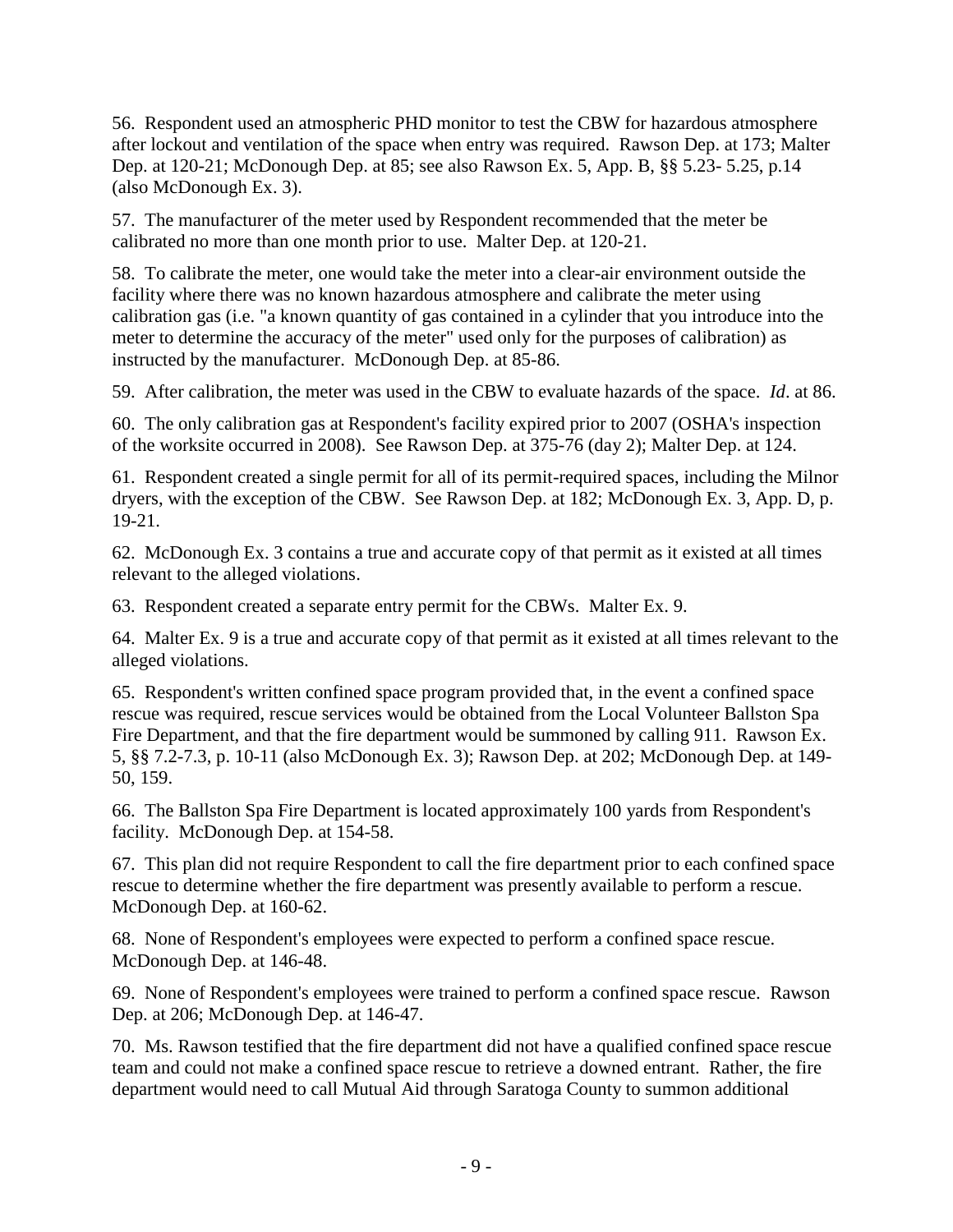assistance from the towns of either Colonie or Schuylerville, which each had a confined space rescue team. This additional assistance could take up to 30 minutes. Rawson Dep. at 208, 213. Mr. McDonough testified that the Ballston Spa Fire Department visited the Angelica facility in approximately 2001 to undertake an evaluation of confined space operations and conducted drills at least annually at the facility to ensure they were able to respond to various types of emergencies. McDonough Dep. at 154-163.

71. The press, which expelled water from linens laundered by the CBW, had three energy sources: hydraulic, electrical and gravitational. See Malter Dep. at 169-70; McDonough Dep. at 16.

72. McDonough Ex. 9, p. 22, is a true and accurate copy of Respondent's lockout survey for the press.

73. The cake, loose goods, and co-bucket shuttles possessed air, gravity and electrical power sources. Malter Dep. at 168-69.

74. Respondent's shuttle safety program instructed employees to lock out the shuttles and attempt to reenergize the shuttles to verify lockout. McDonough Ex. 7, §§ 2.1-2.3, p.2.

75. The shuttle survey for the "loose goods shuttle" instructed that mechanical blocks be applied by using the "safety pins supplied with machine." See McDonough Ex. 9.

76. McDonough Ex. 8 is a true and accurate copy of the machine surveys for the dryers, which applied at all times relevant to the alleged violations. See McDonough Ex. 8; McDonough Dep. at 51.

77. McDonough Ex. 5 is a true and accurate copy of Respondent's facility-wide lockout/tagout program, which applied to the CBWs at all times relevant to the alleged violations.

78. Respondent's confined space training program consisted of initial hire training, classroom training, on-the-job training, and a video training provided by Coastal, an outside company. Rawson Dep. at 168-69, 188-89, 195-99; Long Dep. at 32, 34-36.

79. Likewise, Respondent's lockout training consisted of initial hire and classroom training, in which employees were trained directly from Respondent's written lockout procedures, on-thejob training, and a video training provided by Coastal. Rawson Dep. at 151-53; Long Dep. at 18- 19, 32, 34-36, 45.

80. Prior to OSHA's inspection, Respondent performed a PPE analysis for the 50% sodium hydroxide solution based upon a review of the sodium hydroxide MSDS. McDonough Dep. at 203-04.

81. This review concluded that PPE was necessary, including "chemically impervious gloves, safety glasses, a face shield, a rubber or vinyl apron and general work clothes, et cetera." *Id*. at 204.

82. There was a hose in the boiler room with a control valve located "approximately 20 feet" away from the location of the sodium hydroxide solution transfer point. McDonough Dep. at 207-08.

83. Mr. McDonough testified that here was also a sink in a room adjoining the boiler room. See McDonough Dep. at 207; McDonough Ex. 12.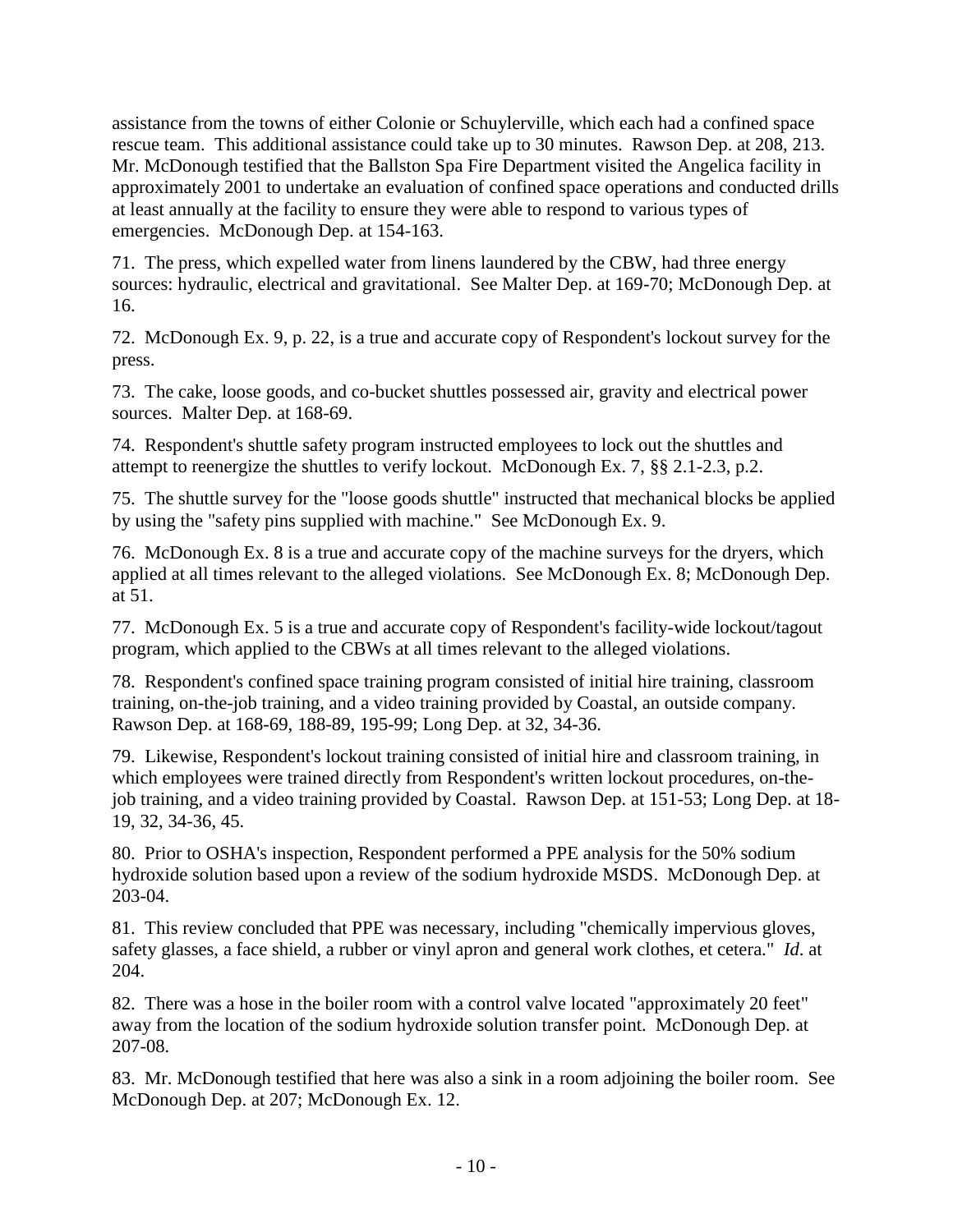84. The nature of Respondent's business exposed some of Respondent's employees to potential exposure to blood and other infectious materials because it involved the laundering of medical supplies. See McDonough Dep. at 216.

85. Respondent rented textiles, including washcloths, towels, sheets, pillow cases, gowns, scrubs and surgical towels, to hospitals and nursing homes. McDonough Dep. at 9-11.

86. After the linens were soiled by Respondent's clients, linen was packaged by the client in plastic bags and picked up by Respondent and taken to its worksite. *Id*. at 10-11.

87. At Respondent's facility, employees opened bags of linen, emptied the linens onto the conveyor, and sorted the linen according to type. *Id*. at 11.

88. Respondent offered the Hepatitis B vaccine series to "those [employees] that had exposure, which would've been soil sort, RSR's, supervisors, management, washroom, dryer [operators], housekeeping." McDonough Dep. at 216.

89. Prior to the start of their regular duties, Respondent offered the vaccination series to newlyhired employees through a video-based training, which "explained the OSHA Hepatitis B bloodborne pathogen standards. And of course within that training it provide [d] information regarding the HBV [Hepatitis B] vaccination." McDonough Dep. at 216-17.

90. Angelica paid employees for the time spent watching the video. McDonough Dep. at 217.

91. After the video training and classroom training, these employees were given the option to receive the Hepatitis B vaccination series or sign a waiver. *Id*. at 217.

92. The depositions of Mr. McDonough, Mr. Malter, Mr. Long, Ms. Rawson, and Mr. Jerome, along with their exhibits, constitute the entire record in this matter. The parties stipulate the admissibility of the transcripts of these depositions, along with their exhibits.

93. Mr. McDonough and Mr. Long were managerial employees of Respondent at the time of their depositions. Mr. Malter was an expert designated by Respondent at the time of his deposition. Ms. Rawson and Mr. Jerome were employees of the Occupational Safety and Health Administration at the time of their depositions.

94. The Parties have a dispute over any fact not stipulated herein.

# *The Secretary's Burden of Proof*

To establish a violation of an OSHA standard, the Secretary must prove that: (1) the cited standard applies; (2) the terms of the standard were violated; (3) one or more employees had access to the cited condition; and (4) the employer knew, or with the exercise of reasonable diligence could have known, of the violative condition. *Astra Pharm. Prod*., *Inc.,* 9 BNA OSHC 2126, 2129 (No. 78-6247, 1981), *aff'd in relevant part,* 681 F.2d 69 (1st Cir. 1982).

The parties do not dispute that the cited standards are applicable to Angelica's laundry facility. Angelica's internal safety procedures reflect the potential exposure of its employees to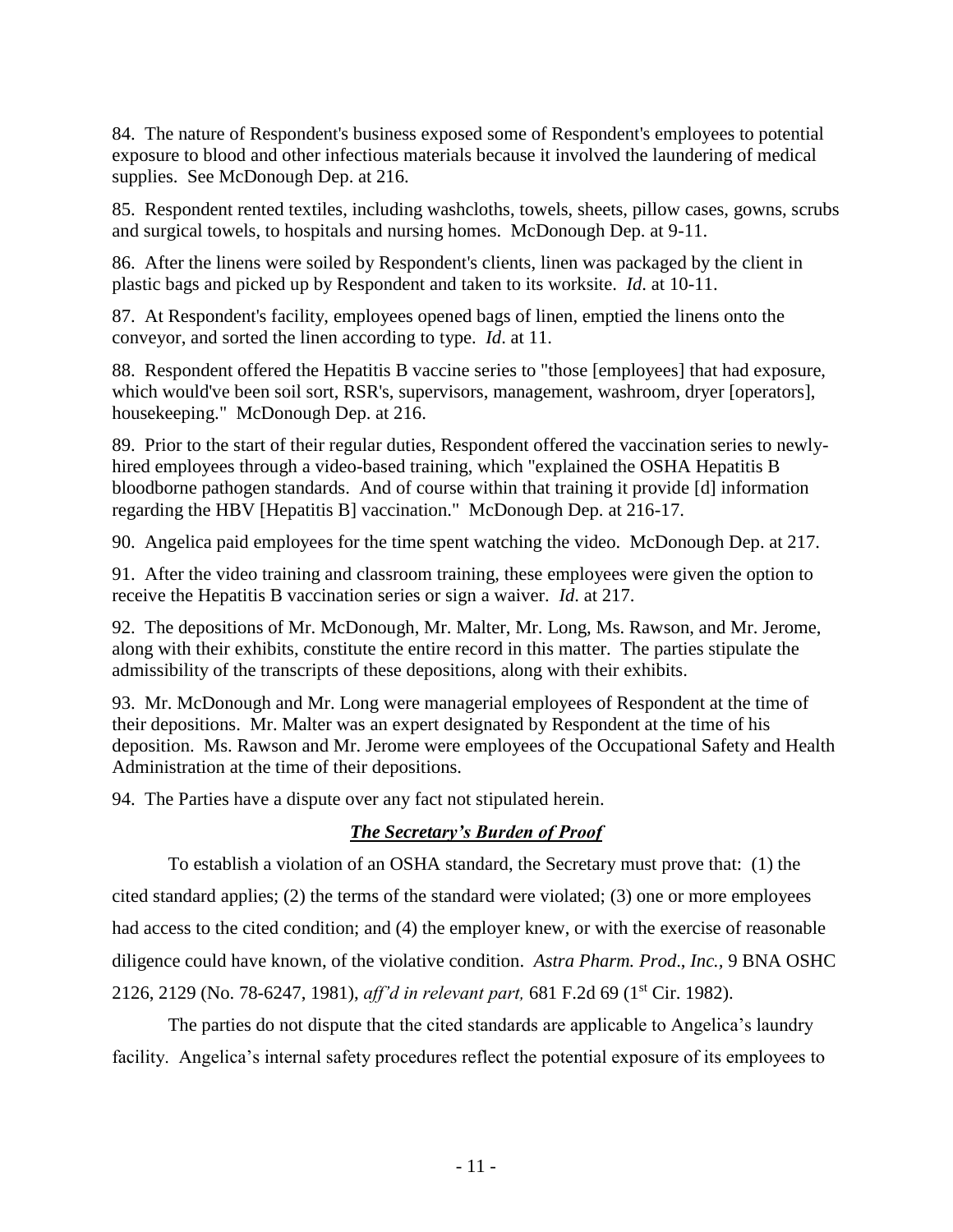hazards from confined spaces, unexpected energization (lockout), chemical handling, and bloodborne pathogens. (*See* Stip. Facts 80-81, 83; McDonough Exh. 3-10).

Angelica asserts that because there was no confined space entry in the six months before the Citation's issuance date, and thus no employee exposure to the hazards, these citation items must be vacated. (R. Br. 6-7). However, showing actual exposure to the hazard is not required. Rather, the Secretary must show that an employee could be exposed to the hazard either "in the course of their assigned working duties, their personal comfort while on the job, or their normal means of ingress and egress to their assigned workplaces." *Kaspar Wire Works, Inc.*, 18 BNA OSHC 2178, 2195 (No. 90-2775, July 3, 2000) (citations omitted). The alleged violations will therefore be considered, where relevant, in terms of potential exposure of employees.

#### *Citation 1, Item 1*

Item 1 alleges a serious violation of 29 C.F.R. § 1910.132(a), which states:

(a) *Application.* Protective equipment, including personal protective equipment for eyes, face, head, and extremities, protective clothing, respiratory devices, and protective shields and barriers, shall be provided, used, and maintained in a sanitary and reliable condition wherever it is necessary by reason of hazards of processes or environment, chemical hazards, radiological hazards, or mechanical irritants encountered in a manner capable of causing injury or impairment in the function of any part of the body through absorption, inhalation or physical contact.

This item was based on the weekly transfer of a 50% solution of sodium hydroxide from one drum to another. (Rawson Dep. 91-93) The Secretary alleges that an employee, Mr. Papke, needed to wear chemical resistant coveralls to provide adequate protection. (S. Br. 28). Angelica required an employee doing this work to wear chemical-resistant gloves, safety glasses, a face shield, a rubber or vinyl apron and a long-sleeved cotton uniform as personal protective equipment ("PPE"). (Stip. Facts 80-81; Rawson Dep. 93; McDonough Dep. 204).

The Secretary must provide evidence to show that Angelica's required PPE was inadequate to protect an employee from that particular hazard. *See Weirton Steel Corp.*, 20 BNA OSHC 1255, 1265 (No. 98-0701, 2003) (vacating citation where the CO's opinion was the only evidence presented that a particular type of protective clothing was required). CO Rawson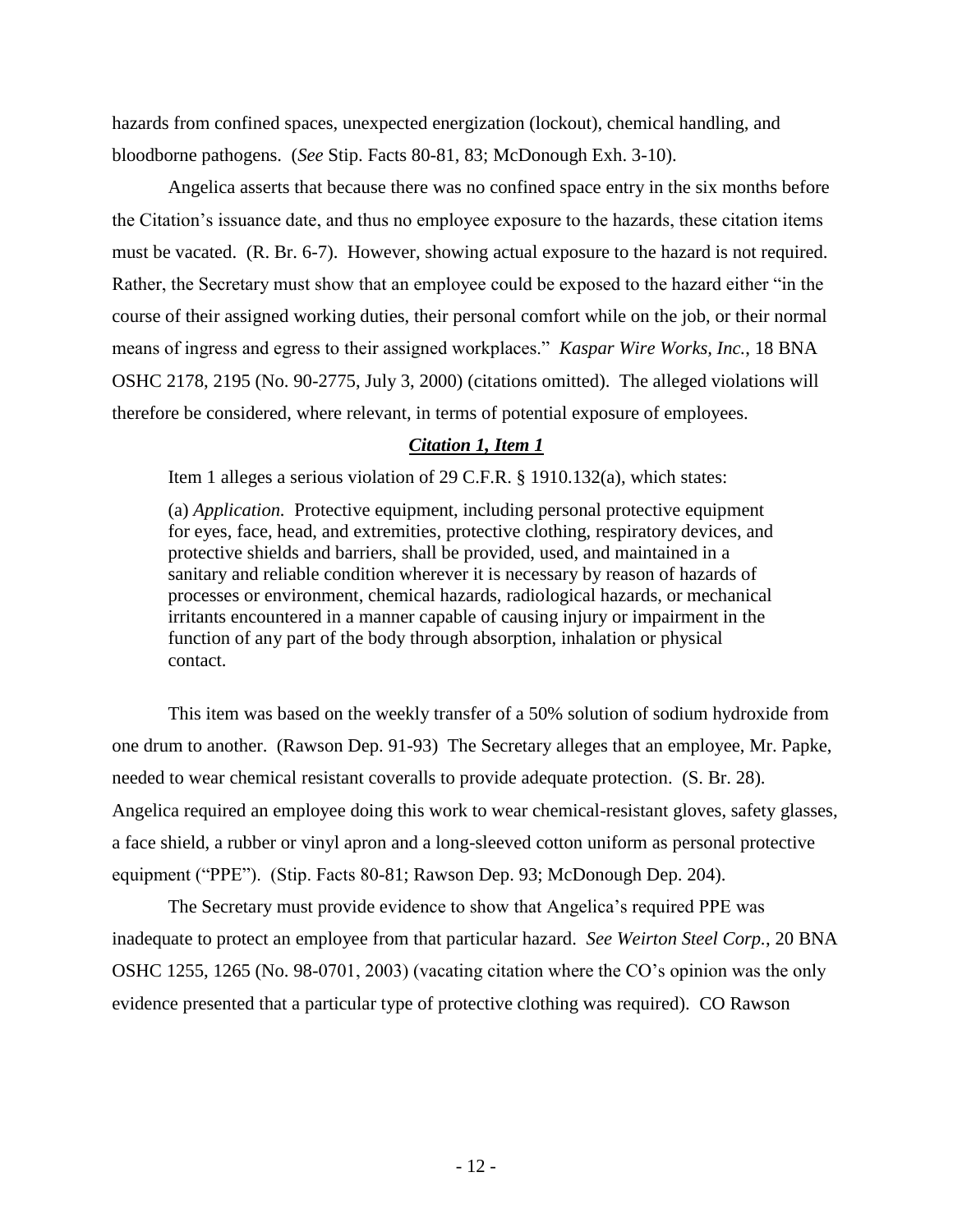interviewed the employee responsible for the transfer; she did not observe the activity.<sup>42</sup> (Rawson Dep. 91-93). The Secretary offered CO Rawson's opinion testimony as evidence that the chemical-resistant apron provided was not adequate protection and that, instead, chemicalresistant clothing (coveralls) was necessary. (S. Br. 25). However, the Secretary has not presented any other evidence that the PPE designated and provided by Angelica was not sufficient protection or that chemical-resistant coveralls were the necessary protection for this work activity.<sup>43</sup> To the contrary, the parties have stipulated that Angelica did a PPE analysis and provided PPE. Because the Secretary did not meet her burden of showing that the PPE Angelica required and provided was inadequate, this item is vacated.

#### *Citation 1, Item 2(b)*

This item alleges a serious violation of 29 C.F.R. § 1910.146(d)(3), which states that an employer must:

(3) Develop and implement the means, procedures, and practices necessary for safe permit space entry operations, including, but not limited to, the following: (i) Specifying acceptable entry conditions; (ii) Providing each authorized entrant or that employee's authorized representative with the opportunity to observe any monitoring or testing of permit spaces; (iii) Isolating the permit space; (iv) Purging, inerting, flushing, or ventilating the permit space as necessary to eliminate or control atmospheric hazards; (v) Providing pedestrian, vehicle, or other barriers as necessary to protect entrants from external hazards; and (vi) Verifying that conditions in the permit space are acceptable for entry through the duration of an authorized entry.

Item  $2(b)$  lists three instances that allegedly violate the standard's requirements.<sup>44</sup> They are as follows: (b) Angelica's confined spaces program ("program") (at § 5.13) did not specify a means to verify that the power had been successfully shut off within the continuous batch washer ("CBW"); (c) Angelica's program requirement (at  $\S$  5.19) to lock out valves is not a proper means of isolation; and (d) Angelica's program (at  $\S$  5.23) did not specify the frequency of periodic atmospheric testing of the CBW.

 $42$  CO Rawson stated the employee, Mr. Papke, had safety glasses, a face shield, gloves, and cotton uniforms. She further stated that she saw the safety glasses, face shield, and chemicalresistant apron on the second day of her inspection. (Rawson Dep. 92-93, 308).

<sup>&</sup>lt;sup>43</sup> For example, the Secretary did not offer as evidence the material safety data sheet ("MSDS") for the 50% sodium hydroxide solution, which might have included a PPE recommendation.

 $44$  The original Citation listed five instances. The Secretary has withdrawn Instances (a) and (e) of this item.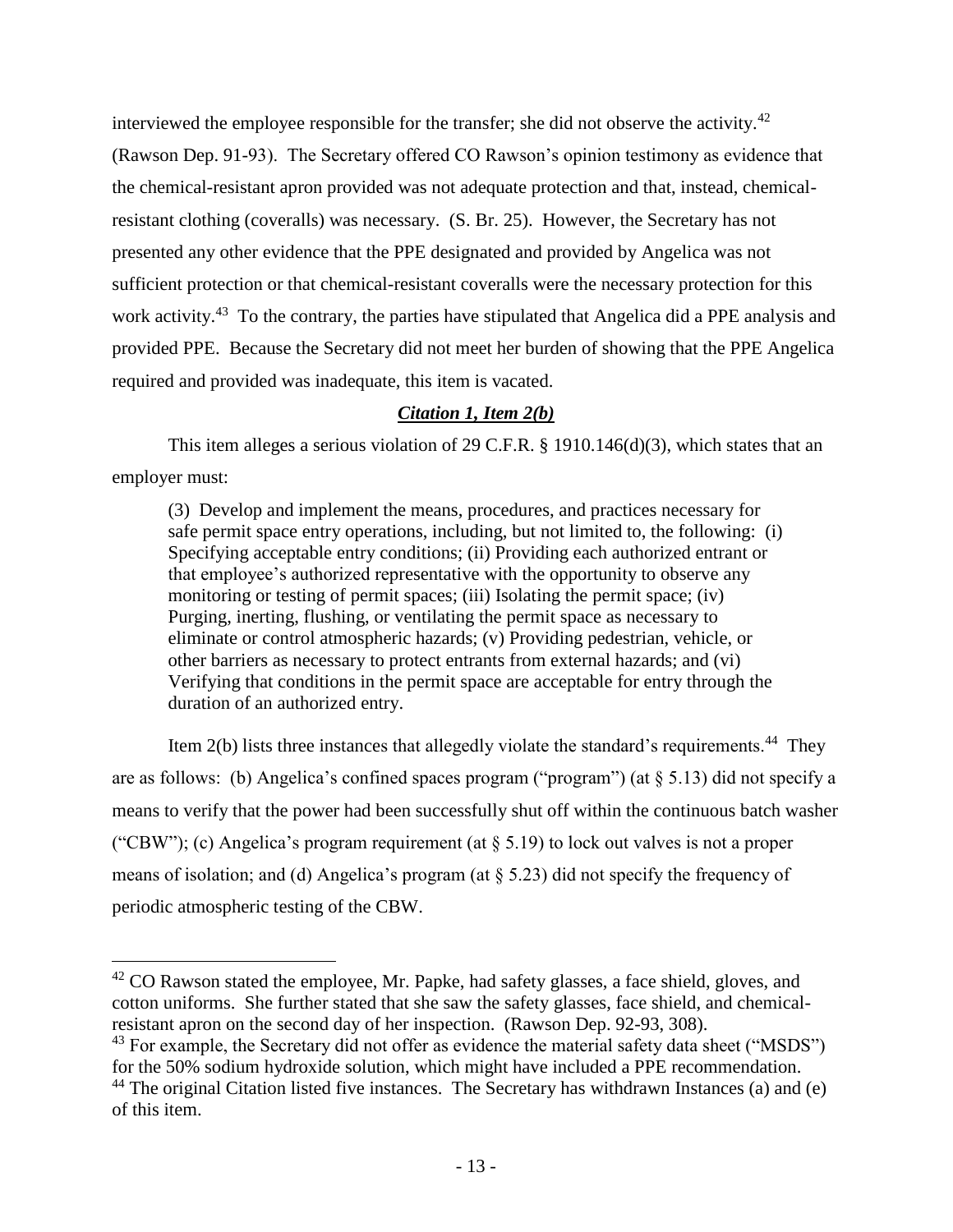#### *Instance b*

The Secretary alleges that Angelica's written program must include a detailed description of its lockout verification process for entry into a CBW. (S. Br. 37). She acknowledges that Angelica included a step to verify that the power has been successfully shut off; however, it did not specify the "means." (S. Br. 36-38; McDonough Exh. 3). The Secretary refers to the preamble of the LOTO standard to support her assertion that the subject standard requires the employer to provide a written, detailed set of verification instructions.<sup>45</sup> The Secretary does not explain how the LOTO standard's preamble applies to the confined spaces standard cited here.

Additionally, the Secretary points to CO Rawson's testimony that Angelica's maintenance manager told her that energy verification was not part of the procedure.<sup>46</sup> However, this uncorroborated assertion is in direct conflict with Angelica's written program, which requires verification of power shut-off. Further, the parties have stipulated that lockout can be verified by "pressing a 'start series' of buttons." (Stip. Fact 51).

The Secretary has provided no persuasive evidence to support her position that the cited procedure is inadequate. This instance is vacated.

#### *Instance c*

The Secretary contends that Angelica's written program used an improper means to isolate the CBW's water, steam, chemical, and air lines. Angelica's program specifies that a lockout system will be used to isolate the lines feeding the CBW. The Secretary asserts the only acceptable means of isolation are "blanking or blinding; misaligning or removing sections of the lines, pipes or ducts; or a double block and bleed system." The Secretary refers to an August 6, 2007 OSHA letter of interpretation to support her position.<sup>47</sup> (S. Br. 37-39).

Commission precedent establishes that the plain meaning of a regulation is given controlling weight. *Superior Masonry Builders, Inc.*, 20 BNA OSHC 1182, 1184 (No. 96-1043,

 $45$  54 Fed. Reg. 36,644, 36,770 (Sep. 1, 1989).

<sup>&</sup>lt;sup>46</sup> There is no indication that CO Rawson referred to any inspection notes during her deposition testimony, and the record does not include any deposition testimony for Maintenance Manager Barnes.

<sup>47</sup> *See* 

http://www.osha.gov/pls/oshaweb/owadisp.show\_document?p\_table=INTERPRETATIONS&p id=25949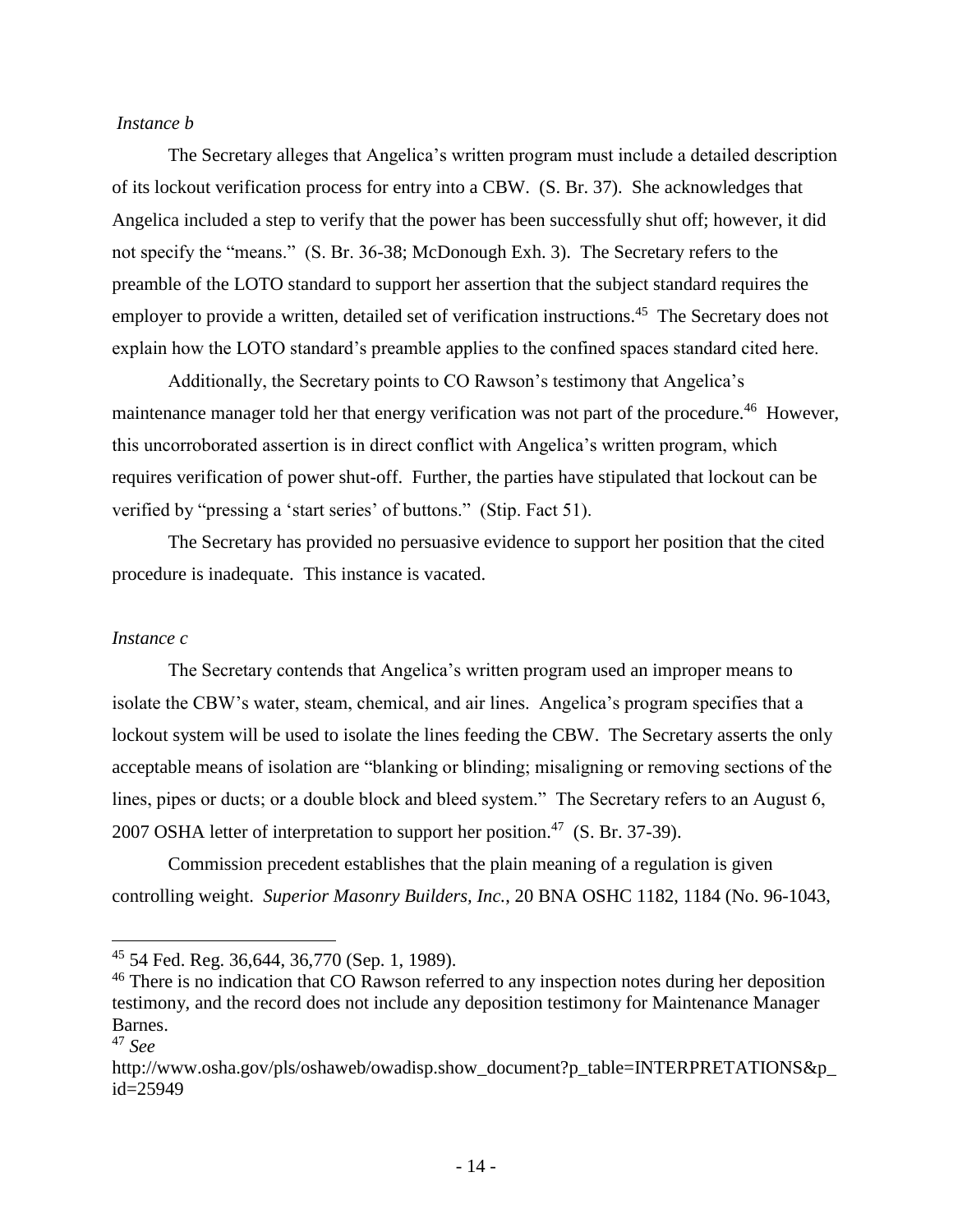2003) (citation omitted). The Secretary's interpretation is consulted only when the regulation is ambiguous or its meaning is unclear. *Id.* Here, the confined spaces standard defines "isolation." This definition includes the "lockout or tagout of all sources of energy" as one way to isolate a space. *See* 29 C.F.R. § 1910.146(b).I find the Secretary's position to be in direct conflict with the plain language of the standard, since lockout is explicitly included as a means of isolation.<sup>48</sup> This instance is vacated.<sup>49</sup>

#### *Instance d*

The Secretary asserts that Angelica's written procedures should have included guidance for an employee to determine how frequently or on what basis to conduct additional atmospheric testing during a confined space entry in the CBW. (S. Br. 42).

As discussed below, Angelica provides training, in addition to its written procedures, as a part of its confined spaces entry program. Angelica's safety and health manager testified that, during on-the-job training, information is provided as to how to determine the frequency of atmospheric testing. He further testified that each entry's conditions vary, so the testing frequency depends on the actual pre-entry readings and the conditions for that particular entry. (McDonough Dep. 88-92; R. Br. 13). Additionally, Angelica's expert witness, Mr. Malter, confirmed that the frequency of testing in a CBW will be determined by the circumstances of that particular entry. (Malter Dep. 87-89.)

To support her position that Angelica's program is inadequate, the Secretary relies on CO Rawson's testimony. (S. Br. 42-43). However, CO Rawson admitted that the standard does not require a particular testing frequency and that she did not know if the frequency used by Angelica was adequate for a confined space entry. She also acknowledged that this is a performance-based requirement and that an employer is expected to design a process that works for its particular circumstances. (Rawson Dep. 160-62). I find that the Secretary has not shown

 $48$  The Secretary also notes that the valves feeding the CBW were not labeled and Angelica's written procedures did not tell an employee the location of each valve. (S. Br. 41). Mr. McDonough testified that employees knew the valves' locations based on training and experience. (McDonough Dep. 115-19). I find that the Secretary has not shown why Angelica's written instructions, when coupled with its on-the-job training, were insufficient.  $49$  In view of my disposition of this instance, it is not necessary to address whether the interpretation letter, which deals with solenoid valves that cannot be locked out, would apply to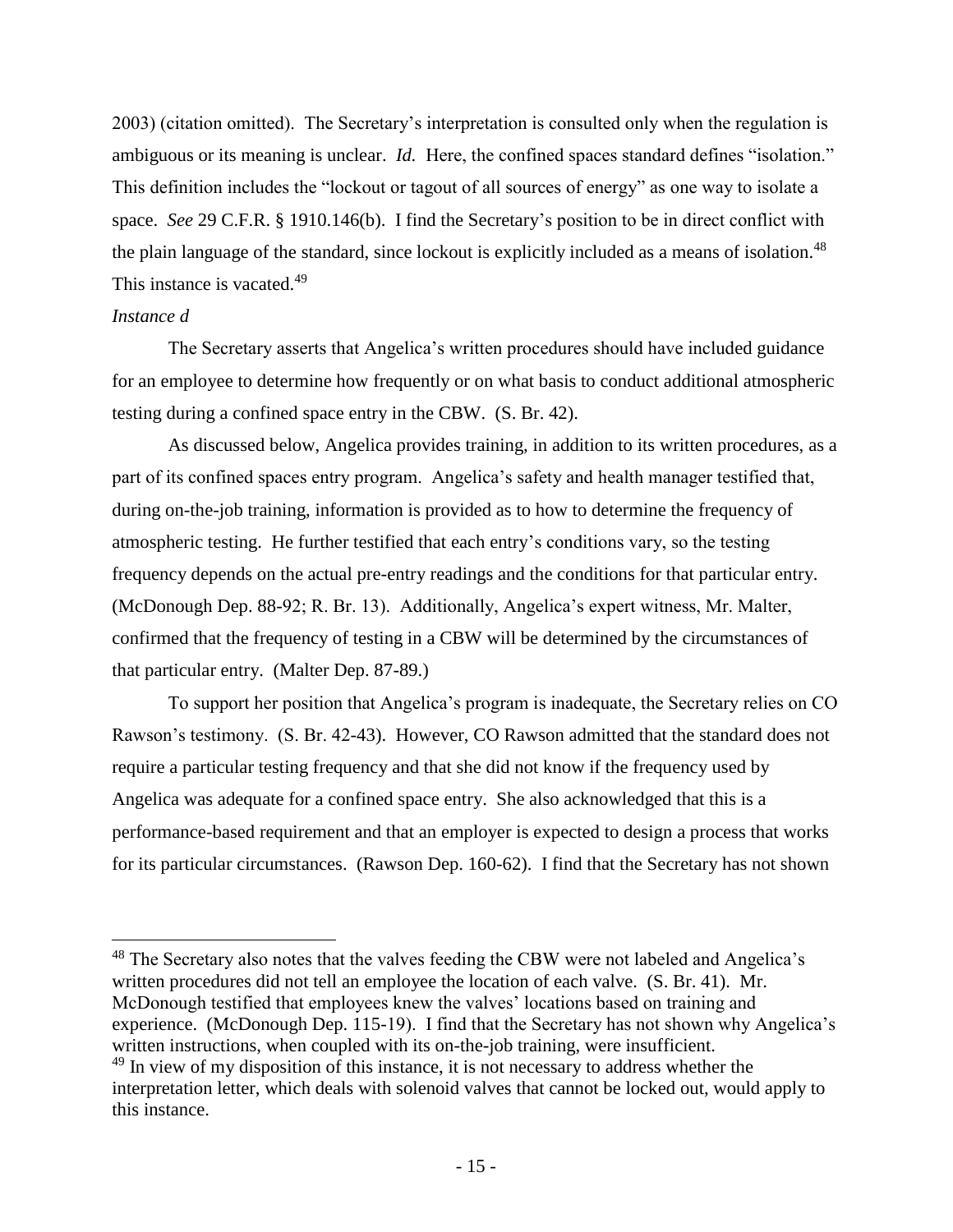that Angelica's confined spaces program had an inadequate procedure for ongoing atmospheric testing. This instance is vacated.

Based on the foregoing, Item 2(b) of Citation 1 is vacated.

## *Citation 1, Item 3*

Item 3 alleges a repeat violation of 29 C.F.R. § 1910.146(d)(4)(i), which states that an employer must:

(4) Provide the following equipment (specified in paragraphs  $(d)(4)(i)$  through  $(d)(4)(ix)$  of this section) at no cost to employees, maintain that equipment properly, and ensure that employees use that equipment properly: (i) Testing and monitoring equipment needed to comply with paragraph (d)(5) of this section.

The parties have stipulated that the CBW is a permit required confined space that could be entered to clear a jam or for other maintenance. (Stip. Facts 27-28). The Secretary alleges that Angelica did not properly maintain the PHD Plus Atmospheric Monitor ("PHD monitor" or "meter"). (S. Br. 43). The PHD monitor is used to test for a potentially hazardous atmosphere in a CBW confined space entry.<sup>50</sup> (Stip. Fact 56). The parties stipulated that the manufacturer recommends that the meter be calibrated no more than a month prior to its use. (Stip. Fact 57). The gas used to calibrate the meter at Angelica's facility expired prior to 2007 – more than 18 months before the inspection. (*See* Stip. Fact 60).

Angelica asserts this item should be vacated because there was no entry into the CBW, and therefore no exposure, in the six months before the citation. (R. Br. 14). However, as discussed above, the Secretary need only show that employees could be exposed to the hazard in the normal course of their duties. Here, employees could enter a CBW to clear a jam or for other maintenance. (Stip. Fact 28). The Secretary has shown potential employee exposure.

Angelica also argues that this item should be vacated because there is no proof the expired calibration gas was defective. (R. Br. 14). However, Angelica's own witness, Mr. Malter, testified that he would not recommend the use of expired calibration gas to his clients. He further testified that expired calibration gas could result in an inaccurate reading for certain atmospheric gases, while providing an accurate reading for other gases. (Malter Dep. 123-26). Angelica's argument that expired calibration gas was acceptable is rejected.

l

 $50$  29 C.F.R. § 1910.146(d)(5) requires, in pertinent part: "Evaluate permit space conditions as follows when entry operations are conducted: (i) Test conditions in the permit required space to determine if acceptable entry conditions exist . . . ."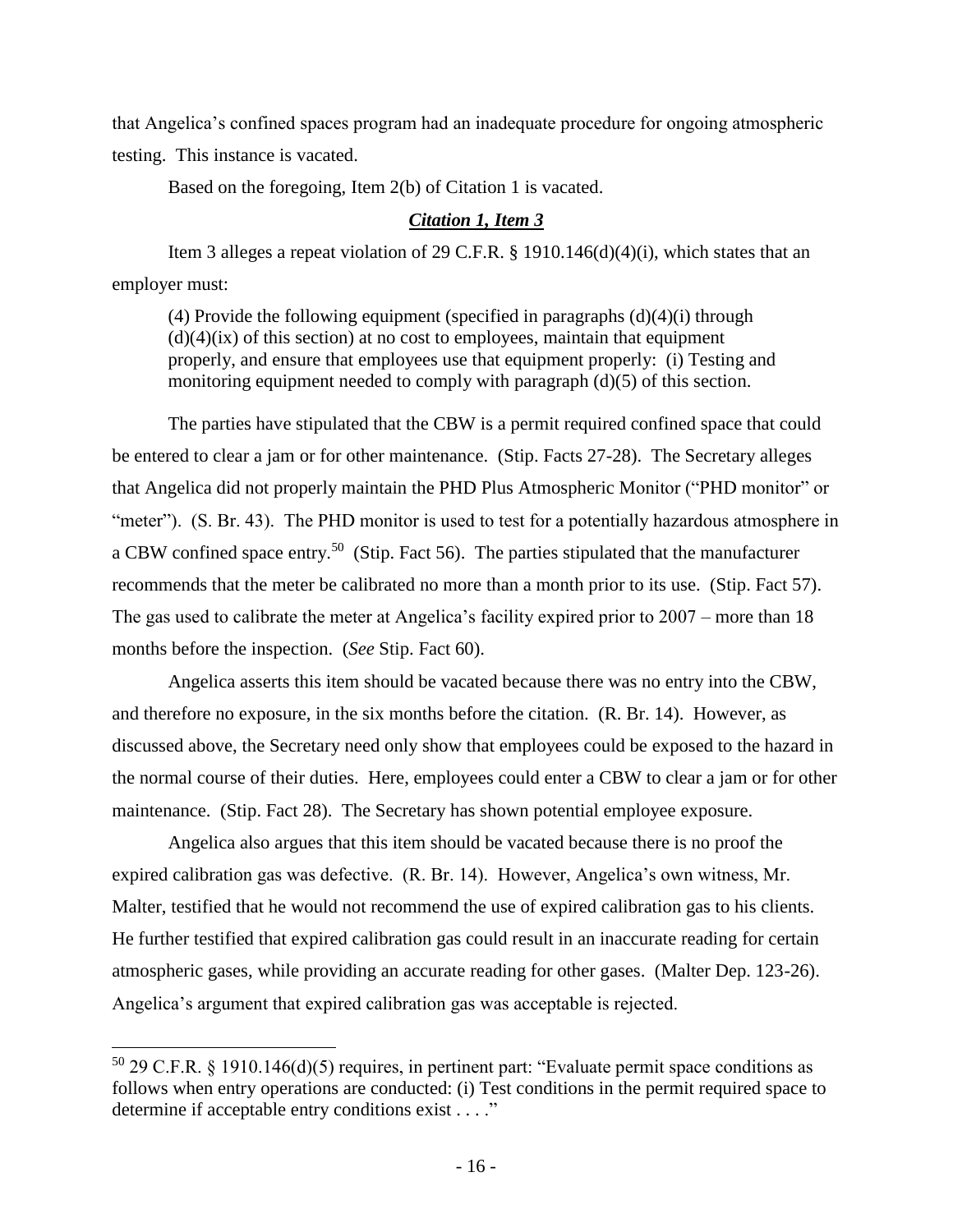This case is analogous to *Suttles Truck Leasing, Inc.*, 20 BNA OSHC 1953, 1970 (Nos. 97-0945 & 97-0546, 2004). In *Suttles*, the employer did not provide a calibration kit for its combustible gas meter. *Id*. The Commission stated that "[b]ecause it is clear from the standard that testing equipment must be properly calibrated, we find that Suttles violated the standard by not having the capability to calibrate its meter." *Id.* Based on the record, I conclude that Angelica did not properly maintain its monitoring equipment for use in a confined space entry. This citation item is affirmed. The penalty for this item is addressed below.

## *Citation 1, Item 4(a)*

This item alleges a serious violation of 29 C.F.R. § 1910.146(f)(6), which states:

(f) *Entry permit*. The entry permit that documents compliance with this section and authorizes entry to a permit space shall identify:

. . . .

 $\overline{a}$ 

(6) The individual, by name, currently serving as entry supervisor,<sup>51</sup> with a space for the signature or initials of the entry supervisor who originally authorized entry;

The Secretary argues that an entry permit form must have two spaces -- one for the supervisor who authorizes the entry and another for the person currently serving as the entry supervisor. (S. Br. at 50-51.) The Secretary relies on the two sample permits at Appendix D of the confined spaces standard to support her position. *Id*. The note to 29 C.F.R. § 1910.146(e)(1) states that Appendix D includes "examples of permits whose elements are considered to comply with the requirements of this section." 29 C.F.R. § 1910.146. The Secretary asserts that Angelica's forms provided a space for the authorizing party's signature, but did not provide a place to list the supervisor overseeing the entry. (S. Br. 51).

The parties have stipulated that Exhibit 9 to the Malter deposition and Exhibit 3 to the McDonough deposition were accurate representations of Angelica's CBW and Non-CBW entry permit forms. (Stip. Fact 62, 64.) Both permit forms included an instruction that "[t]his permit

<sup>51</sup> *Entry supervisor* means the person (such as the employer, foreman, or crew chief) responsible for determining if acceptable entry conditions are present at a permit space where entry is planned, for authorizing entry and overseeing entry operations, and for terminating entry as required by this section. NOTE: An entry supervisor also may serve as an attendant or as an authorized entrant, as long as that person is trained and equipped as required by this section for each role he or she fills. Also, the duties of entry supervisor may be passed from one individual to another during the course of an entry operation. 29 C.F.R. § 1910.146(b).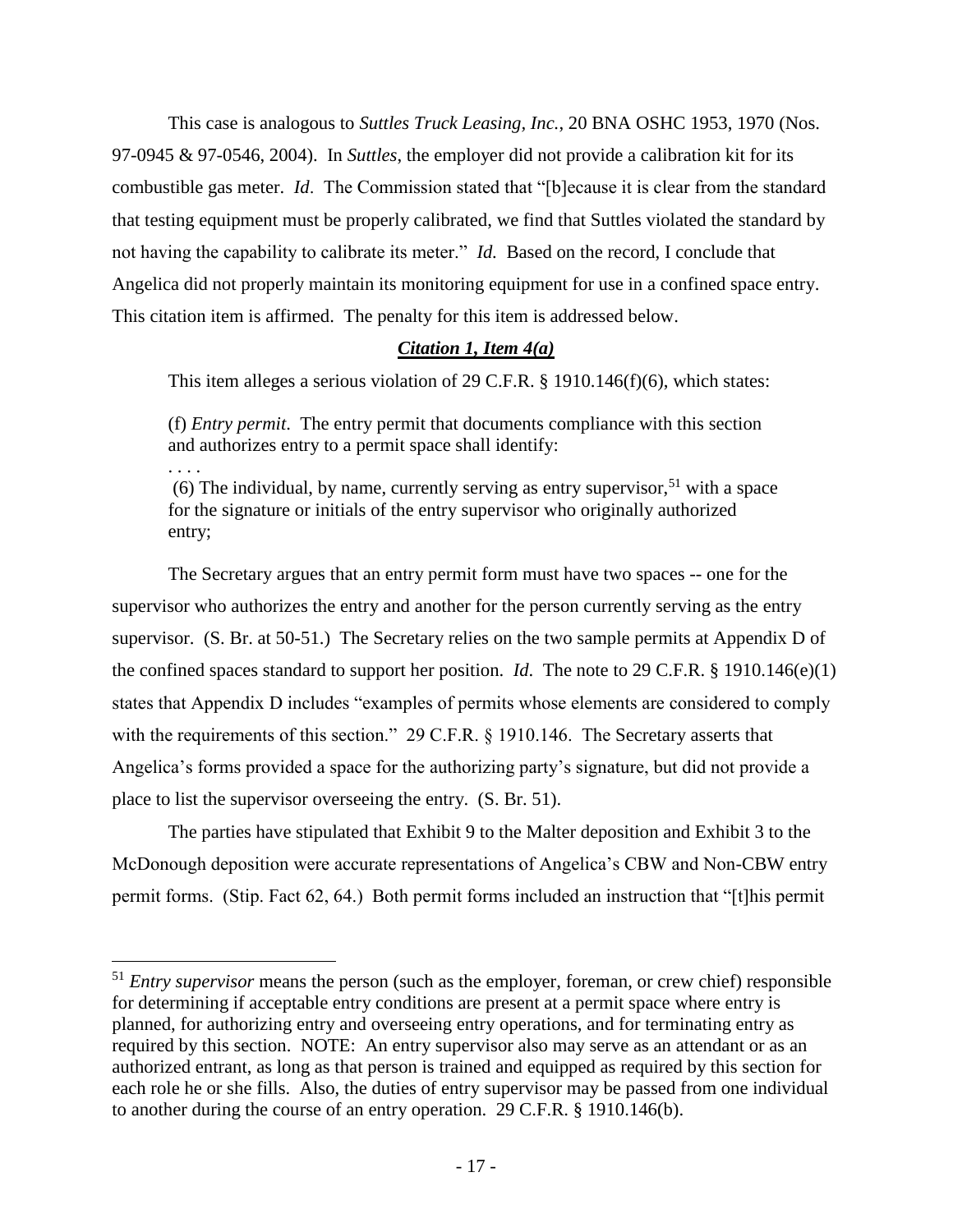shall be issued by the Safety Coordinator or trained designee." (McDonough Exh. 3 at Appendices C & D). Both of Angelica's permits included a space for the following: "Entrant," "Attendant," "Entry Supervisor Signature," "Permit Issuer Signature," and "Safety Coordinator's or Designee's Signature." *Id*.

I have reviewed Appendix D's sample permits. Sample D-1 includes spaces for the "Job Supervisor," the "Supervisor" preparing the permit, and the "Unit Supervisor" approving the permit. Sample D-2 includes spaces for the "Supervisor(s) in charge of crews" and "Supervisor Authorization." Neither of the sample forms uses the title "entry supervisor" on the form. *See* Appendix D, 29 C.F.R. § 1910.146.

I have compared Angelica's entry permit forms to Appendix D's sample forms. I find that Angelica's permit forms include a space to identify the entry supervisor – "Entry Supervisor Signature." (McDonough Exh. 3; Malter Exh. 9). I further find that Angelica's permit form is functionally similar to the sample forms. Appendix D's sample forms demonstrate that a particular job title is not required on the permit form and that there is more than one way to design a compliant entry permit form. Therefore, contrary to the Secretary's allegation, Angelica's entry permit form does provide a space to identify the person currently serving as entry supervisor.<sup>52</sup> This citation item is vacated.

## *Citation 1, Item 4(b)*

This item alleges a serious violation of 29 C.F.R. § 1910.146(f)(10), which states:

(f) *Entry permit*. The entry permit that documents compliance with this section and authorizes entry to a permit space shall identify: \* \* \*

(10) The results of initial and periodic tests performed under paragraph  $(d)(5)$  of this section, accompanied by the names or initials of the testers and by an indication of when the tests were performed . . . .

l

 $52$  It seems the Secretary may also be arguing that Angelica's permit is not compliant because it only shows a space for a signature and not an additional space for a printed name. (S. Br. 50- 51). However, this is not required by the plain language of the cited standard. It requires that the individual be identified – a signature could meet that requirement. Additionally, I note that Sample D-2 of Appendix D does not provide a separate space for the printed name and a signature, nor does it specify whether a name appear in printed form or as a signature.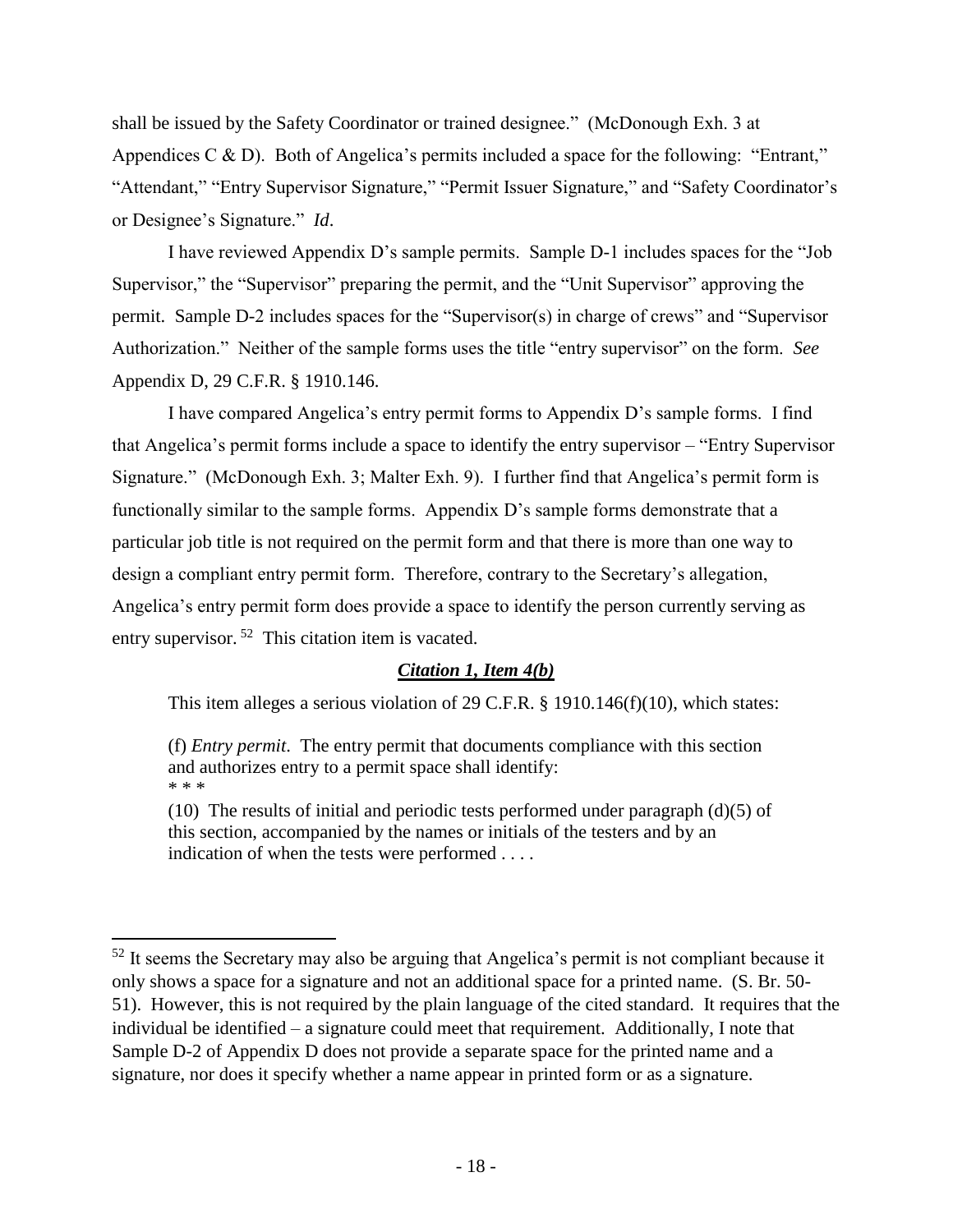The Secretary alleges that Angelica's permit form did not identify the names or initials of the person conducting atmospheric tests. The Secretary argues an additional space is required on the form. (S. Br. 51-52).

As discussed above, Angelica's permit form includes labeled spaces for the entrant, attendant, and entry supervisor. (McDonough Exh. 3). Mr. McDonough testified that testing could be done by either the entrant, attendant, or entry supervisor, because they were all trained to conduct atmospheric testing. (McDonough Dep. 87-88). CO Rawson confirmed that during her investigation she was told the entry supervisor conducted the testing. She also acknowledged that the entrant or attendant could be a tester. (Rawson Dep. 183-84). Angelica argues that since one of the three individuals identified on the form conducts the atmospheric testing, the form meets the requirements of the standard. (R. Br. 15).

The Secretary points to the standard's preamble as evidence that the tester must be separately identified on the permit form to provide the necessary accountability for testing.<sup>53</sup> (S. Br. 52). The preamble does highlight the need to identify the person conducting the testing to promote "individual responsibility." However, it does not state an additional space is necessary on the permit form.

As discussed above, the sample forms demonstrate there is more than one way to design an entry permit form. Here, the party that will conduct the testing (entrant, attendant, or entry supervisor) is identified on Angelica's entry permit form. While Angelica's form may not be the ideal, the terms of the standard are performance-based and allow an employer some latitude in structuring its permit form. I find that the Secretary has not shown by a preponderance of the evidence that Angelica did not comply with the standard's requirements. This item is vacated.

## *Citation 1, Item 5*

Item 5 alleges a serious violation of 29 C.F.R. § 1910.146(g)(3), which states:

(3) The training shall establish employee proficiency in the duties required by this section and shall introduce new or revised procedures, as necessary, for compliance with this section.

l

<sup>&</sup>lt;sup>53</sup> "In issuing its final rule, OSHA determined that the identity of the person conducting the testing provides a vital accountability function of promoting 'individual responsibility' for testing functions." 58 Fed. Reg. 4,462, 4,506 (Jan. 14, 1993).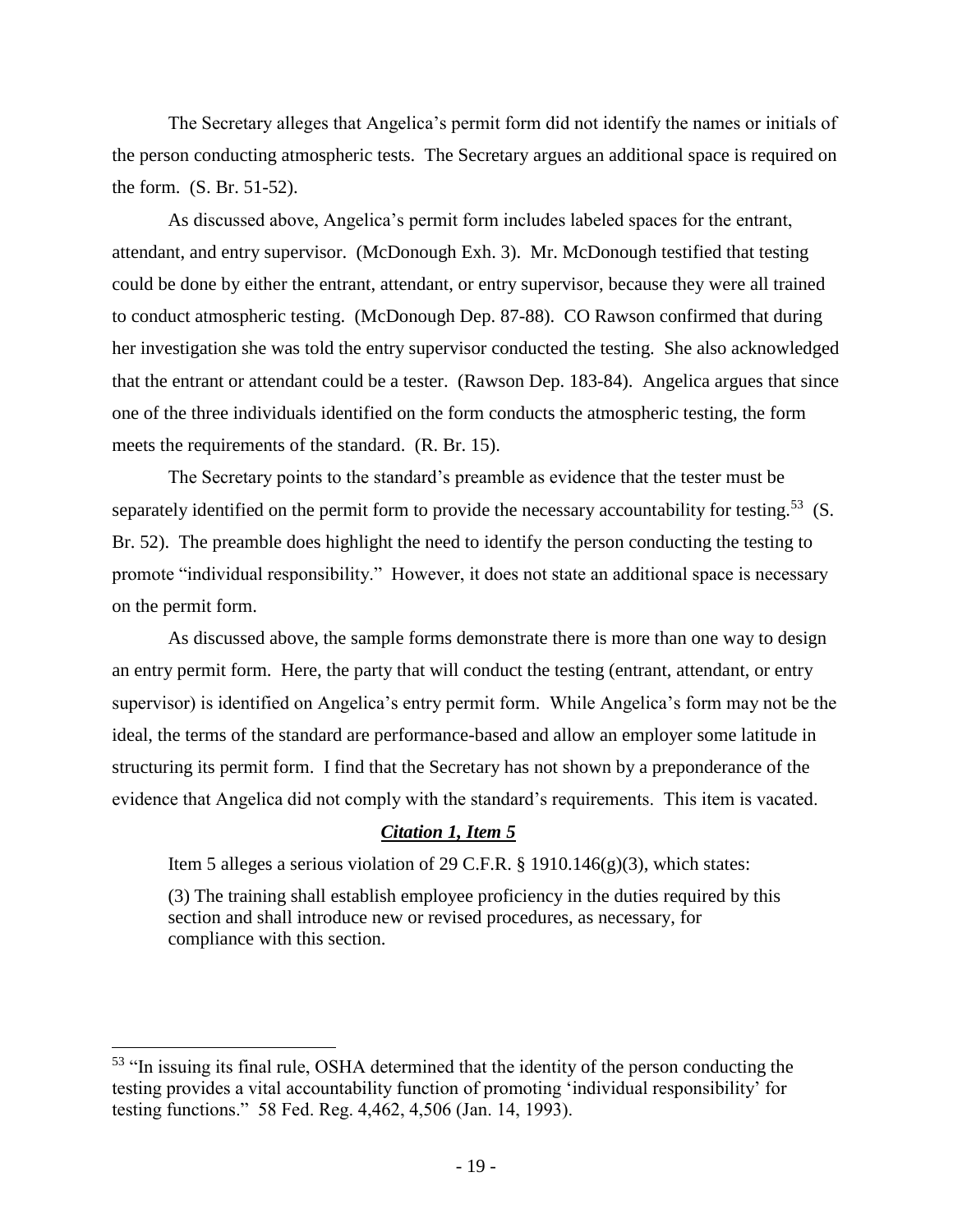The Secretary alleges that Angelica's training was required to provide an employee with the information and understanding needed for the specific duties assigned (as entrant, attendant, or entry supervisor). (S. Br. 54). She sets out three instances to support a violation of the standard's requirements: a) the training for authorized entrants did not provide adequate information concerning the hazards of the CBWs or atmospheric testing procedures and equipment for the CBW; b) the training for attendants did not provide sufficient information to timely summon qualified rescue services; c) the training for entry supervisors did not establish proficiency in calibrating the atmospheric testing equipment or completing entry permits.

The Commission has held that if the employer shows "that it has provided the type of training at issue, the burden shifts to the Secretary to show some deficiency in the training provided." *Trinity Indus., Inc.*, 20 BNA OSHC 1051, 1063 (No. 95-1597, 2003), *petition for review denied*, 107 Fed. App'x 387, 2004 WL 1663604, (5<sup>th</sup> Cir. 2004) (citations omitted). The parties have stipulated that Angelica's confined space training program included training at the time of hire, classroom training, on-the-job training and video-based training. (Stip. Fact 78). Because Angelica does have a training program, the Secretary must provide evidence of its deficiencies.

The Secretary relies on CO Rawson's testimony to support the allegation of inadequate training. (S. Br. 56). CO Rawson testified that her conclusions were based on employee interviews, a review of Angelica's training documents, and completed entry permits. (Rawson Dep. 377-80). The Secretary asserts Angelica's video-based training was insufficient because it was not tailored to Angelica's facility. (S. Br. 56). The description for the training video notes that it includes training on confined space hazards, atmospheric testing and team responsibilities. (Rawson Exh. 15). Mr. McDonough testified that the training videos included information about atmospheric testing and the hazards in a confined space. He further testified that the videos were available for CO Rawson to view but she did not ask to watch them. (McDonough Dep. 299-32).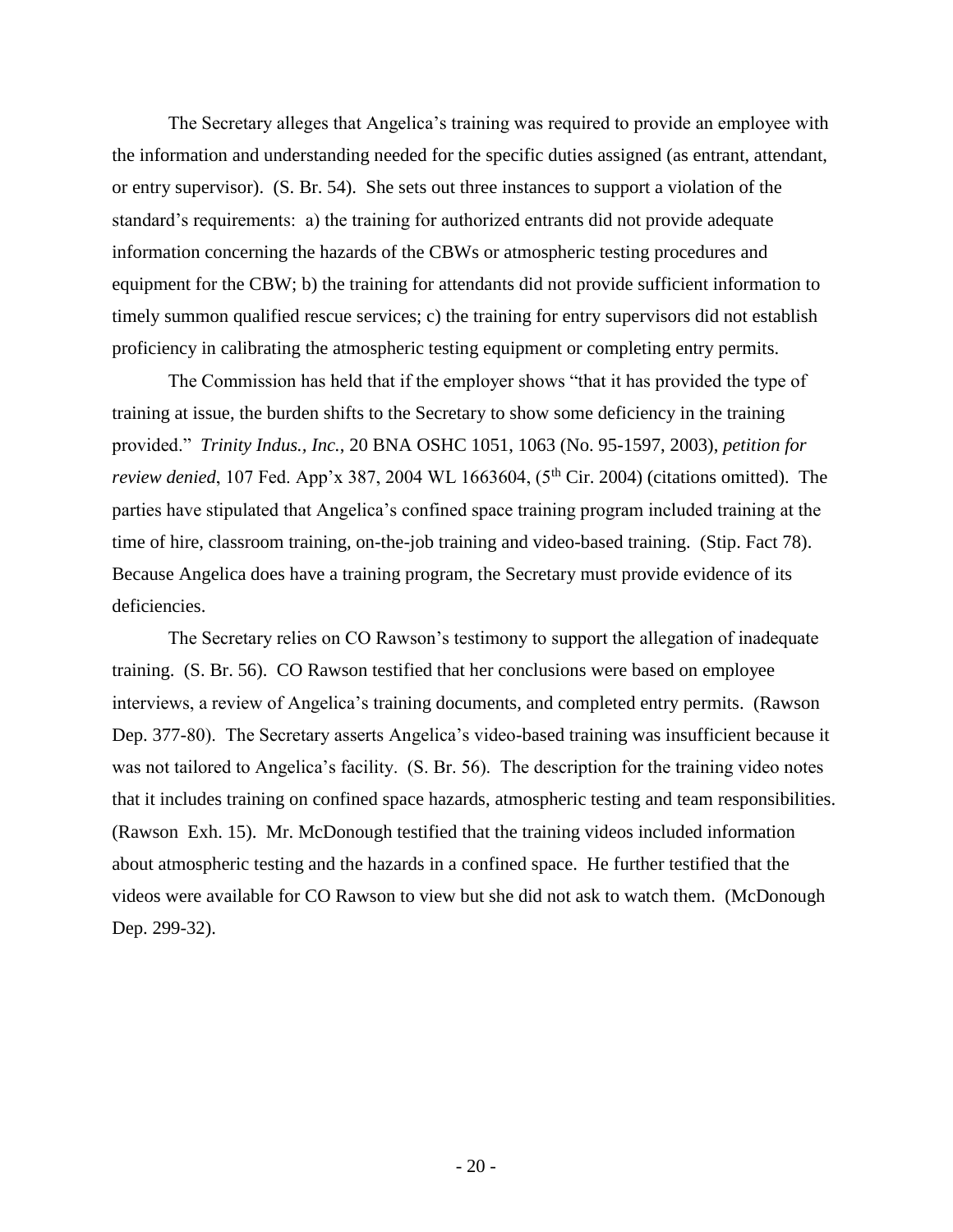## *Training for Authorized Entrants*<sup>54</sup>

The Secretary alleges that Angelica did not train its authorized entrants about the hazards of the CBW and that the video training was not facility-specific.<sup>55</sup> (S. Br. 56). First, there is no requirement in the cited standard that Angelica's video-based training must be tailored to its own facility. Further, the video training is just one component of Angelica's training program. I find that the Secretary has not established that Angelica's video training was inadequate.

Next, the CO's testimony did not provide any information about which employees she interviewed, the questions she asked these employees, or their specific answers. Further, the following is included in Angelica's written training materials for authorized entrants:

During this training session, your duties as a permit-required confined space entrant are outlined as well as the hazards which you may encounter while working in the confined space. Also, you will learn about the entry permit, the communication system during an entry, and the rescue and emergency procedures.

(Rawson Exh. 16). This excerpt illustrates that Angelica's training plan covered the potential hazards for entrants.

Based on the record evidence, I conclude that Angelica's training program for authorized entrants was multi-faceted and appeared to cover the required subject matter. The Secretary has not presented adequate evidence to show that Angelica's overall training program for authorized entrants was inadequate. This instance is vacated.

## *Training for Attendants*

 $\overline{\phantom{a}}$ 

The standard requires an attendant to "[s]ummon rescue and other emergency services as soon as the attendant determines that authorized entrants may need assistance to escape from

<sup>54</sup> "*Duties of authorized entrants.* The employer shall ensure that all authorized entrants: (1) Know the hazards that may be faced during entry, including information on the mode, signs or symptoms, and consequences of the exposure; (2) Properly use equipment as required by paragraph  $(d)(4)$  of this section . . . ." 29 C.F.R. § 1910.146(h).

 $55$  The Secretary also alleges that authorized entrants were not provided sufficient information about the requirements for atmospheric testing. (S. Br. 56). Because the Secretary is unclear about which requirements she is referring to, I will not address this allegation. Further, if the Secretary is referring to lack of training in the use of atmospheric testing equipment itself, no evidence was provided this was a normal duty for an authorized entrant. To the contrary, provisions in the confined spaces standard imply that a party other than the entrant could conduct the testing. *See* 29 C.F.R. §§ 1910.146(c)(5)(ii)(C) and 1910.146(d)(3)(ii).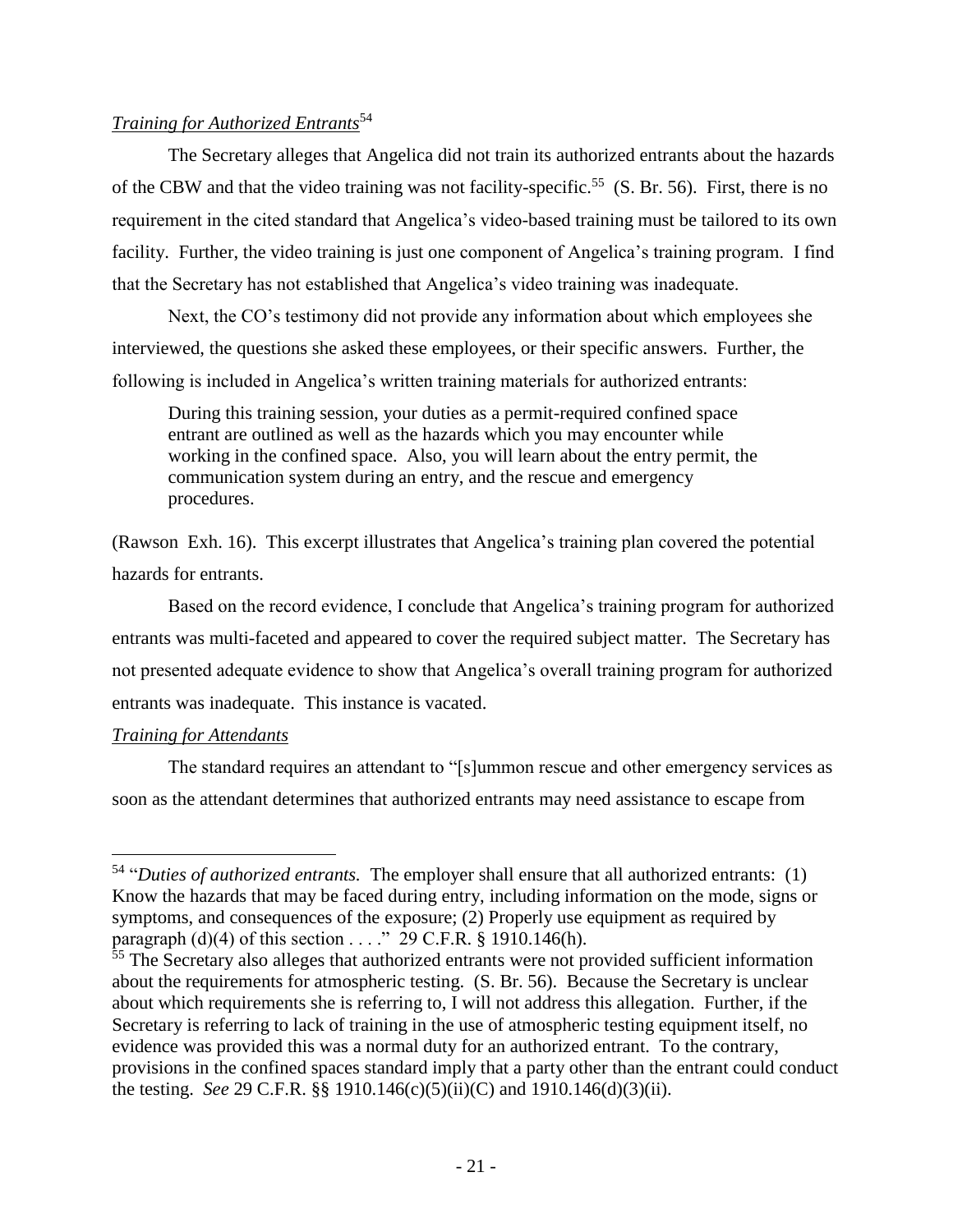permit space hazards." 29 C.F.R. § 1910.146(i)(7). The Secretary alleges that Angelica's training was inadequate because it did not train attendants to timely summon qualified rescue services.

The Secretary argues that because "Angelica had failed to develop the appropriate rescue procedures, Respondent clearly could not have trained its employees on these procedures."<sup>56</sup> (S. Br. 58). As noted above, Angelica has a multi-faceted training program. Training of attendants is a part of that program. (McDonough Exh. 3-4). The record shows that Angelica trained its attendants to summon rescue by dialing 911, in accordance with its rescue plan. (McDonough Dep. 149-50). I find this meets the standard's requirement to summon emergency services as soon as the attendant determines an entrant needs assistance. This instance is vacated.

#### *Training for Entry Supervisors*

 $\overline{a}$ 

The Secretary alleges that the training for entry supervisors was inadequate because it did not establish proficiency in calibrating the atmospheric testing equipment or in ensuring entry permits were completed.<sup>57</sup> (S. Br. 58; Rawson Dep. 378). To the contrary, the CO's testimony shows that Mr. Barnes, the maintenance manager, did know how to calibrate the PHD monitor. (Rawson Dep. 378). The Secretary has provided no additional evidence to support her allegation that entry supervisors were not proficient in the calibration of atmospheric testing equipment, and what she has presented is not persuasive.<sup>58</sup>

To illustrate that permits were improperly completed, and to show a lack of proficiency in training, the Secretary points to several completed entry permits that she alleges lack information related to atmospheric testing or an entry supervisor's signature. (S. Br. 59; Rawson

 $56$  Citation 1, Items  $6(a)$ - $6(c)$ , discussed below, address the content of Angelica's rescue plan.

 $57$  The duties for an entry supervisor are set forth at 29 C.F.R. § 1910.146(j).

<sup>&</sup>lt;sup>58</sup> Mr. McDonough testified that he believed employees had demonstrated proficiency because three employees successfully demonstrated use of the PHD monitor to him. (McDonough Dep. 145). The Secretary asserts that Mr. McDonough's deposition testimony about these three employees is irrelevant because this demonstration was conducted after the inspection and after additional training had been provided to employees. (S. Br. 56). To support this contention, the Secretary notes that Mr. McDonough began his employment after the start of OSHA's inspection. *Id*. However, the Citation lists this violation as occurring "on or about June 12, 2008." (Rawson Exh. 14). Mr. McDonough began his employment with Angelica on June 10, 2008. (McDonough Dep. 37). Because this is the only evidence the Secretary presents to dispute the validity of McDonough's testimony, I find the Secretary's argument unpersuasive.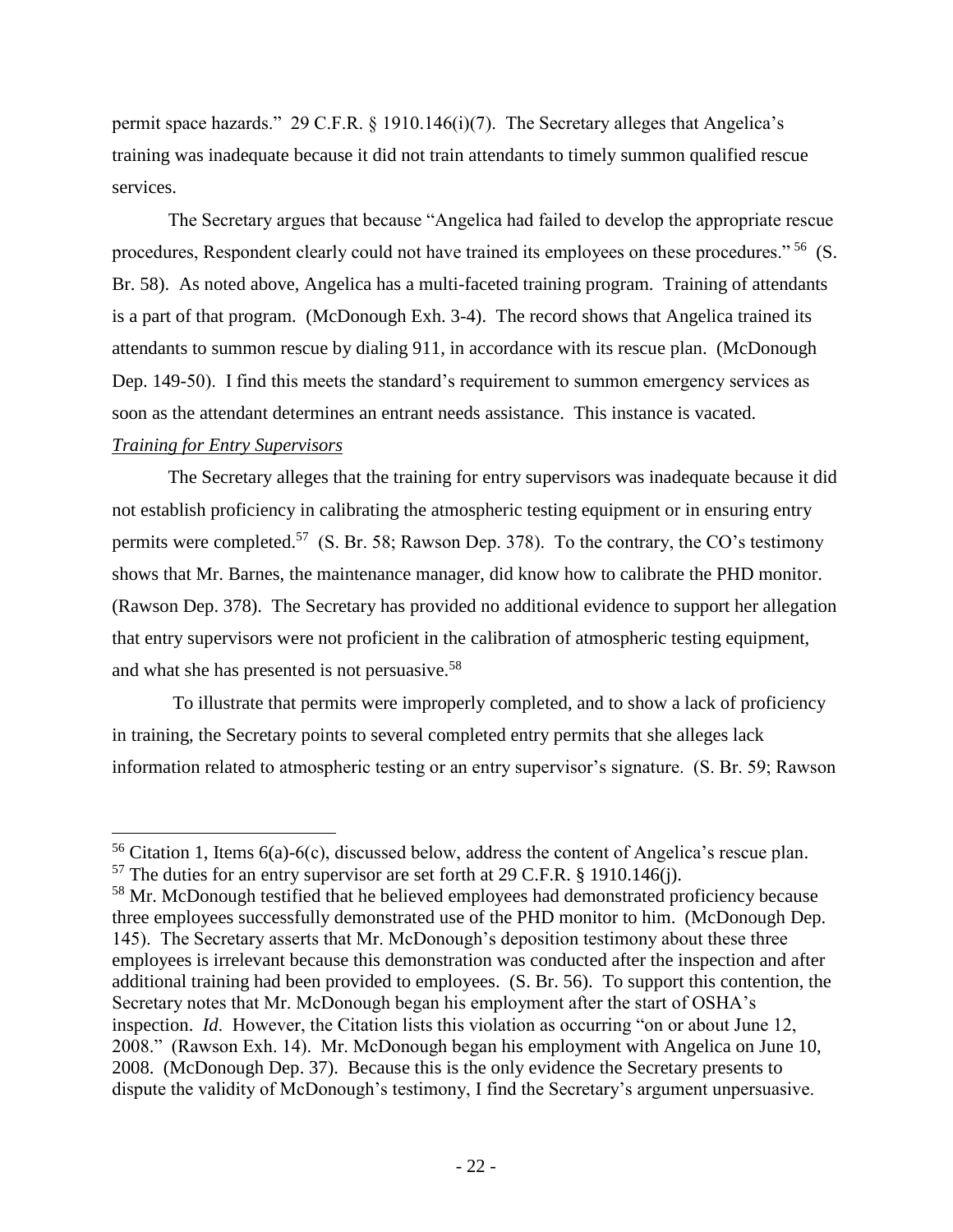Ex. 12; Malter Ex. 9). Eight permits were completed in 2006, and one was completed in 2007. (Rawson Exh. 12; Malter Exh. 9).

I have reviewed these forms and find there is some variation in how each was filled out. However, the Secretary did not describe why a particular permit was incomplete for its related confined space entry. Further, the Secretary did not explain how the forms and training that were in place in 2006 and 2007 were applicable to the training and procedures in effect at the time of the inspection.<sup>59</sup> I conclude that the Secretary has not demonstrated that Angelica's training for entry supervisors was inadequate. This instance is vacated. As all three instances have been vacated, Item 5 is vacated.

#### *Citation 1, Items 6(a) through 6(c)*

These items allege deficiencies in Angelica's rescue and emergency services plan. The parties have stipulated that when a rescue is needed, Angelica's contacts the Ballston Spa Fire Department ("BSFD") by calling 911. Angelica relies on the BSFD for rescue services as none of its employees are expected to or trained to perform a confined space rescue. The BSFD is about 100 yards from the facility. The BSFD visited Angelica's facility in 2001 (approximately) to evaluate confined space operations. At least once a year, the BSFD conducted drills at Angelica's facility to ensure they were able to respond to an emergency. (Stip. Facts 65-70).

Additionally, the parties stipulated that the BSFD did not have a qualified confined space rescue team and could not make a rescue to retrieve a downed entrant. Rather, the BSFD would call for assistance from either Colonie or Schuylerville, which did have confined space rescue teams. (Stip. Fact 70.) To support this stipulation, the parties refer to CO Rawson's testimony. (Stip. Fact 70; Rawson Dep. 208, 213). I find this stipulation to be somewhat mischaracterized. The deposition shows that CO Rawson testified that the BSFD would not *enter* a confined space for rescue, but would instead cut into the CBW to retrieve the downed entrant. She also testified that if entry rescue was needed, the BSFD would call in either Colonie or Schuylerville. (Rawson Dep. 208-213). The following is from CO Rawson's deposition testimony.

Q. Is it your understanding that the [BSFD] is still -- well, strike that. Is it your understanding that at the present time that the [BSFD] is intending to provide rescue services, that was the import of your conversation with Chief Bowers?

l

<sup>&</sup>lt;sup>59</sup> Additionally, the Secretary relies on CO Rawson's conclusion, based on employee interviews, that training was insufficient for Angelica's entry supervisors. (S. Br. 59). The Secretary did not provide evidence to support CO Rawson's conclusion.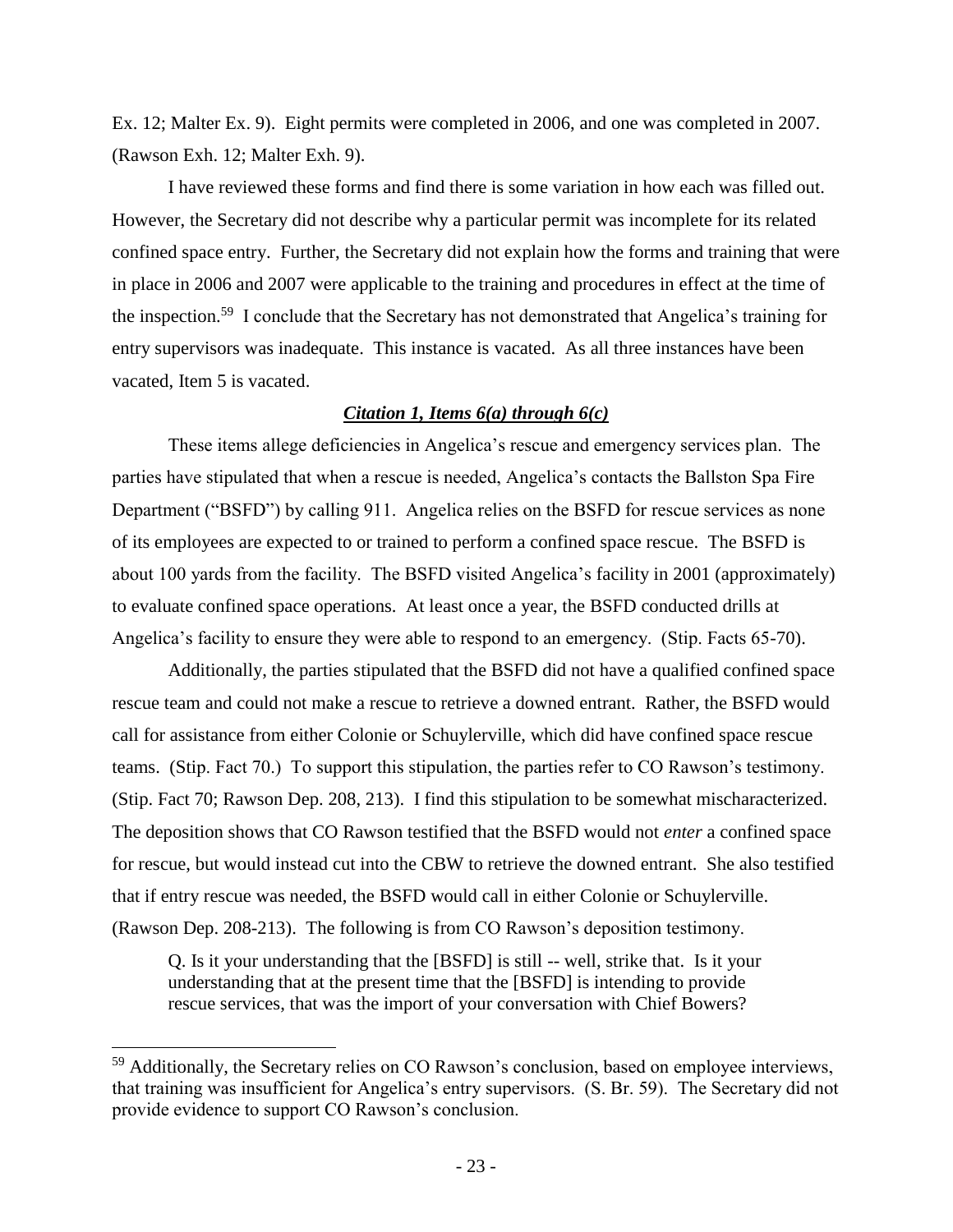A. The [BSFD] cannot make an entry rescue into the CBW because it does not have people that are qualified for confined space entry.

Q. That's the not the question I asked. Let's try it again. Do you have, based upon your communication with Chief Bowers, it's your understanding that the [BSFD] is going to respond -- let's try it that way -- is going to respond in the event that they are told that it's necessary for a rescue to occur from a confined space? A. Yes.

Q. And is it your understanding that *they are going to conduct that rescue by cutting through the side of the CBW and retrieving the employee that way*?

A. That was my last discussion with him, yes.

Q. So there's two ways that you can do the rescue. You can go into the CBW, the [BSFD] can go in and they can take the employee out, is that right? That's one way to do it?

A. Or you could have a retrieval system to pull the person out, to make a nonentry rescue.

Q. And it's your understanding that today, the [BSFD], if called at least as indicated to you, they will respond and they will do a retrieval from the outside, is that correct?

A. That's the only way they can retrieve somebody.

Q. That's your understanding about what they will do, is that correct?

A. Right. Can I answer that?

Q. If you're done with your answer, no. If you're not done with your answer, yes. A. What I'd like to add to that is [BSFD] has indicated if they need additional support they would call Mutual Aid through Saratoga County, that Mutual Aid can take as long as 30 minutes to come because they would pull it from either the Town of Colony or Town of Schuylerville which has confined space rescue training teams.

[Emphasis added].

(Rawson Dep. 208-09, 212-13). The Secretary alleges that Angelica did not properly evaluate

its designated rescue service's proficiency or its ability to respond in a timely manner. She also

alleges Angelica did not provide the BSFD access to its facility. Her allegations are addressed below.

## *Citation 1, Item 6(a)*

Item  $6(a)$  alleges a serious violation of 29 C.F.R. § 1910.14 $6(k)(1)(i)$ , which states:

(k) *Rescue and emergency services.* (1) An employer who designates rescue and emergency services, pursuant to paragraph (d)(9) of this section, shall: (i) Evaluate a prospective rescuer's ability to respond to a rescue summons in a *timely manner*, considering the hazard(s) identified. [Emphasis added].

The Secretary alleges that Angelica did not evaluate the local fire department's ability to timely respond to a rescue summons. She asserts that rescue must be available in a very short period of time based on the hazards at Angelica's facility. (S. Br. 63-64). Nonetheless, the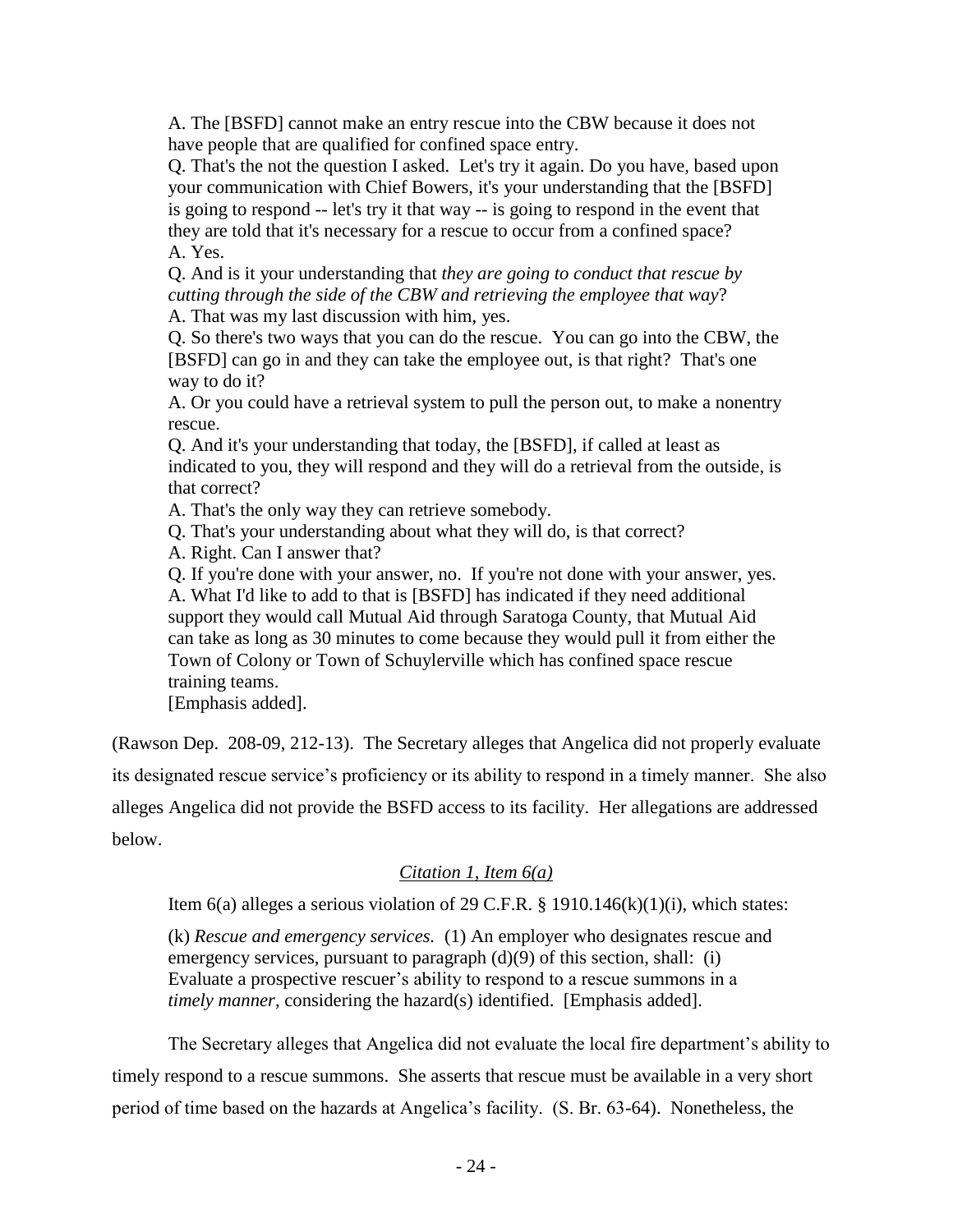Secretary did not cite Angelica for improper selection of a rescue team; instead, she alleges that Angelica did not conduct the required evaluation.<sup>60</sup>

CO Rawson admitted that an Angelica management employee told her that Angelica had contacted the BSFD to provide rescue services. (Rawson Dep. 215-16). Because the BSFD was located within 100 yards of Angelica's facility, I find that Angelica did not need to conduct a detailed study to determine that the BSFD's response would be timely.

The Secretary further alleges that Angelica's confined space program did not require contact with the BSFD to verify its availability before each confined space entry. (S. Br. 62-63). This is an inaccurate assessment by the Secretary. Angelica's plan required calling the fire department prior to each confined space entry, as illustrated by both its written procedure and the entry permit form. (McDonough Exh. 3, pp. 15, 18). Angelica's procedure states that "[t]he plant will utilize the local Fire Department as the confined space rescue team. The local Fire Department has been contacted and agrees to perform rescue in the event one is needed." (McDonough Exh. 3, p. 15). The permit form asks if the fire department has been made aware of the entry. If the answer is no, then entry is not allowed. (McDonough Exh. 3, p. 18). I find that Angelica's program does require contact with the BSFD prior to each entry.

The Secretary has not established that Angelica did not evaluate the designated rescue team's timeliness. Item 6(a) is vacated.

#### *Citation 1, Item 6(b)*

This item alleges a serious violation of 29 C.F.R.  $\S$  1910.146(k)(1)(ii), which states:

(k) *Rescue and emergency services.* (1) An employer who designates rescue and emergency services, pursuant to paragraph (d)(9) of this section, shall:

. . . .

 $\overline{\phantom{a}}$ 

(ii) Evaluate a prospective rescue service's ability, in terms of *proficiency with rescue-related tasks* and equipment to function appropriately while rescuing entrants from the particular permit space or types of permit spaces identified; .... [Emphasis added].

The Secretary alleges that Angelica did not conduct a "meaningful evaluation" of the BSFD's proficiency with rescue-related tasks and equipment before its designation as Angelica's

 $60$  29 C.F.R. § 1910.146(k)(1)(iii) provides, in pertinent part: "(iii) Select a rescue team or service from those evaluated that: (A) Has the capability to reach the victim(s) within a time frame that is appropriate for the permit space hazard(s) identified; (B) Is equipped for and proficient in performing the needed rescue services . . . ."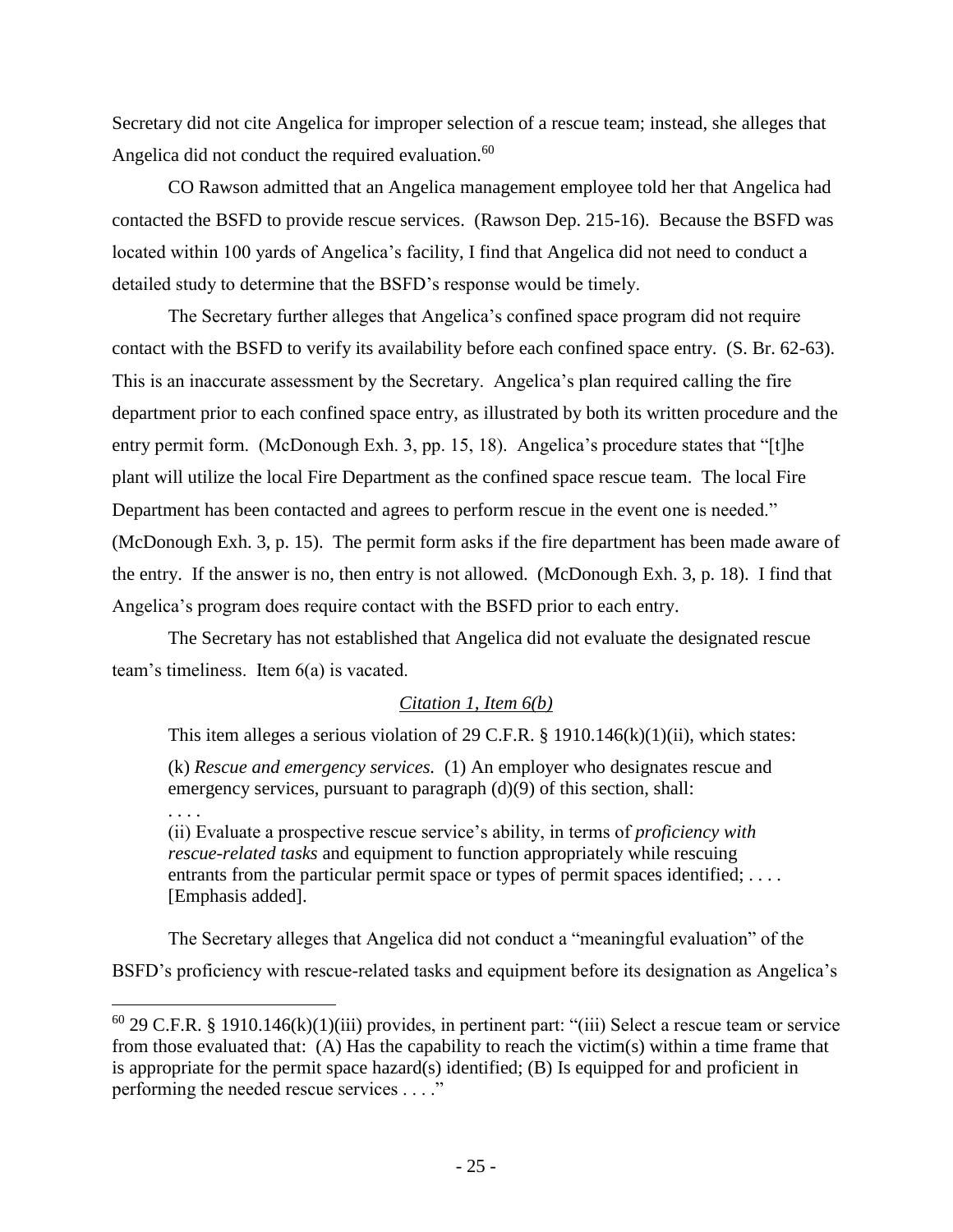rescue and emergency service.<sup>61</sup> She additionally alleges that because the BSFD would rescue an entrant by cutting into the CBW, instead of utilizing a retrieval system, Angelica did not conduct a proper evaluation. (S. Br. 65-67).

The Secretary is focused on what she believes is an inadequate method of rescue. She did not provide persuasive evidence that the BSFD's method of rescue was inadequate. Further, as noted above, Angelica had contacted the BSFD about using its rescue services, the BSFD had visited the facility, and the BSFD conducted drills prior to the OSHA inspection. The Secretary has not shown by a preponderance of the evidence that Angelica did not evaluate the designated rescue team's proficiency. Item 6(b) is vacated.

## *Citation 1, Item 6(c)*

Item  $6(c)$  alleges a serious violation of 29 C.F.R. § 1910.146(k)(1)(v), which states:

(k) *Rescue and emergency services.* (1) An employer who designates rescue and emergency services, pursuant to paragraph (d)(9) of this section, shall:

(v) Provide the rescue team or service selected with *access to all permit spaces* from which rescue service may be necessary so that the rescue service can develop appropriate rescue plans and practice rescue operations. [Emphasis added].

. . . .

 $\overline{a}$ 

The Secretary alleges that Angelica did not provide the BSFD access to its permit spaces. However, the parties stipulated that the BSFD visited Angelica's facility in 2001 and conducted annual drills thereafter. (Stip. Fact. 70). Additionally, CO Rawson admitted that she had no evidence that Angelica did not provide access to the BSFD. (Rawson Dep. 222). I find that Angelica did provide access to the BSFD. Item 6(c) is vacated.

#### *Citation 1, Item 7*

This item alleges a serious violation of 29 C.F.R. § 1910.147(c)(4)(i), which states:

(4) *Energy control procedure*. (i) Procedures shall be developed, documented and utilized for the control of potentially hazardous energy when employees are engaged in the activities covered by this section.

The Secretary alleges that Angelica did not enforce the procedures that protect employees from unexpected shuttle movement. (S. Br. 101). Angelica had a policy for employees entering

 $61$  The CO's testimony as to what she learned about the BSFD's ability to retrieve an entrant is set out above.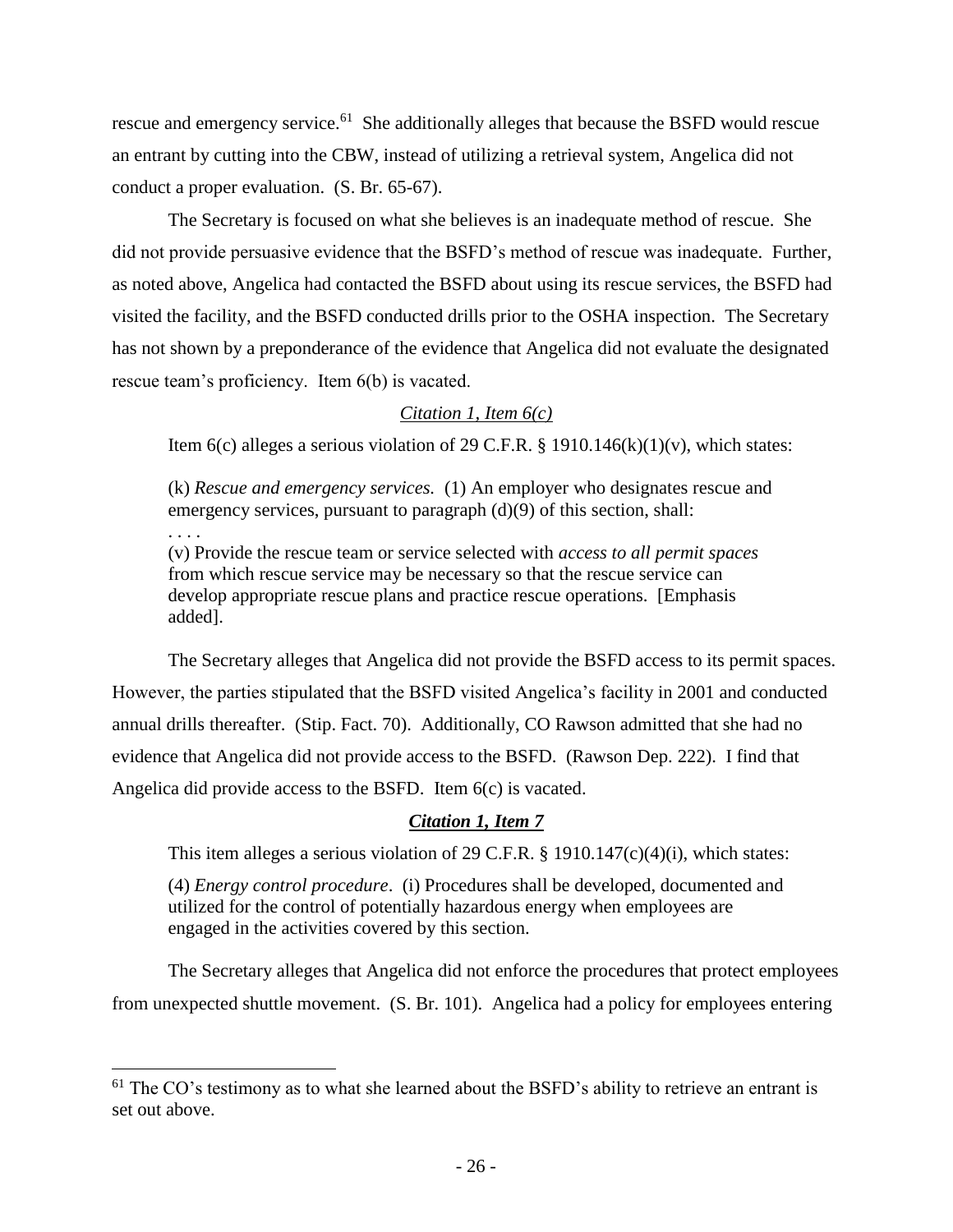the wash area to perform service and maintenance. (McDonough Exh. 5, 7 (SYF-1050, *Lockout/Tagout Program* and SYF-1060, *Shuttle Safety*)). This policy required lockout for work on shuttle equipment. It also required an employee to either lock out or use a watch person for work on non-shuttle equipment in the wash area. (McDonough Exh. 7). The Secretary offers three examples of how Angelica did not enforce these procedures: resetting the fire eyes on the dryers, clearing blockages in the press, and servicing the co-bucket shuttle. (S. Br. 86).

The parties have stipulated that an employee would enter the wash alley to reignite a fire eye. (Stip. Fact. 31). The Secretary alleges that an employee could be exposed to a moving shuttle when entering the wash area to reignite the dryers' fire eyes. (S. Br. 90). Evidence was not presented to show when or how often an employee needed to reignite a fire eye.<sup>62</sup> Evidence was also not presented to show the method an employee used to reignite a fire eye. Because the Secretary has not offered sufficient information about the process used by Angelica's employees to reignite the fire eyes, I am unable to determine whether Angelica enforced its procedures. The Secretary has not proven this first example.

The Secretary's second example is that Angelica did not enforce its procedures when employees were required to clear a blockage in the laundry press. (S. Br. 86). No evidence was presented to show when or how often this could occur, and no evidence was presented to show whether this had ever been done or was expected to be done at the facility.

The Secretary relies on Mr. Malter's testimony to support her position that an employee might need to clear a blockage in the laundry press. (S. Br. 94; Malter Dep. 140). However, a review of Mr. Malter's deposition testimony shows that he actually said:

I don't know specifically how they [Angelica] use it, but in hydraulic presses, sometimes materials being fed into it will need to be moved around. And that's – but again, I don't know specifically in this. That would be my assumption. If somebody told me there was a press block, I would say the material didn't properly feed either in or out of the press and had to be manually shifted.

(Malter Dep. 140). As the excerpt shows, Mr. Malter was speculating generally about a blockage in a press; he was not commenting about Angelica's actual practice. Insufficient

<sup>&</sup>lt;sup>62</sup> The Secretary offered a hand-drawn diagram of the fenced wash area to show exposure. (McDonough Exh. 2). However, she does not describe the path an employee would travel or his proximity to a moving shuttle. This diagram, therefore, was not helpful to resolve this citation item.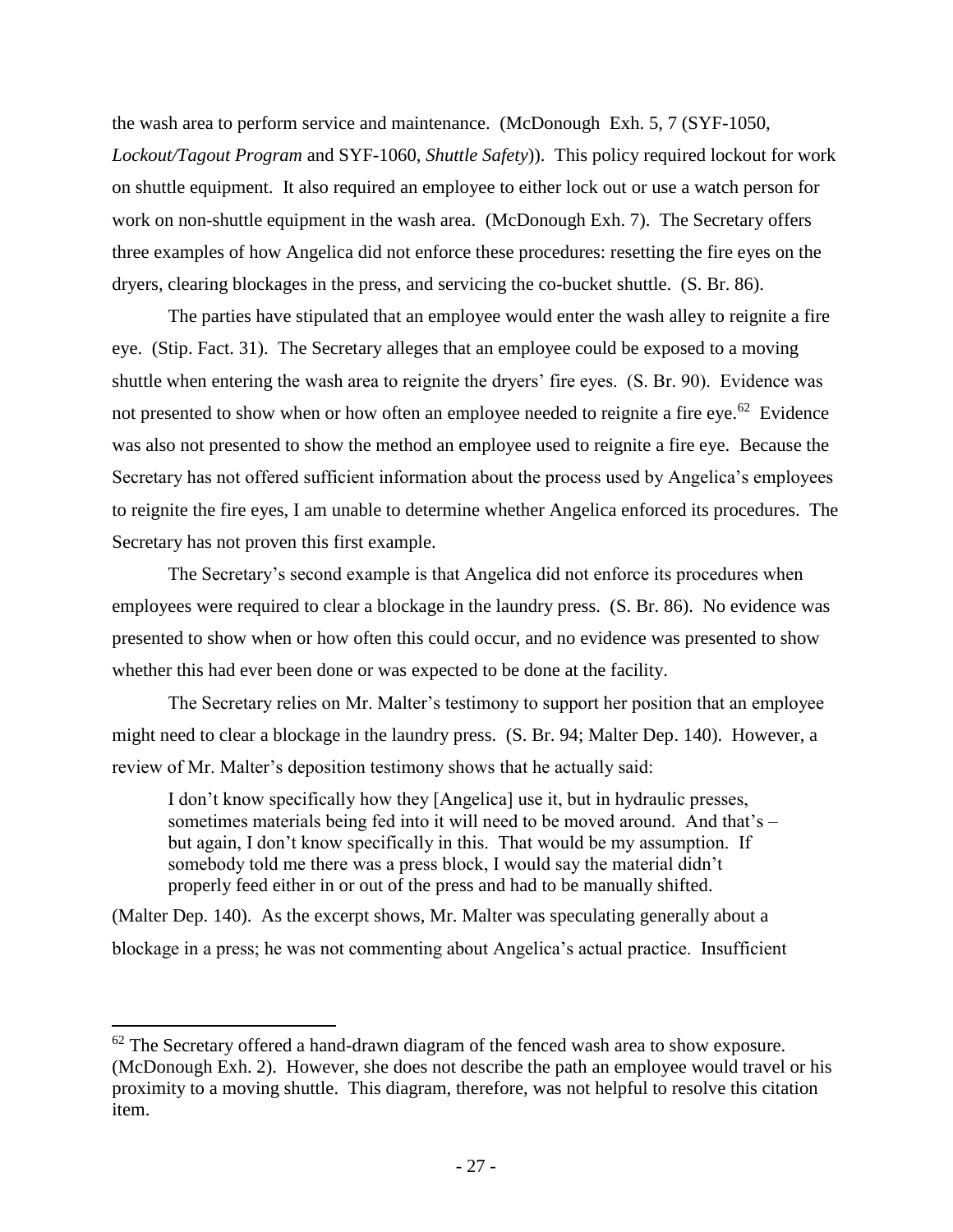evidence was presented to establish that Angelica did not enforce its lockout procedures when an employee would clear a blockage in the press. The Secretary did not prove the second example.

As to the third example, CO Rawson testified that she saw an employee, Mr. Thomas, enter the fenced wash area to reset the co-bucket shuttle. The CO stated that Mr. Thomas entered the wash area through gate 2 (a padlocked gate) and then exited about 15 minutes later. (Rawson Dep. 238). The CO admitted that she lost sight of him after he walked through the gate and that she did not see whether he was near moving equipment. (Rawson Dep. 238-40).

To prove that a machine may become unexpectedly energized, "[t]he Secretary must show that there is some way in which the particular machine could energize, start up, or release stored energy without *sufficient advance warning* to the employee." *General Motors Corp.*, 17 BNA OSHC 1217, 1220-21 (Nos. 91-2973, 91-3116 & 91-3117, 1995) (emphasis added), *aff'd*, 89 F.3d 313 (6th Cir. 1995) ("*GM I*"). In *GM I*, the employer used an eight to twelve-step series of commands to reactivate the equipment and, prior to the restart, alarm warnings would sound to provide an employee time to avoid hazardous movement of the equipment. *Id*. The Commission found that this was sufficient to demonstrate that there was no unexpected energization. *Id*.

Here, the Secretary provided evidence that an employee, Mr. Thomas, entered the wash area to restart the co-bucket shuttle.<sup>63</sup> The record shows that the shuttle was shut down and in manual mode when Mr. Thomas entered the wash area. (Rawson Dep. 243). It also shows that, before the shuttle could be activated by an operator outside the wash area, an employee had to push a directional switch on the co-bucket shuttle itself to return it to automatic mode. (McDonough Dep. 193-96). Then, the operator (outside the fenced wash area) had to answer several question on the control panel before the shuttle would reactivate. When the operator put the shuttle back into operation, an alarm sounded, with a one-minute delay prior to shuttle reactivation. *Id*. This is analogous to the process in *GM I*, where the Commission found an employee was given sufficient warning. However, the Secretary asserts that the one-minute delay between the sounding of the alarm and the restart of the machine was too brief and that the

<sup>&</sup>lt;sup>63</sup> The Secretary provided a hand-drawn diagram of the fenced wash area; the diagram, however, does not include the distance between machines and the employee's path of travel to demonstrate exposure to moving equipment. (*See* McDonough Exh. 2).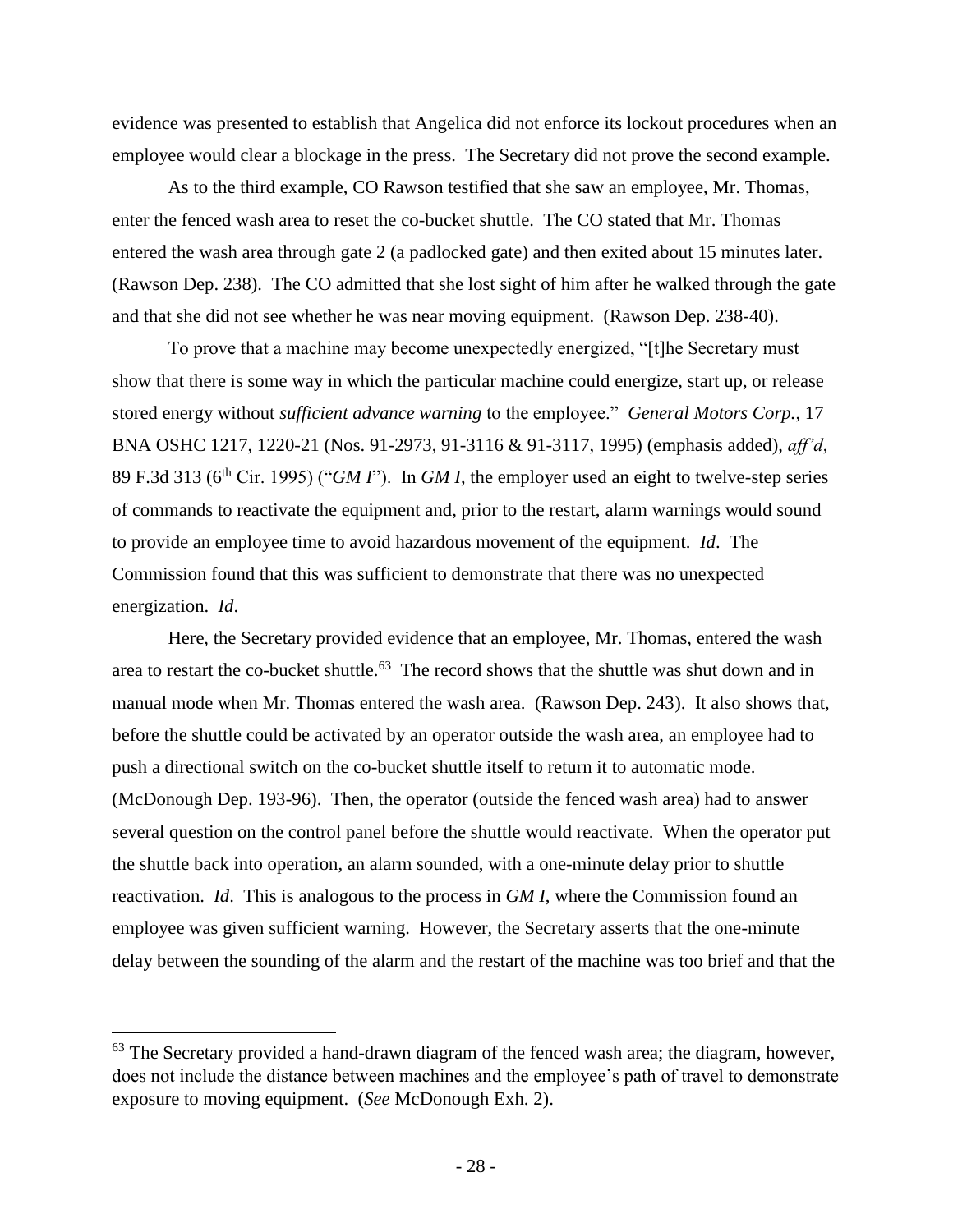re-energization process was less complex than the one found sufficient in the *GM I* decision. I disagree.

I find the Secretary has not shown by a preponderance of the evidence that resetting the co-bucket shuttle exposed Mr. Thomas to the unexpected energization of equipment in the wash area. Mr. Thomas had advance warning of the co-bucket shuttle's reactivation, and no evidence was presented to demonstrate that other equipment in the wash area presented an unexpected energization hazard to Mr. Thomas. The Secretary has not proven the third example.

Based on the foregoing, Item 7 is vacated.

 $\overline{\phantom{a}}$ 

# *Citation 1, Item 8*

This item alleges a repeat violation of 29 C.F.R. § 1910.147(c)(4)(ii), which states:

(ii) The procedures shall clearly and specifically outline the scope, purpose, authorization, rules, and techniques to be utilized for the control of hazardous energy, and the means to enforce compliance including, but not limited to, the following: (A) A specific statement of the intended use of the procedure; (B) Specific procedural steps for shutting down, isolating, blocking and securing machines or equipment to control hazardous energy; (C) Specific procedural steps for the placement, removal and transfer of lockout devices or tagout devices and the responsibility for them; and (D) Specific requirements for testing a machine or equipment to determine and verify the effectiveness of lockout devices, tagout devices, and other energy control measures.

The Secretary alleges that Angelica's lockout procedures did not sufficiently detail all of the specific procedural steps needed to control hazardous energy during maintenance or servicing activities.<sup>64</sup> The Secretary relies on the Commission's *Drexel* decision to support her contention that Angelica's lockout procedure lacked the necessary detail. *Drexel Chem. Co.*, 17 BNA OSHC 1909 (No. 94-1460, 1997). In *Drexel*, the employer did not have a procedure customized to its own machines and processes; instead, its lockout procedure was based on, without modification, the standard's sample in Appendix A. *Id.* at 1913. The Commission found that these generic procedures did not provide the information an employee would need to lockout a machine. *Id*. Further, the Commission stated that the purpose of the lockout procedure is to

 $64$  The Secretary points to CO Rawson's testimony that Angelica's procedures were too general. (S. Br. 111). In her testimony, the CO said she learned, through employee interviews, that the lockout methods varied from one employee to another. (Rawson Dep. 270). However, there was no evidence indicating the nature of the questions asked, the answers, or how the answers varied. Further, the CO admitted she did not ask the employees to perform a lockout using Angelica's written procedures. (Rawson Dep. 269-271). I find the CO's testimony unpersuasive.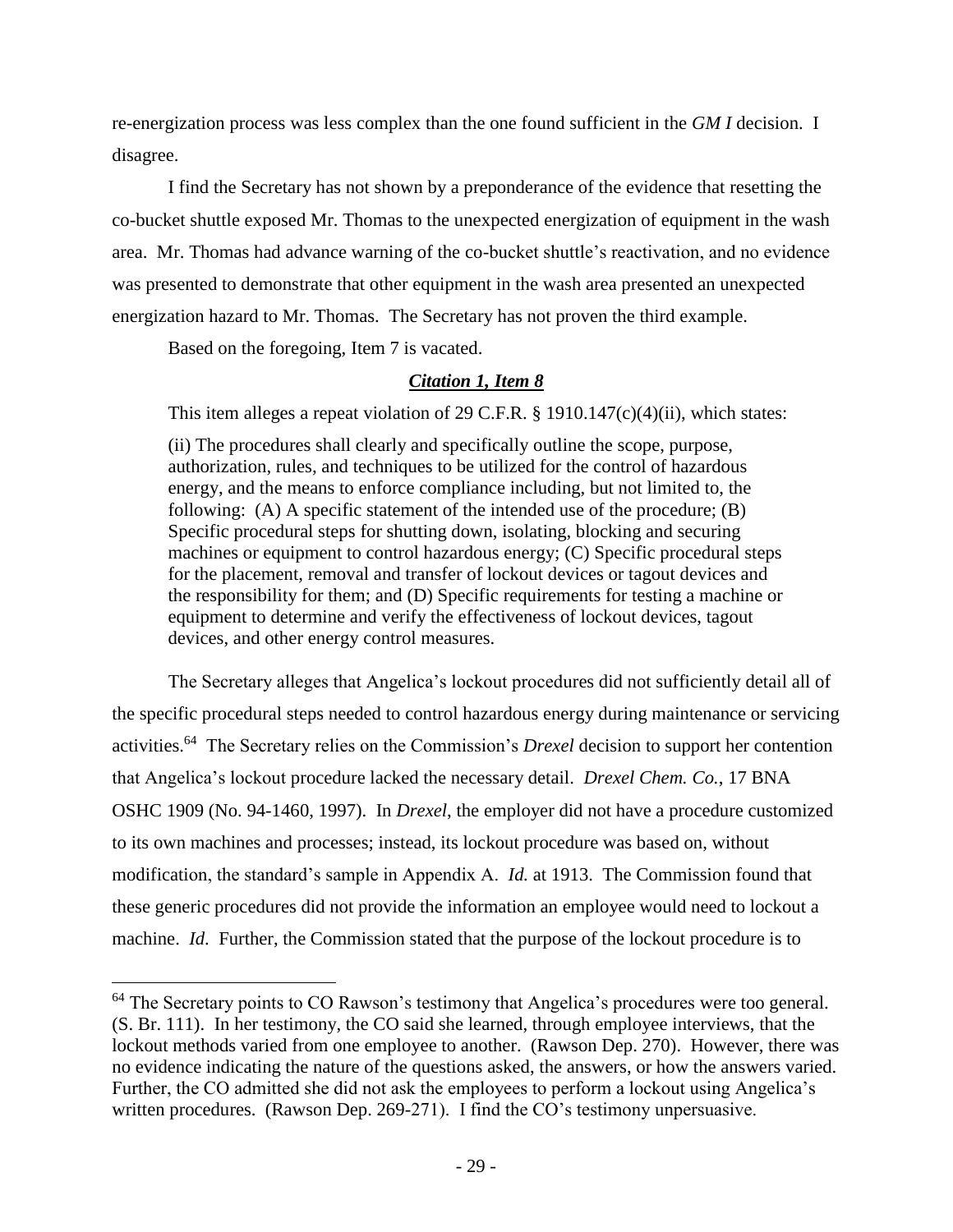"guide an employee" through the process. *Id*. However, the facts of *Drexel* are not analogous to those here. Angelica's procedures included both a general lockout procedure which applied to all its equipment and supplemental machine-specific lockout surveys. (McDonough Exh. 5-10). I find that Angelica's procedures do not resemble the short generic procedure in *Drexel*.

Commission precedent holds that the required specificity for lockout procedures is evaluated according to a machine's complexity. *General Motors Corp.,* 22 BNA OSHC 1019, 1026-27 (Nos. 91-2834E & 91-2950, 2007) ("*GM II*"). In that case, the Commission noted that the lockout standard's preamble indicates that a lockout procedure should outline the steps to follow and that the amount of detail is relative to the equipment's complexity. *GM II* at 1025-27 (citing to the preamble).<sup>65</sup> The Commission also noted that the procedure should be a "guide" for an employee performing lockout. *Id.* at 1026 (citing to *Drexel* at 1913). The Commission found that the machinery in *GM II* was too complex for the company's generic three-page lockout procedure. To illustrate the level of the machinery's complexity, the Commission observed that one of the machines contained "15 or 16 automatics, 65 weld guns, probably 300 limit switches [and] over 150 disconnects." *GM II* at 1027.

Angelica argues that its lockout procedures are sufficiently detailed and notes that OSHA issued an interpretive letter in 2006 that supports its position.  $^{66}$  (R. Br. 21-22). The letter states

<sup>&</sup>lt;sup>65</sup> The preamble to the final rule for the LOTO standard sets out the following. "In this final standard, OSHA has retained the word "specific" when detailing the elements of the procedure. This was done to emphasize the need to have a detailed procedure, one which clearly and specifically outlines the steps to be followed. Overgeneralization can result in a document which has little or no utility to the employee who must follow the procedure. However, whereas the procedure is required to be written in detail, this does not mean that a separate procedure must be written for each and every machine or piece of equipment. . . . The written energy control procedure required by this standard need not be overly complicated or detailed, depending on the complexity of the equipment and the control measures to be utilized." 54 Fed. Reg. 36,644, 36,670 (Sept. 1, 1989).

<sup>66</sup> The Secretary asserts that Mr. Malter, Angelica's expert, found that Angelica's lockout procedures for the press and shuttles were not sufficiently detailed. (S. Br. 104). However, a review of Mr. Malter's testimony shows that he was referring only to the shuttles, not the press; in particular, he indicated he had not seen specific procedures for the shuttles in the information he reviewed. (Malter Dep. 175-78). I have reviewed the exhibits attached to Mr. Malter's deposition and find that the lockout/tagout surveys specific to the shuttles were not included. I find, therefore, that the information Mr. Malter reviewed was incomplete and do not credit his opinion related to the lockout procedures for the shuttles.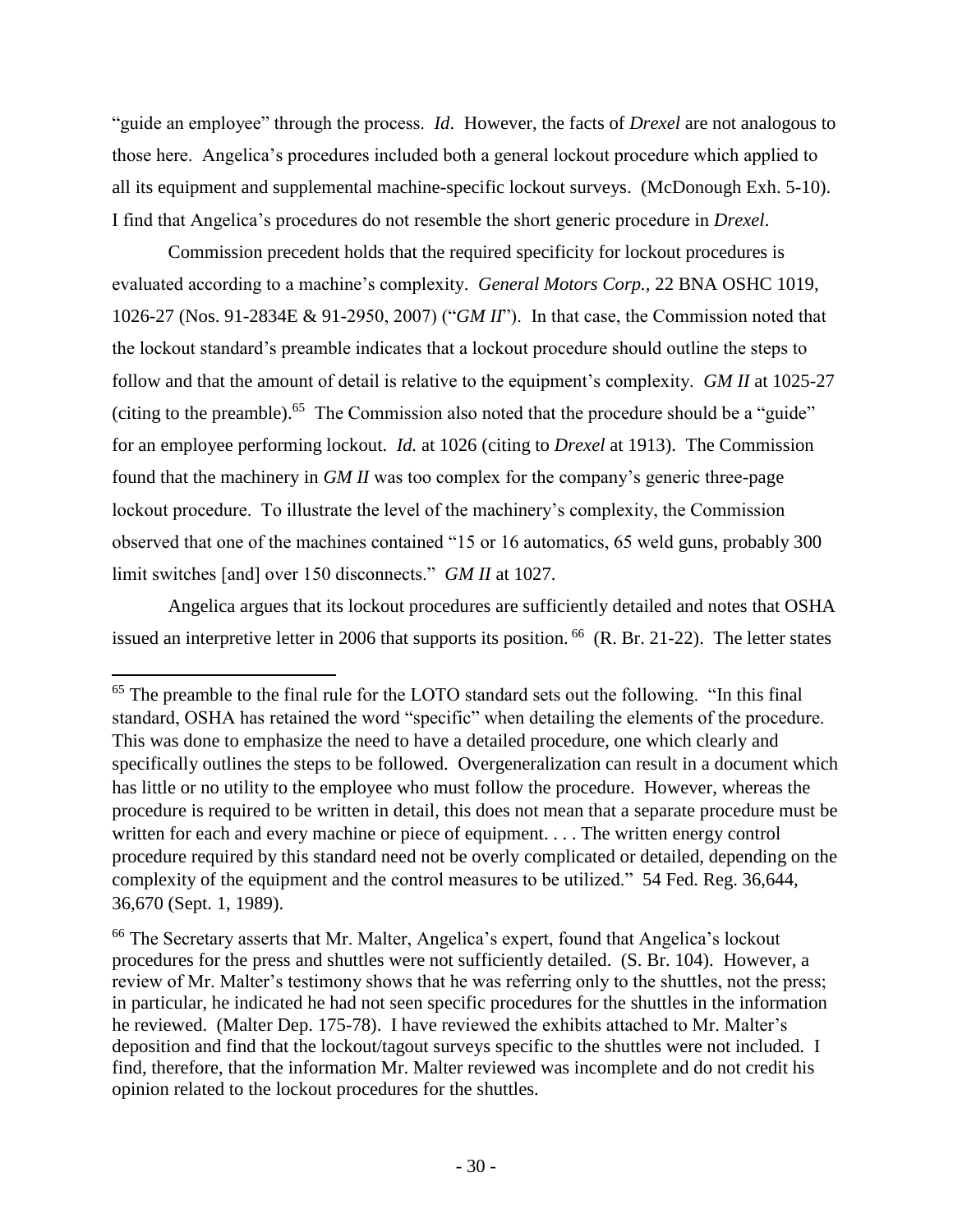that lockout procedure must have "sufficient information to provide employees with adequate direction such that employees effectively can follow the procedure and safely perform the servicing and maintenance activities."<sup>67</sup> The letter also states that one way an employer can comply with the requirements of the standard is to have a general procedure that is supplemented by information for each machine. *Id.* This is consistent with Commission precedent, which holds that a lockout procedure is a guide that is evaluated according to a machine's complexity.

I find that Angelica's procedures include multiple steps which outline a general lockout procedure plus information specific to each machine.<sup>68</sup> This is quite different than *GM II's* generic three-page procedure coupled with its highly complex machinery. The Secretary did not provide evidence to establish that Angelica's machines were so complex that its procedures were an inadequate guide for its employees to use to perform a lockout. The Secretary thus has not met her burden of proving that Angelica's lockout procedures were inadequate. Item 8 is vacated.

#### *Citation 1, Item 9*

Item 9 alleges a repeat violation of 29 C.F.R. § 1910.147(c)(7)(i), which states:

[\(c\)\(7\)](http://www.osha.gov/pls/oshaweb/owalink.query_links?src_doc_type=STANDARDS&src_unique_file=1910_0147&src_anchor_name=1910.147(c)(7)) *Training and communication*. (i) The employer shall provide training to ensure that the purpose and function of the energy control program are understood by employees and that the knowledge and skills required for the safe application, usage, and removal of the energy controls are acquired by employees. The training shall include the following: (A) Each authorized employee shall receive training in the recognition of applicable hazardous energy sources, the type and magnitude of the energy available in the workplace, and the methods and means necessary for energy isolation and control. (B) Each affected employee shall be instructed in the purpose and use of the energy control procedure. (C) All other employees whose work operations are or may be in an area where energy control procedures may be utilized, shall be instructed about the procedure, and about the prohibition relating to attempts to restart or reenergize machines or equipment which are locked out or tagged out.

<sup>67</sup> *See*

http://www.osha.gov/pls/oshaweb/owadisp.show\_document?p\_table=INTERPRETATIONS&p\_ id=25576.

<sup>&</sup>lt;sup>68</sup> Angelica's program consists of: a ten-page general step-by-step lockout procedure; a threepage shuttle safety procedure, which includes lockout; an eight-page overview of the lockout program; a six-page document specific to the CBW; and, finally, the lockout surveys for each particular machine. (Stip. Fact 47; McDonough Exh. 5-10).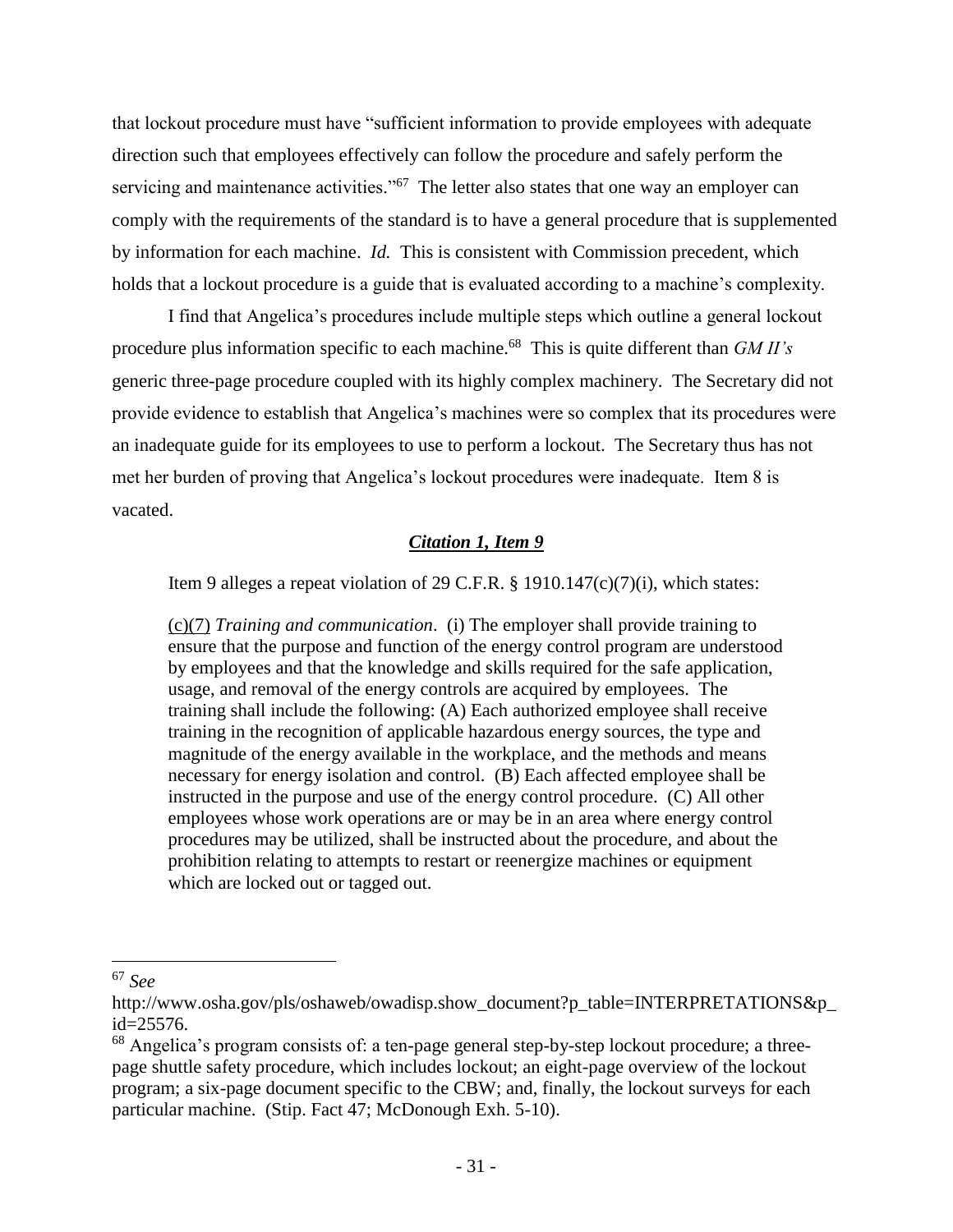The basis for evaluating an alleged violation of a training standard was discussed above in Item 5. To reiterate, if the employer has demonstrated that it provides training, the Secretary must show that the training was deficient. The parties have stipulated that Angelica provides initial hire, classroom, on-the-job, and video-based training to its employees as a part of its lockout program. (Stip. Fact 79). Further, CO Rawson testified that all pertinent employees received lockout training. (Rawson Dep. 280-97, R. Br. 23).

The Secretary asserts that because Angelica's energy control program was inadequate, the training for employees must also be inadequate.<sup>69</sup> (S. Br. 114). This argument fails because, as stipulated, Angelica's training program was broader than its written procedures. (*See* Stip. Fact 79). She also asserts that lockout training was inadequate based on CO Rawson's conclusion that Angelica's employees used different lockout methods.<sup>70</sup> (S. Br. 114). However, CO Rawson admitted that she based her conclusion about inadequate training on employee interviews, and that she did not ask employees to demonstrate the lockout process.<sup>71</sup> (R. Br. 22; Rawson Dep. 289-90).

I find that the Secretary's evidence was insufficient to demonstrate that Angelica's lockout training program was inadequate. This citation item is vacated.

#### *Citation 1, Item 10*

Item 10 alleges a serious violation of 29 C.F.R. § 1910.151(c), which states:

(c) Where the eyes or body of any person may be exposed to injurious corrosive materials, suitable facilities for quick drenching or flushing of the eyes and body shall be provided within the work area for immediate emergency use.

Angelica asserts there was no employee exposure to the cited hazard of contact with sodium hydroxide solution because it required its employees to wear adequate PPE. (*See* Stip. Facts 80-81). As the Secretary points out, however, the purpose of having a drenching or flushing station for the body and eyes is in the event there is contact with the corrosive material; PPE is provided to prevent contact. (S. Br. 122).I find that the cited standard applies and that

<sup>&</sup>lt;sup>69</sup> Instance (b) for this item was withdrawn; it alleged a lack of training for employees cleaning in the wash area.

 $70$  Item 7, above, addressed whether Angelica's lockout procedures were enforced.

 $71$  There is no indication that CO Rawson consulted her interview notes during her deposition; she also did not identify the employees she interviewed, and there was no related documentation in the stipulated record.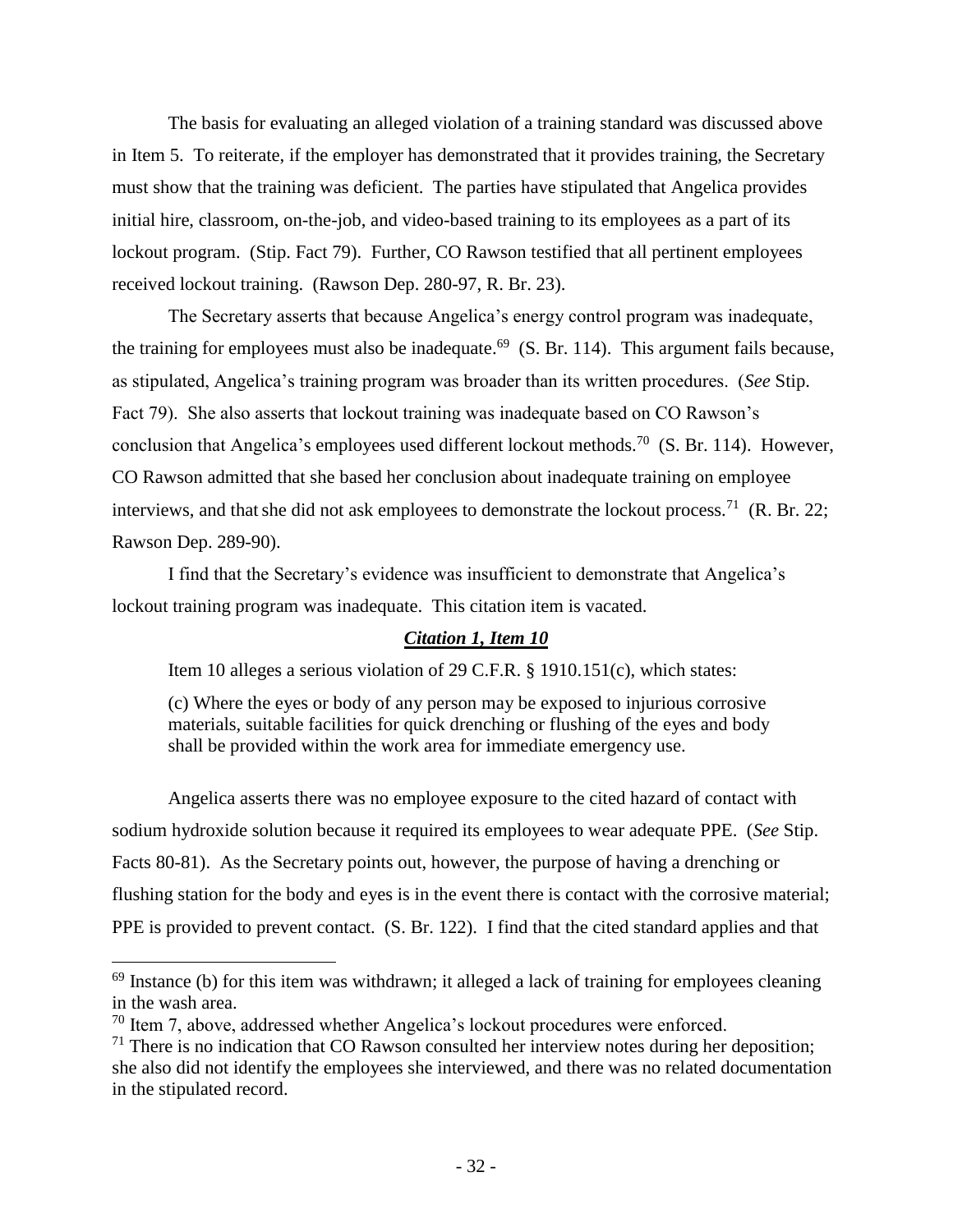Angelica's employee, when transferring the sodium hydroxide solution in the facility, was exposed to having the solution contact his skin or eyes.<sup>72</sup>

The Secretary alleges that Angelica's facilities were inadequate because an eyewash station and a safety shower were not provided for immediate emergency use. (S. Br . 122). The Secretary has the burden of showing the facilities Angelica provided were not suitable. *Atlantic Battery Co.*, 16 BNA OSHC 2131, 2168 (No. 90-1747, 1994). Commission precedent establishes that the "totality of the relevant circumstances" is evaluated to determine if an employer's drenching or flushing facilities are suitable. *Id*. at 2167-68 (citations omitted). The factors to consider are the nature, strength and amount of the corrosive material, the work area's configuration, and the distance from the facilities to where the corrosive material is used. *Id.*  Further, the Commission has held that a "specific linear distance" is not required; rather, the particular circumstances dictate suitability. *Oberdorfer Indus., Inc.*, 20 BNA OSHC 1321, 1325 (Nos. 97-0469 & 97-0470, 2003) (citations omitted).

The record shows that the solution transfer occurred in the boiler room. It also shows that Angelica had an eyewash station that was about 100 feet away (and through a doorway) from the solution transfer point; further, there was a sink in a washroom adjacent to the boiler room and a "drench hose" in the boiler room that was about 20 feet from the transfer point. (Stip. Facts 82-83; S. Br. 125, R. Br. 24; Rawson Dep. 386-387; McDonough Dep. 205-207). The Secretary asserts these were all inadequate, noting that there was no emergency shower or eyewash station in the boiler room, where the transfer took place. (S. Br. 125).

The Secretary points to ANSI Z358.1, a consensus standard, in support of her position that the eyewash station Angelica had was too far away and that the drench hose was not a suitable replacement for an eyewash station or a safety shower. (S. Br 127). However, the ANSI standard the Secretary refers to has not been incorporated into the cited standard, and, therefore, it cannot be considered to be a requirement of the standard.<sup>73</sup>

The facts in this case compare favorably to those in *Atlantic Battery*. There, the employer had a drench hose in its acid-mixing room which an employee accessed by reaching

 $72$  This is the same work activity discussed in Item 1, above. The CO did not observe the solution transfer, instead she interviewed the employee who performed this work; further, Mr. McDonough confirmed that this transfer process occurred. (Rawson Dep. 91-99, 308; McDonough Dep. 203).

<sup>&</sup>lt;sup>73</sup> I also note that the ANSI standard is not among the documents that are included in the record.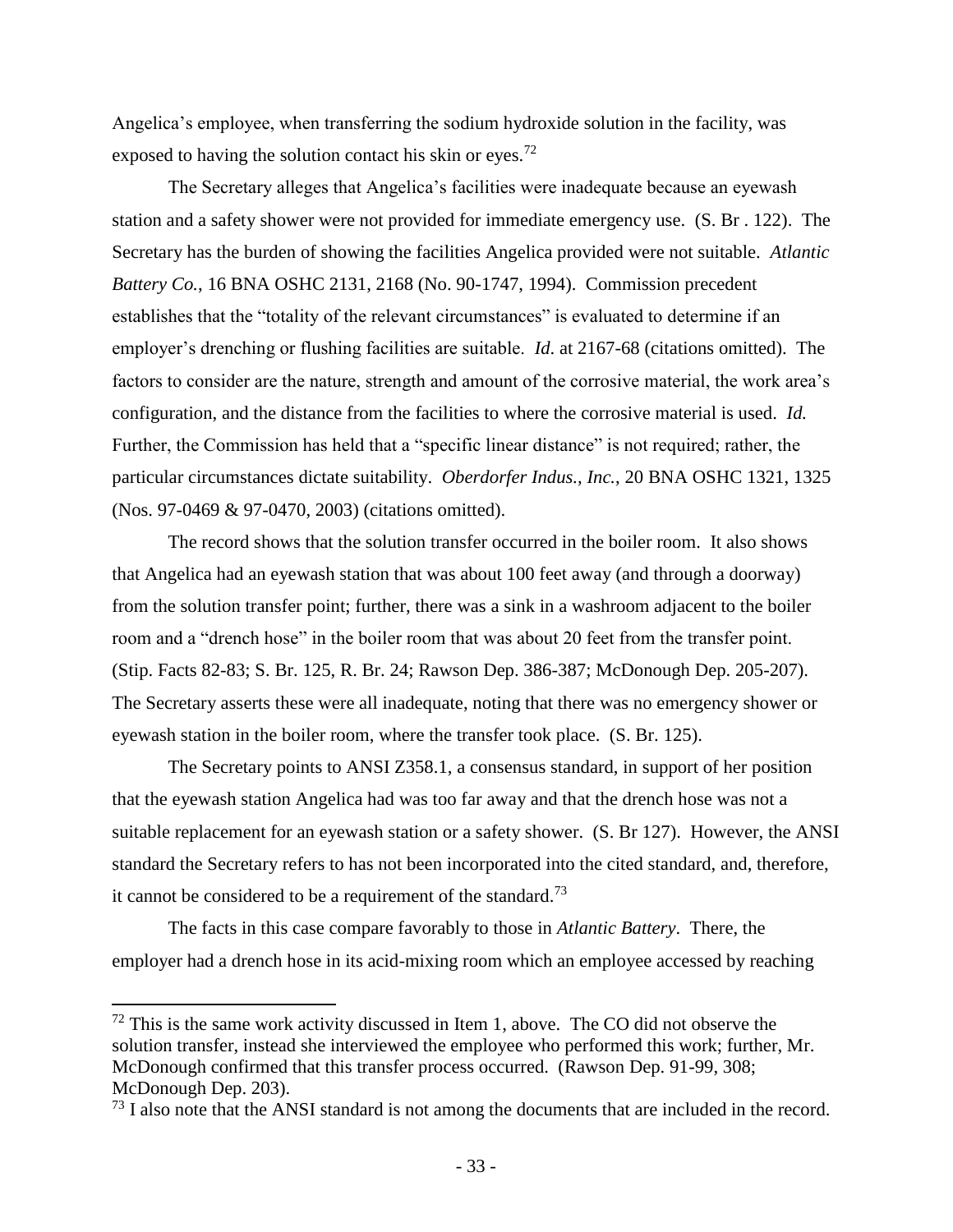over a conveyor-type apparatus. *Atlantic Battery* at 2167-68. The Commission found that the drench hose was in the work area, and there was no evidence that the conveyor impeded access; there was also no evidence that an eyewash station was the only adequate means to protect an exposed employee. *Id.* at 2168. The Commission found that the Secretary did not prove that the drench hose in Atlantic Battery's acid-mixing room was unsuitable and accordingly vacated that citation item. *Id.* at 2167-68. Here, a drench hose was in the work area, and there was no evidence of an impediment to reach the hose.<sup>74</sup> Further, there was no persuasive evidence that the drench hose was not an adequate means for drenching or flushing. I find the Secretary's assertion, that Angelica's drench hose was inadequate, to be unpersuasive.

The Secretary also relies on *Oberdorfer,* to support her position. There, the employees were handling chlorine gas containers and the flushing station was 75 feet away from the work area. *Oberdorfer* at 1325. The Secretary asserts that since the chemical in Angelica's facility is similar to the one in *Oberdorfer* and the eyewash station is even farther away, this citation item must also be affirmed. (S. Br. 126). *Oberdorfer*, however, is not analogous to this case in several key ways. In that case, employees were required to wear full-face respirators and rubber gloves, the chlorine gas was a "strong acid," and it was the industry standard for a flushing station to be no farther away than 10 feet for a "strong acid." The Commission upheld the citation based on this evidence. *Id.* at 1324-25. Here, there was no evidence to show the sodium hydroxide solution was a "strong acid," such that an eyewash station had to be located within 10 feet of where employees were handling the sodium hydroxide solution. Also, in addition to the eyewash station, Angelica had a drench hose available that was 20 feet from the solution transfer point. I find the Secretary's reliance on *Oberdorfer* to be misplaced.

For all of the reasons above, I conclude that the Secretary has not met her burden of proving that Angelica's drenching and flushing facilities were unsuitable. This item is vacated.

#### *Citation 1, Item 11*

<sup>74</sup> *See Bridgeport Brass Co.*, 11 BNA OSHC 2255 (No. 82-899, 1984). There, an employee transferring sulfuric acid outside the building had to walk 16 feet to the building's entrance, go through the entrance door, and then walk another 7 feet to the eyewash station. *Id.* at 2256*.* The Commission found the Secretary did not provide evidence to show that there was an "unreasonable impediment" to reach the location of the eyewash and shower. *Id.*at 2256.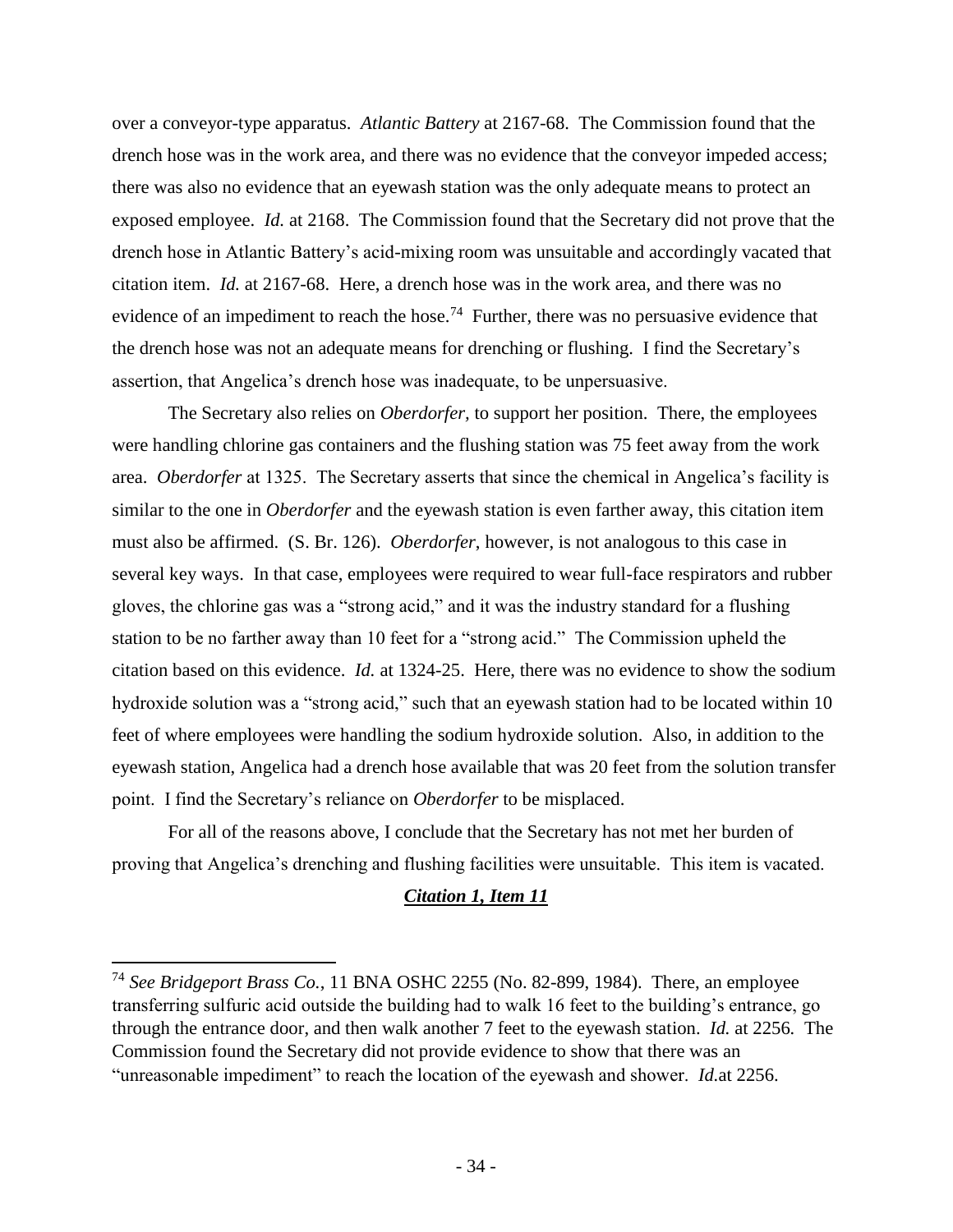Item 11 alleges a serious violation of 29 C.F.R. § 1910.1030(f)(1)(ii),<sup>75</sup> which states, in pertinent part:

(ii) The employer shall ensure that all medical evaluations and procedures including the hepatitis B vaccine and vaccination series and post-exposure evaluation and follow-up, including prophylaxis, are: (A) Made available at no cost to the employee; (B) Made available to the employee at a reasonable time and place . . . .

The parties have stipulated that some of Angelica's employees were exposed to blood or other potentially infectious materials when laundering textiles. (Stip. Facts 84-85). The two instances asserted as violations of the standard are: (a) Angelica did not compensate newly-hired employees for their time or travel expenses to get the Hepatitis B virus ("HBV") vaccination series; and (b) an employee with a needle-stick injury was required to schedule the final two HBV vaccinations in the series on non-work time without compensation.

The Commission has held that the Secretary's interpretation "requiring employees to be compensated [by the employer] for both the time required for treatment and the travel expenses incurred" is reasonable. *Beverly Healthcare-Hillview*, 21 BNA OSHC 1685, 1686 (Nos. 04- 1091 & 04-1092, 2006), *rev'd on other grounds*, 541 F.3d 193 (3rd Cir. 2006). The Commission acknowledged that without such compensation, the "likelihood that an employee will obtain the necessary medical treatment declines." *Id.* at 1686 (citations omitted).

As to the first instance, the Secretary asserts that Angelica violated the standard because it did not compensate its newly-hired employees for time or travel expenses related to the getting the HBV vaccination. (S. Br. 13). The parties have stipulated that newly-hired employees receive training about the HBV vaccine and are given the option to receive the vaccination or sign a waiver. (Stip. Facts 88-91). CO Rawson testified that employees told her they were not compensated for the time spent to get the vaccination. (Rawson Dep. 314). However, the Secretary did not provide evidence of the names of the employees or the dates the vaccinations were received. Further, Mr. McDonough testified that when he was hired by Angelica, he had

<sup>&</sup>lt;sup>75</sup> The Citation stated that subparagraph (B) of 29 C.F.R. § 1910.1030(f)(1)(ii) had been violated. In her brief, the Secretary cites to 29 CF.R § 1910.1030(f)(1)(ii). (S. Br. 128). Angelica did not object, and the language in the original Citation is consistent with the allegation that a violation occurred because employees incurred expenses when getting the HBV vaccination series. Angelica has thus suffered no prejudice in its defense of this item.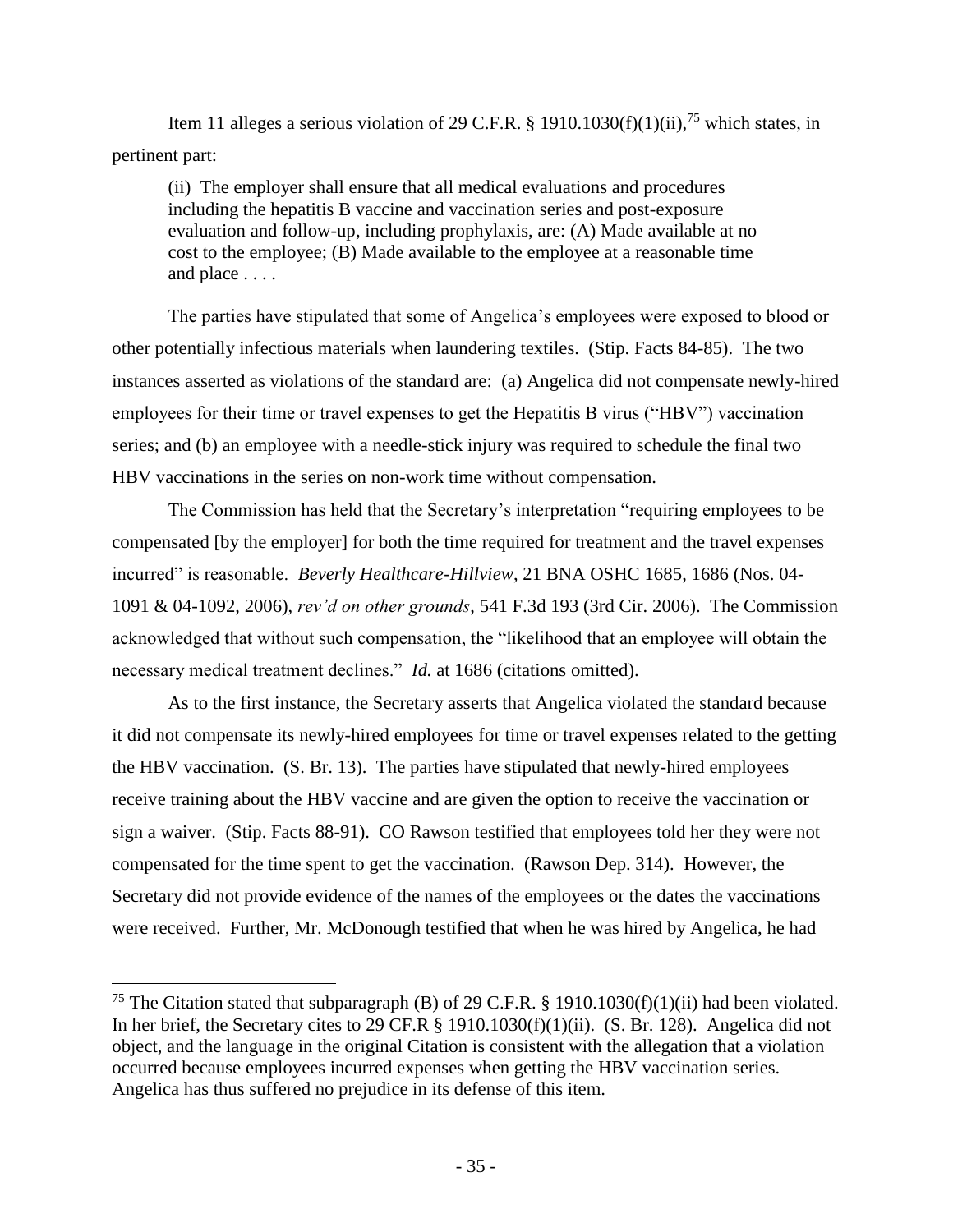the opportunity to receive his HBV vaccine very near Angelica's facility – as he put it, "right down on the corner."<sup>76</sup> He also testified that over the years, Angelica had used different strategies to offer the vaccines. (McDonough Dep. 218-20). I find that the CO's testimony, standing alone, is insufficient to establish this instance. Without supporting evidence, *i.e.*, records showing that the employees the CO spoke to had received the HBV vaccination, when they received it, and if they were compensated for their time, the record is inadequate to determine whether newly-hired employees did in fact incur uncompensated expenses when they obtained the HBV vaccination. The Secretary has not met her burden of demonstrating a violation for the cited instance.

As to the second instance, the record establishes that an employee, Mr. W., suffered a needle-stick injury while sorting laundry.<sup>77</sup> (S. Br. 132, McDonough Dep. 212-14; Rawson Dep. 312-13, 316). Mr. McDonough confirmed that Angelica's records showed that on the day of the injury, Mr. W. was compensated for the time he spent to get the first shot in the HBV series. Mr. McDonough, however, could not determine from those records whether Mr. W had been compensated for his time when getting the second shot. Further, he stated that he found no information in the records that Mr. W. was reimbursed for the cost of mileage for either shot. (McDonough Dep. 212-14, 221).

Based on foregoing, I find that Mr. W. was not compensated as required for the expenses he incurred in obtaining his vaccination. The Secretary has demonstrated this instance is a violation and this citation item is affirmed.

#### *Serious Characterization*

A violation is classified as serious under section  $17(k)$  of the Act if "there is substantial" probability that death or serious physical harm could result." Commission precedent requires a finding that "a serious injury is the likely result should an accident occur." *Pete Miller, Inc.,* 19 BNA OSHC 1257, 1258 (No. 99-0947, 2000).

 $\overline{\phantom{a}}$ 

 $76$  Mr. McDonough began his employment as Angelica's environmental safety and health manager on June 10, 2008, which was five days after OSHA began its inspection. (McDonough Dep. 37, 166).

 $77$  The exact date of this injury was not provided. However, Mr. McDonough testified that Mr. W. received his second shot in the HBV series in mid-April, about a month after the incident. (McDonough Dep. 214-20).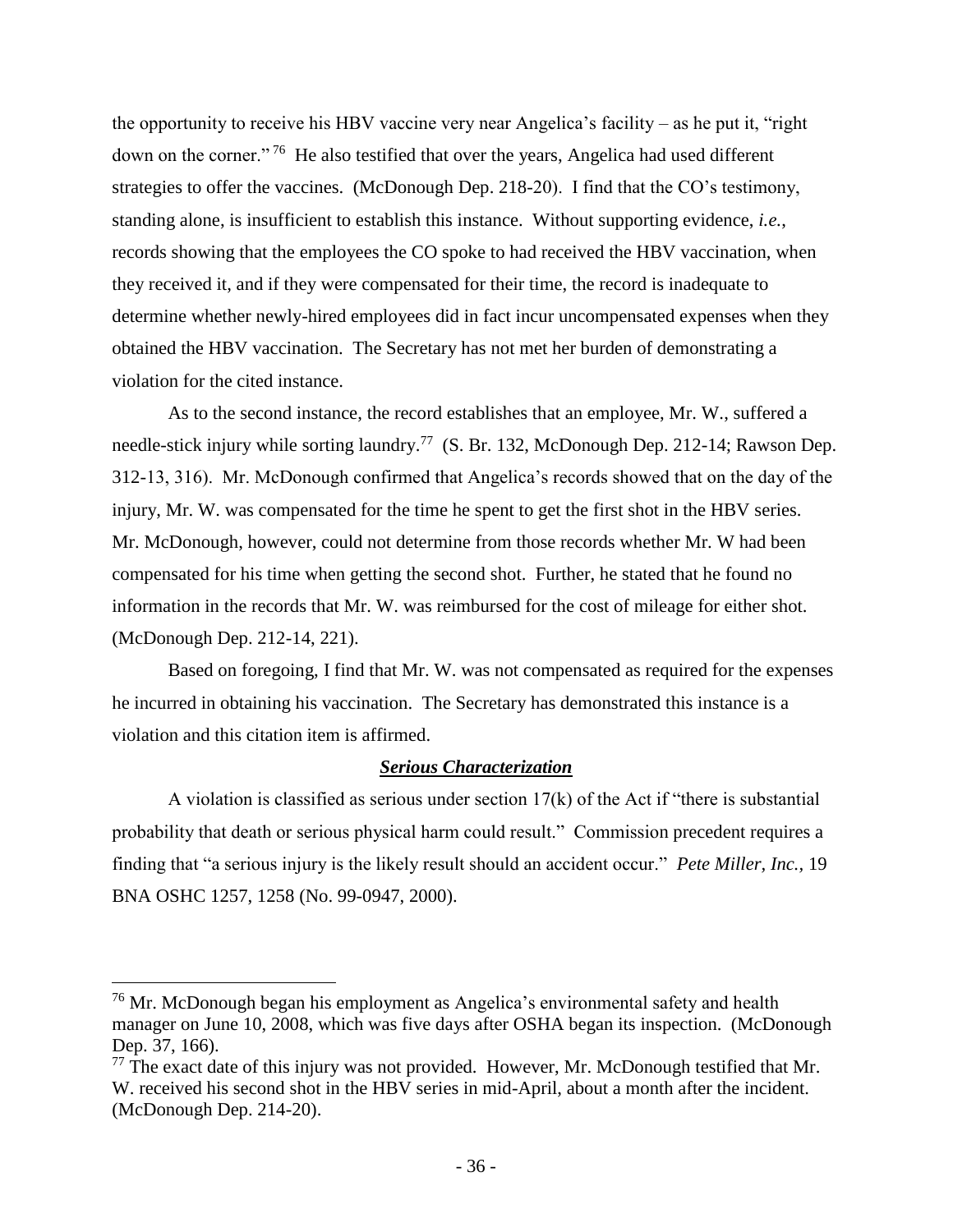Items 3 and 11 of Citation 1 have been affirmed, and they are affirmed as serious violations because a serious injury would have been the likely result if an accident had occurred. Regarding Item 3, the manufacturer of the CBW noted that the modules can contain toxic gases which can kill or injure an employee if inhaled. (S. Br. 73; McDonough Exh. 10 at 00193). As discussed above, the use of expired calibration gas could result in an inaccurate atmospheric reading, which could cause serious injury or death. Regarding Item 11, the Commission has acknowledged that the HBV vaccine "is one of the critical ways of preventing the harmful effects of exposure to bloodborne pathogens." *Barbosa Group, Inc.*, 21 BNA OSHC 1865, 1869 (No. 02-0865, 2007) (citations omitted). The Hepatitis B virus is a pathogen capable of causing serious illness and death. (S. Br. 136; Rawson Dep. 353). The vaccination can protect an employee from contracting HBV and, consequently, a serious or fatal illness.

## *Repeat Characterization*

A violation may be characterized as repeat under section 17(a) of the Act, 29 U.S.C. § 666(A), if there is a Commission final order against the same employer for a substantially similar violation. *Cagle's Inc.,* 21 BNA OSHC 1738, 1745 (No. 98-0485, 2006) (citing *Potlatch Corp.,*  7 BNA OSHC 1061, 1063 (No. 16183, 1979). The Secretary can prove substantial similarity by showing the employer failed to comply with the same standard as in the prior citation. *GEM Indus., Inc.*, 17 BNA OSHC 1861, 1866 (No. 93-1122, 1996. If the standards are not the same, the Secretary must show the violations are substantially similar or involve similar hazards. *Monitor Constr. Co.*, 16 BNA OSHC 1589, 1594 (No. 91-1807, 1994) (citing *Potlatch* at 1063). Further, the abatement does not have to be similar to uphold a repeat citation. *Lake Erie Constr. Co.,* 21 BNA OSHC 1285, 1289 (No. 02-0520, 2005) (finding employer's argument about different abatement methods lacked merit.)

The Secretary alleges that Item 3 should be characterized as a repeat violation based on a settlement agreement that became a Commission final order on August 15, 2005. The cited standard in the settlement agreement is not the same as the instant citation item. The Secretary relies on a violation of 29 C.F.R. § 1910.146(d)(5) from a prior settlement agreement to establish the repeat characterization of the present violation of 29 C.F.R. § 1910.146(d)(4)(i). (S. Br. 84). She argues that even though there is no description of the violative conduct in that agreement, the description from the originally-issued citation can be used because "it is clear that these [settlement] violations were meant to correspond to the descriptions contained in the original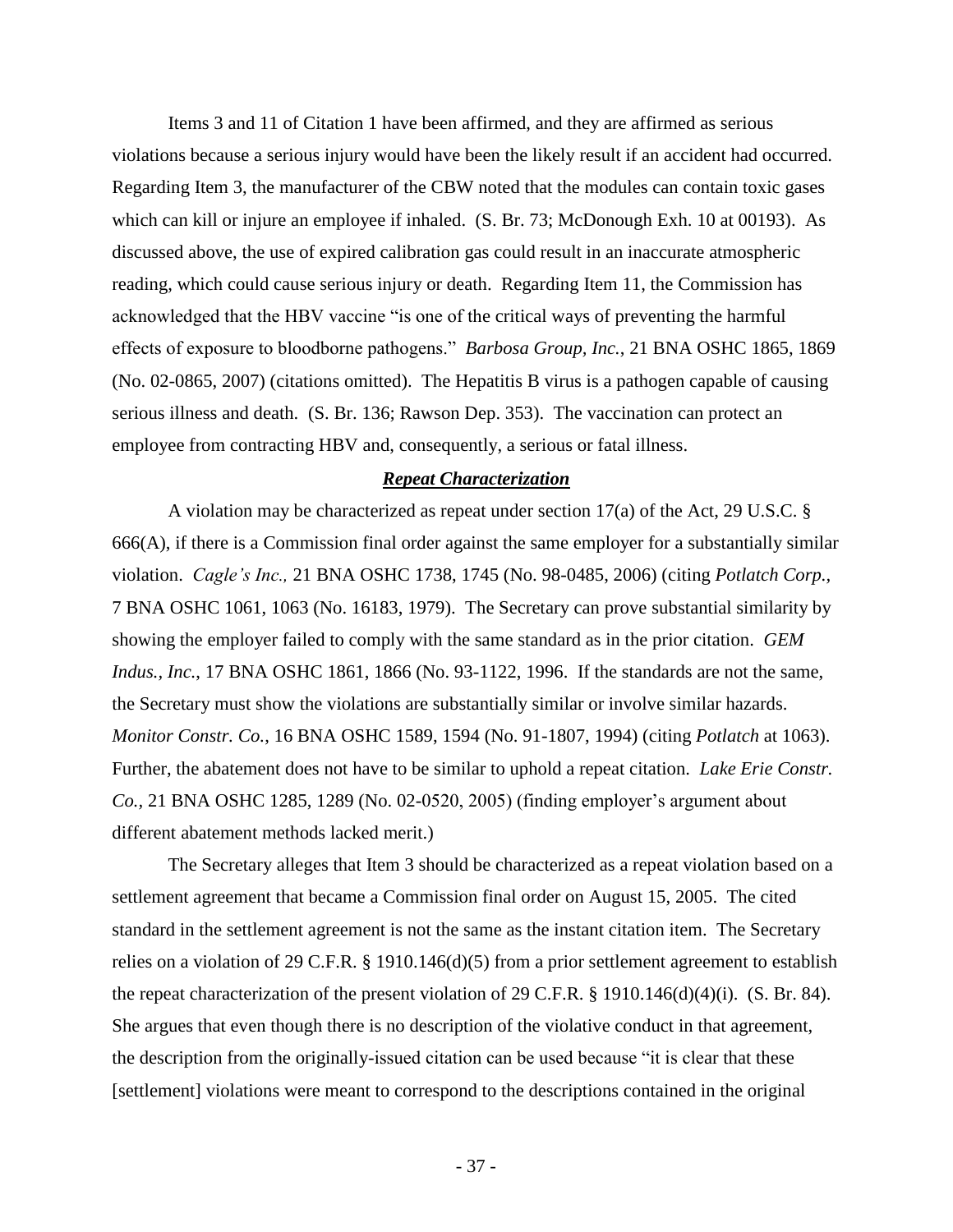willful citation item."<sup>78</sup> (S. Br. 80-81). I cannot make this "leap," however. The Secretary has the burden of demonstrating that the two violations are "substantially similar." *See Monitor* at 1594. The settlement's citation item is generally related to the instant citation item, in that both address the requirements for a confined space entry program.<sup>79</sup> Regardless, they are not the same standard. While the Secretary does not have to show that the facts of both violations are identical, she must provide enough information to convince the undersigned that the violations are substantially similar. *See Id.* Here, she has not done so, and I find that the violations are not substantially similar. This item is not, therefore, properly classified as a repeat violation.

# *Penalty Determination*

Section 17(j) of the Act requires the Commission to give due consideration to four criteria in assessing penalties: the size of the employer's business, the gravity of the violation, the employer's good faith, and its prior history of violations. In *J. A. Jones Constr. Co.*, 15 BNA OSHC 2201, 2214 (No. 87-2059, 1993), the Commission stated:

These factors are not necessarily accorded equal weight; generally speaking, the gravity of a violation is the primary element in the penalty assessment. [Citations omitted]. The gravity of a particular violation, moreover, depends upon such matters as the number of employees exposed, the duration of the exposure, the precautions taken against injury, and the likelihood that any injury would result. [Citation omitted].

Angelica is a relatively large employer with 250 employees company-wide. Regarding Item 3, the Secretary assessed the gravity as high due to the potential for asphyxiation from the atmospheric hazard. The probability was found to be lesser due to the infrequency of entry into confined spaces. A good faith reduction was applied because of Angelica's written safety program. (S. Br. 142-44). I find a penalty of \$2,125 to be appropriate for Item 3, upon giving due consideration to all the relevant factors.<sup>80</sup> Regarding Item 11, the Secretary assessed the

l

<sup>&</sup>lt;sup>78</sup> The originally-issued citation alleged a violation of 29 C.F.R. § 1910.146(c)(4); in the settlement agreement, this was changed to a six-item citation of the following: 29 C.F.R. §§ 1910.146(d)(5), 1910.146(d)(3), 1910.146(e)(1), 1910.146(g)(1), 1910.146(d)(9) and 1910.146(d)(14).

 $79$  It appears the prior violation was based on a lack of a written testing program; the current violation is related to expired gas in a meter. (S. Br. 84).

<sup>&</sup>lt;sup>80</sup> As noted above, the Secretary amended Item 3 to repeat, but it has been affirmed as serious. The Secretary's formula for the proposed serious violations in this case was applied to arrive at the penalty of \$2,125.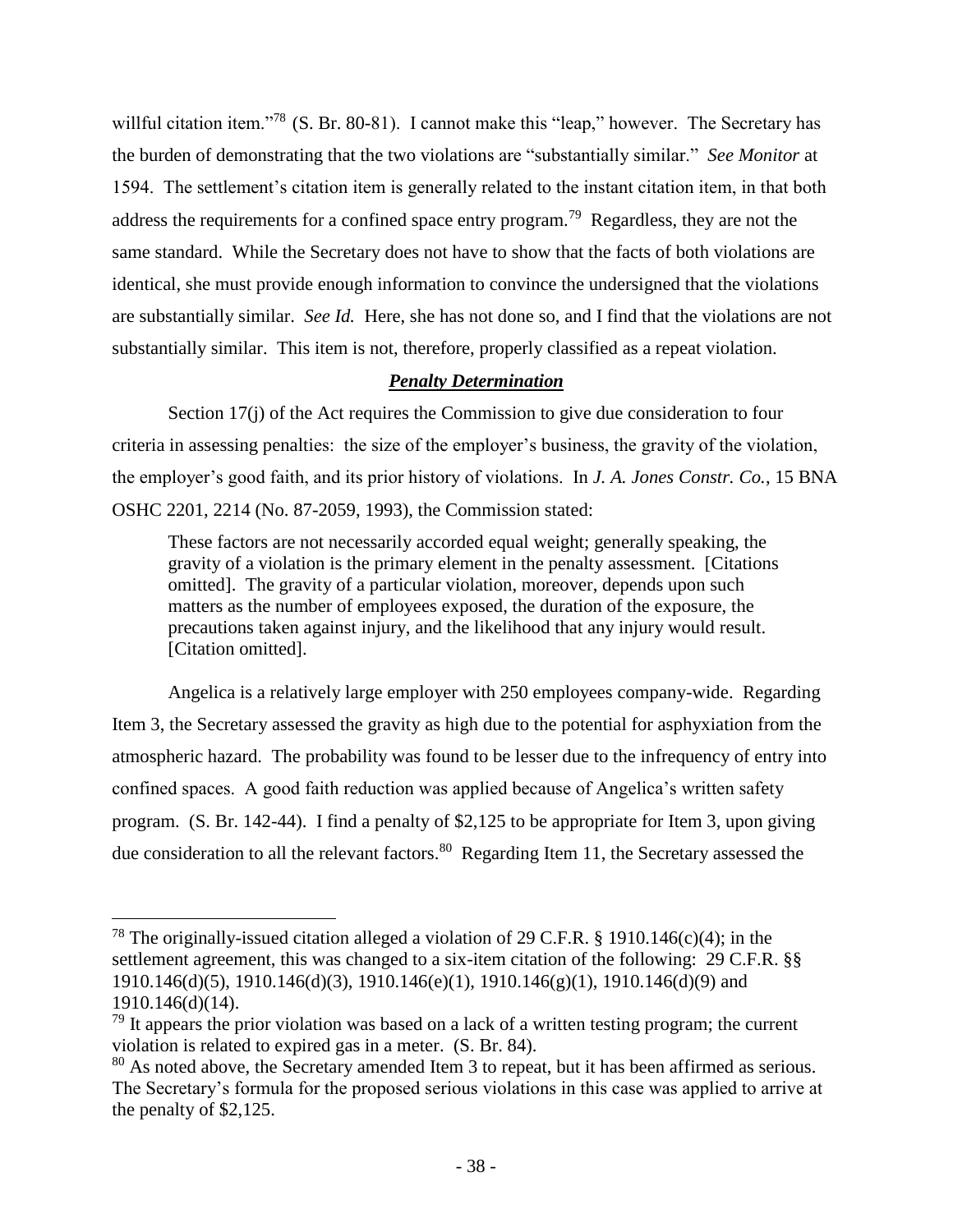gravity as medium because the effects of the Hepatitis B virus are sometimes reversible. The probability was determined to be lower because needle-sticks were infrequent. A good faith reduction was also applied to this item, based on Angelica's safety program. (S. Br. 144). I find the proposed penalty of \$1,700 for Item 11 appropriate. Accordingly, a penalty of \$2,125 is assessed for Item 3, and a penalty of \$1,700 is assessed for Item 11.

## *Findings of Fact and Conclusions of Law*

All findings of fact and conclusions of law relevant and necessary to a determination of the contested issues have been made above. *See* Fed. R. Civ. P. 52(a). All proposed findings of fact and conclusions of law inconsistent with this decision are denied.

### *ORDER*

Based upon the foregoing findings of fact and conclusions of law, it is **ORDERED** that:

1. Citation 1, Item 1, alleging a serious violation of 29 C.F.R. § 1910.132(a), is VACATED.

2. Citation 1, Item 2b, alleging a repeat violations of 29 C.F.R. § 1910.146(d)(3), is VACATED

3. Citation 1, Item 3, alleging a serious violation of 29 C.F.R. § 1910.146(d)(4)(i), is AFFIRMED, and a penalty of \$2,125 is assessed.

4. Citation 1, Items 4a and 4b, alleging serious violations of 29 C.F.R. §§ 1910.146(f)(6) and (f)(10), are VACATED.

5. Citation 1, Item 5, alleging a serious violation of 29 C.F.R. § 1910.146(g)(3), is VACATED.

6. Citation 1, Items 6a, 6b, and 6c, alleging serious violations of 29 C.F.R. §§ 1910.146(k)(1)(i), (ii), and (v), are VACATED.

7. Citation 1, Item 7, alleging a serious violation of 29 C.F.R. § 1910.147(c)(4)(i), is VACATED.

8. Citation 1, Item 8, alleging a repeat violation of 29 C.F.R. § 1910.147(c)(4)(ii), is VACATED.

9. Citation 1, Item 9, alleging a repeat violation of 29 C.F.R. § 1910.147(c)(7)(i), is VACATED.

10. Citation 1, Item 10, alleging a serious violation of 29 C.F.R. § 1910.151(c), is VACATED.

11. Citation 1, Item 11, alleging a serious violation of 29 C.F.R. § 1910.1030(f)(1)(ii), is AFFIRMED, and a penalty of \$1,700 is assessed.